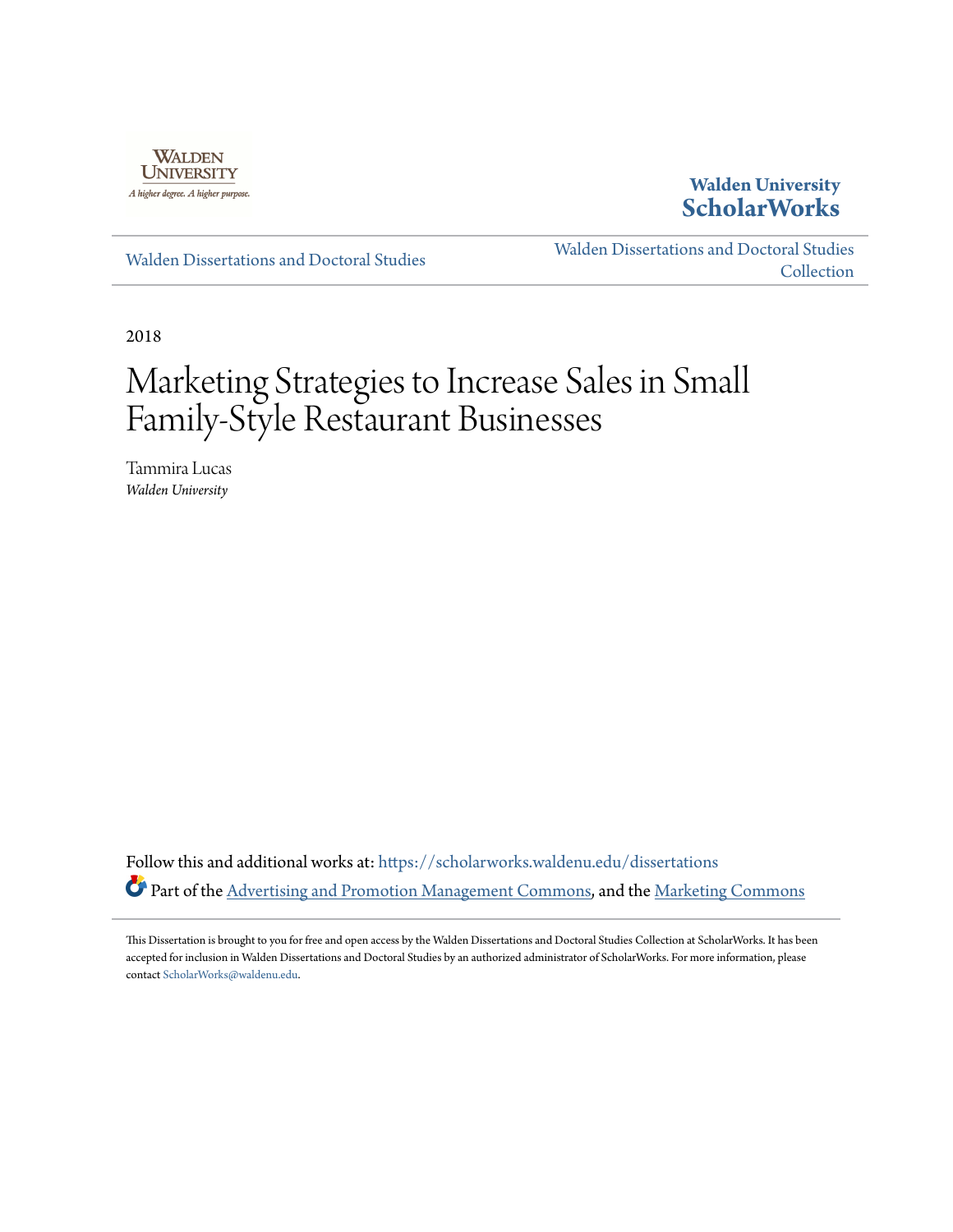# Walden University

College of Management and Technology

This is to certify that the doctoral study by

Tammira Lucas

has been found to be complete and satisfactory in all respects, and that any and all revisions required by the review committee have been made.

Review Committee Dr. Chad Sines, Committee Chairperson, Doctor of Business Administration Faculty

Dr. Charles Needham, Committee Member, Doctor of Business Administration Faculty

Dr. Reginald Taylor, University Reviewer, Doctor of Business Administration Faculty

Chief Academic Officer Eric Riedel, Ph.D.

> Walden University 2018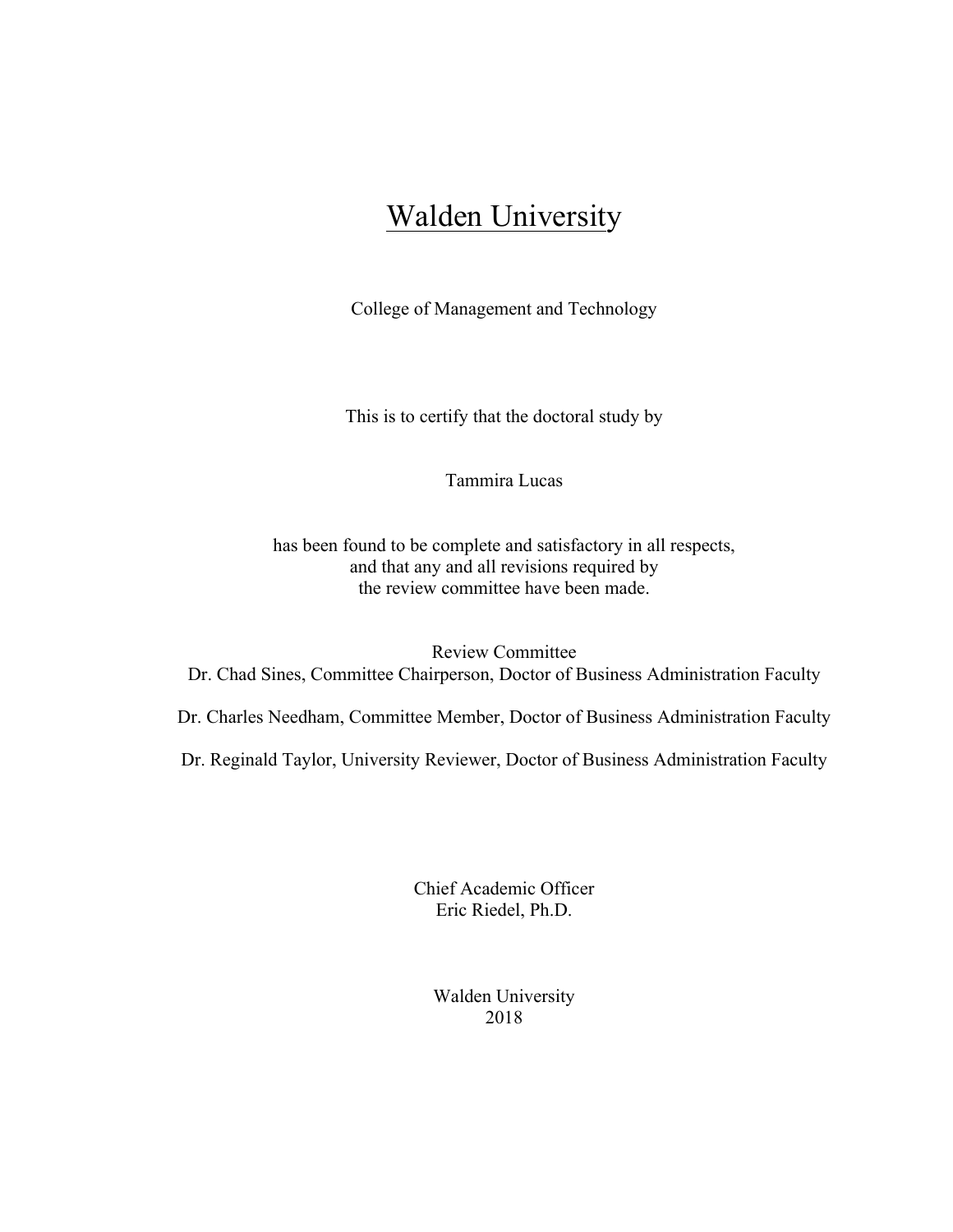# Abstract

Marketing Strategies to Increase Sales in Small Family-Style Restaurant Businesses

by

Tammira Lucas

MBA, Strayer University, 2012

BS, Coppin State University, 2009

Doctoral Study Submitted in Partial Fulfillment

of the Requirements for the Degree of

Doctor of Business Administration

Walden University

March 2018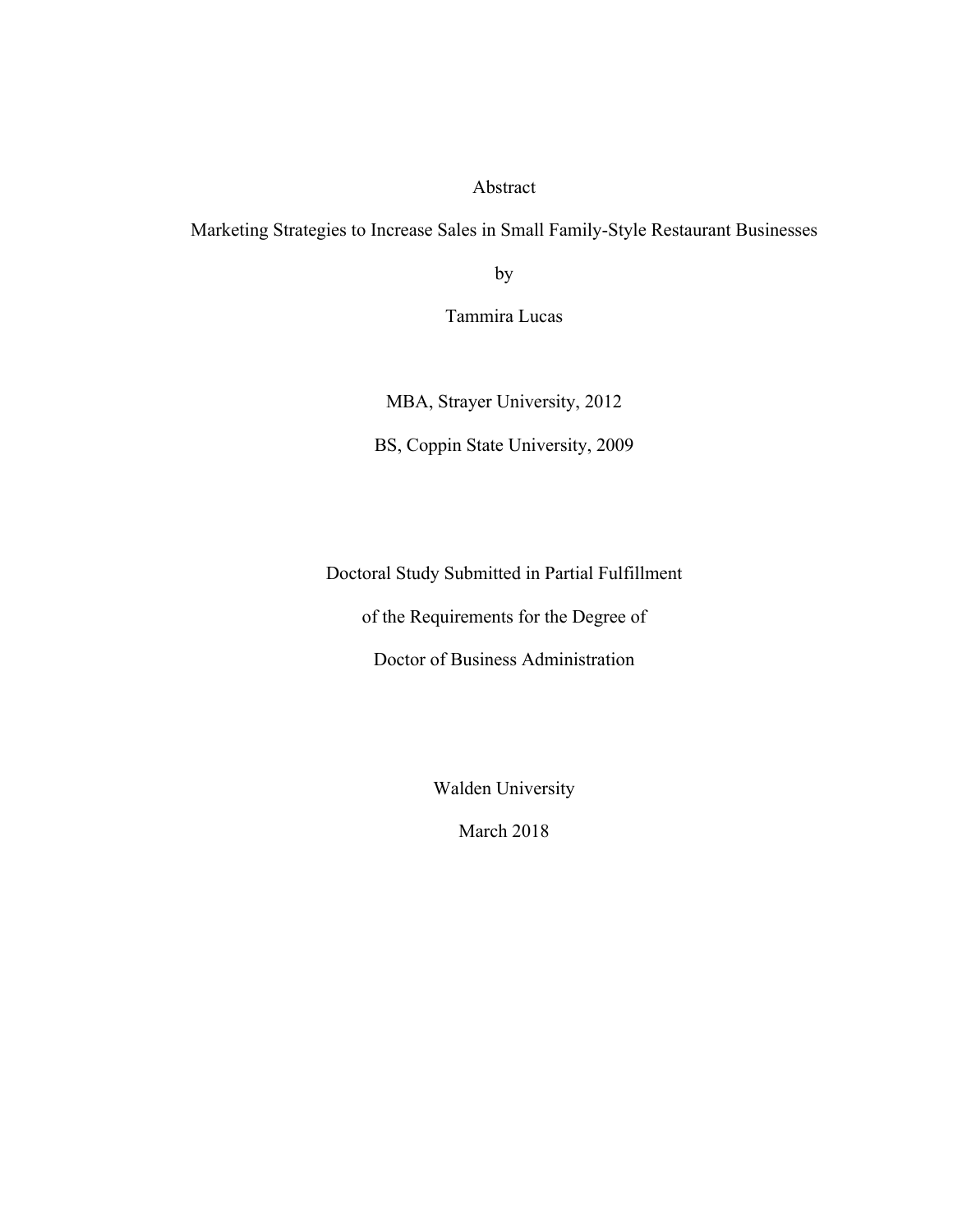#### Abstract

Small business owners understand the advantages of using social media as a marketing tool; however, some of these owners do not leverage social media marketing strategies to increase sales. Small business owners who fail to implement social media marketing strategies minimizes the potential to gain new customers; thus, negatively impacting sales. The purpose of this qualitative multiple case study was to explore social media marketing strategies used by five small family-style restaurants in Maryland. Berry's relationship marketing theory was the conceptual framework for this study. Data collection included semistructured interviews, documents pertaining to social media marketing strategies, and social media pages and websites from the participating restaurants. These data were analyzed following Yin's 5-step analysis plan. Key themes that emerged were (a) social media platforms small family-style restaurant owners use to increase sales and were most effective, (b) employees' response to social media marketing strategies small family-style restaurant owners use to increase sales, and (c) relationship marketing. The implications for positive social change include the potential to increase the knowledge of future entrepreneurs and show them how technology can help them launch and grow their businesses faster creating an atmosphere of better customer services. Increasing the demand for employment can have a direct impact on decreasing the unemployment rate within the United States, particularly in the state of Maryland.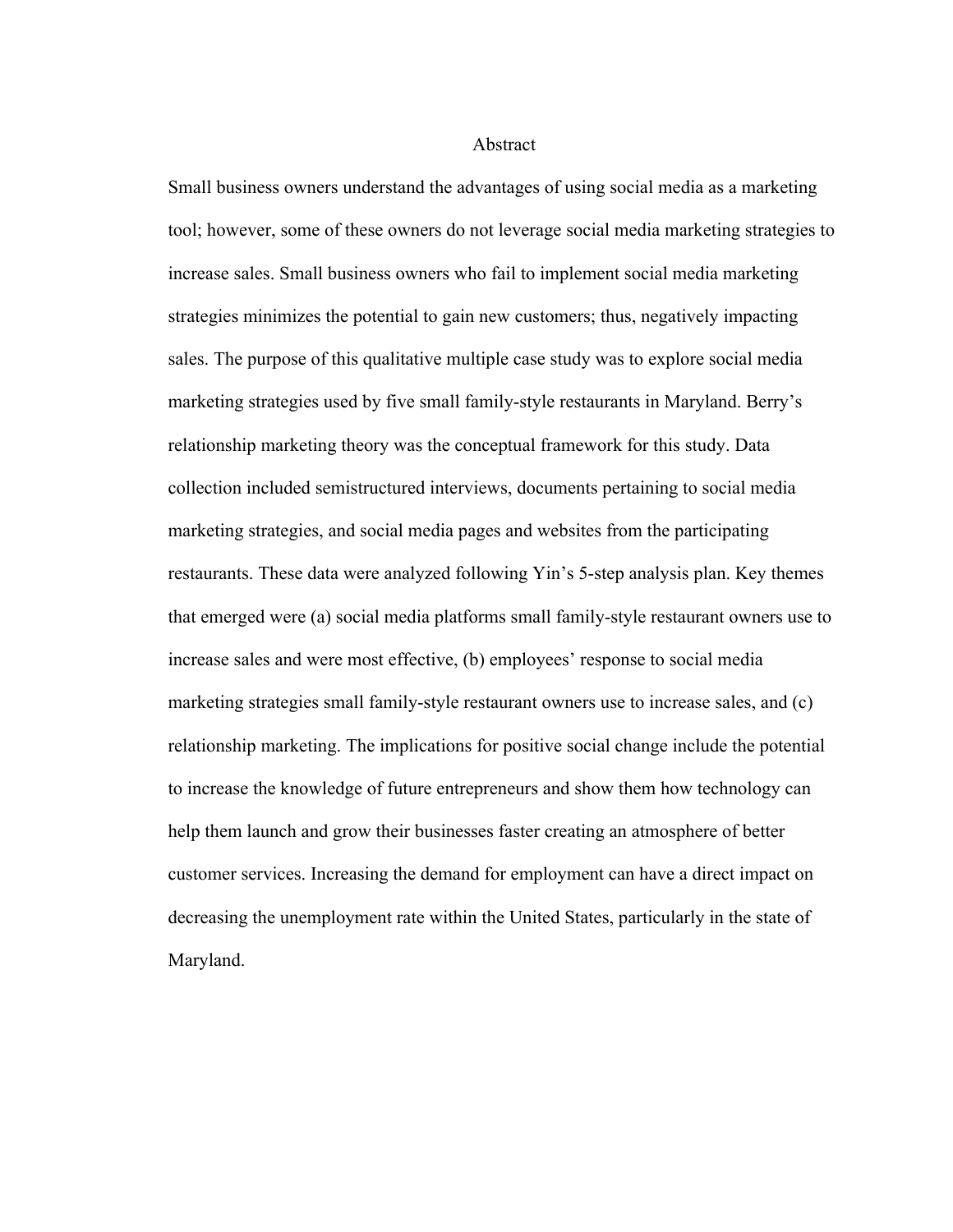Marketing Strategies to Increase Sales in Small Family-Style Restaurant Businesses

by

Tammira Lucas

MBA, Strayer University, 2012

BS, Coppin State University, 2009

Doctoral Study Submitted in Partial Fulfillment

of the Requirements for the Degree of

Doctor of Business Administration

Walden University

March 2018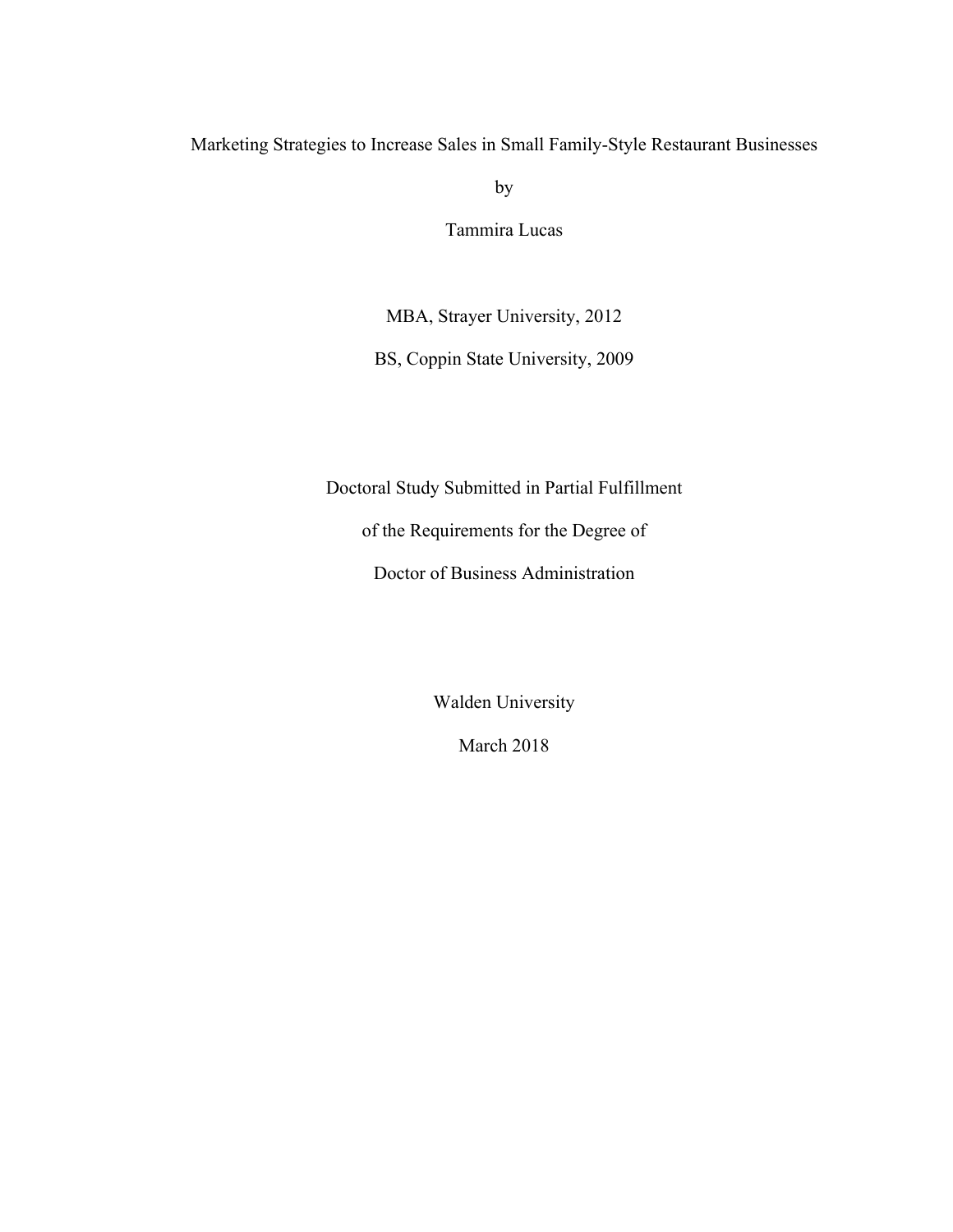## **Dedication**

I dedicate this doctoral study to my amazing husband and loving daughter who have sacrificed so much so I can follow my dreams of becoming a doctor. I could thank you for a lifetime. There are no words to describe my appreciation and love for you two. We did it! I also dedicate this study to my late brother. Thank you for your sacrifice and being my angel.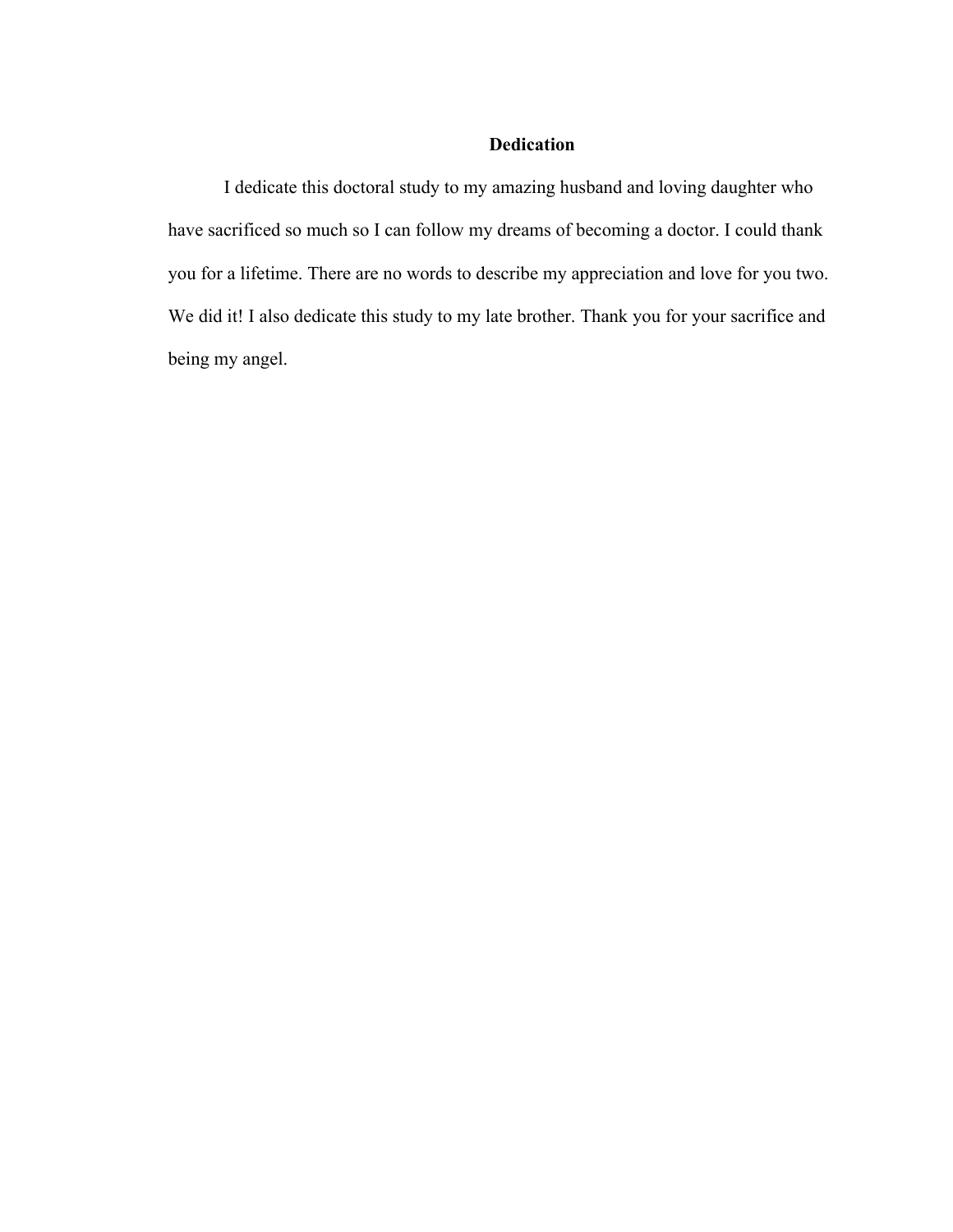#### **Acknowledgments**

First, I acknowledge Jesus Christ my Lord and Savor for guiding me through all I have been through in my life and this journey. Thank you to all my committee members, Dr. Chad Sines, Dr. Charles Needham, and Dr. Reginald Taylor for your guidance and encouragement. I also want to acknowledge Dr. Ward Ulmer for believing in me. I acknowledge and give special thanks to my mentors, my pastor, and his wife (my guiding angel) for your continued prayers. To all my friends, thank you for dealing with all my tears and allowing me to miss all your milestones so I can focus.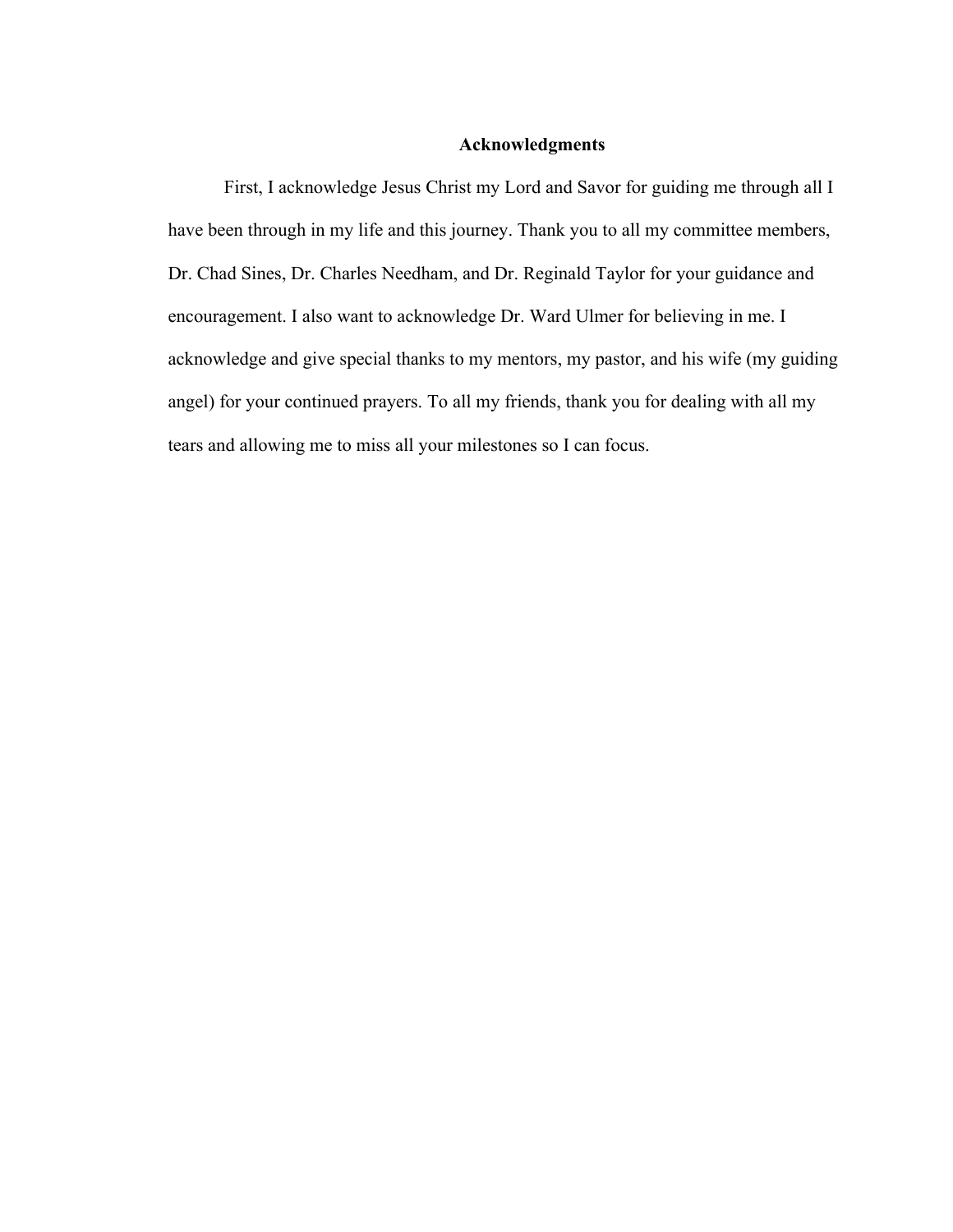# **Table of Contents**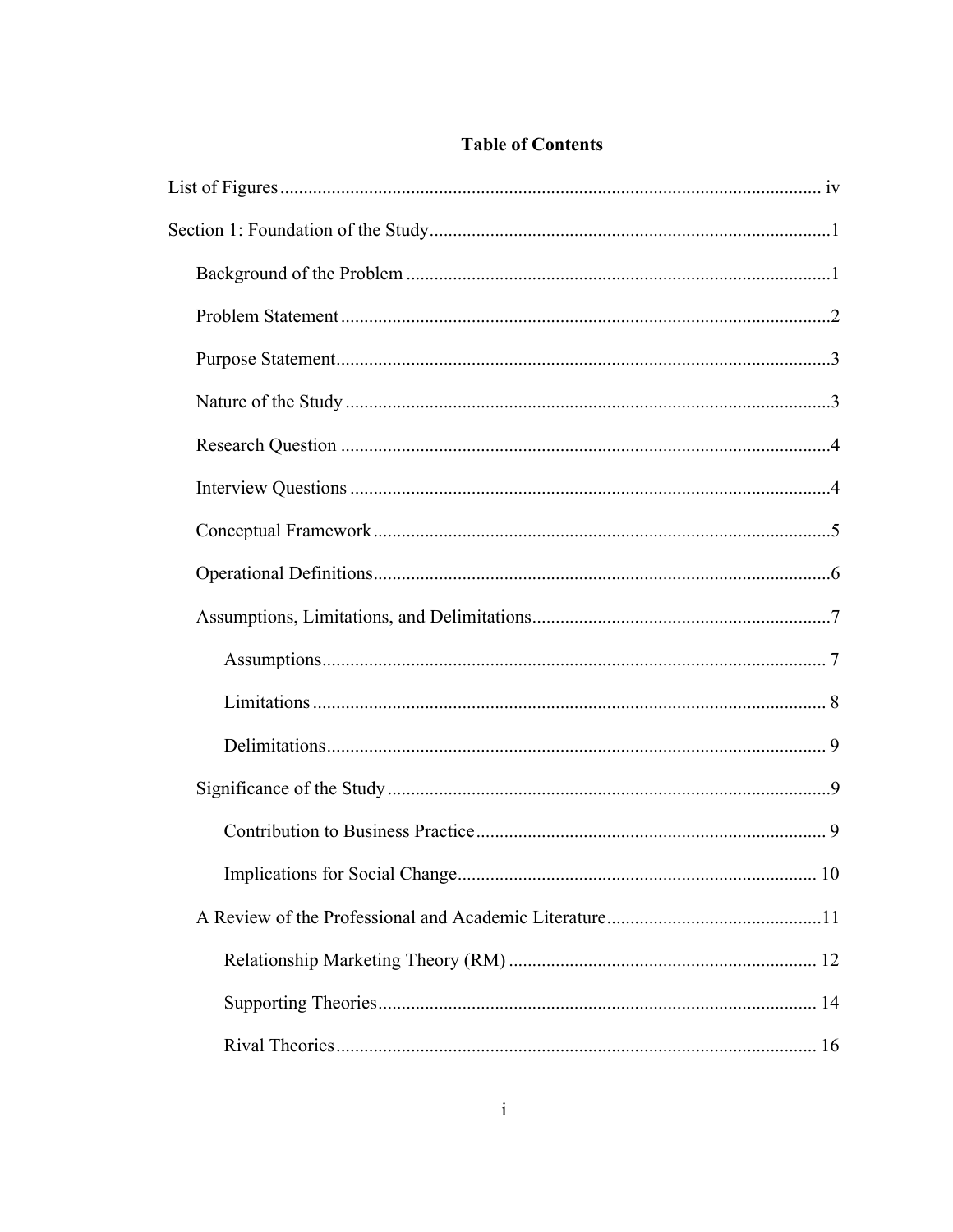| Section 3: Application to Professional Practice and Implications for Change 77 |  |
|--------------------------------------------------------------------------------|--|
|                                                                                |  |
|                                                                                |  |
|                                                                                |  |
|                                                                                |  |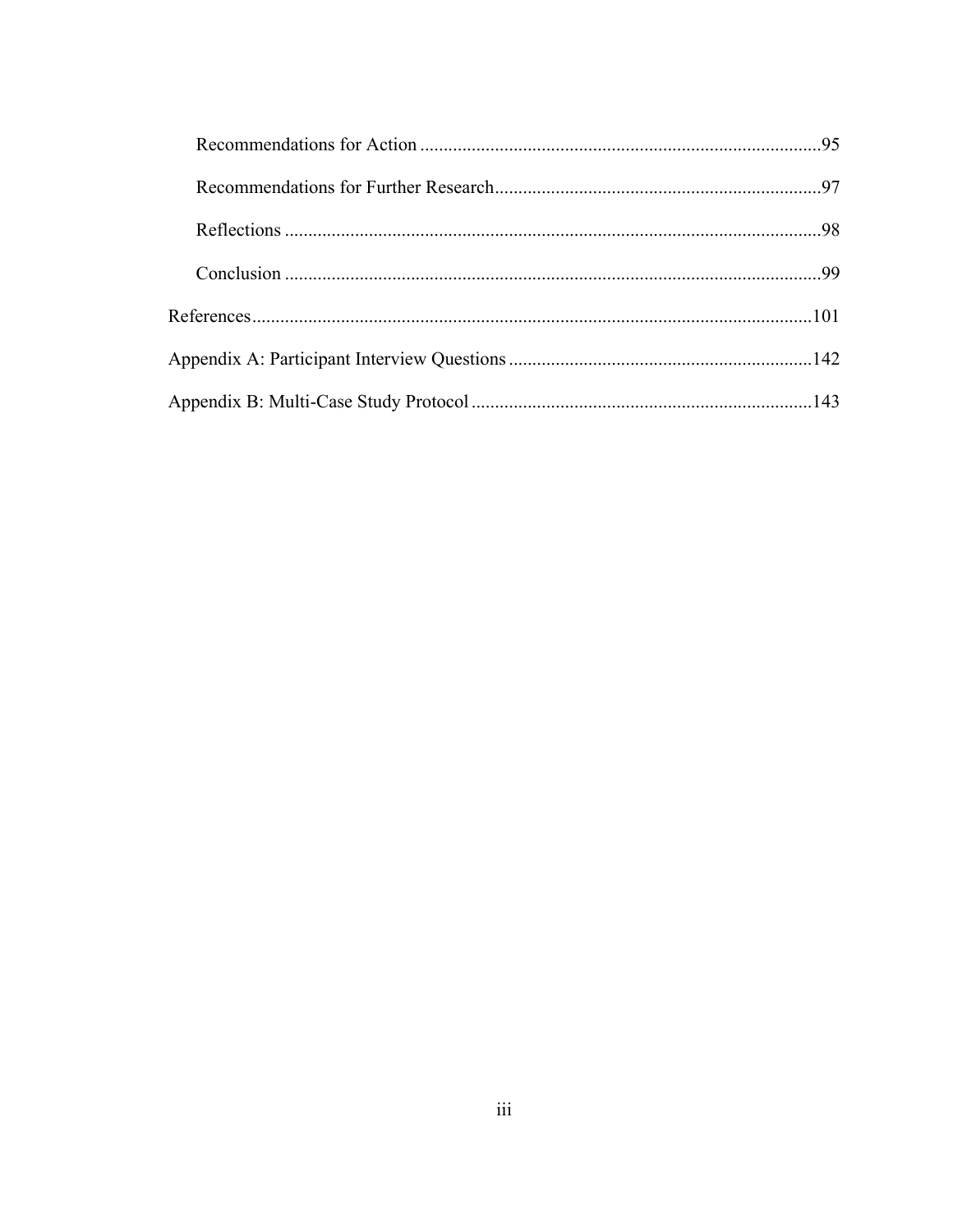# **List of Figures**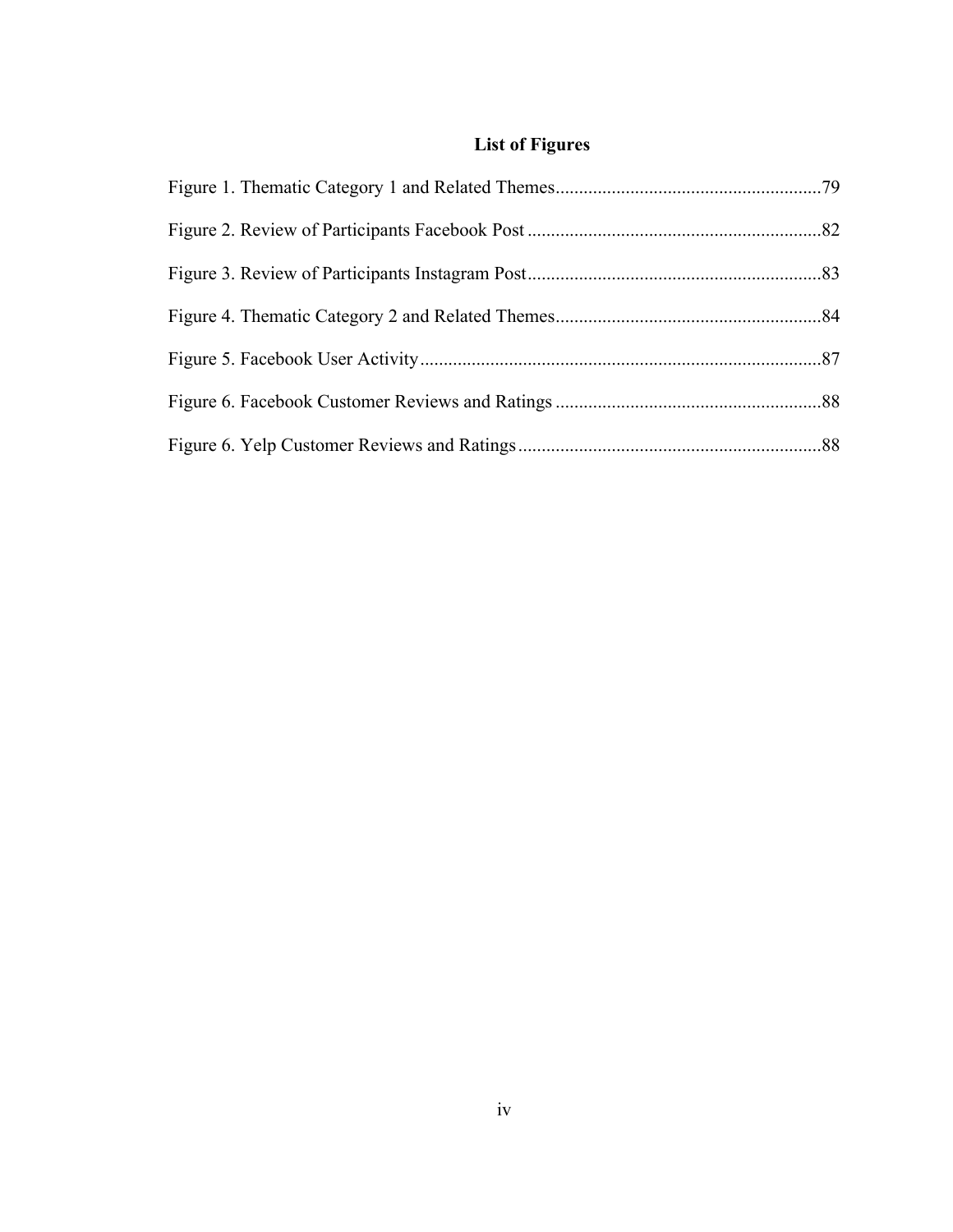#### **Section 1: Foundation of the Study**

Small business (SB) owners are utilizing social media for marketing, advertising, employee recruitment, and communications with clients, partners, and employees (Schaupp & Belanger, 2014). Achieving marketing objectives has become difficult for business owners because of media fragmentation and the increasing number of daily media exposures (Lapido, Nwagwu, & Alarpe, 2013). In particular, restaurant owners struggle with understanding how to best utilize social media for marketing (Bilgihan, Cheng, & Kandampully, 2014).

#### **Background of the Problem**

More than 99% of businesses in the United States are small businesses (Fox, 2013). The officials from the U.S. Small Business Administration reported that 50% of all small businesses close within the first 5 years because of insufficient marketing plans (Cronin-Gilmore, 2012). Small business owners are utilizing social media as a marketing tool to increase visibility to sustain their business in competitive markets (Taneja  $\&$ Toombs, 2014). Business owners utilizing social media platforms have access to customer information that was not previously available which allows small business owners to perform marketing tasks at minimal cost (Taneja & Toombs, 2014).

Social media is an online platform that individuals use to communicate or share information (Taneja & Toombs, 2014). The usage of social media platforms changed the way organization members directly communicate with their consumers and the way consumers perceive organizations (Taneja & Toombs, 2014). Xu, Ryan, Prybutok, and Wen (2012) noted that social media users utilize forums to build connections between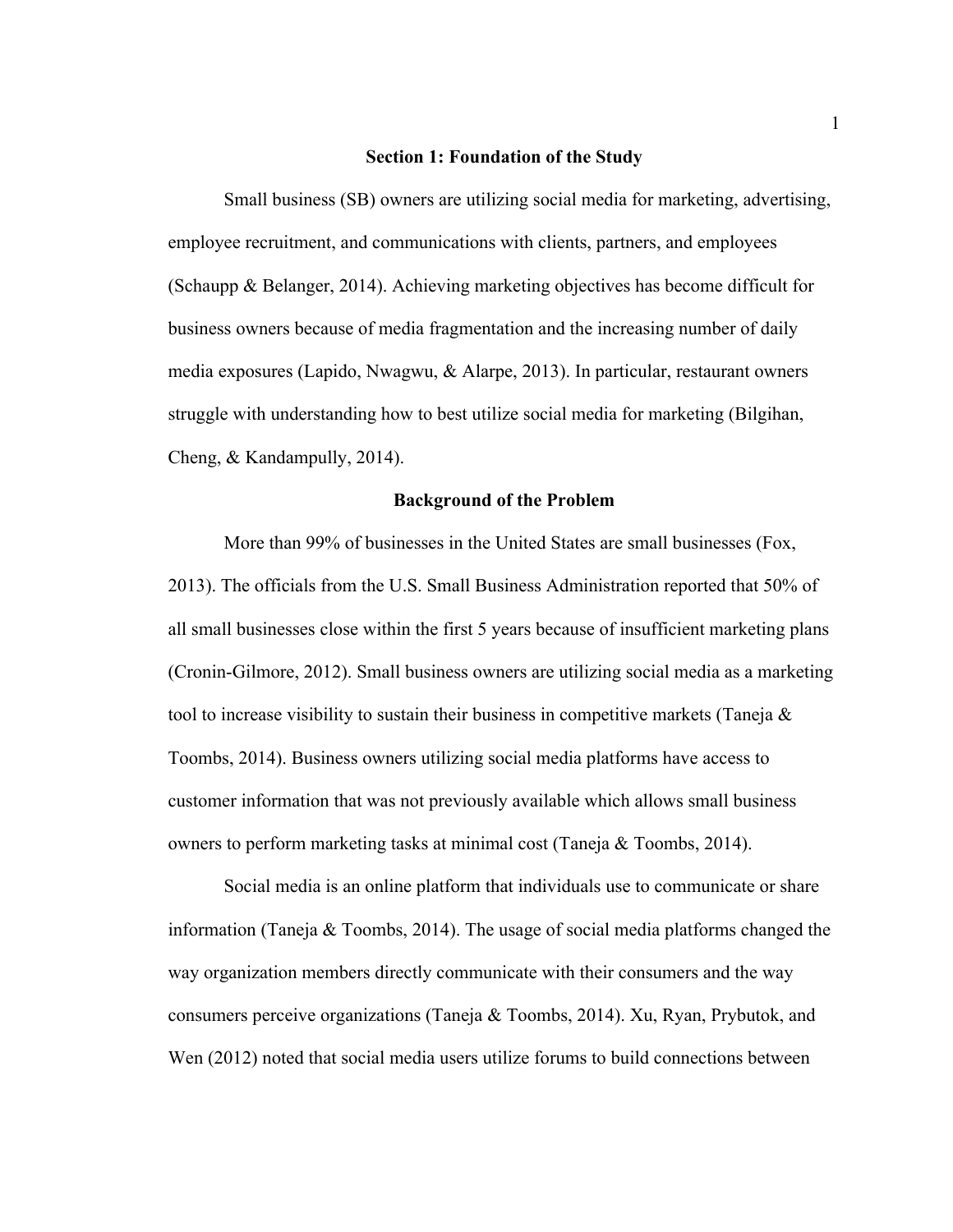other users. Thorough and sophisticated preparation occurs when marketers use social media platforms for marketing as compared to traditional and mass-marketing techniques (Svatosová, 2012). The power of social media lies in the abilities of one consumer to communicate with many consumers simultaneously (Xu et al., 2012).

A family-style restaurant is a casual dining restaurant where a customer sits at a table and receives table service from waitstaff as opposed to over-the-counter service at a fast-food restaurant where a customer receives their meal to go (National Restaurant Association, 2014). Riehle, Grindy, Bruce, and Stensson (2014) reported that 32% of consumers utilize information from social media when choosing a restaurant. Implementing social media strategies to increase net sales for small family-style restaurants will ultimately increase the demand for employment.

#### **Problem Statement**

Small business owners understand the advantages of using social media as a marketing tool; however, some of these owners do not leverage social media marketing strategies to increase sales (Jones, Borgman, & Ulusoy, 2015). Seventy-four percent of small business owners do not use social media marketing strategies to gain new customers and increase sales (Taneja & Toombs, 2014). The general business problem is that failure to use social media minimizes the potential to gain new customers, thus, negatively impacting sales. The specific business problem was that some small familystyle restaurant business owners lack social media marketing strategies to increase sales.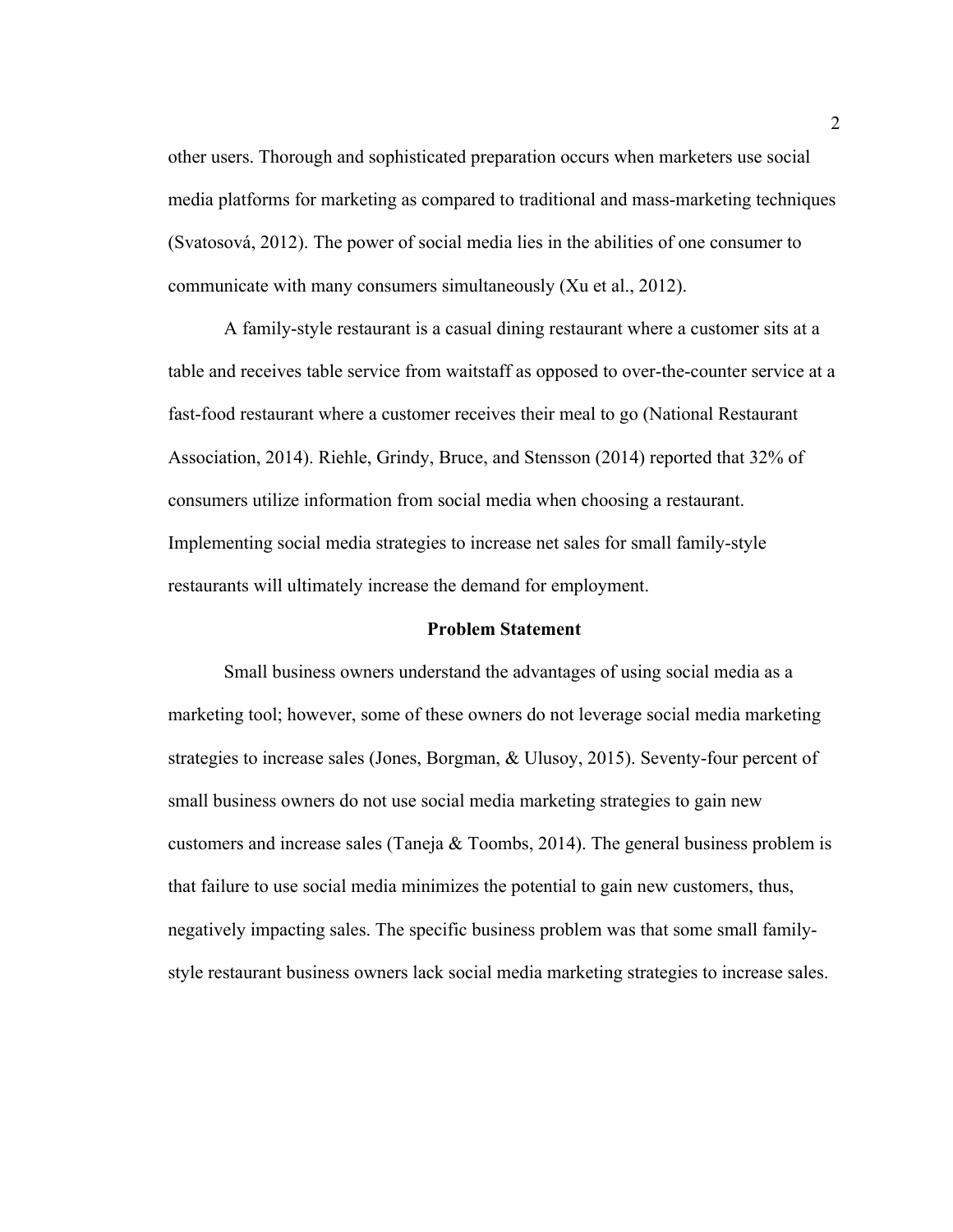#### **Purpose Statement**

The purpose of this qualitative multiple case study was to explore social media marketing strategies small family-style restaurant owners use to increase sales. The target population comprised five family-style restaurants small business owners, located in Maryland, who have been in business more than 2 years, and use social media marketing strategies to increase sales. The implications for social change included the potential for business owners to improve small family-style restaurant social media marketing strategies, which could increase sales and employment opportunities. Community stakeholders stand to benefit from an enhanced standard of living, realized through increased household income.

#### **Nature of the Study**

Bailey (2014) indicated that qualitative research is a multi-method for exploring and explaining human behavior, utilizing interpretive and material practices that enhance the visibility of the world. The qualitative method allowed me to obtain valuable information in establishing effective social media marketing strategies for small familystyle restaurant owners to use to increase sales. Researchers use a quantitative method to test a theory or hypothesis and collect numerical data for inferential statistical testing (Hoare & Hoe, 2013) which was not appropriate for this study. Researchers use mixed methods to incorporate both qualitative and quantitative data in a research study (Molina-Azorin, Lopez-Gamero, Pereira-Moliner, & Pertusa-Ortega, 2012). The mixed method was not appropriate, because I did not employ a quantitative method.

Yin (2013) indicated researchers use a case study design to explore a phenomenon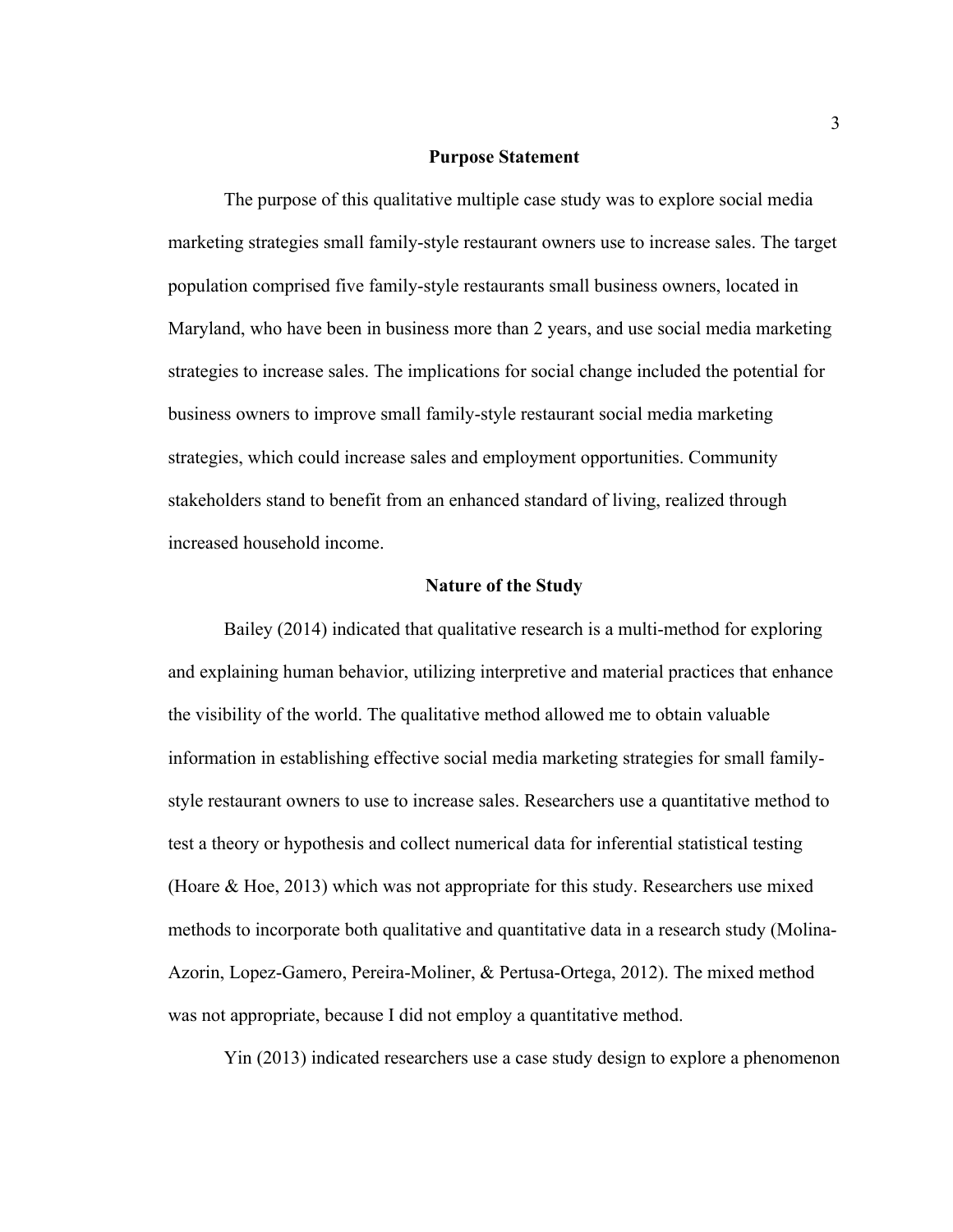or case in a comprehensive and practical environment. A multiple case study design was preferred over a single case study when the study involves examining conditions for similar findings that researchers can replicate or examine conditions for contrasting cases (Cope, 2015). Other qualitative designs included phenomenology and ethnography. Phenomenological studies are useful to researchers who explore the lived experiences of individuals about a particular phenomenon (Kafle, 2013). Small family-style restaurant owners who use social media marketing strategies to increase revenue was not an experience or event that warranted conducting a phenomenological study; therefore, the qualitative phenomenological study did not fit the form of my research question. Leedy and Ormrod (2013) indicated researchers use ethnographic design to focus on cultural aspects of a target demographic. The scope of this study did include cultural aspects of a target demographic; therefore, the ethnographic design did not fit my study. A multiple case study was the most appropriate design for this research project because the research question and the focus of the study aligned with Yin's (2014) conditions for conducting a case study.

#### **Research Question**

What social media marketing strategies do small family-style restaurant owners use to increase sales?

#### **Interview Questions**

- 1. What social media platforms are you using to increase sales?
- 2. What method do you find works best to increase sales?
- 3. How do your employees respond to your different strategies to increase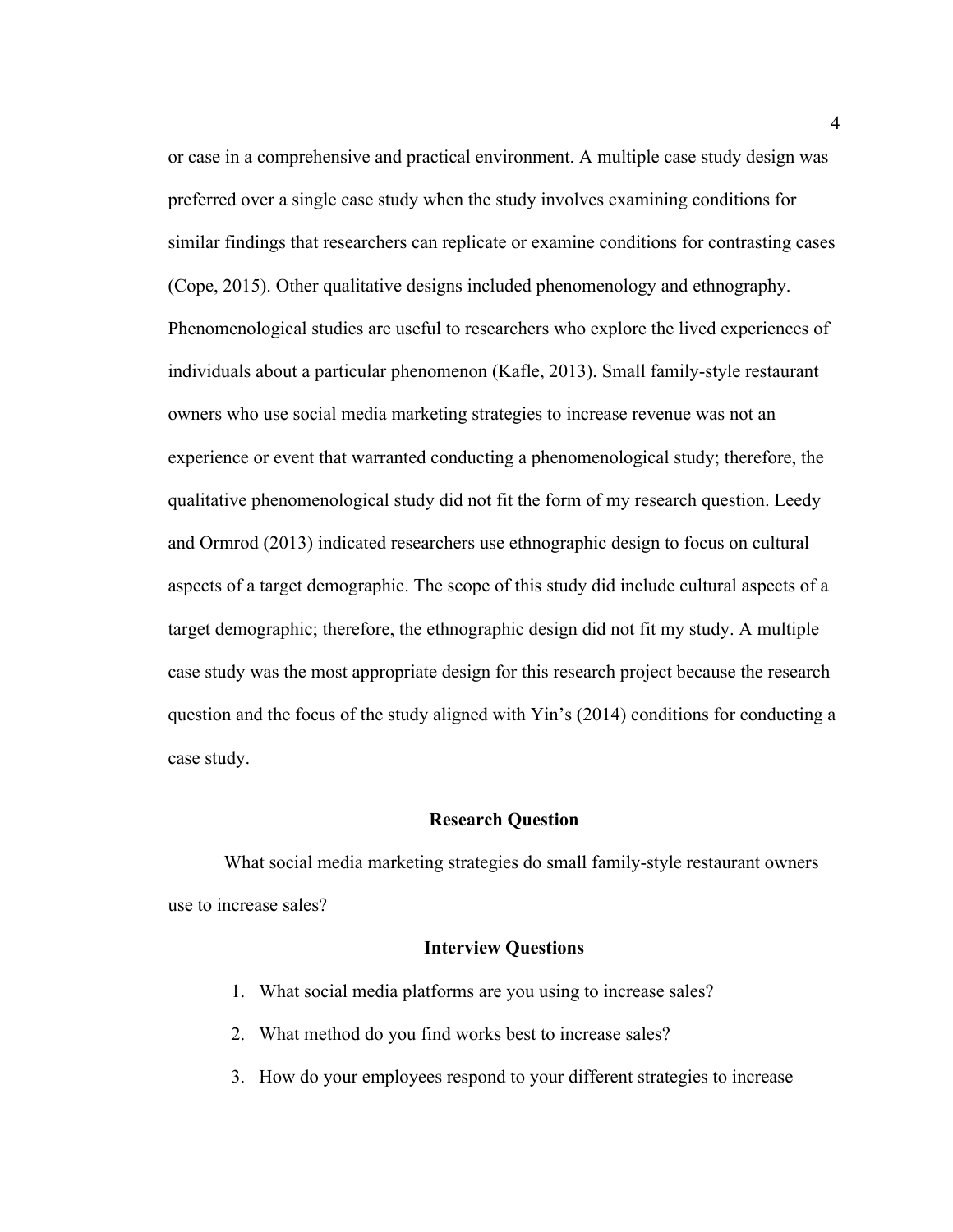sales?

4. What additional information can you provide regarding the social media strategies that you have implemented to increase net sales?

#### **Conceptual Framework**

Berry (2002) first mentioned the concept of relationship marketing (RM) theory in 1983. Relationship marketing, as a concept, is attracting, maintaining and, in multiservice organizations, enhancing customer relationships (Berry, 2002). Berry (2002) identified five RM strategies to include: core service marketing, relationship customization, service augmentation, relationship pricing, and internal marketing. Sheth and Parvatiyar (1995) proposed the basic tenant of RM is consumers' choice reduction. Consumers' choice reduction tenant in RM theory involves consumers consistently patronizing a brand based on relationships, which ultimately reduces consumer choices when purchasing a product or service. In RM theory, organizational goals involve creating consumer champions or advocates who will recommend the company (Bhattacharya & Sen, 2003). Hunt, Arnett, and Madhavaram (2006) proposed that the purpose of RM theory is to provide systematized structure to explain the RM phenomena. Using RM theory, Hunt et al. (2006) determined that consumers interact with businesses through relational exchanges when they have benefits that exceed the cost of a product or service (Hunt et al., 2006).

RM theory is relevant to social media because more than half of consumers who use online tools such as social media to make purchasing decisions interact with a business on social networking sites and business owners. This means capitalizing on this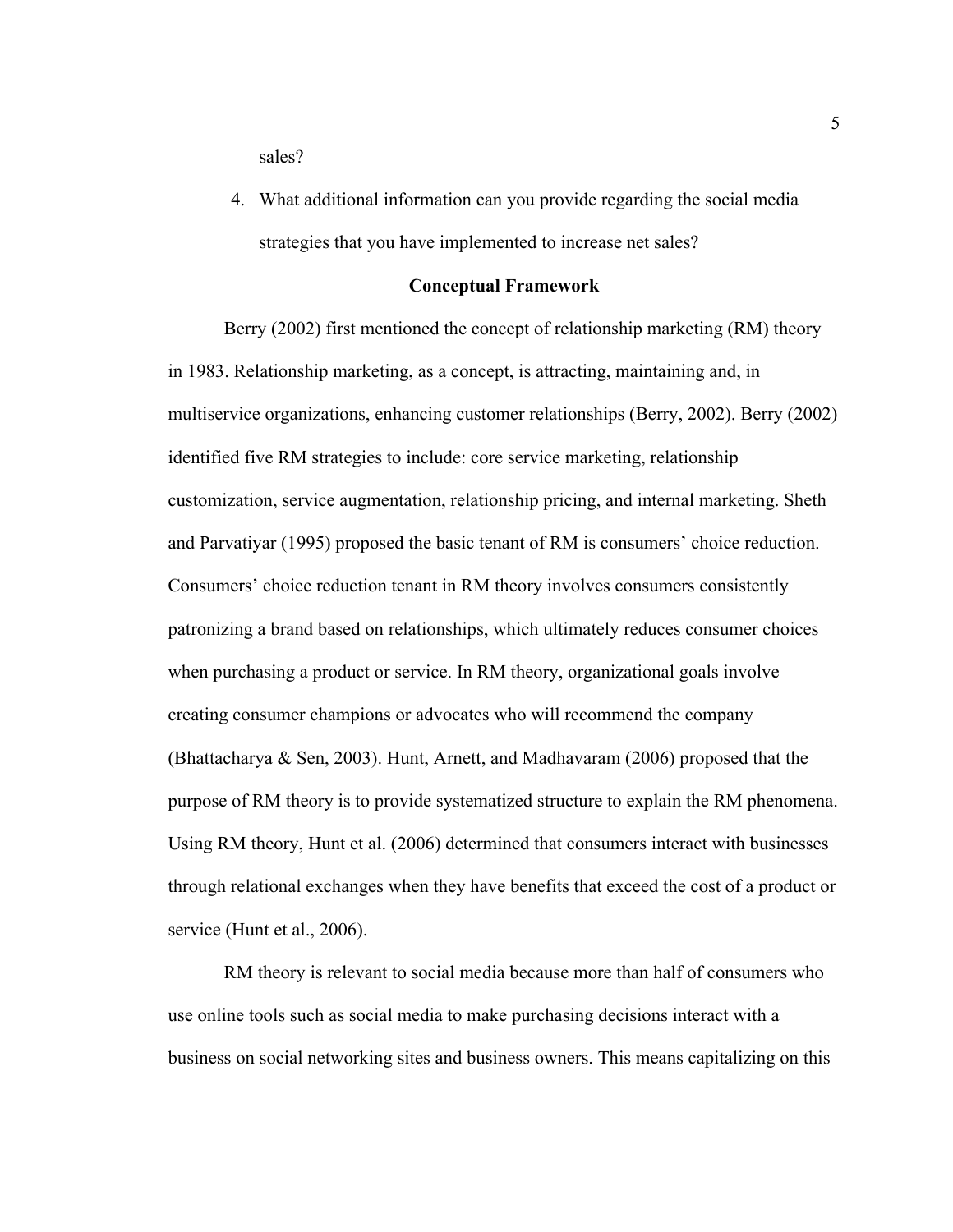new promotional dimension to strengthen their customer relationships (Rapp, Beitelspacher, Grewal, & Hughes, 2013). As applied to this study, social media marketing media strategies align under the service augmentation relationship marketing strategy. Berry (2002) argued service augmentation involves business owners providing customers with extra bonuses within their service to differentiate their business from competitors.

#### **Operational Definitions**

*Brand community*: A brand community is a collection of people with a shared interest in a specific brand, creating a subculture around the brand with its values, myths, hierarchy, rituals, and vocabulary (Gummerus, Liljander, Weman, & Pihlstrom, 2012).

*Electronic word-of-mouth (EWOM):* Electronic WOM is an informal discussion among consumers regarding products and services via the Internet (Teng, Wei Khong, Wei Goh, & Yee, 2014).

*Facebook:* Facebook is a social tool that helps people communicate more efficiently with their network of friends and relatives (Rocha, Jansen, Lofti, & Fraga, 2013).

*Family-style restaurant:* A family-style restaurant is a casual dining restaurant that delivers table service as opposed to counter service, charging higher prices than fast food restaurants (National Restaurant Association, 2014).

*Marketing strategy:* Marketing strategy is how an owner of an organization will engage customers, prospects, and competitors in the market arena for success (Shaw, 2012).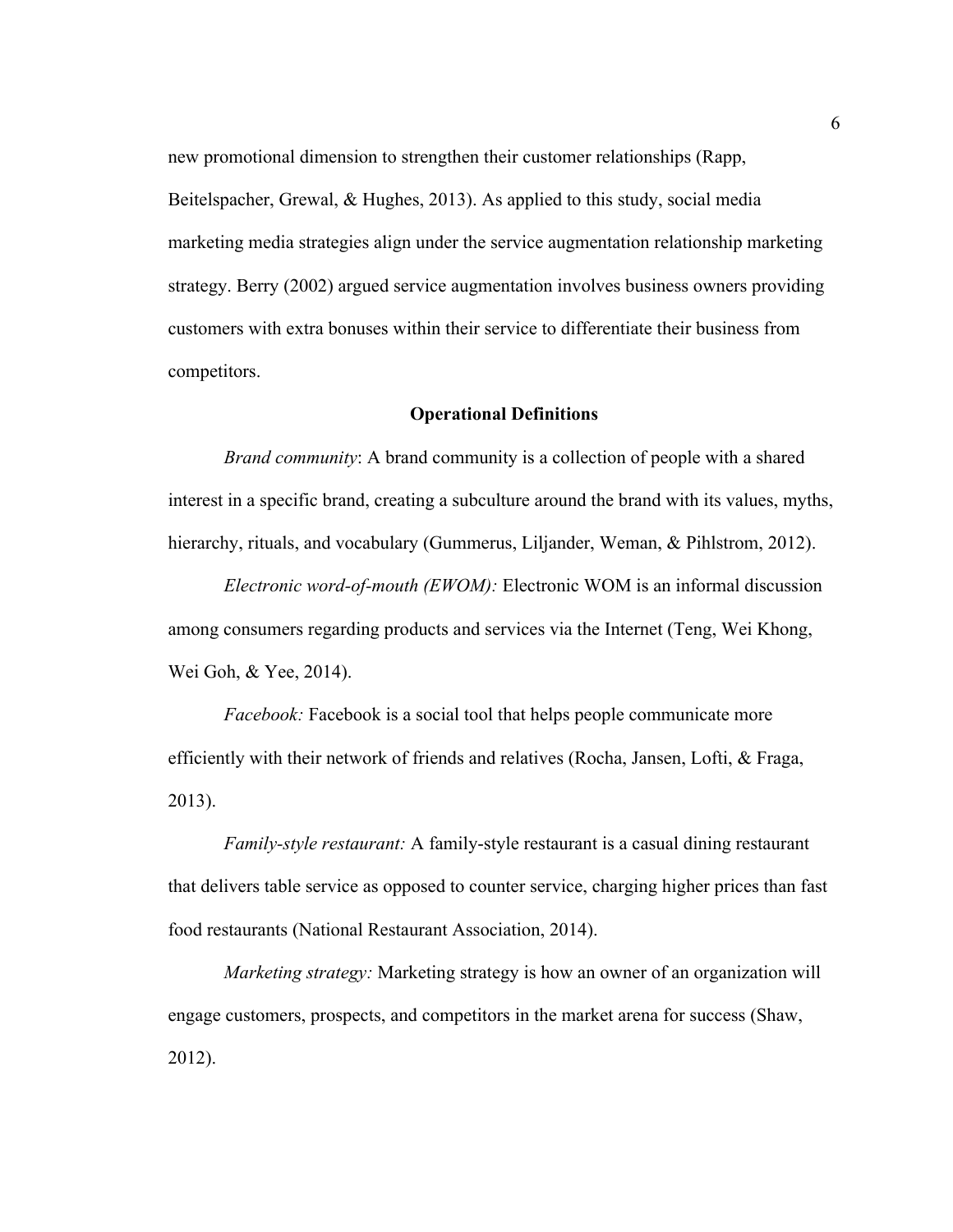*Return on investment (ROI):* Return on investment is something of value that has resulted from an investment of time, energy, or money (Gilfoil, Aukers, & Jobs, 2015).

*Small business (SB):* A small business is a company having 500 employees or fewer and generating \$7 million or less in average annual receipts (sba.gov, 2014).

*Social media (SM):* Social media are platforms, such as content-sharing sites, blogs, and social networking sites, on which users can exchange and share information online (Weeks & Holbert, 2013).

*Social media marketing (SMM):* Social media marketing is a tool that marketers use as a voice to communicate with media, customers, peers, and target customers through the act of using social networks, online communities, blogs, wikis, or any other collaborative Internet form of media for marketing, sales, public relations, and customer service (Srivastav & Shah, 2013).

*Word-of-Mouth Marketing (WOMM)*: Word-of-mouth marketing is oral, personto-person communication between a receiver and a communicator whom the receiver perceives as non-commercial, concerning a brand, a product, or a service **(**Kietzmann & Canhoto, 2013).

#### **Assumptions, Limitations, and Delimitations**

#### **Assumptions**

Assumptions are ideas considered as true despite a lack of proof (Leedy & Ormrod, 2013). One of my assumptions in the proposed study was that family-style restaurant small business owners would provide honest feedback during the interviews with an understanding that their responses are confidential. The second assumption was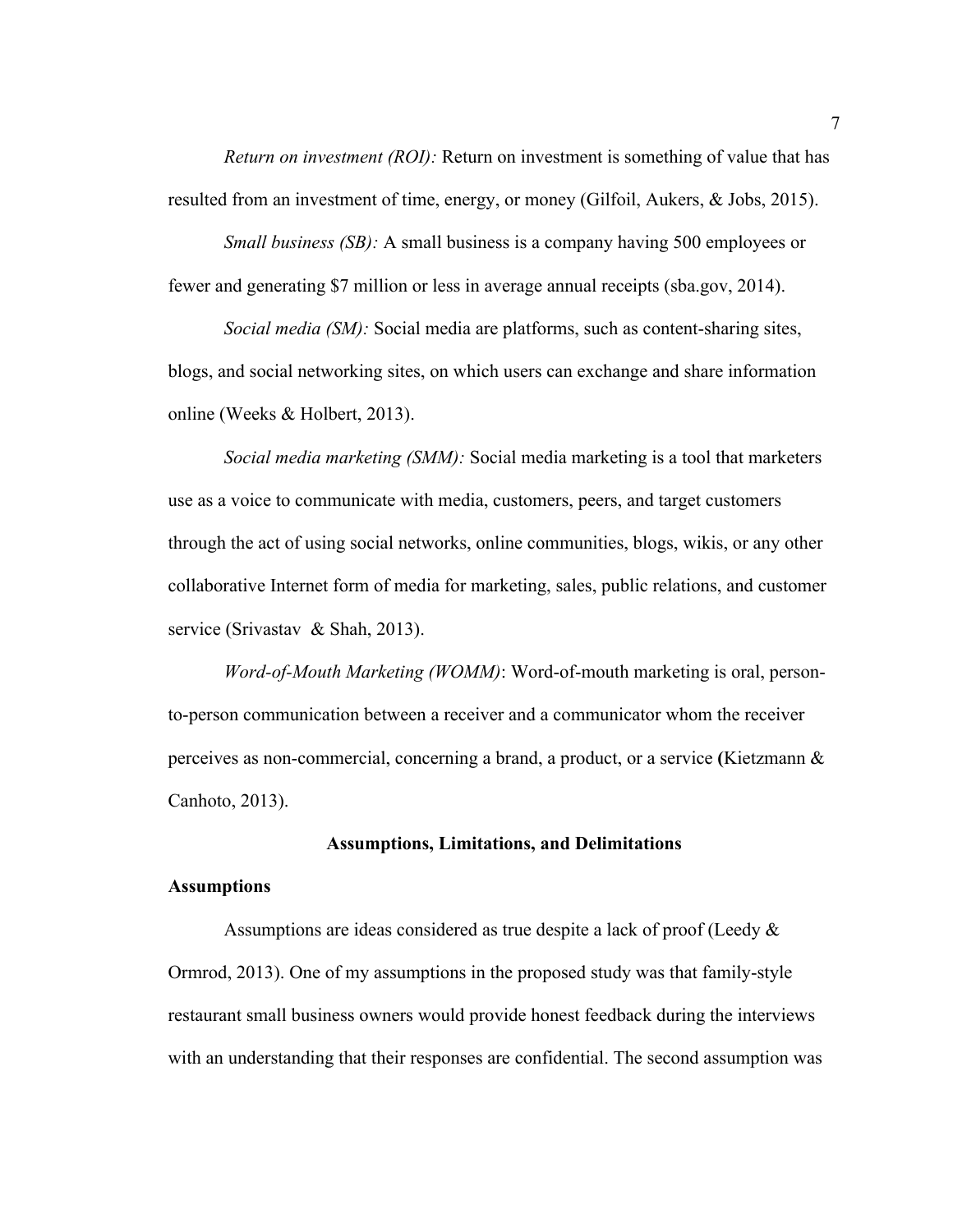that participants would agree to contribute to the study and follow through with their commitments. The third assumption was that the design of the interview questions was appropriate for the study purpose and would elicit thoughtful responses from the participants.

### **Limitations**

Leedy and Ormrod (2013) defined limitations as potential weaknesses beyond the researcher's control that may influence the results of the study. One limitation of this qualitative multiple case study was that data would only reflect strategies small familystyle restaurant business owners utilize and might not reflect strategies other restaurant type owners utilize. A second limitation of this study was the data would only reflect strategies that family-style restaurant business owners utilize that were successful and would not reflect strategies that were not successful, but could potentially be successful for other family-style restaurant owners. A third limitation was personal bias. Personal bias could unintentionally have had an effect on the data during the interviewing and analysis process. Moustakas (1994) commented that identifying or exposing personal views or opinions could reduce bias when interviewing participants. The level of existence of personal bias in research influences the credibility perception of the data (Tuohy, Cooney, Dowling, Murphy, & Sixmith, 2013). Regardless of the efforts taken to identify personal views or opinions to mitigate personal bias, personal bias was unlikely to eliminate it.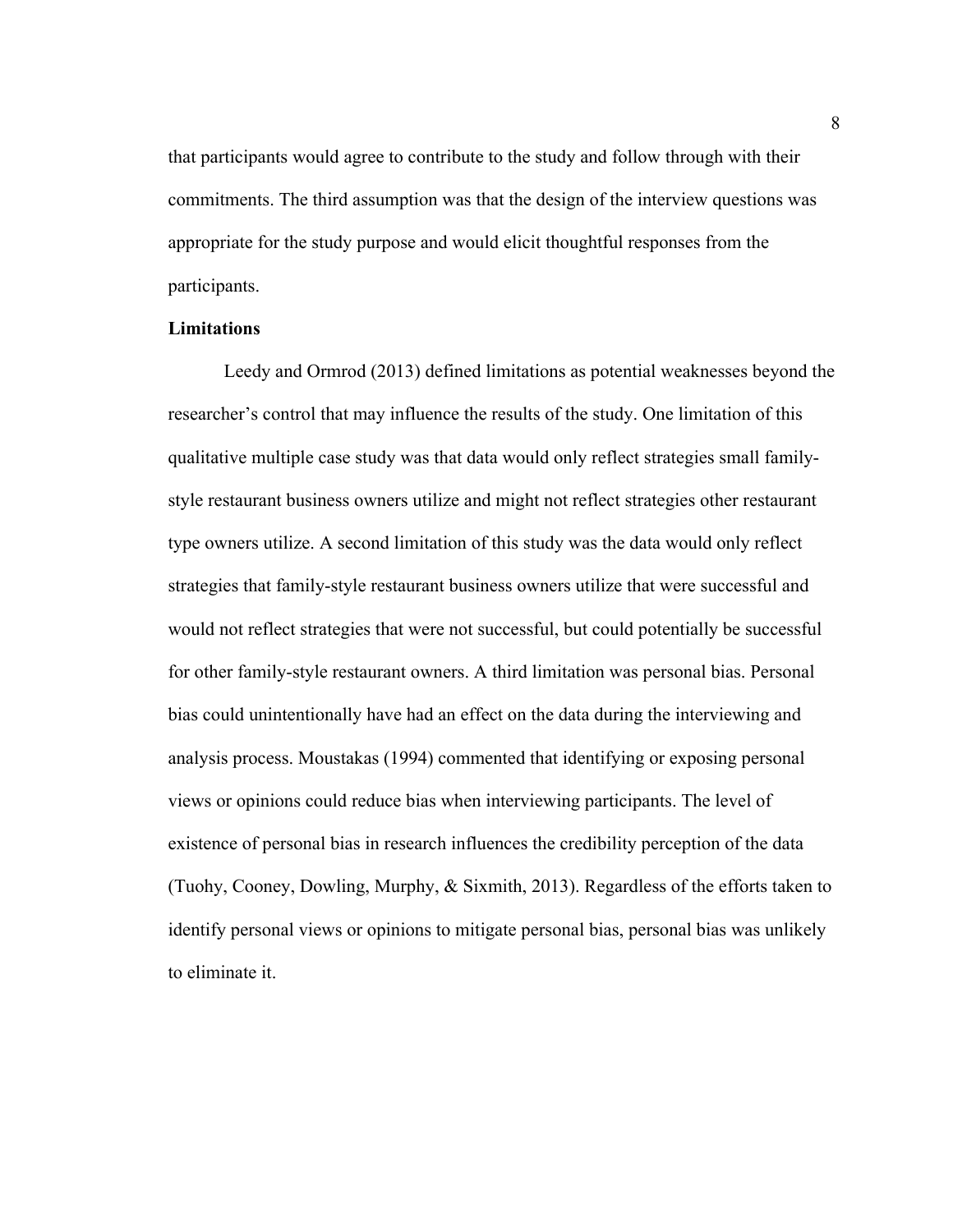#### **Delimitations**

Ody-Brasier and Vermeulen (2014) noted that delimitations are boundaries researchers impose to narrow the scope of the study. Using delimitations, I defined the boundaries of the study and furthermore, examined propositions within my study (Yin, 2014). The first delimitation for this study was the sample size of five small family-style restaurant owners. One of the restrictions of qualitative research is that researchers might use a small sample size, because they need more time to collect qualitative data (Yin, 2015). The sample population of small family-style restaurants was the second delimitation in this study. The third delimitation was geographical location; all participants were from Maryland. Another delimitation was the participants were small family-style restaurant owners who have successfully used social media strategies to increase sales.

#### **Significance of the Study**

Small family-style restaurant owners could expand their understanding of effective social media marketing strategies that will create and maintain relationships with customers and increase sales. Small family-style restaurant owners could benefit from this study in three ways: increase sales, create new social media marketing strategies, and strengthen relationships through social media.

#### **Contribution to Business Practice**

Small family-style restaurant owners must continue to implement social media marketing strategies to reach customers and increase sales (Schaupp  $\&$  Belanger, 2014). Schaupp and Belanger (2014) determined that small business owners who engage in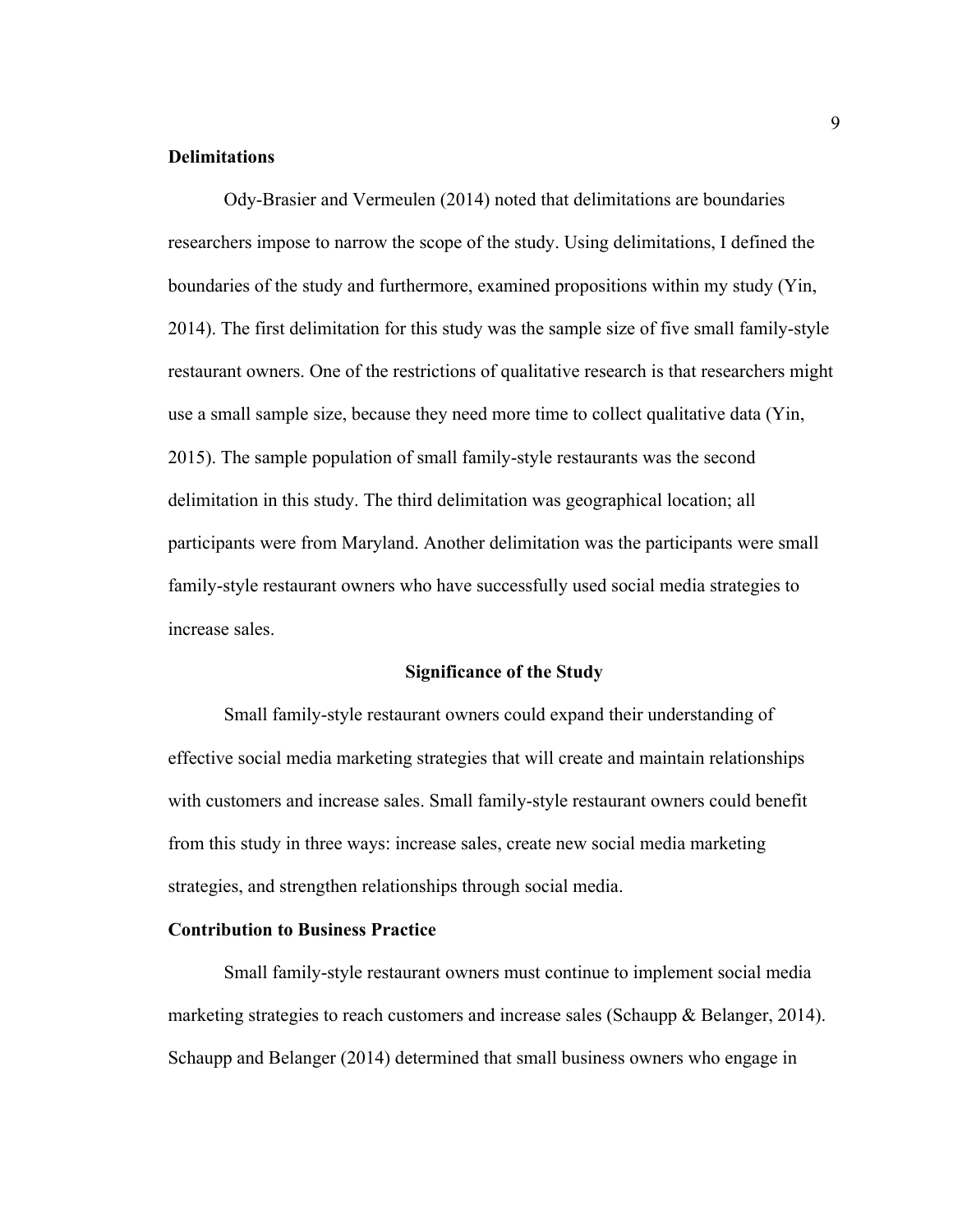social media marketing build relationships and trust with customers that translates into increased sales. Engaging in social media marketing can help SB owners generate exposure and increase traffic at a much lower cost than traditional marketing approaches (Schaupp & Belanger, 2014).

Consumers are also able to give instant feedback to businesses through social media (Marshall, Moncrief, Rudd, & Lee, 2012). Social media use can alter the level of communication and interaction between SB owners and consumers (Pookulangara & Koesler, 2011). Consumers of small family-style restaurants can communicate through social media their questions or concerns, and family-style small restaurant owners can directly respond to the consumers' questions. Small family-style restaurant owners could use the results of this study to increase sales using social media marketing strategies.

#### **Implications for Social Change**

The implications for positive social change include the potential for restaurant owners to increase their ability to implement cause-related marketing campaigns. Causerelated marketing is a social responsibility program in which owners of companies donate to nonprofit organizations with purchases from the company or charitable donations to the organization (Chanana & Gill, 2015). A restaurant owner can increase revenue and brand loyalty while implementing positive social change through cause-related social media marketing.

Social media marketing for SB owners of family-style restaurants can create positive social change by business owners showing future entrepreneurs how technology can help them launch and grow their businesses faster. Yun (2013) noted small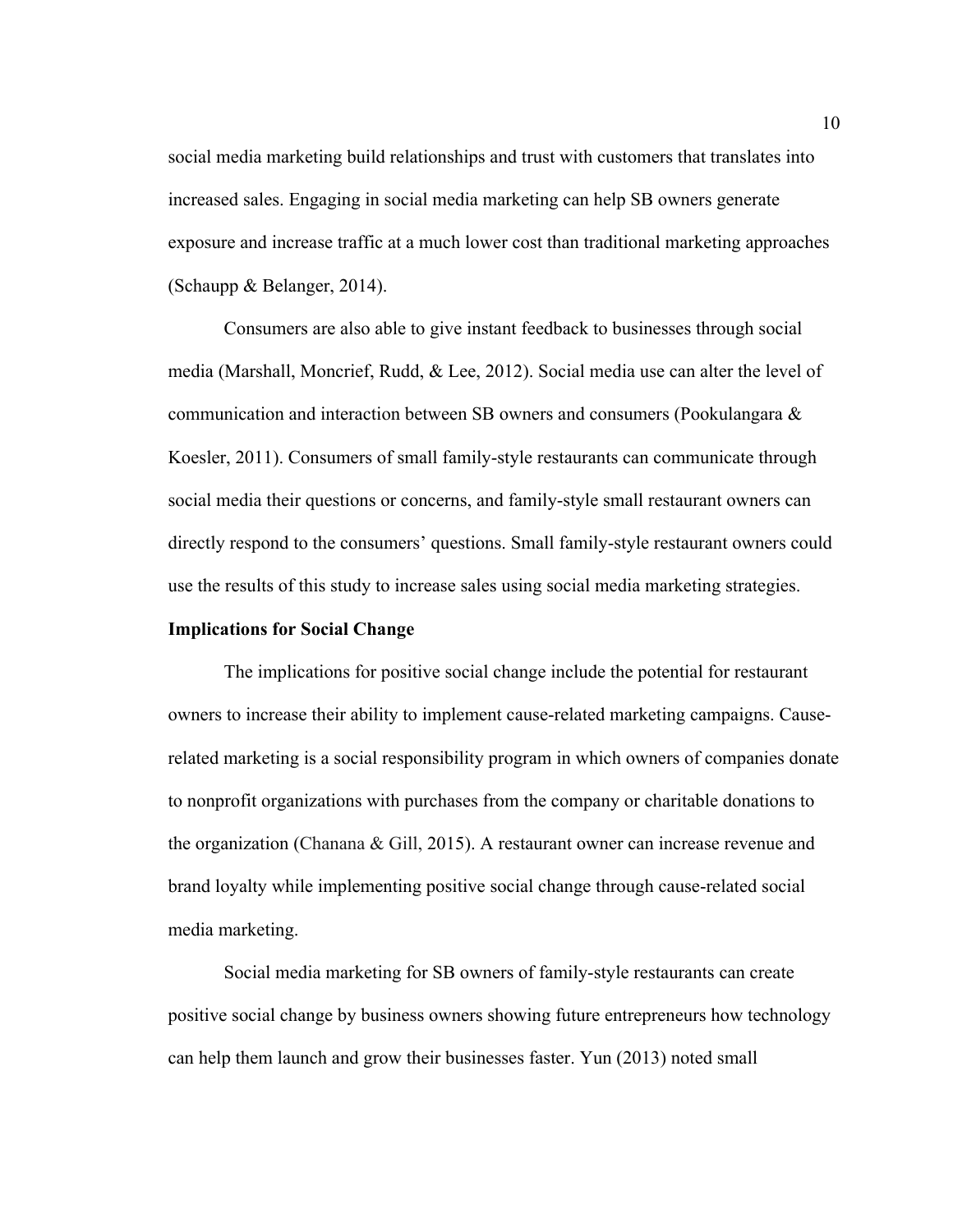businesses make economic growth more sustainable through job creation. Increasing the demand for employment can have a direct impact on decreasing the unemployment rate within the United States, particularly in the state of Maryland. Increasing net sales does not only influence individuals who need employment, but also those interested in opening a small business.

## **A Review of the Professional and Academic Literature**

The literature review includes a conceptual framework and highlights several recurring themes discovered when reviewing scholarly literature: relationship marketing theory, social exchange theory, diffusion of innovation theory, social media marketing strategies, social media marketing and business sustainability. References within anticipated graduation data of 2017 are 246, or 85% of the total references, and 90% of the articles are peer-reviewed. The number of references in the literature review is 132. The data collected consists of journals, formative works (i.e., books, along with a dissertation), and Internet data from industry organizations.

The data collection process began with keyword searches using the following databases: Business Source Complete/Premier, ABI/INFORM Complete, Emerald, SAGE, ProQuest, Thoreau, and Google Scholar. I accessed these databases through Walden University Library and used different combinations of keywords related to the sections of the literature review to locate research studies. Some of these keywords included: *social media, social media marketing, marketing techniques, small business, small restaurant businesses, Facebook, Twitter, LinkedIn, customer loyalty, branding, small business marketing, sales and social media, social media strategies,* and *marketing*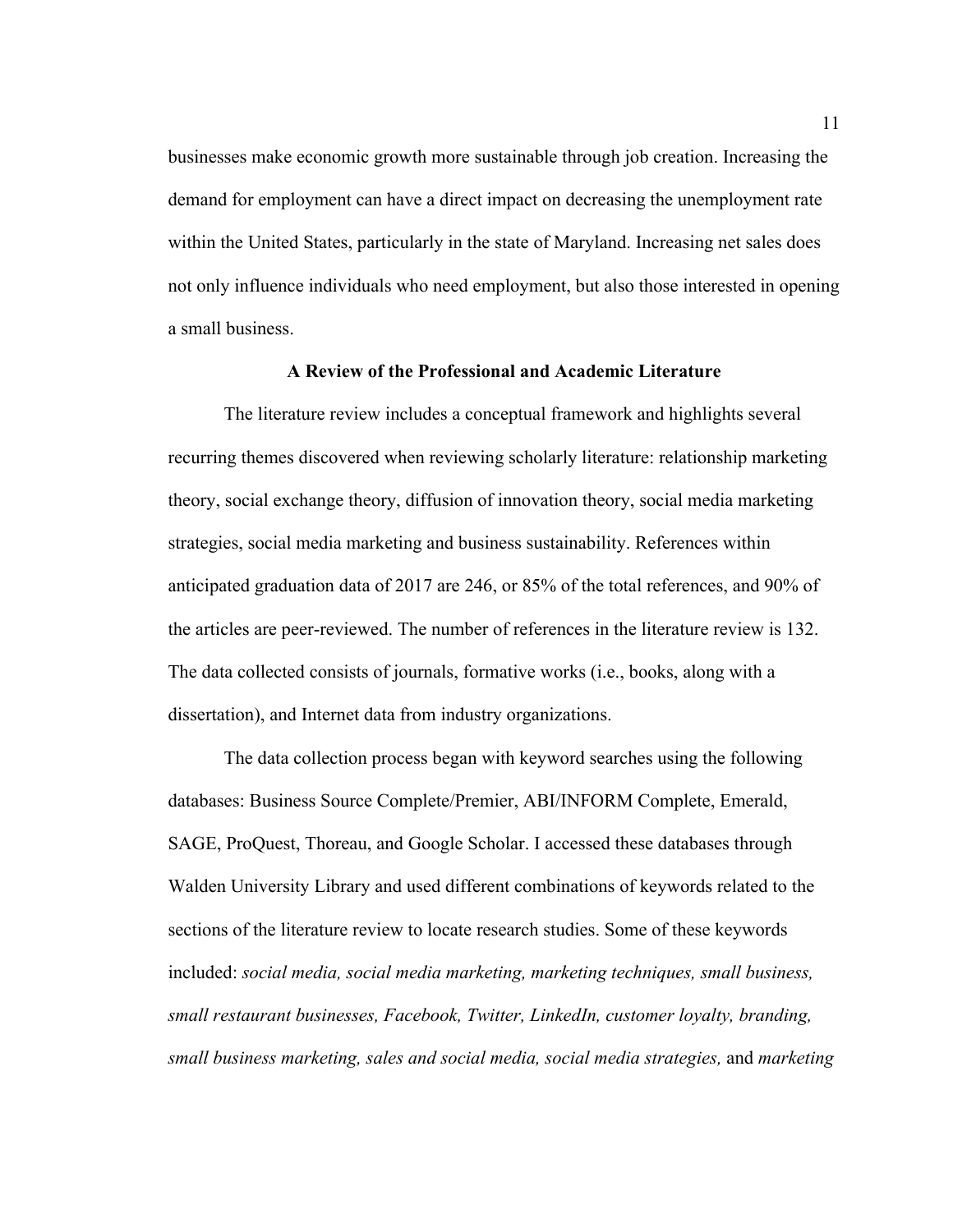*for restaurants*. Eighty-seven percent of the articles had a publication date between 2012 and 2017, and 90% of the articles were peer-reviewed. Using current literature ensured reliability and validity of the study. The purpose of this qualitative multiple case study was to explore what strategies small family-style restaurant business owners use to market their brands on social media.

#### **Relationship Marketing Theory (RM)**

RM theory is a widely acceptable theory and approach to business practices in various sectors that may prove beneficial in developing strategies for customer satisfaction, customer loyalty, and thus barriers to competition (Gupta & Sahu, 2012; Moore & Bowden-Everson, 2012; Østergaard & Fitchett, 2012; Vauterin, Linnanen, & Marttila, 2011). RM theory developed as an alternative theory to traditional marketing theories when researchers and marketers recognized a gap in marketing theory that required marketers to develop and focus on the emotional exchanges between two parties (Østergaard & Fitchett, 2012). The purpose of employing RM theory is to allow business owners to use a strategic process to develop and maintain a profitable relationship portfolio (Catoiu & Tichindelean, 2012). Small family-style restaurant owners should understand the importance of building strong relationships with consumers via social media to enhance their brand loyalty. Enhancing relationships with customers and elements of the brand community can enhance relationships and increase contacts between the brand and the customers to influence the brand (Laroche, Habibi, Richard, & Sankaranarayanan, 2013). Kang, Tang, and Foire (2014) noted that active participation on restaurant Facebook pages has a positive influence on brand trust. Given the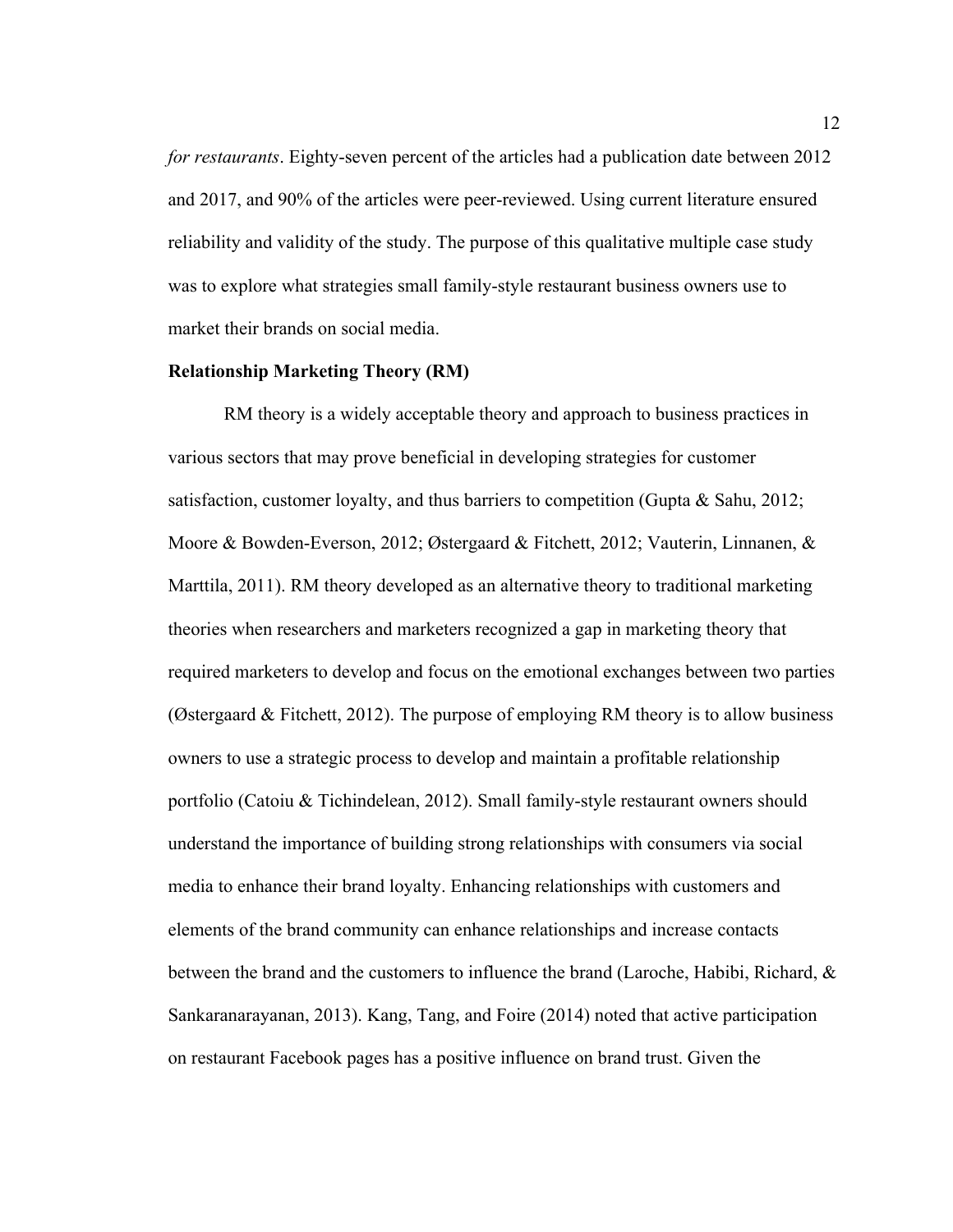interactive effects and social media usage, small business owners with strong customer relationships (Kang et al., 2014) have the best advantage with social media. Kang et al. (2014) noted small business owners could use social media as a reinforcing mechanism to build stronger relationships.

In RM theory, organizational goals involve creating a consumer champion or advocate that will recommend the company (Bhattacharya  $\&$  Sen, 2003). Consumer identification, customer acquisition, customer retention, customer development, and tracking consumer information are steps in the process of relationship marketing small business leaders implement to maintain lifelong relationships (Khan, 2014a). Marketing executives who implement relationship marketing may improve marketing productivity, increase profits from 25-85%, and decrease customer attrition by 5% (Khan, 2014a). Although some researchers considered RM theory simply a modification of original marketing concepts, others have noted differences between RM theory and other marketing theories significant enough to conclude RM itself a separate marketing theory and practice (Gummesson & Grönroos, 2012). Owners can use brands and products to revitalize and innovate customer relationships (Bettiol, Di Maria, & Finotto, 2012).

Various scholars presented alternative theories to enhance the understanding of social media and consumer behavior. Rapp, Beitelspacher, Grewal, and Hughes (2013) studied how social media affects consumer interactions with sellers and retailers and found social media use by owners is most active from those with strong customer relationships. Consumers' social media usage on retailer's loyalty were revealed through research, which determined social media applications enable companies to provide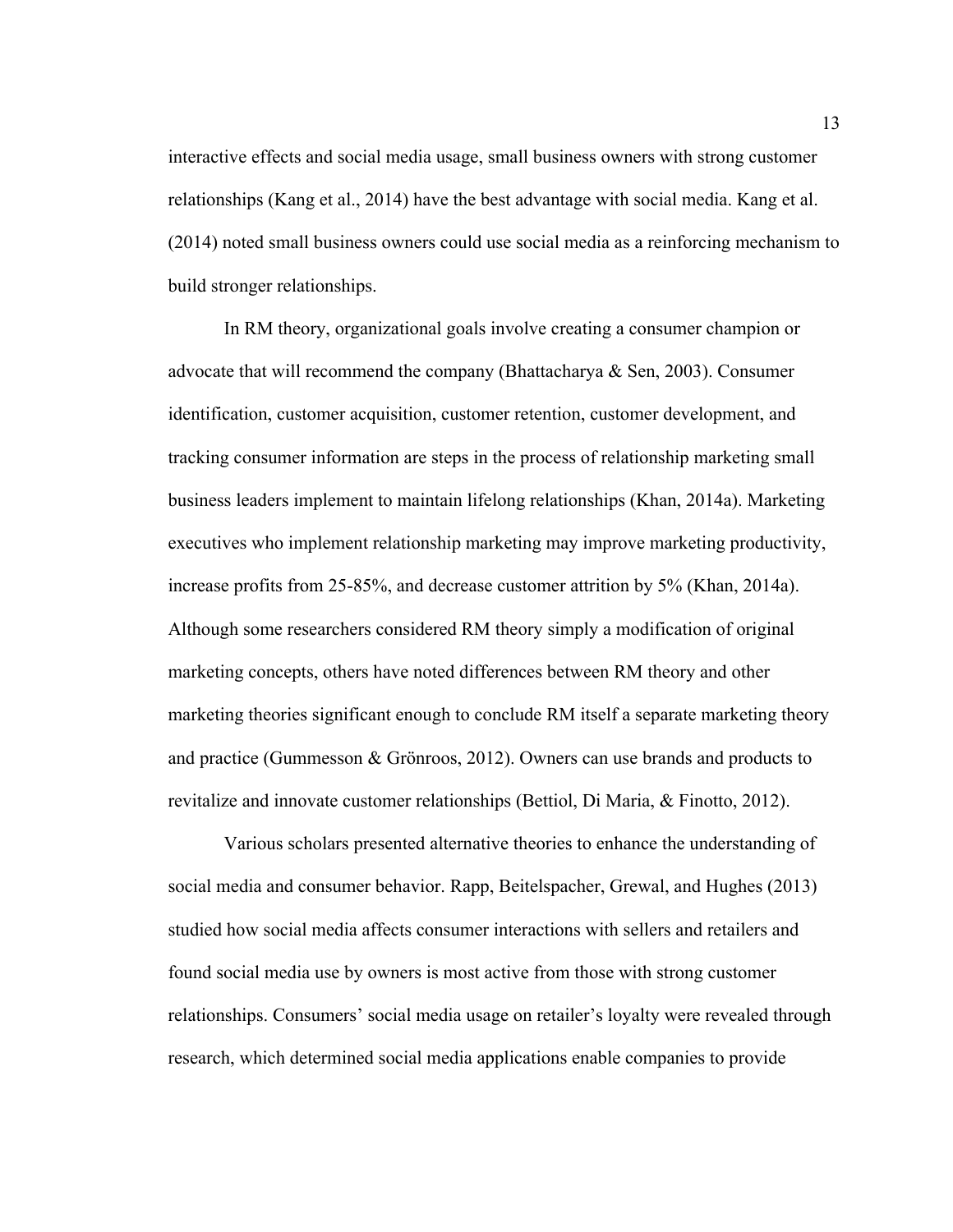information on products and services that lead to greater loyalty (Rapp et al., 2013). When online interactions increase, so does brand loyalty (Rapp et al., 2013). Social media usage does not just improve reliability; Rapp et al. (2013) suggested that retailers who engage in social media see a dramatic improvement in performance.

Naylor, Lamberton, and West (2012) studied the effect of likes on social media and the decision for online supporters to hide or reveal their demographic characteristics to other consumers. Naylor et al. (2012) suggested that social media could influence a brand's identity transparent to its supporters and prospective customers in ways that have no offline analog. Karahanna, Xu, and Zhang (2015) studied how the needs that underlie psychological ownership collectively motivate individuals' behavior. Interviews of business owners indicated that there was a variety of reasons consumers utilize social media to make purchases. Psychological ownership motivation can drive the use of social media to satisfy the underlying needs that are the psychological roots of psychological ownership (Karahanna et al., 2015). Before social media, consumers were aware of brands based on a spokesperson or advertisement in other avenues. With the advancement of social media, consumers are now able to connect by way of social media and get a visual of what the brand embodies (Naylor et al., 2012). Stephen and Galak (2012) argued that research has shown social media can translate into increase sales although Naylor et al. (2012) argued Facebook likes do not add any value.

#### **Supporting Theories**

George Homans introduced the social exchange theory (SET) in 1961 (Cook & Rice, 2003). The major concept of SET is that individuals are likely to repeat their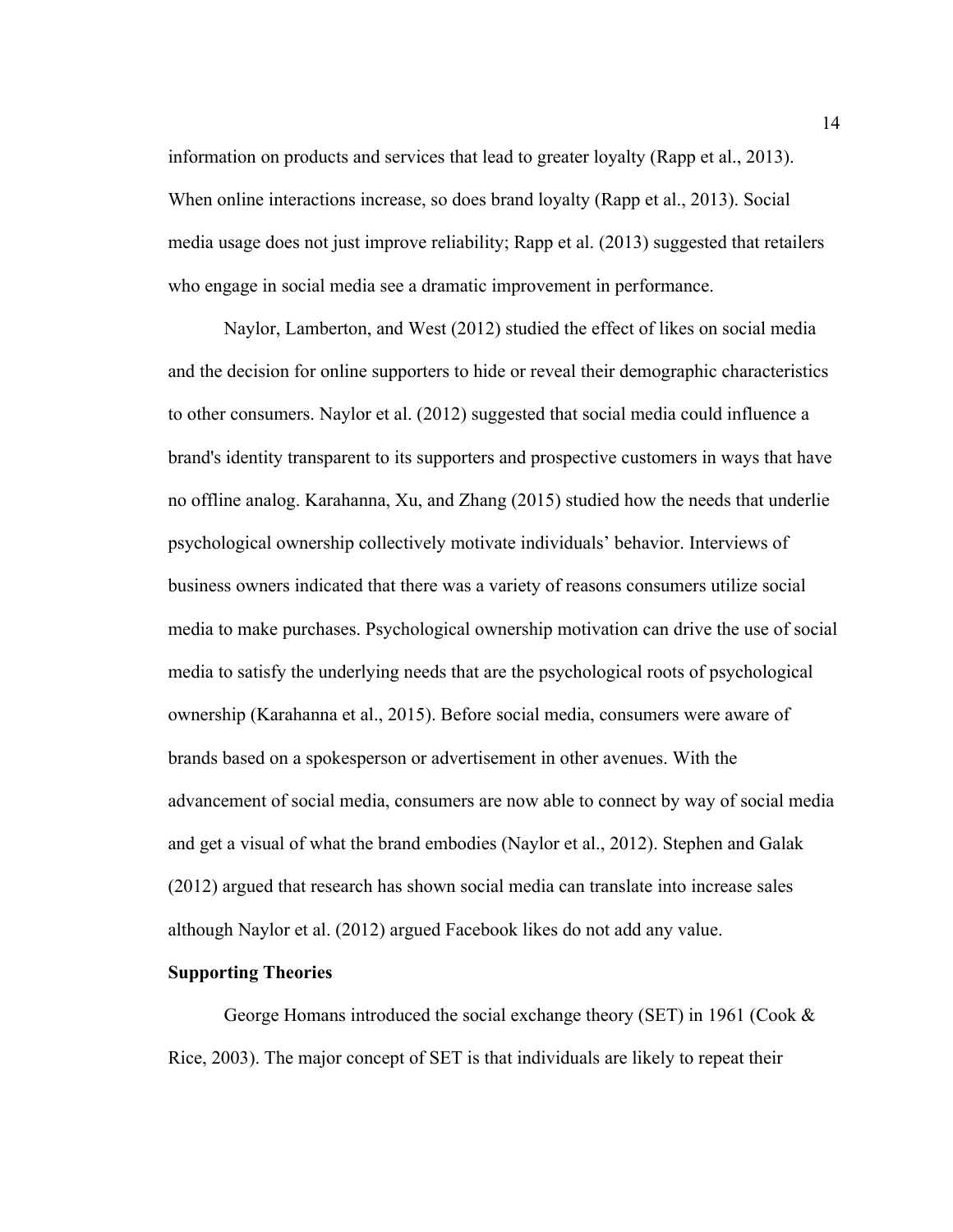behaviors if they predict a positive outcome (Cook & Rice, 2003). Archibald and Clark (2014) suggested individuals utilize social media on the perceived benefits they will receive. SET indicates that customers take an active part in brand interactions through a dynamic and iterative process of brand interactions such as brand mentions, Facebook likes, or discussions with others (Nysveen & Pedersen, 2014). Chen, Chen, and Farn (2010) noted the concept of SET also indicates that satisfied patrons will reciprocate services and assistance to other members of virtual communities.

Under SET, users will perceive benefits from sharing and exchanging knowledge online (Shiau  $&\&$  Luo, 2012). Users of social media generally interact with other online users to maximize rewards and minimize costs (Shiau & Luo, 2012). Consumers often expect satisfaction with both products and services in purchases online (Shiau  $& \& \text{Luo}$ , 2012). Thus, applying SET was not appropriate to explore the problem in this study as the concept of SET examines the behaviors of individuals based on their prediction of positive outcomes (Chen et al., 2010).

Under SET, online users perceive that they will receive benefits for sharing and exchanging knowledge online (Shiau & Luo, 2012). Social media does not have financial implications for consumers; therefore, the motivation to exchange information could vary and limit the findings in this study (Rui, Shi,  $\&$  Whinston, 2014). Another limitation to this theory is that it does not examine the relationship aspect of marketing which has a significant effect on human behavior in marketing (Clark & Melancon, 2013). SET supports RM theory, because under SET a key assumption is that relationship maintence and growth determines relationship outcome evaluation (Wulf & Odekerken-Schroder,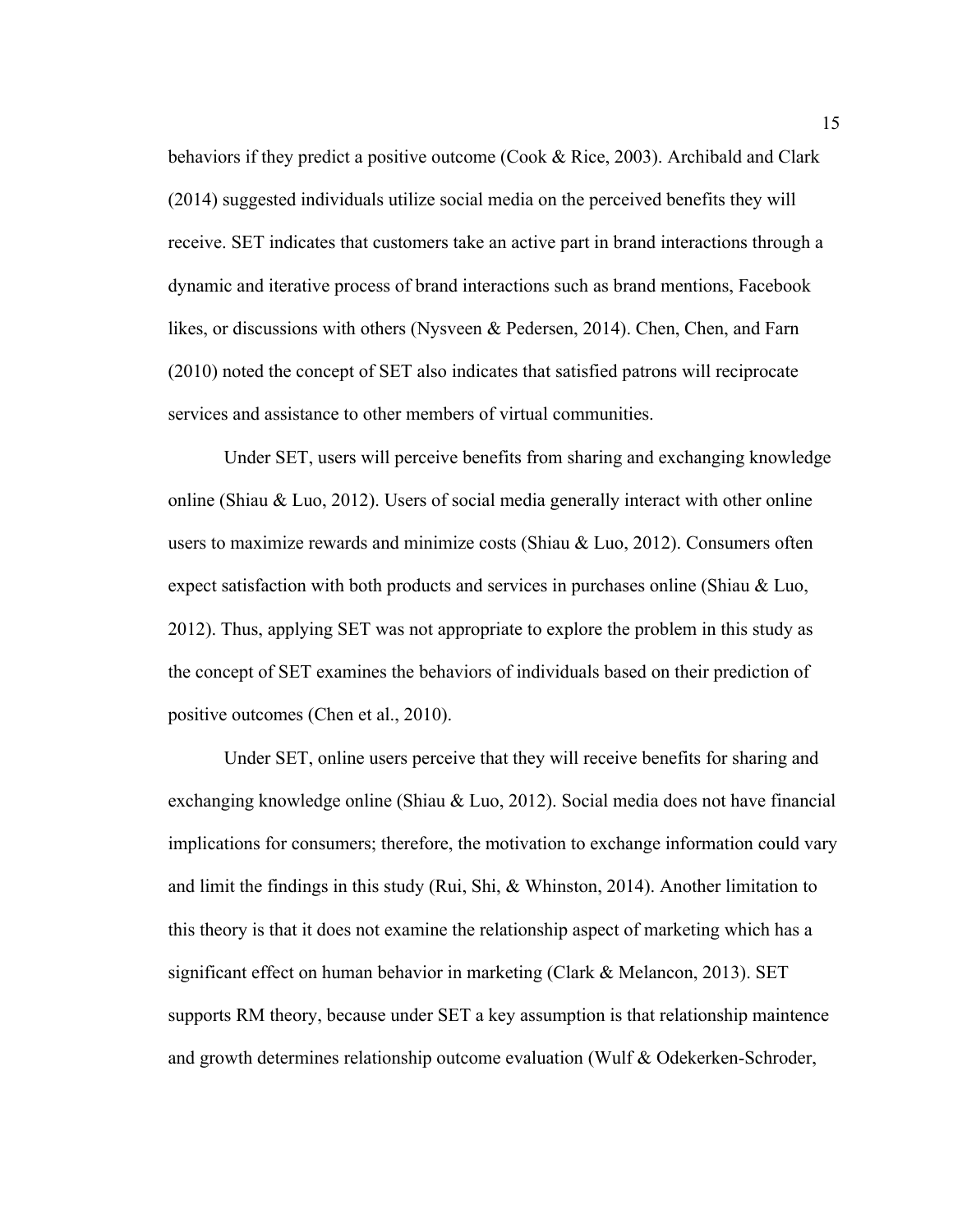2001). Under SET, individuals engage in relationships because either they genuinely want to or because they believe, they have no other option (Wufl & Odekerken-Schroder, 2001).

Another supporting theory of RM theory is commitment-trust theory introduced by Morgan and Hunt (1994). The major concept of the commitment-trust theory is that when both commitment and trust are present, they produce outcomes that promote efficiency, productivity, and effectiveness; therefore, commitment and trust lead directly to cooperative behaviors that are conducive to relationship marketing success (Morgan  $\&$ Hunt, 1994). According to the commitment-trust theory, trust and relationship commitment are central to successful relationship marketing because they encourage marketers to work at preserving relationship investments, resist attractive short-term alternatives, and view potentially high-risk options as being prudent (Mukherjee  $\&$  Nath, 2007). The use of social media alters the roles of engagement and the relationships between buyers and sellers (Sashi, 2012). Commitment-trust theory supports relationshipmarketing theory because customer engagement requires the establishment of trust and commitment in buyer-seller relationships (Sashi, 2012).

#### **Rival Theories**

Rogers (1983) developed the diffusion of innovations theory (DOI) in 1962 to understand how individuals adopt innovation as it relates to technology. Social media is a new technology that can enhance marketing techniques for small businesses, but small business owners must accept the new technology (Archibald & Clark, 2014). Innovation theories, such as DOI, support the positive use of social media marketing as a means to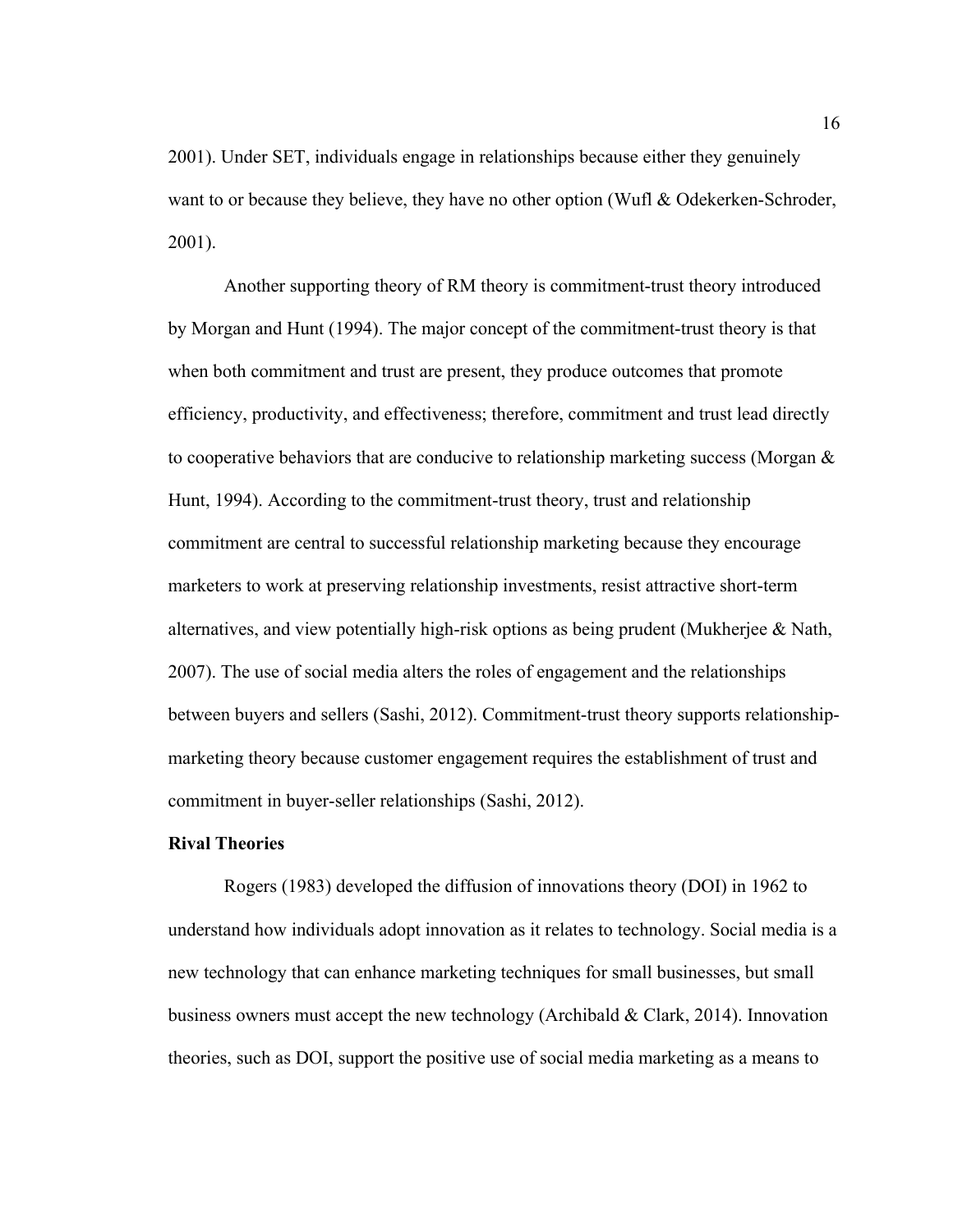increase sales, reduce cost, and connect with customers (Erdogmus & Cicek, 2012). Archibald and Clark (2014) concluded that sociological factors influence a person's acceptance of innovations. The diffusion of innovations theory may appear as a key factor in understanding how small business owners adopt new technologies (Thompson, Williams, & Thomas, 2013). The diffusion of innovations theory explains the different adoption rates (Ifinedo, 2011; Rogers, 2003).

The diffusion of innovations theory explains elements, such as potential rewards and peer pressure, which motivate social media users (Mergel & Bretschneider, 2013). Rogers's (1995) theory provided a context for the adoption process and serves as a catalyst for new ideas, products, and services from decision makers (Ratcliff & Doshi, 2013). A limitation to this theory is the focus on how individuals and communities adopt ideas and technologies (Rogers, 1995).

Researchers commonly employ the uses and gratification (U&G) theory to understand media usage. In the U&G theory, media users choose their level of participation and decide whether to engage in certain media based on their sociopsychological needs (Krause, North, & Heritage, 2014). Media users select media based on their needs and continue to use that medium as long as their needs are satisfied (Ku, Chen, & Zhang, 2013). Researchers use the U&G theory to explore consumer context and behavior.

#### **Social Media Marketing**

Social media marketing is a marketing tool that does not include high advertising costs or an extremely high amount of time and is a strategy of doing beneficial and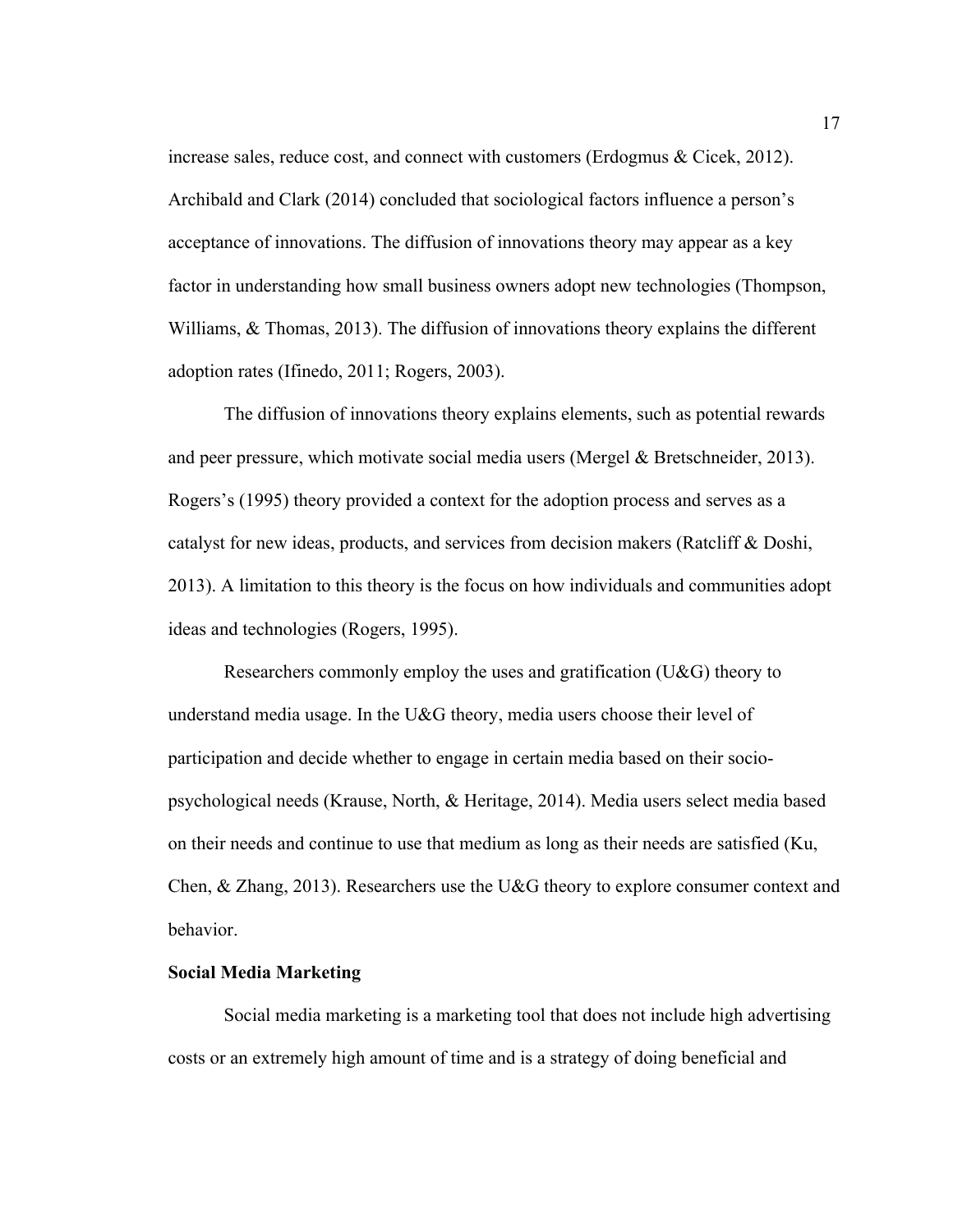costless business marketing (Rugova & Prenaj, 2016). Social media marketing caused businesses to form separate strategies from traditional marketing strategies (Ramsaran-Fowdar & Fowdar, 2013). Shi and Wojnicki (2014) studied the drivers behind online referrals and investigated the effectiveness of intrinsic versus extrinsic motivations for consumers' online social network referrals, specifically across opinion leaders and nonopinion leaders. Utilizing a unique data set, the study indicated that consumers were not inspired to refer a company website to their social networks based on intrinsic behaviors (Shi & Wojnicki, 2014). Business owners may utilize social media marketing as an integrated component in a marketing communications campaign as an ongoing corporate communications channel and/or as a series of micro campaigns specifically designed for digital exposure for a variety of marketing objectives including branding, customer relationship management, and sales promotions (Ashley & Tuten, 2015). However, business owners must understand that large numbers of fans do not guarantee the success of social media marketing; instead, timing and dialogue are the key factors, because consumers utilize social media to contribute to their psychological well-being (Ashley  $\&$ Tuten, 2015).

The use of social media by restaurant owners provides access to a new way of marketing their products and communicating with potential customers in a bi-directional quickly, cheaply, and with the ability to offer a warm welcome to a target audience (Sanchís Verdeguer, Peiró-Signes, & Segarra-Oña, 2014). Social media marketing in restaurants includes a different approach than traditional marketing, as social media involves interacting directly with customers and public bi-directionally (Sanchís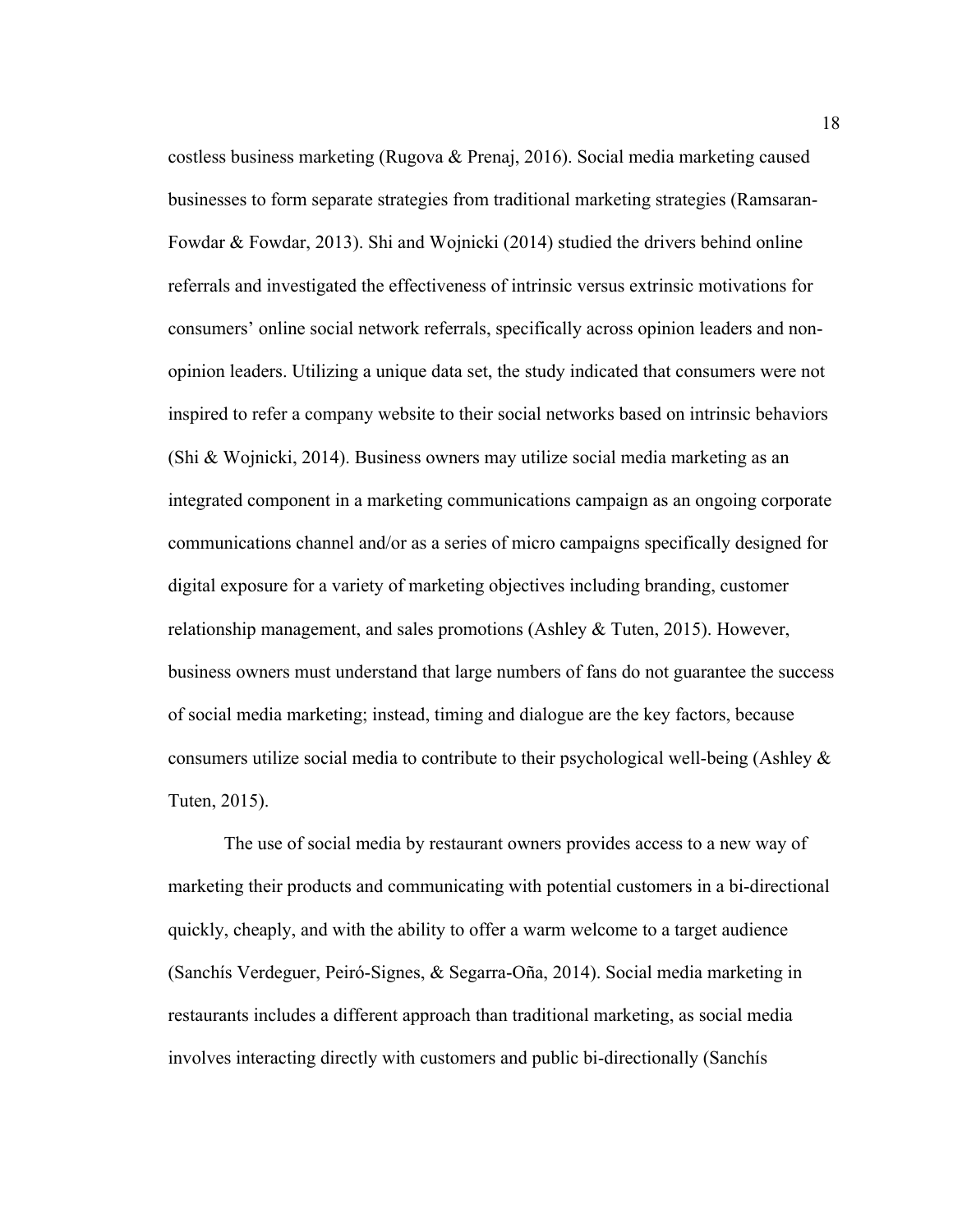Verdeguer et al., 2014). Karimi and Naghibi (2015) noted the main purposes of using social media marketing are the amplification of word-of-mouth marketing, market research, general marketing, idea generation and new product development, coinnovation, customer service, public relations, employee communications, and reputation management. Social media platforms foster communication around brands and products, enhancing positive, as well as negative, word-of-mouth around a business and its products and services (Karimi & Naghibi, 2015).

Social media marketing helps to achieve traditional goals through non-traditional ways using creativity, community, and relationships instead of using a lot of money to achieve marketing goals (Rugova & Prenaj, 2016). Andzulis, Panagopoulous, and Rapp (2012) suggested business owners determine the appropriate goals associated with the social media implementation prior to using the platform. Small business owners must determine whether implementation will add value to the consumer relationships (Andezulis et al., 2012). Customers should receive, or at the least perceive, value from a firm's social media efforts. Social media marketing methods are powerful guerrilla marketing strategies and have become a very effective way to drive targeted traffic to companies' websites or blogs (Rugova & Prenaj, 2016).

Wallace et al. (2014) studied the marketing approach with the observation that many marketers are obsessed with determining the real value of a Facebook fan. However, as Wallace et al. (2014) observed in the article *Who Likes You ... and Why? A Typology of Facebook fan* a host of blogs exist, but websites and articles offering advice about increasing the number of likes on Facebook may not provide information on why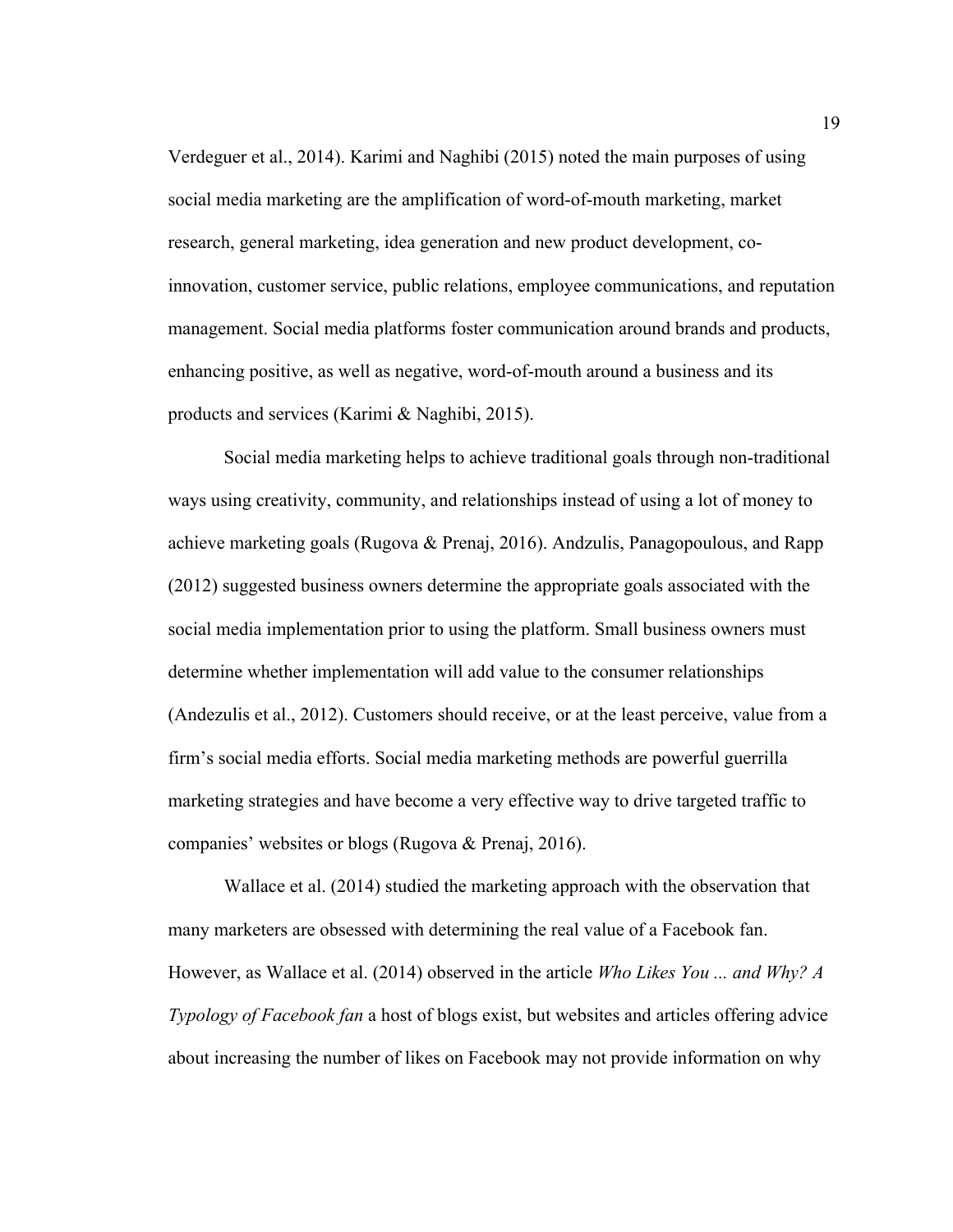consumers become fans of certain brands (Wallace et al., 2014). Wallace et al. (2014) suggested that the use of varying degrees of brand loyalty, brand love, WOMM, and selfexpressive brands attract different customers.

The four types of Facebook fans offer a different kind of brand acknowledgment and engagement. The first type of Facebook fan is the fanatic who highly engages on Facebook while on or offline (Lapointe, 2012). The second type of fan is the utilitarian who likes brands to gain incentives but have no real connection with the brand (Lapointe, 2012). The third type of fan is the self-expressive fan who likes brands to make an impression on others (Lapointe, 2012). The last type of fan is authentic with no concerns of an image whose likes are genuine (Lapointe, 2012). Family-style restaurant owners should provide content to meet each type of Facebook fans' needs. As restaurant customers increase their participation on a restaurant Facebook page, for information seeking communication with other members, their trust and commitment toward restaurant brands are likely to be enhanced, ultimately increasing sales (Kang, Tang  $\&$ Foire, 2015).

Commentators have noted that managers are obsessed with the value of a fan metric (Lapointe, 2012). Most research focuses on fan behavior (e.g., counting the number of likes), rather than the profile of audiences reached. As Lapointe (2012) noted, SB owners should acknowledge that all fans are different when attempting to determine the value of a fan. Little information exists about the complex relationship between Facebook fans and their liked brands (Nelson-Field, Riebe, & Sharp, 2012). Family-style restaurant owners can utilize metrics to enhance advertisement campaigns. Gaber and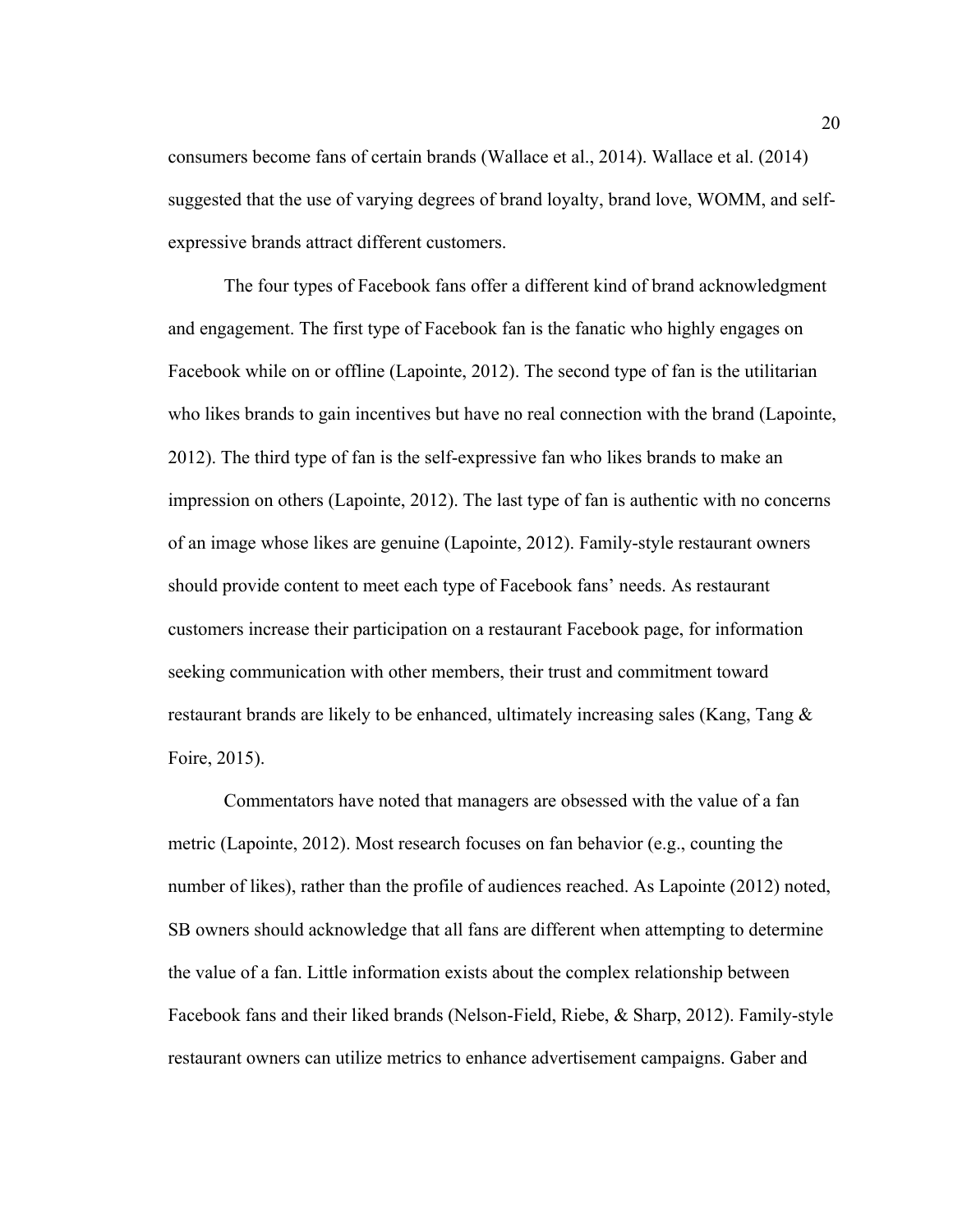Wright (2014) revealed fast food restaurant marketers could execute effective advertising campaigns on Facebook by utilizing metrics.

Small business owners should implement social media marketing strategies to communicate effectively to consumers (Karimi  $\&$  Naghini, 2015). Small business owners utilizing social media can utilize analytics and metrics to evaluate and improve their message based on their customers' needs. Schulze, Scholer, and Skiera (2015) suggested customizing marketing campaigns for specific products and services of a business is the key to successful social media marketing. Whiting and Deshpande (2016) determined social media marketing strengthens brand pride and relationships, which is healthy for a company because when customer relationships are strong; it increases their word-ofmouth marketing and results in higher sales.

Marketing on social media is affordable because joining the platforms is free (Herman, 2015). Chauhan and Pillai (2013) determined that the form in which business owners present messages on social media impacts customer engagement. Business owners should monitor the amount of content they are placing on social media platforms, because posting too much content can annoy consumers and lead to poor brand loyalty and word-of-mouth marketing (Hutter, Hautz, Dennhardt, & Fuller, 2013). Parson (2013) suggests postings requesting feedback from consumers are more appropriate when brands are conducting market research for products or services. SB owners can utilize social media marketing to reach a broader customer base and maintain relationships with established consumers because of the around the clock marketing ability.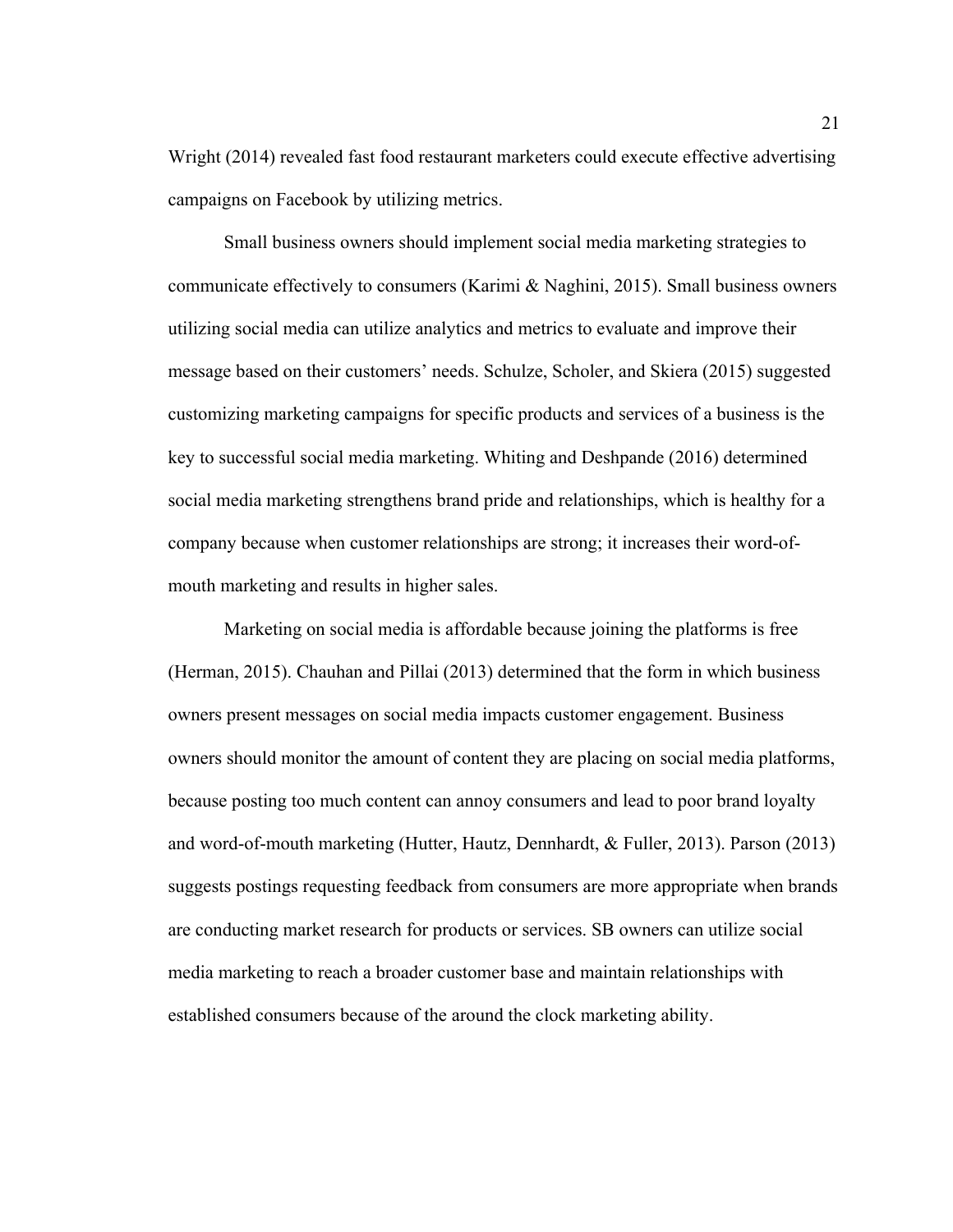Taneja and Toombs (2014) suggest that SB owners participate in casual and formal networking as a fundamental piece of social media marketing. SB owners should concentrate on networking and preferences within their social media platform to determine the impact the network has on the audience (Taneja & Toombs, 2014). Networking through social media involves establishing relationships with customers and businesses to increase competition. Alharbie (2015) noted small business owners utilizing social media have an opportunity to get to know their potential customers and find ways to meet their wants and needs.

Restaurant businesses are the second largest employer in the United States; however, 67% of restaurants fail within the first 3 years of operation (Frazer, 2012). Information taken from the U.S. Small Business Administration (SBA) states 50% of all small businesses close within the first 5 years because of insufficient and poorly executed marketing plans (Cronin-Gilmore, 2012). For SB owners of family-style restaurants to strengthen their competitive position, they should implement effective marketing strategies that will improve profitability (Desai, 2013). One of the biggest challenges for SB owners is in relationship building with customers through marketing because of resource constraints (Fiore, Niehm, Hurst, Jihyeong, & Sadachar, 2013). SB owners of family-style restaurants should implement technology, such as social media to engage and communicate with customers (Rowley, 2012). Social media marketing is a great way to add an implicit consumer endorsement of a brand (Keller & Fay, 2012). Zailskaite-Jakste and Kuvykaite (2013) found applying social media for brand equity as a marketing focus increases revenue and profits.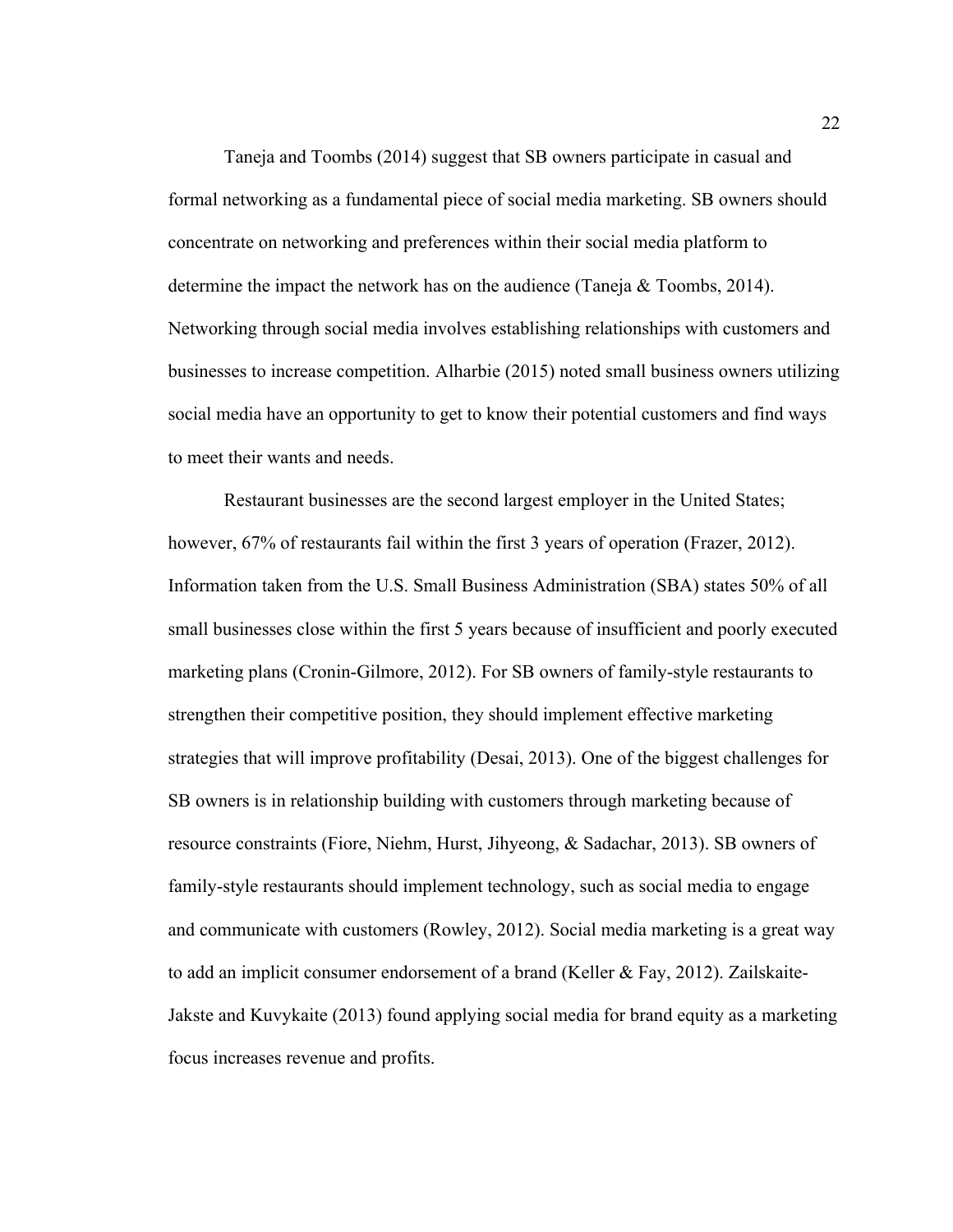A social media strategy created by small business owners is often effective within an organization. Agnihotri et al. (2012) found that various types of communication amongst salespeople determine the relationship with customers. Levy (2011) suggested that social media strategy should define business goals, target the particular use of social media by the target customers, consider the competitors' strategies, track market events, and set goals and milestones to track progress.

Owners of businesses can utilize social media to secure a reputation, increase sales, involve consumers in the brand creation process, expand brand awareness, provide associations that are more positive, and increase customer loyalty to a brand (Zailskaite-Jakste & Kuvykaite, 2013). Zailskaite-Jakste and Kuvykaite (2013) found that communication in social media could influence brand equity experience, brand awareness, and brand image. Quality is a prerequisite to effective communication in social media. Zailskaite-Jakste and Kuvykaite's study suggested managing proper communication in social media has a direct impact on establishing brand awareness and forming a favorable brand image. Owners of family-style restaurants must understand that communication has the biggest impact on brand equity and, therefore, must consider a good communication strategy that connects with their target customers. Hanaysha (2016) found restaurant owners who utilize social media advertising had loyal customers and by using social media as marketing communication tool, restaurant owners can enrich their communication with customers and develop better customer loyalty day by day.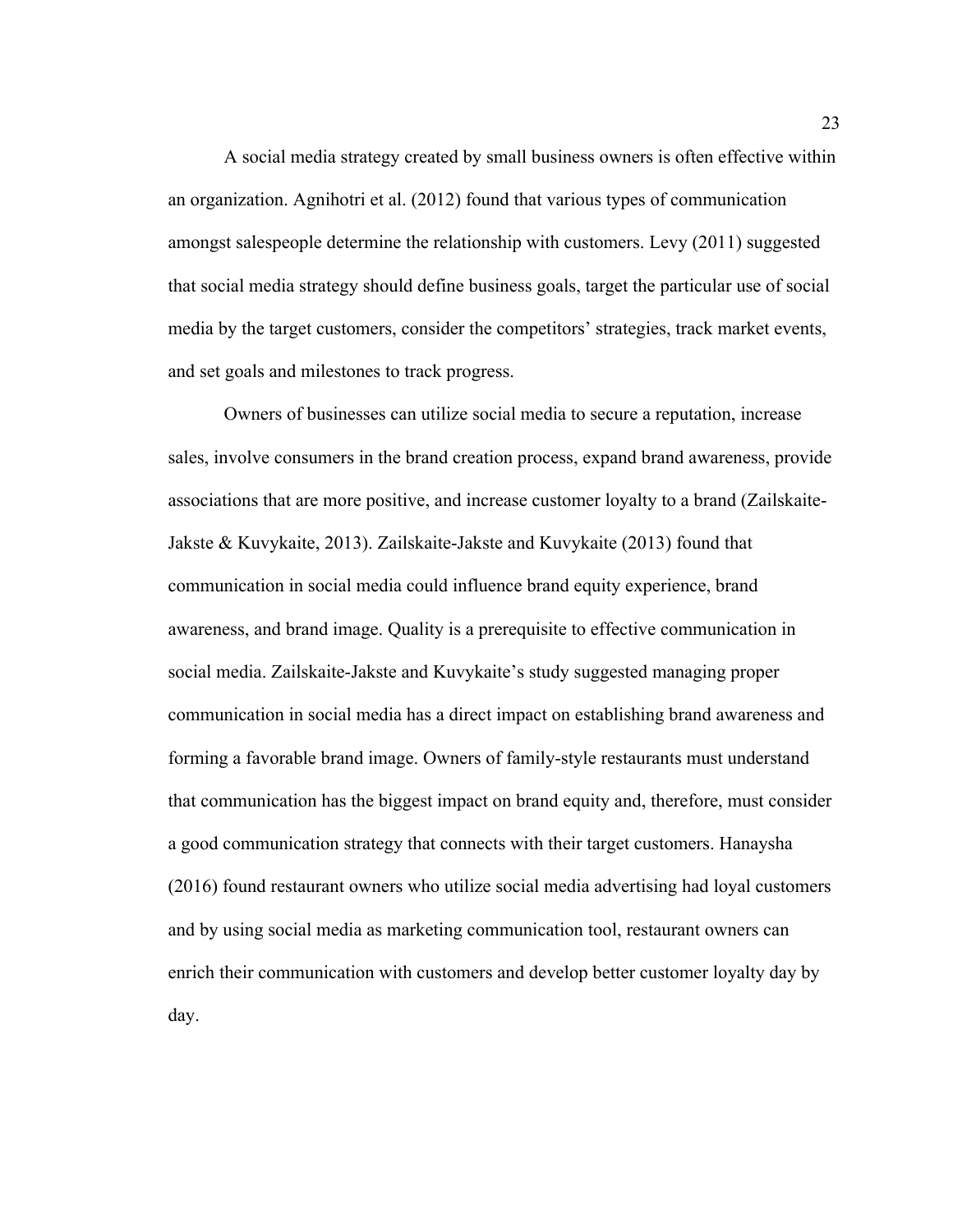Gilfoil et al. (2015) found that social media ROI is measurable if planned carefully; however, SB owners should understand that real financial ROI only happens when a sales conversion takes place in the marketing or sales campaign with the right technology. Small business owners can utilize analytics tools within social media sites and marketing approaches to better define ROI (Geho & Dangelo, 2012). Like most other successful operations in the business world, process control, and ownership is critical; therefore, effective planning and implementation of social media involves keeping operational and functional goals in mind (Gilfoil et al., 2015).

#### **Social Media Marketing Strategies**

Social media platforms are valuable tools when business owners implement strategies for marketing purposes (Schlinke & Crain, 2013). Before investing in social media for business purposes, SB owners need to ensure that the chosen platforms will meet their needs. Social media sites are inexpensive and, more often than not, are completely free to use (Whiting & Williams, 2013). Schaupp and Belanger (2014) noted that 66% of SB owners strongly agree that social media is necessary for their business. A key component of any successful social media strategy is having a strategy for great content (Schlinke & Crain, 2010).

Pliska (2012) noted small business owners should set clear goals and objectives before deciding what social media platforms to use for marketing purposes. An important component of social media strategies in business is fostering relationships between consumers and companies. The use of social media platforms provides business owners several options for reaching potential customers: communication, collaboration, and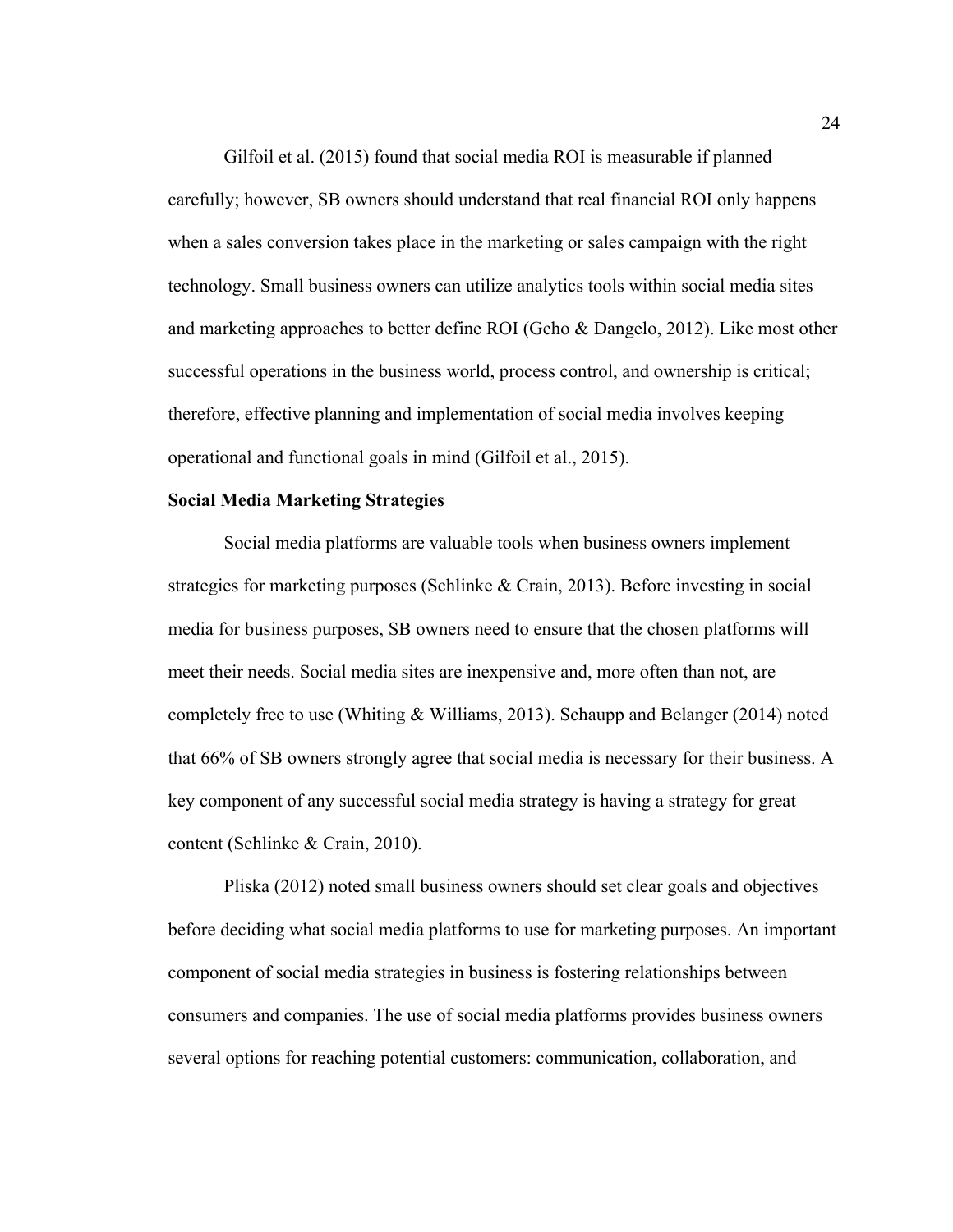creating value for customers (Carlson & Lee, 2015). Whiting and Williams (2013) provided a generous and comprehensive understanding of why consumers utilize social media, which can help SB owners penetrate the market and increase their consumer base. Succeeding in social media marketing implementation depends on knowing and understanding where most conversations are occurring (Castronovo & Huang, 2012).

Consistently monitoring the magnitude of communications and engagement amongst members is a way to measure effectively the social media program (Castronovo & Huang, 2012). Firm employees can determine whether social media campaigns are effective at measuring and comparing the positive buzz generated by the increased sales of products or services (Castronovo & Huang, 2012). Castronovo and Huang (2012) proposed an alternative marketing model to provide markets with a framework that effectively leverages the efficiencies and interactions of word-of-mouth marketing (WOMM) through social media. Some marketers believe social media is a powerful tool because of consumer-generated communication, which creates WOMM (Wang & Chang, 2013). Social media is intensifying how WOMM is spreading. Meuter, McCabe, and Curran (2013) described the evolution of WOMM since the 1940s in their study and introduced the coproduction model, in which a consumer spread WOMM to other consumers with consumers ultimately influencing each other. WOMM is an effective form of marketing and small business owners should encourage satisfied customers to post positive reviews on social media sites by offering incentives, such as discounts and gifts (Kumar, 2012). Social media users are transforming WOMM to the network coproduction model, as described by Meuter et al. (2013), since representatives of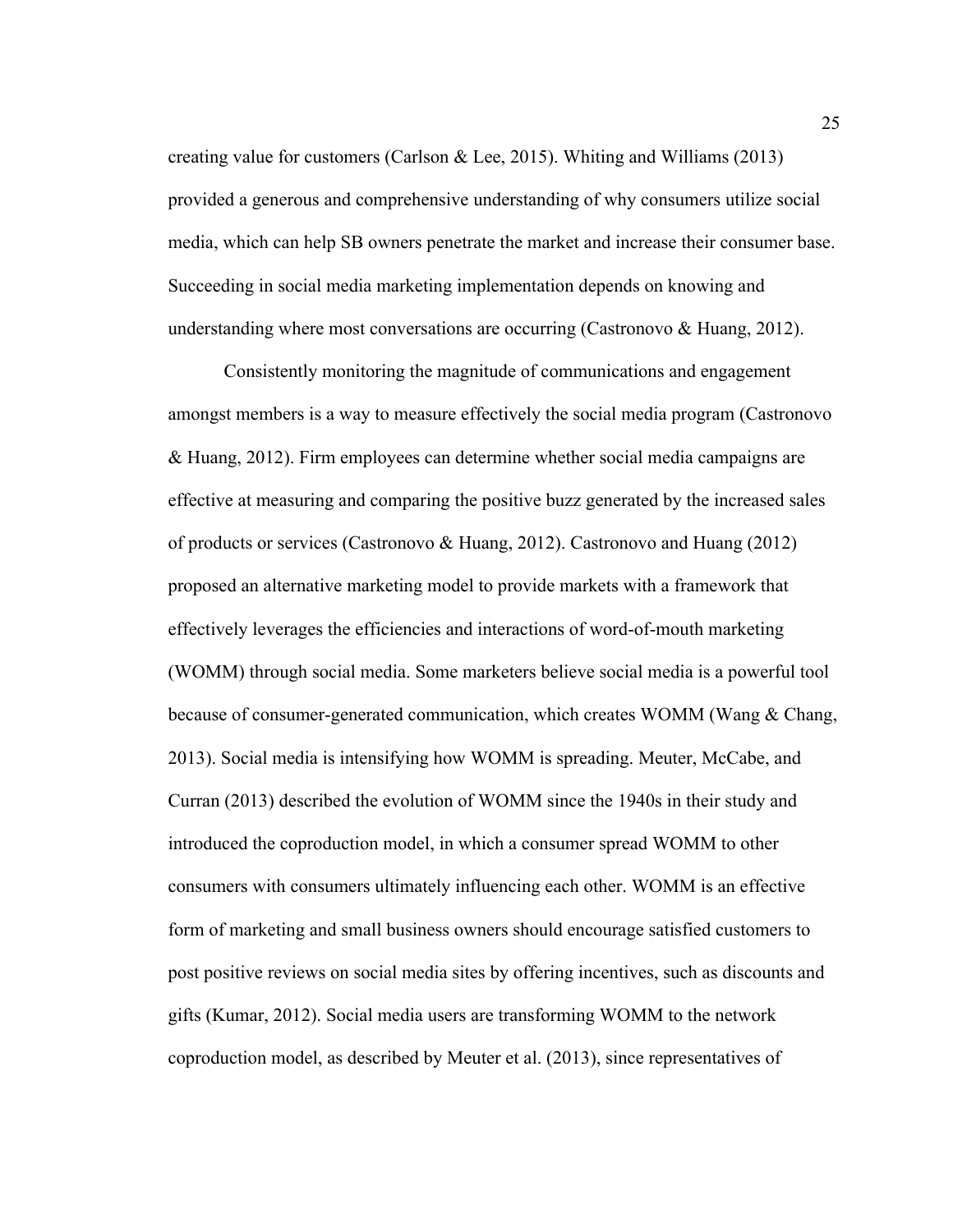companies and customers are influencing the sales of products or services. The power of electronic WOM (eWOM) and brand loyalty has a direct correlation (Gilfoil et al., 2015). Whiting and Deshphande (2016) noted that a method of succeeding in SMM is to use WOMM to market products rather than exclusively relying on the company's content.

Owners of small businesses need to comprehend the psychographics of target markets and understand it is not the requirement for insights as much as the need to build up a relationship with clients (Taneja & Toombs, 2014). To build up a relationship, SB owners should connect with their clients by implementing social media into their marketing strategy. Ciprian (2015) suggested social media is effective, inexpensive, and gives SB owners the ability to reach a large population of consumers.

Social media marketing utilization is a common in organizations and SB owners can utilize social media to strengthen their customer base and to attract new business opportunities (Taneja & Toombs, 2014). Taneja and Toombs (2014) argued competition for small businesses derives from the Internet and not from traditional associations. Bakeman and Hanson (2012) demonstrated that just 26% of small businesses are using social media effectively and efficiently to create new customers and sales.

Entrepreneurs and top managers must grasp social media as a new genre of customer interaction and distinguish more ways of fueling the future development of their organization based on various social media platforms (Roy, Maxwell, & Carson, 2014). Schaupp and Belanger (2014) noted that developing social media strategies allows small businesses to create new ways to communicate with their customers. Social media platforms changed consumer conduct where simple correspondence has evolved into an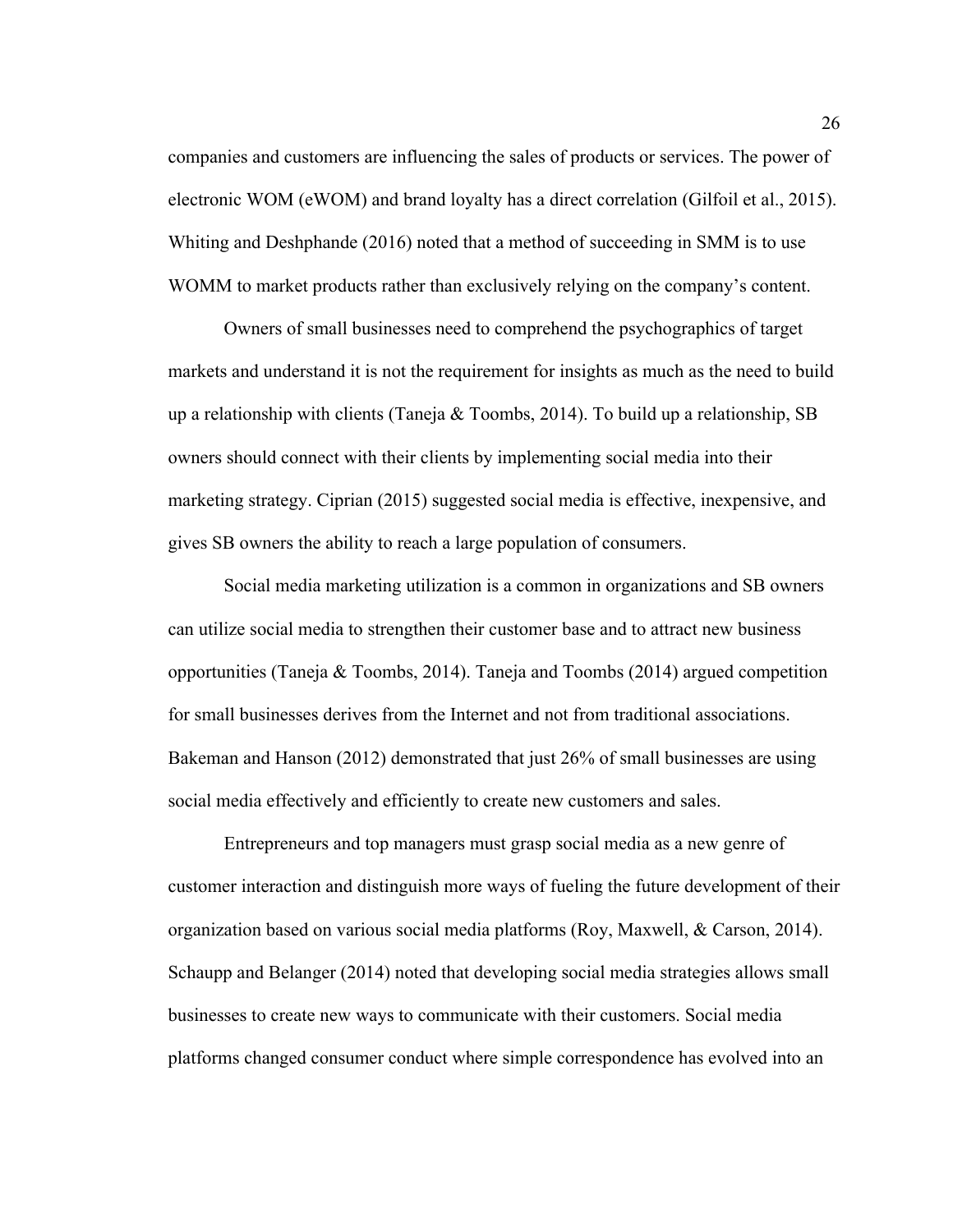intelligent correspondence (Roy et al., 2014). Through the intelligent correspondence, all participants are producing esteem in a communitarian domain that goes past the formal borders that traditionally separate internal correspondence from the external communication (Roy et al., 2014). SB owners can use various social media platforms to share data, add valuable content, and concentrate on growing new products and services.

Chou (2014) indicated that online brand communities remain on a social media platform enabled by a plethora of information. The characteristics of social media can have a significant influence on brand equity by enhancing the relationships between a company and consumer (Chou, 2014). Consumers associate with brands they like most because of social media platforms, including, yet not restricted to, Facebook, Twitter, Instagram, and YouTube (VanAuken, 2015). Small business owners should focus on improving their relevance to social media to build and sustain long-term business success (Carlson & Lee, 2015).

Chou (2014) measured online brand community participants' perceptions of social media characteristics, customer relationships, and brand equity to examine the influence of each. Information and communication technology enhance social network platforms, which allows people to establish an identity and share values quickly in the virtual community. With more company personnel developing online brand communities to deepen customer relationships and enhance brand equity, Chou (2014) endorses the positive marketing value of online brand community management. The research results show that brand equity enhances online community customer relationships, which in turn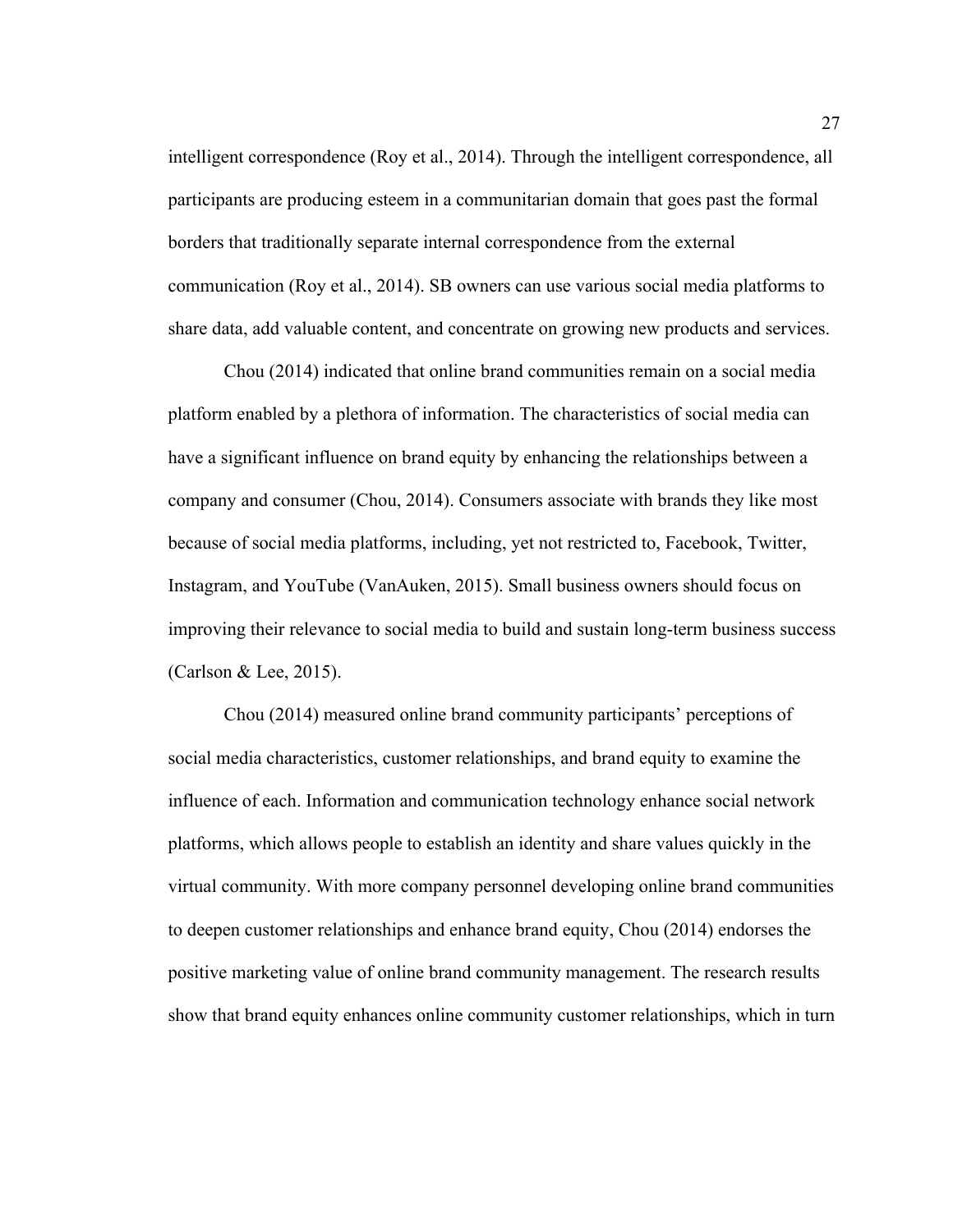strengthens the social media characteristics of knowledge sharing mechanisms and platform quality.

Edwin, Chandramohan, Rao, and Rao (2014) studied social media marketing in small businesses. Edwin et al. (2014) found several advantages for small businesses to market on social media, including the affluence of customer acquisition and direct customer interaction. Numerous SB owners are not dedicating their endeavors to social media marketing, frequently because of time restrictions of the business managers (Edwin et al., 2014).

Economic uncertainties have global brands utilizing social media more because of the little capital investment requirements (Samanta, 2012). Srivastav and Shah (2013) indicated that a social media platform is a useful tool to promote brands and provides identity to what product or services business owners should offer. Social media strategies, such as researching and identifying social media keywords, help business owners gain a better picture of how to efficiently construct and communicate their message, ultimately driving traffic to a business website by providing valuable content (Srivastav & Shah, 2013). Papasolomou and Melanthiou (2012) found that social media is a platform that includes two-way conversations between consumers and marketers. Papasolomou and Melanthiou (2012) recommend that firm managers focus their efforts on interesting content and engagement with their customers, as this will cause customers to become more receptive toward marketing efforts from firm managers that market their favorite brands. The key point is managers should use social media to talk with customers instead of talking at them as with traditional media sources (Papasolomou & Melanthiou, 2012).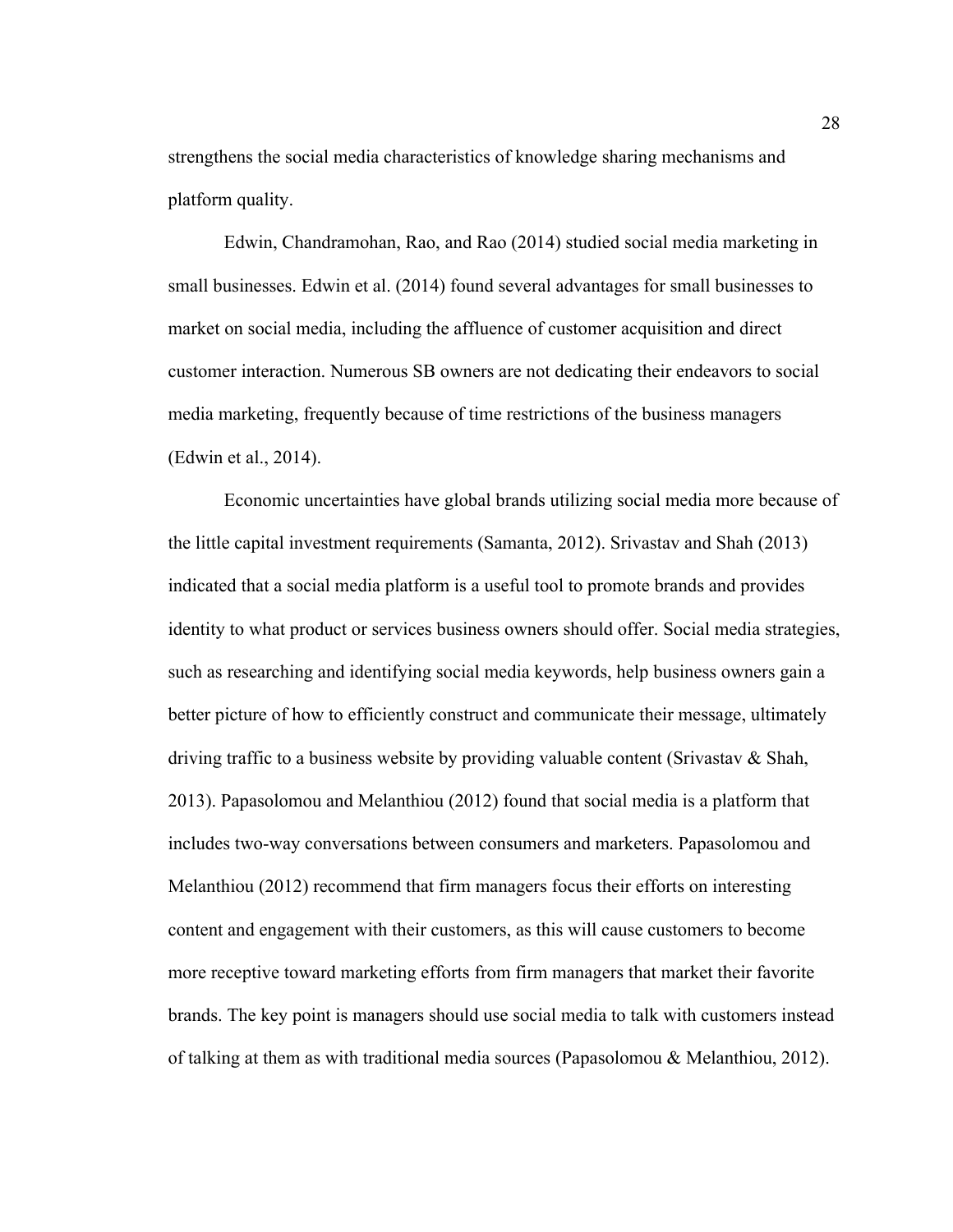Producing valuable content will help organizations increase their scope to customers worldwide with expenses that no one has ever considered (Roy et al., 2014).

Another social media marketing strategy involves understanding the sources of trust in online information provided by sources social media users may or may not know about (Vinerean, Cetina, Dumitrescu, & Tichindelean, 2013). Small business owners should identify and target different types of customers as well as take the initiative to recognize and highlight customers' interests, because social media sites influence online shopping. For small business owners working towards success in social media marketing, they first need to create a buyer persona and should then develop and continuously adjust their online marketing strategy according to the interests of customers for long-term success (Venkatesh et al., 2013). Saxena and Khanna (2013) conducted a quantitative study of the effectiveness of social networking sites in promoting products and services. Business owners utilizing social networking should reduce any content that would irritate their customers (Saxena & Khanna, 2013). To successfully market on social media, marketers should address the attitudes, lifestyles, and behaviors of their target market while concentrating on the various market segments they are serving across the globe (Pookulangara & Koesler, 2011).

Kumar and Mirchandani (2012) suggested a viable social media strategy should naturally characterize the marketing goals, assess the opportunities, and select a suitable manifestation of social media to convey. Social media networking sites are equipped with analytical capabilities that help business owners analyze their marketing message and how the message is affecting their social media marketing strategies (Kumar  $\&$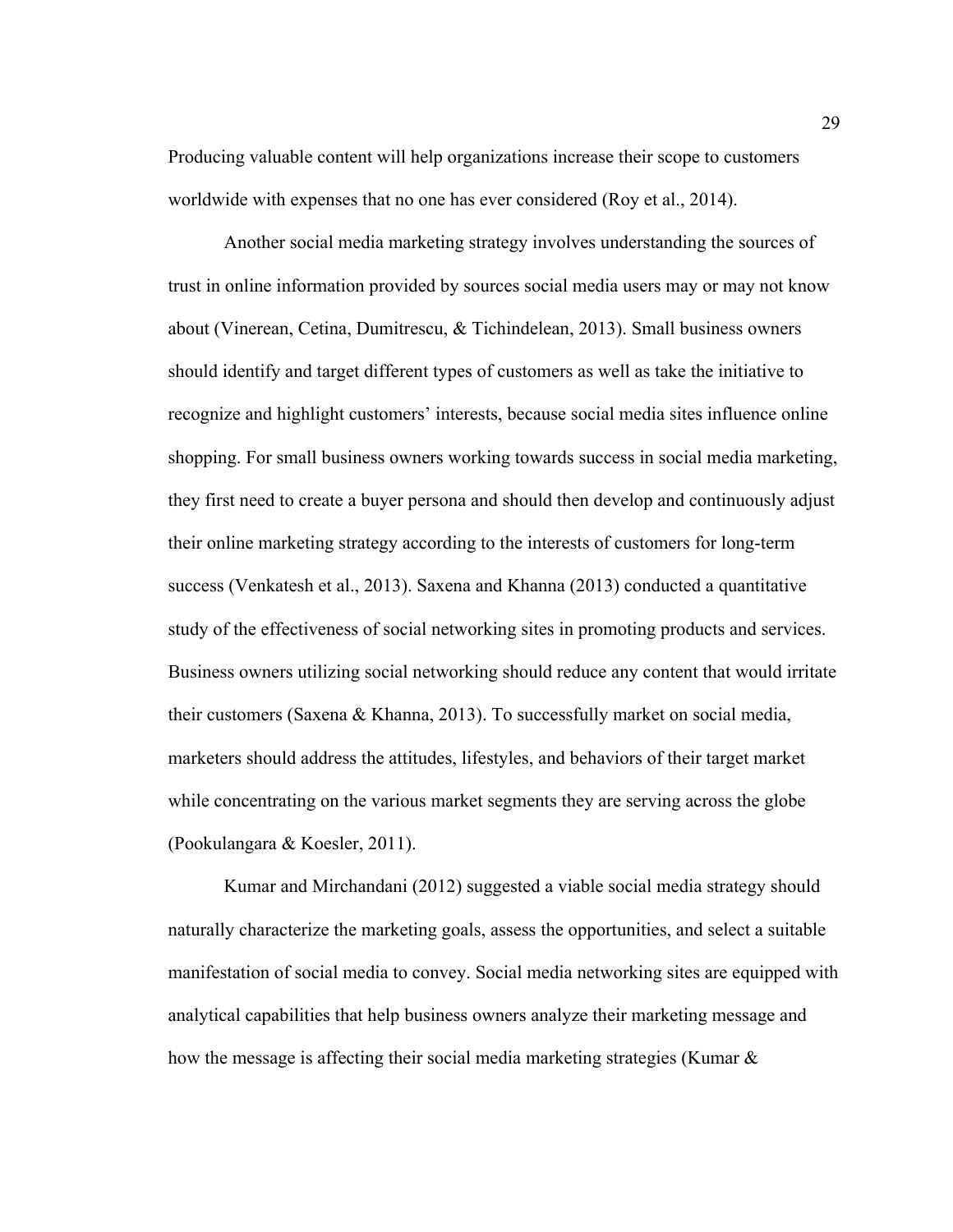Mirchandani, 2012). Kumar and Mirchandani developed and implemented a seven-step method to identify the net influence exercised by a user in a social network to predict the user's ability to generate a viral spread of information. Feng and Papatla (2011) recommended that business owners have a strong social review site presence and must be proactive with customer complaints. Business owners can utilize the seven-step method to identify the right social media conversations to engage individuals to promote WOMM for genuine sales and to build return on investment (Kumar & Mirchandani, 2012). Customers find WOMM sincere and realistic, and they are likely to follow WOMM recommendations (Kim & Ko, 2012; Wang et al., 2012).

The first three of Kumar and Mirchandani's (2012) seven steps to social media success suggest business owners should monitor the conversations and identify influential individuals who can spread messages and identify the factors shared by prominent individuals. Kumar and Mirchandani's (2012) first two steps to social media success suggest business owners should locate potential influencers who have interests relevant to the campaign and recruit those influencers with interests relevant to the campaign to talk about the company's product or service. Word-of-mouth consumer conversations about brand occur 75% face-to-face, 15% via phone, and 10% online, with an estimated 15 billion brand impressions every week in the United States (Keller  $\&$  Fay, 2012). Small family-style restaurant owners can implement online marketing as a communication platform to build relationships and customer loyalty (Tabaku & Mersini, 2014). SB owners can retain current clients and attract new ones by offering competitive rewards for positive reviews about their products or services on social media (Kumar  $\&$  Mirchandani,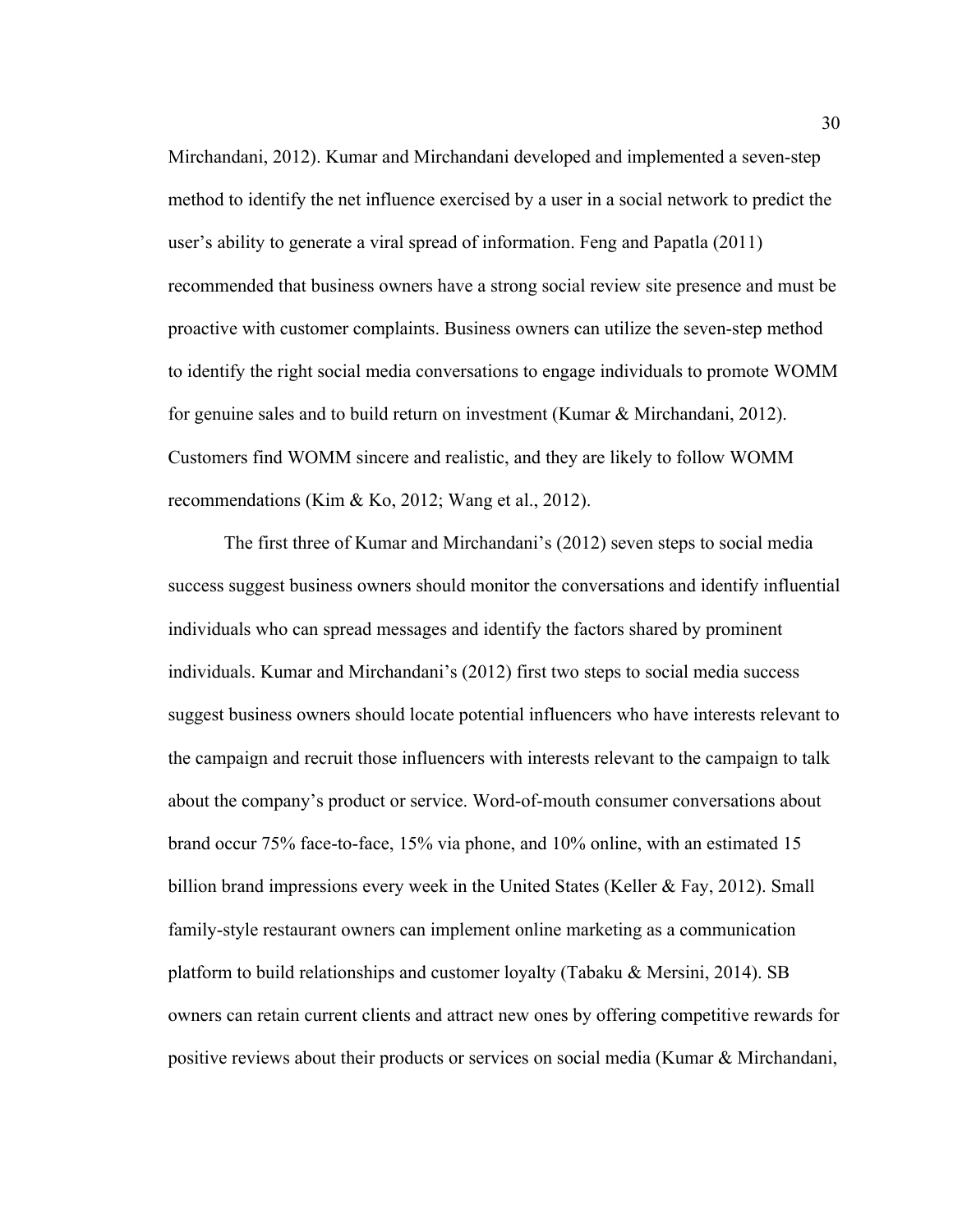2012). By observing and following positive word-of-mouth marketing and connecting it to items and brand growth, SB owners can achieve compelling social media rankings and begin to see improved financial growth, increased client engagement, and expanded brand awareness (Kumar & Mirchandani, 2012).

Brand extension and reputation management are two crucial public relation requirements that social media tools can fulfill (Schlinke & Crain, 2013). Kim, Koh, Cha, and Lee (2015) studied the impact of social media on a restaurant's value within the restaurant industry and found a positive linear relationship between a restaurant's social media activity and firm value. Increased positive customer engagement via social media can influence a restaurant's revenue (Kim et al., 2015). Rodriguez, Peterson, and Krishnan (2012) found that using social media in business has a positive relationship with increases in sales, creating opportunities, and managing relationships.

Danciu (2013) stated the Internet and technologies, such as mobile devices, are revolutionizing consumers' focus on industries, companies, and consumers. Social media users interact, socialize, and access information on companies, products, pricing, and availability through social media platforms. Small business owners should strategically implement the use of social media marketing (Danciu, 2013). Social media marketing is a way to add an implicit consumer endorsement of a brand (Keller & Fay, 2012). Danciu (2013) projected that 50 billion devices will connect to social media platforms by the year 2020 with each consumer connected through seven devices. SB owners who do not have a mobile marketing strategy will miss a significant market share and revenue. Applying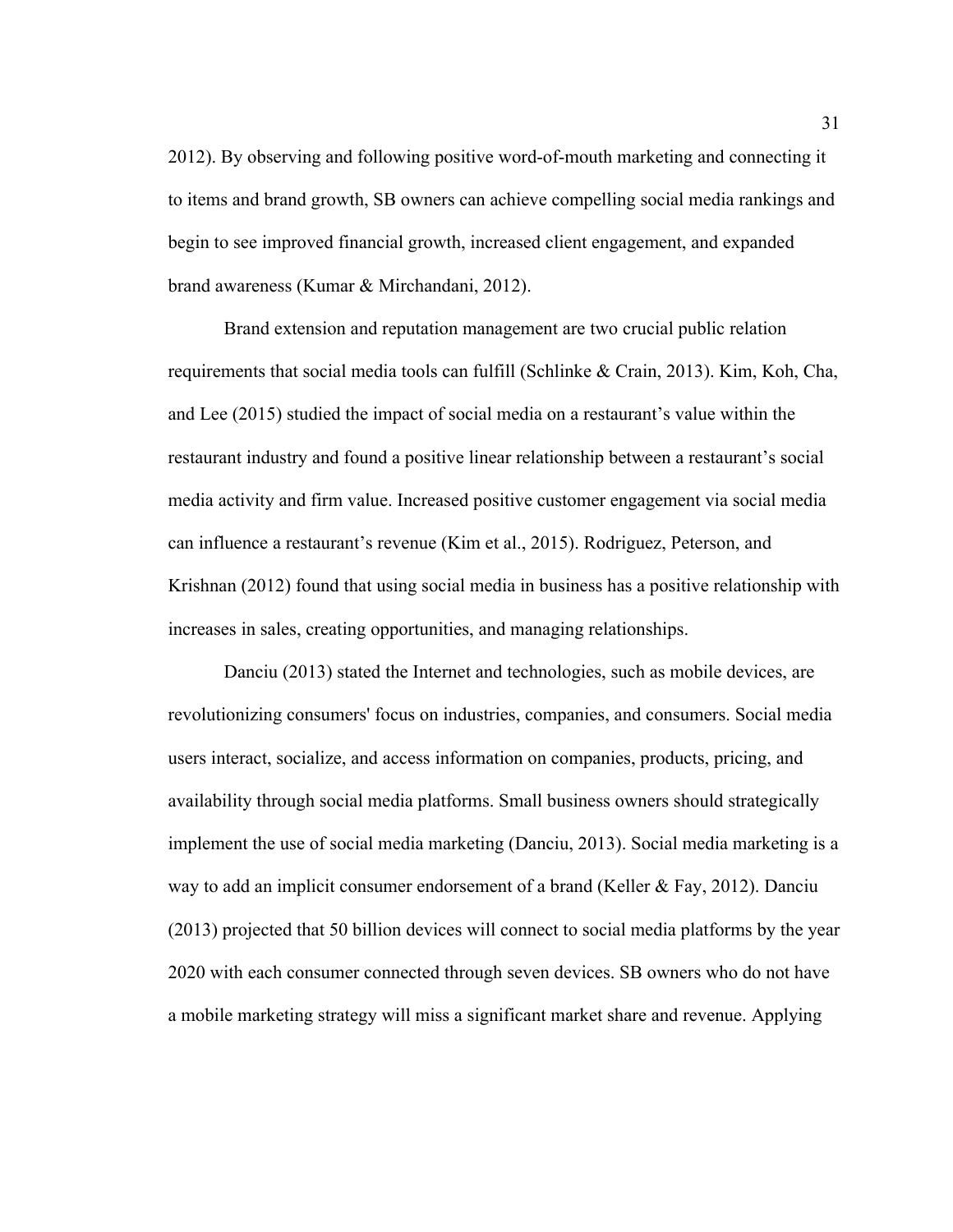social media for brand equity as a marketing focal point increases revenue and profits (Zailskaite-Jakste & Kuvykaite, 2013).

Wang (2012) argued that social media is a highly complex form of marketing. With the widespread trend of social media uses within social and professional realms, business owners should understand the risks associated with the use of social media. Understanding various types of risks, SB owners can use social media to help grow or sustain their financials. Paid advertisements and endorsements that appear alongside the platform is advertorial exposure. The challenge of putting brands and related stimuli within a target consumer segment's sensory range is achievable by applying existing best practices and guidelines advising media purchase decisions. Communication exposure relates to new information and stimuli arising from interactions and communication with other users on the social media platform. To effectively attract and retain the attention of consumers with the intention of positioning brand messages on social media platforms, owners should tailor their messages in a manner that is best suited for social media (Wang, 2012). Owners of companies should accept that they no longer have control over the majority of the discussions and communications about their brand online among consumers.

The use of social media by small business owners is heavily dependent upon the degree to which business owners can utilize social media sites and their offerings. The use of social media is crucial for small business owners with limited means and skills (Schaupp & Belanger, 2014). Social media affords SBs an opportunity to reach a large population of potential consumers. Marketing professionals are well versed in all social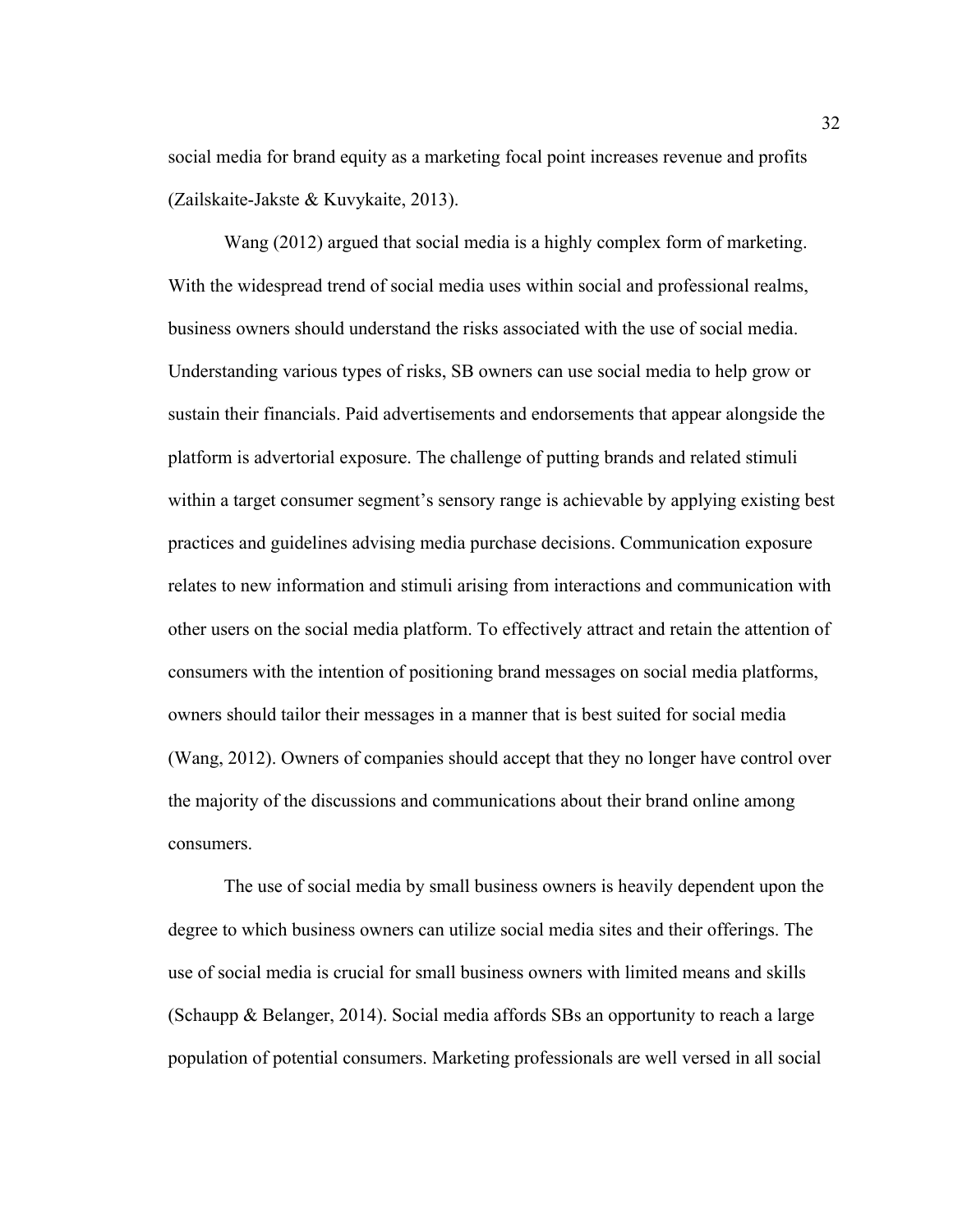networking mediums (e.g., Twitter and Facebook) (Schaupp & Belanger, 2014). Platforms that are relatively new have already garnered significant attention (Barnes  $\&$ Jacobsen, 2013). Internal cohesiveness is vital to the success of small businesses and their social media campaign efforts that contribute primarily to their penetration in the social media market (Toombs & Harlow, 2014).

The use of social media by small business owners also offers companies a relative advantage (Barnes & Jacobsen, 2013). The use of new communication tools allows organizational owners to reach their customers faster and more frequently, creating a more honest and open dialog, which leads to more relevant feedback (Barnes & Jacobsen, 2013). Current customers, prospective customers, fans, and critics of products are several types of consumers who participate in social media (Brooks, Heffner, & Henderson, 2014). Social media communications influence product branding and customer relationships positively or negatively depending on how the company representatives participate in the discussions. Effectively understanding how to interact in the social media conversations as well as gathering knowledge from these conversations can help to influence product branding and customer relationships positively (Brooks et al., 2014). The viral marketing concept has assisted company owners trying to reach various prospective consumer groups (Brooks et al., 2014). Controlling and measuring the outcomes of the social media marketing helps business owners understand how efficient the social media marketing strategies are. Owners need to determine whether the strategy is working or not (Rugova & Prenaj, 2016). Business owners should seek an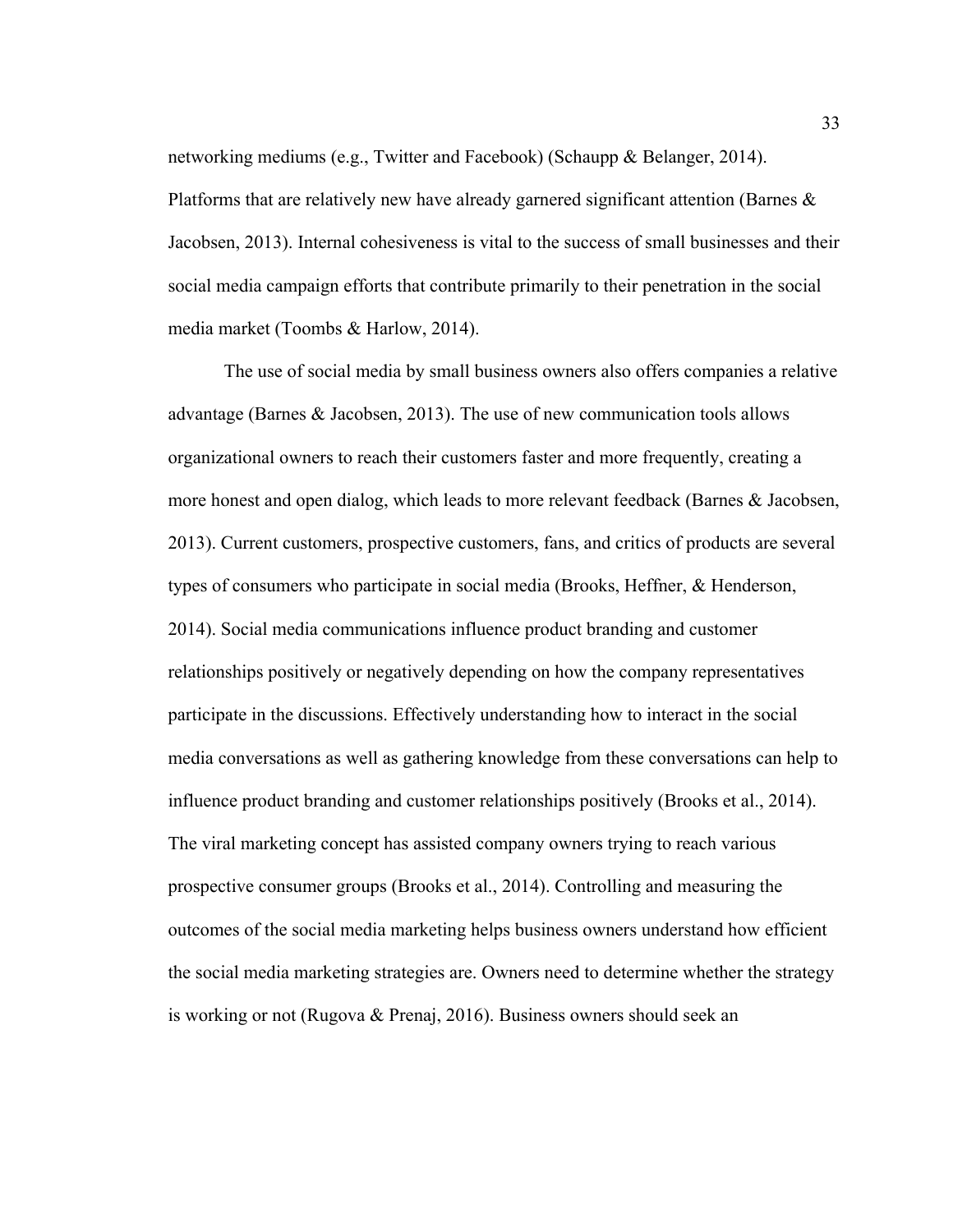understanding of why a customer will or will not buy a product or service, which is crucial for establishing a competitive edge in the business industry (Brooks et al., 2014).

Yadav and Pavlou (2014) indicated that framework technology includes some communication technologies, devices, and infrastructure related to the Internet. Consumer-to-firm interactions, firm-to-customer interactions, consumer-to-consumer interactions, and firm-to-firm interactions are the four interactions that focus on an organizing framework (Yadav & Pavlou, 2014). The context in which consumers purchase goods or services using one device is the center of technology-enabled decisionmaking. Research in technology-enabled decision-making has examined the adoption and efficacy of various online marketing tools. Hanaysha (2016) noted that focusing on social media considering the presence of competitors and communication mechanisms that restaurant owners use to reach customers should not be an option for family-style restaurant owners but a key aspect of their marketing communication elements.

Smith (2011) suggested digital and online advertising is growing phenomenally since inception. How consumers perceive digital advertising because of potentially intrusive messages that are distracting, disturbing, forced, or interfere with their work is a concern (Smith, 2011). Smith (2011) suggested cognitive psychology indicates when individuals are engaging in an online task and interruption occurs, their reaction is harmful because it interferes with the person's attention and limits the amount of information they are trying to receive. Family-style restaurant owners can leverage the consumer's perception of their brand and the power of digital advertising to increase sales. The use of social networks by restaurant owners provides access to a new way of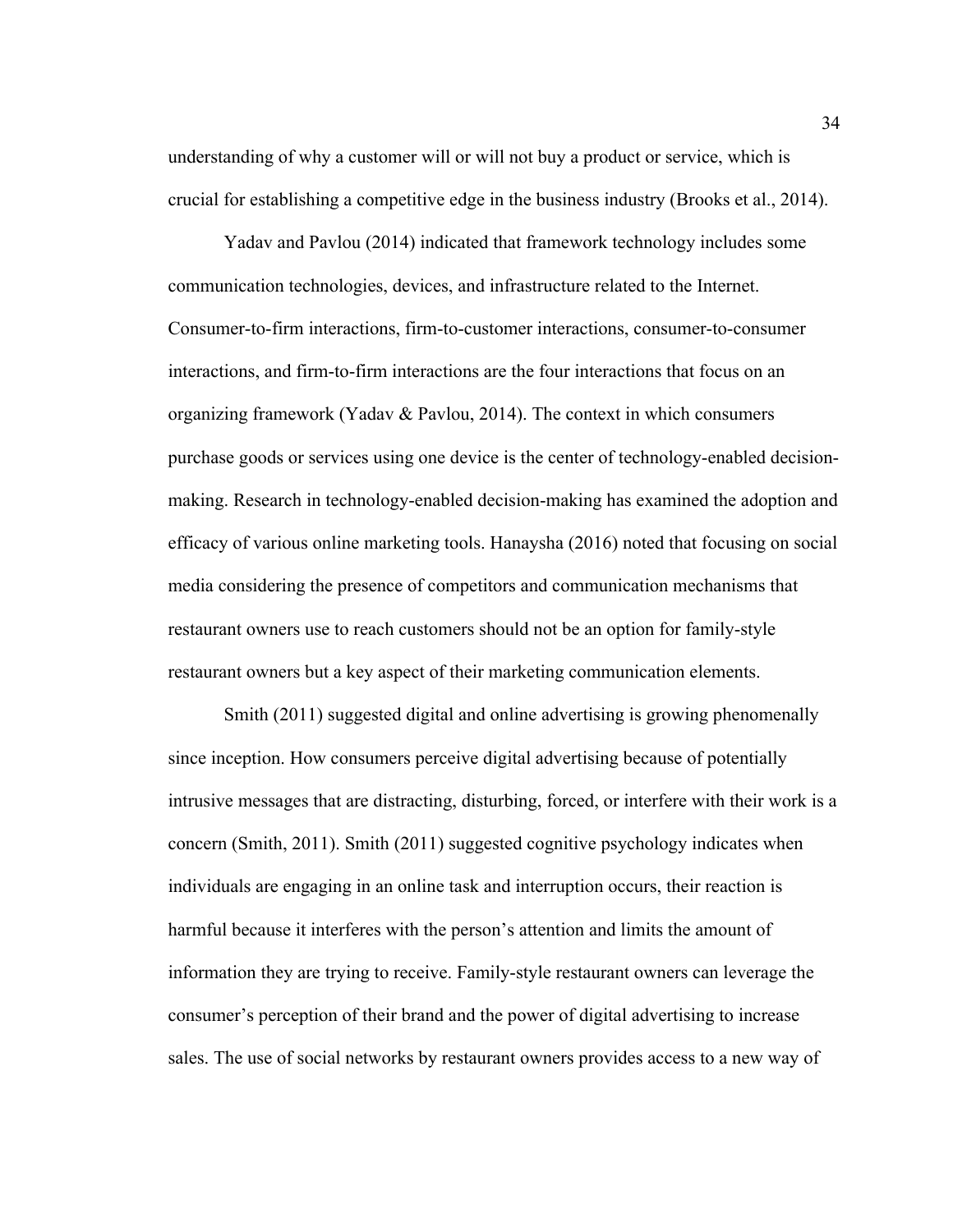marketing their products, such as social shopping through discount Bonds Company (Sanchís Verdeguer, Peiró-Signes & Segarra-Oña, 2014).

Yadav and Pavlou (2014) indicated that social network usage shapes consumers' perceptions and purchase behavior. Consumers' engagement in brand communities has a direct impact on new product options where community sponsor's brand increases and the likelihood of adopting a competing brand decreases (Yadav & Pavlou, 2014). Smith (2011) stated that the value of using digital media in business is business owners have the ability to offer consumers a more personal shopping experience.

Luigi, Oana, Mihai, and Simona (2011) indicated the rise of digital media, and the impact of new marketing channels have consumers more engaged than ever before in controlling communications and message delivery at a global level. Small business managers must consider consumers and potential consumers are the subject of different triggers beyond conventional paid media with the interactivity characteristic of social media (Luigi et al., 2011). Capitalizing on group-forming networks means companies will gain the strongest advantage via the Internet. Restaurant owners should focus on social media marketing to establish successful relationships with customers to inform them about the products or service in an easy and cost-effective manner (Sanchís Verdeguer, Peiró-Signes, & Segarra-Oña, 2014).

Powers, Avincula, Austin, Gaiko, and Snyder (2012) determined that consumers utilize social media to get information regarding a potential purchase, get familiar with a particular product, or have their mind changed about a brand. The use of social media by small business owners also allows consumers to feel empowered about making a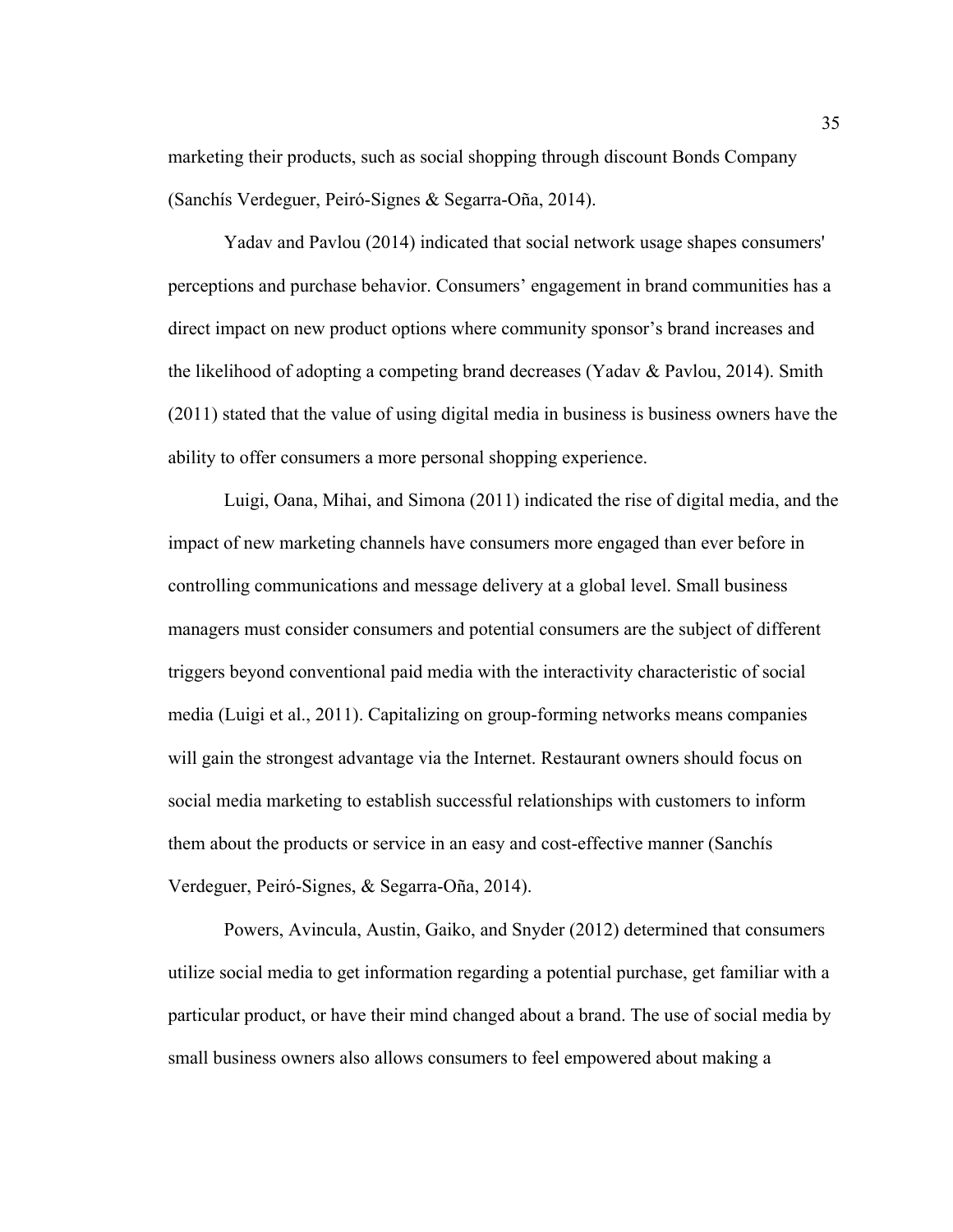purchase because of connecting to a brand in a social setting (Powers et al., 2012). Rugova and Prenaj (2016) suggested if a business owner is aware of where its target audience interaction is in the social media landscape, a small investment is enough to get a social media strategy started and the returns can be amazing.

Social media is the most famous factor of information technology and the Internet making it easier for business owners to communicate to their customers (Rugova  $\&$ Prenaj, 2016). Schaupp and Belanger (2014) examined the actual social media usage of organizations rather than considering the intentions to use social media as most prior research has done. Schaupp and Belanger also examined the technology-organizationenvironment (TOE) framework, the resource-based view (RBV) theory, and previous literature by interviewing small business utilizing social media. Schaupp and Belanger indicated that technology competence, customer pressure, and the mobile environment were three of the four antecedents of social media usage that were significant. Competitive pressure was the fourth insignificant antecedent.

Varini and Sirsis' (2012) empirical study of a large firm owners' internal social media usage found that people who contribute to an online community would likely continue posting. The findings of the study also determined that valuable, engaging content would build closer ties with consumers and influence patronage intentions via emotional bonds (Varini & Sirsi, 2012). Consumer-generated content is an opportunity for owners to engage with customers directly while at the same time stagnating the use of traditional marketing approaches. Almost half of all purchasing decisions are because of WOMM. WOMM is greatest when consumers are buying a product for the first time or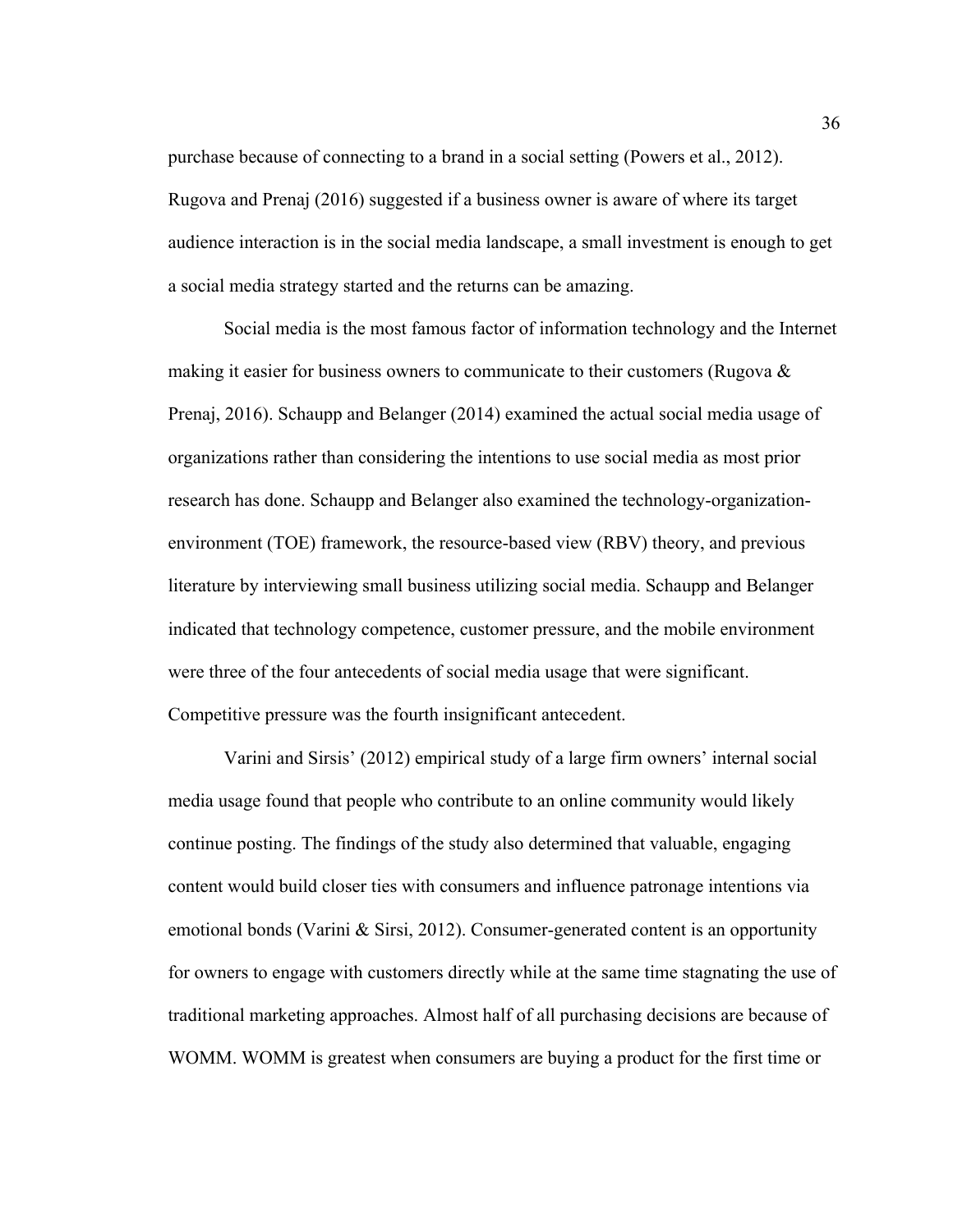when products are relatively expensive, which are all factors that would require users to do more research (Varini & Sirsi, 2012). However, when dissatisfied customers are spreading negative comments by word-of-mouth, which can hurt a business (Utz, Kerkhof, & van den Bos, 2012). Business owners can create more awareness through social media and technology in several ways, whether marketing with video sharing or harnessing the customer creativity and enable partial or full customization of products.

The use of Facebook by small business owners provides many features that make marketing possible for businesses to connect with current and potential consumers effortlessly. Facebook made history by having one website with over 750 million members with more than 146 million of them being Americans (Jeanjean, 2012). Facebook consists of over 1.5 million organizations with business pages that over 20 million people follow every day. Business owners can market to followers using targeted ads (Jeanjean, 2012). With all the capabilities and people on Facebook, business owners have the opportunity to use the features to connect with consumers and increase business revenue. Through Facebook, business owners cannot only utilize the platform to connect and share with their customers, but they can also launch marketing campaigns for their products or services (Pencheva & Georgieva, 2012). Restaurant owners can strategically engage potential and existing customers via social media and convert them into advocates for users who trust their friends' recommendations (Ghiselli & Ma, 2015).

Facebook is easy to use and has the capability to increase brand awareness through various connections (Taining, 2012). Facebook brand pages are a popular channel through which consumers interact with brands directly by either liking or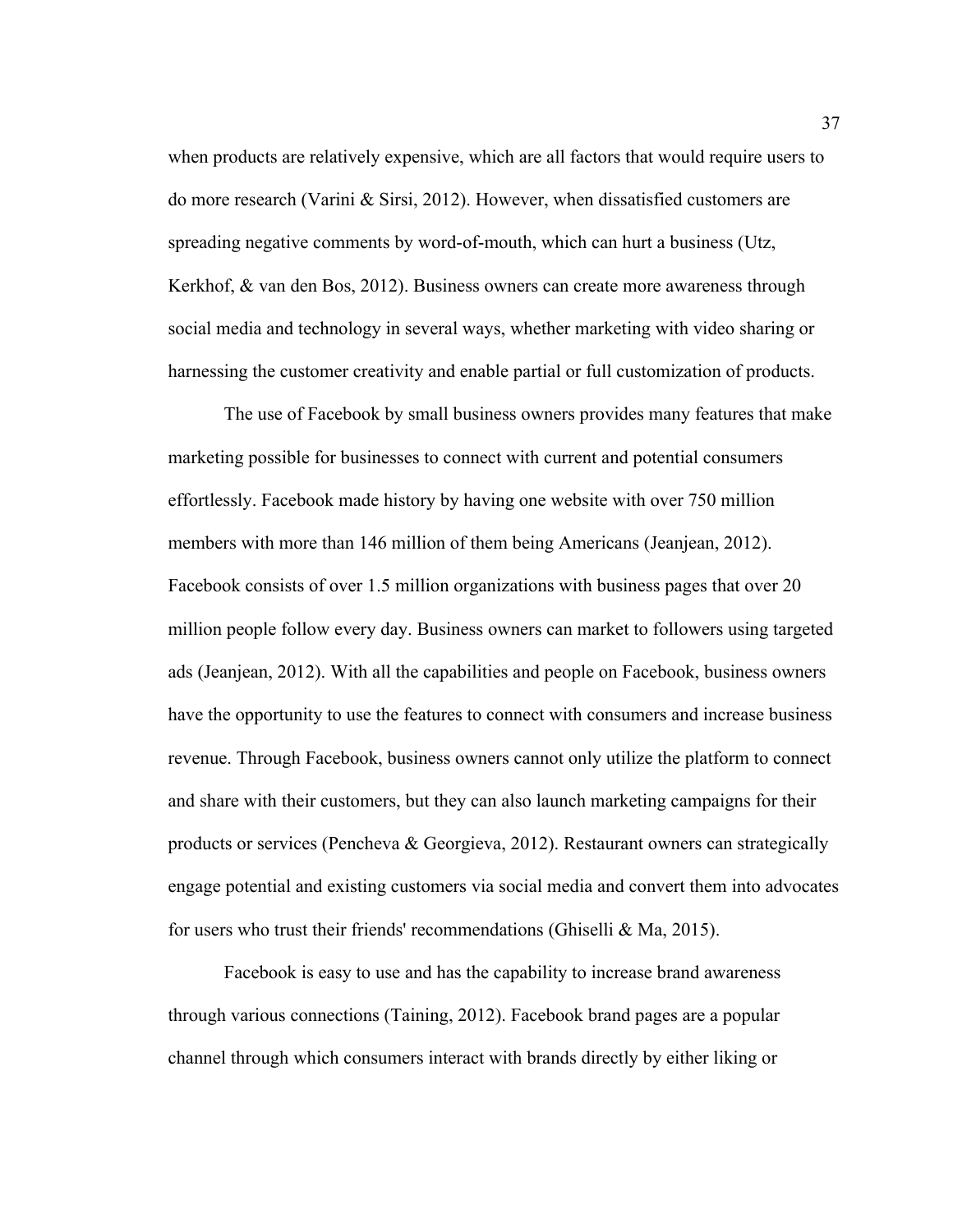commenting on posts and messages (Kabadayi & Price, 2014). When consumers like a business page they can see the business post and stay connected with the business, ultimately increasing traction to Internet traffic for brands. Gummerus et al. (2012) suggested business owners should create content that keep customers visiting the Facebook site and encourage transactional behaviors. The status update feature on Facebook is the most important functionality of this medium because it can serve as a product or service review and assist future consumers in their purchasing decisions (Hansson, Wrangmo & Klaus, 2013). Hansson et al. (2013) suggested businesses optimize their use of Facebook in marketing through consistency, clear messaging, and having a clear purpose. Small family-style restaurant owners should consider effective communication techniques that can promote active participations on Facebook pages, which can significantly contribute to the success of branding on Facebook (Kang, Tang, & Fiore, 2014).

Business owners are using Facebook for a variety of purposes, but the focus seems more on trying to develop relationships with consumers rather than simply providing information. Facebook pages have a different look and feel to them than the typical website and encourage interaction among consumers (Patino et al., 2012). Through the Facebook platform, business owners can obtain valuable insights and feedback about existing and potential products and services (Ramsaran-Fowdar & Fowdar, 2013). Kang, Tang, and Fiore (2014) revealed that consumers who actively participate in activities on restaurant Facebook pages were likely to feel that the restaurant brands were trustworthy and developed commitment toward the brands.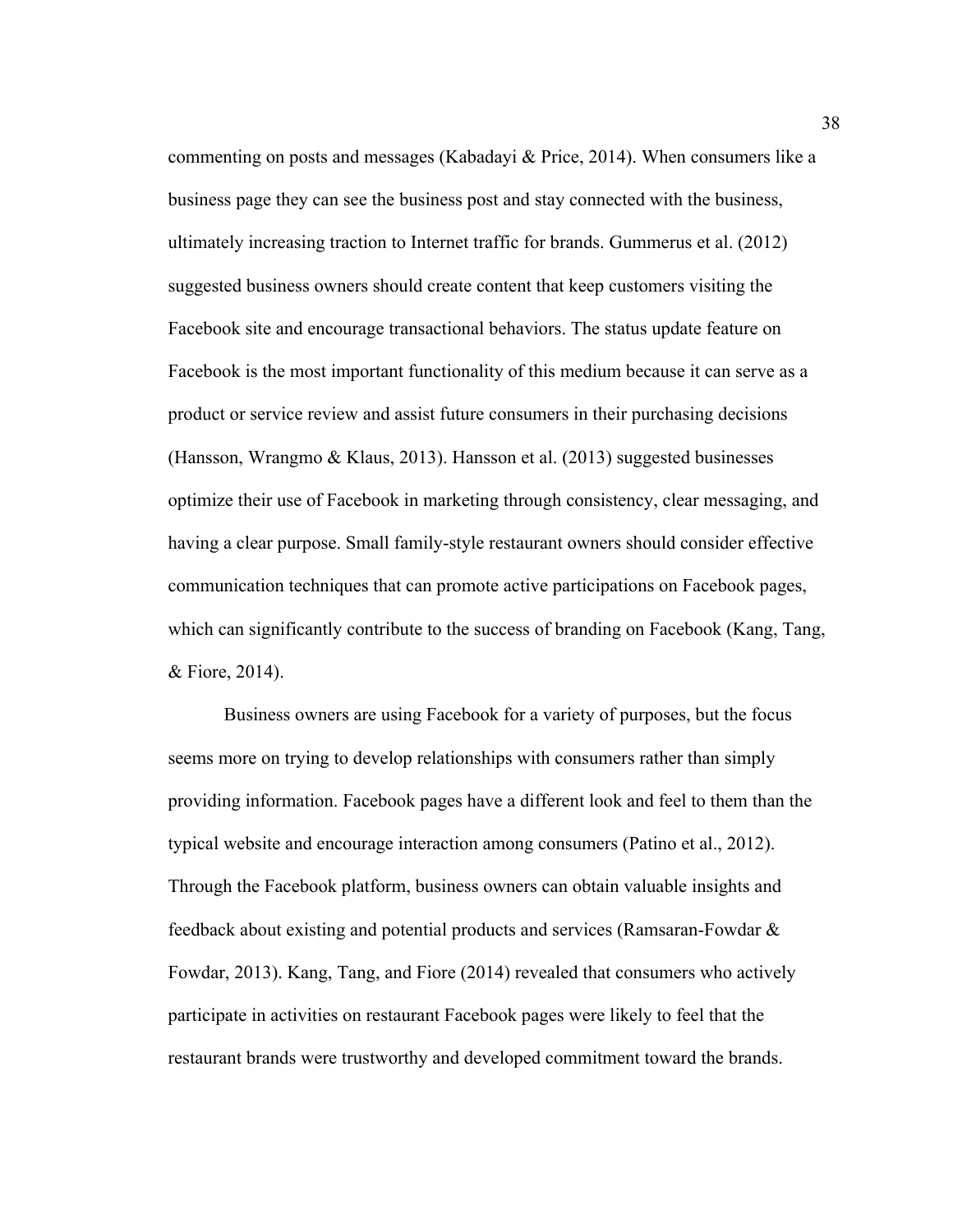Social media marketing can be an extremely cost-effective solution if business owners utilize the appropriate social media channels (Rugova & Prenaj, 2016). Engaging in social media efforts can produce results at a fraction of the cost of traditional marketing approaches, which assists business owners with appreciating the value of results from utilizing social media platforms (Schaupp & Belanger, 2014). Using a social media platform like LinkedIn, which is a professional social media network that connects new people, consumers, and companies (Pencheva & Georgieva, 2012) can help business owners build relationships with new consumers. LinkedIn's company philosophy is relationships matter (Claybaugh & Haseman, 2013). Professionals utilize LinkedIn to validate background experience and credentials of individuals while creating search engine optimization if someone is searching the person on the Internet (Pliska, 2012). LinkedIn is a networking tool that helps professionals connect with others in their profession (Schlinke  $& Crain, 2013$ ). The search features within LinkedIn allow business owners to foster relationships with potential clients, business partners, or other professionals (Schlinke  $\&$  Crain, 2013). This professional website is not to entertain users but instead to foster and sustain professional relationships (Claybaugh & Haseman, 2013). Business owners can utilize LinkedIn to conduct business-to-business research with potential contributors (Patino, Pitta, & Quinones, 2012). More than 190 million individuals utilize LinkedIn making this social media platform the number one platform for business purposes (Pliska, 2012). Eighty percent of business owners utilize LinkedIn as a tool to recruit effective and efficient staff (Bohmova, 2016). Restaurant owners use social networks to supplement the process of recruitment and selection of staff (Sanchís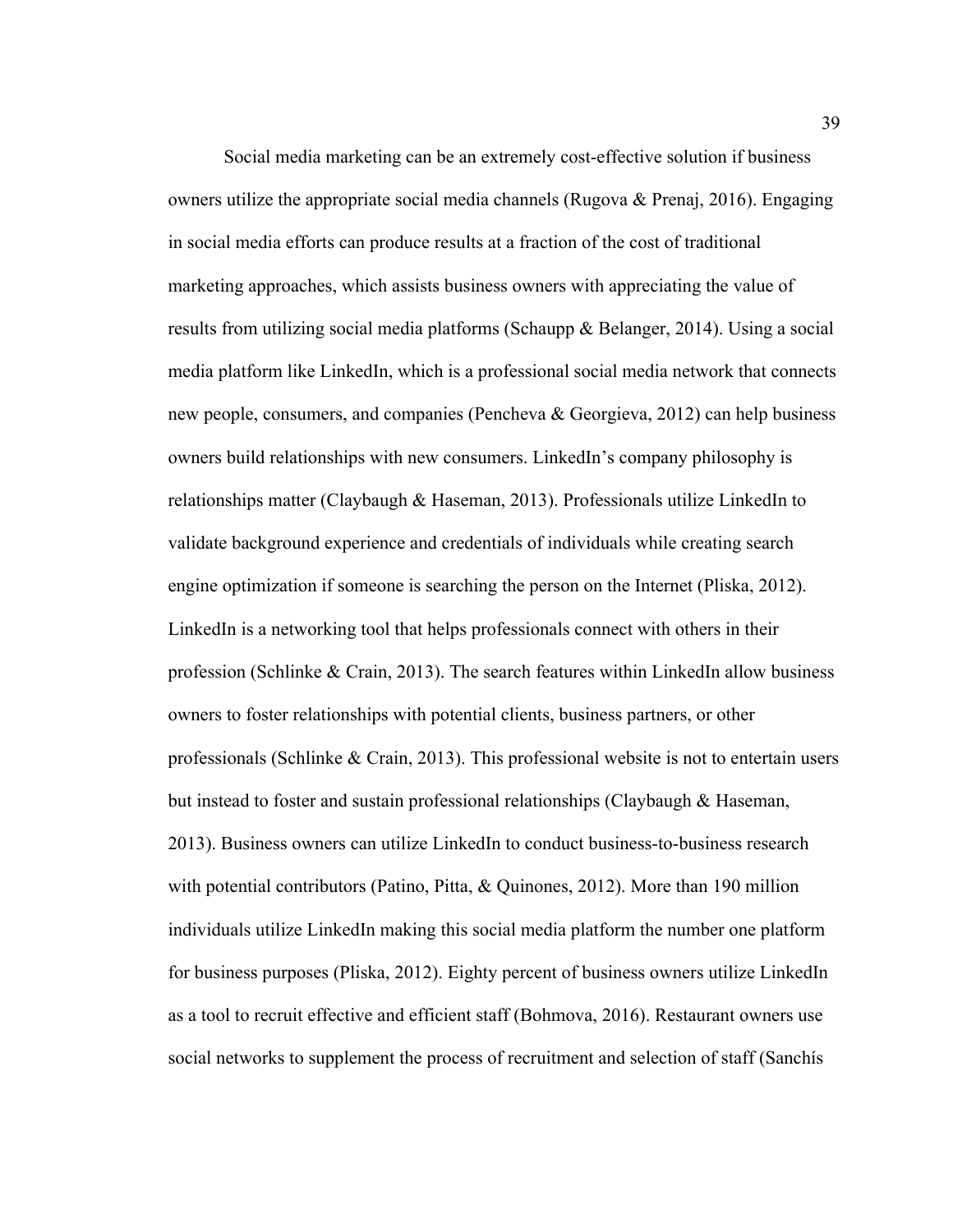Verdeguer et al., 2014). Notably, the major source of value representing business organizations is the employee; therefore, hiring is an act of responsibility that requires all information available via social media to select the best potential workers (Sanchís Verdeguer et al., 2014). Small family-style restaurant owners could utilize LinkedIn as a tool for employment recruitment.

Malhotra and Malhortra (2016) found many business owners have embraced Twitter as one of the best ways to communicate with their customers and other type of stakeholders; however, business owners do not leverage the power of Twitter fully. Twitter is a microblogging site where users can post short text (maximum 280 characters) updates called tweets to a network of people called followers (Jin & Phua, 2014). Business owners of family-style restaurants can influence the underwriting force fashioned by celebrities on Twitter and their capacity to achieve a significant number of followers through their tweets as an approach to expand their image equity by promising positive eWOM through their image (Jin & Phua, 2014). Business owners have the opportunity to have their messages shared by consumers, which gives business owners the ability to reach new customers (Wilson & Quinton, 2012). Malhotra and Malhortra's (2016) research suggested that business owners' tweets that provide new information about the company's products and services, tweets that refer to external validation and tweets that share customer stories and refer to customers, are more likely to be liked and retweeted than others. Restaurant owners can leverage Twitter strategically as a marketing tool to inform potential and current customers of special offers available only to their Twitter followers (Wright, Khanfar, Harrington, & Kizer, 2016).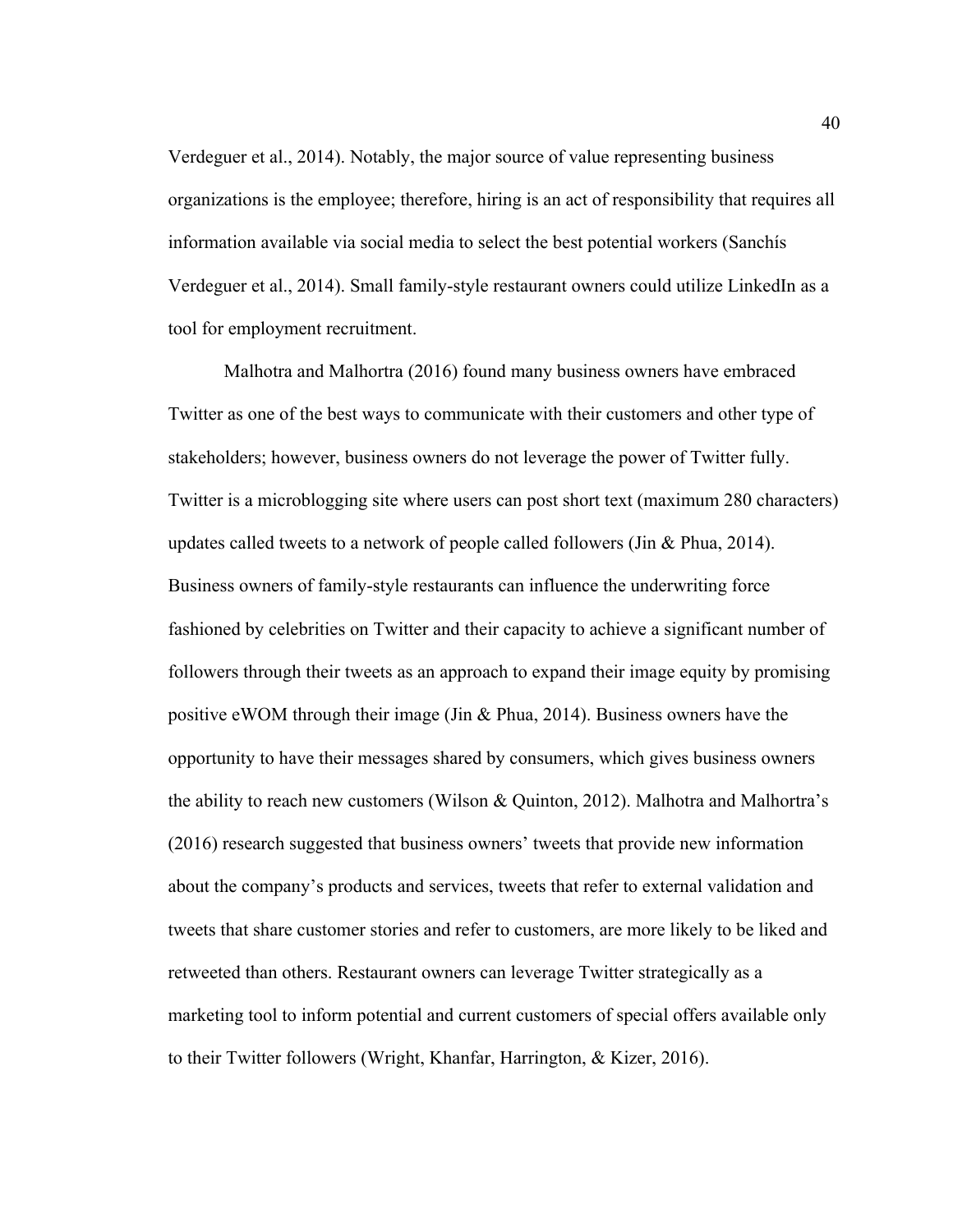## **Business Sales**

Alharbie (2015) explored independent factors of social media marketing, which results in positive business growth. With social media accessibility and affordability, small business owners can now execute marketing initiatives that have a wider reach and larger impact. Analysis of data revealed six factors of social media marketing that have positive effects on small business growth: social network reach, social news, low cost marketing, customer relationship, branding, and sales (Alharbie, 2015).

Jones, Borgman and Ulusoy (2015) studied the benefits of using social media sites for small businesses that operate in underserved regions. Small business owners must have a well thought out strategy for social media to be effective. Findings indicated the use of social media by small businesses has a positive impact on business growth in terms of increased traffic, awareness, and revenues (Jones, Borgman, & Ulusoy, 2015).

In establishing a link between consumer behavior and social media use, one must understand the impact on the marketplace and bottom-line for a business. Bronner and DeHoog (2014) focused on how social media is influencing consumer decisions, examining the relationship between factors like E-WOM, consumer experience, site relevance, and accessibility. Findings indicated higher ticket items require more in-depth searches on domain specific sites, like TripAdvisor, and open opinion sites, like Facebook (Bronner & DeHoog, 2014). Corstjens and Umbligs (2012) analyzed two realworld examples linking the amount of social media coverage to market performance and discovered negative social media had a more powerful impact on a brand in the marketplace than positive social media.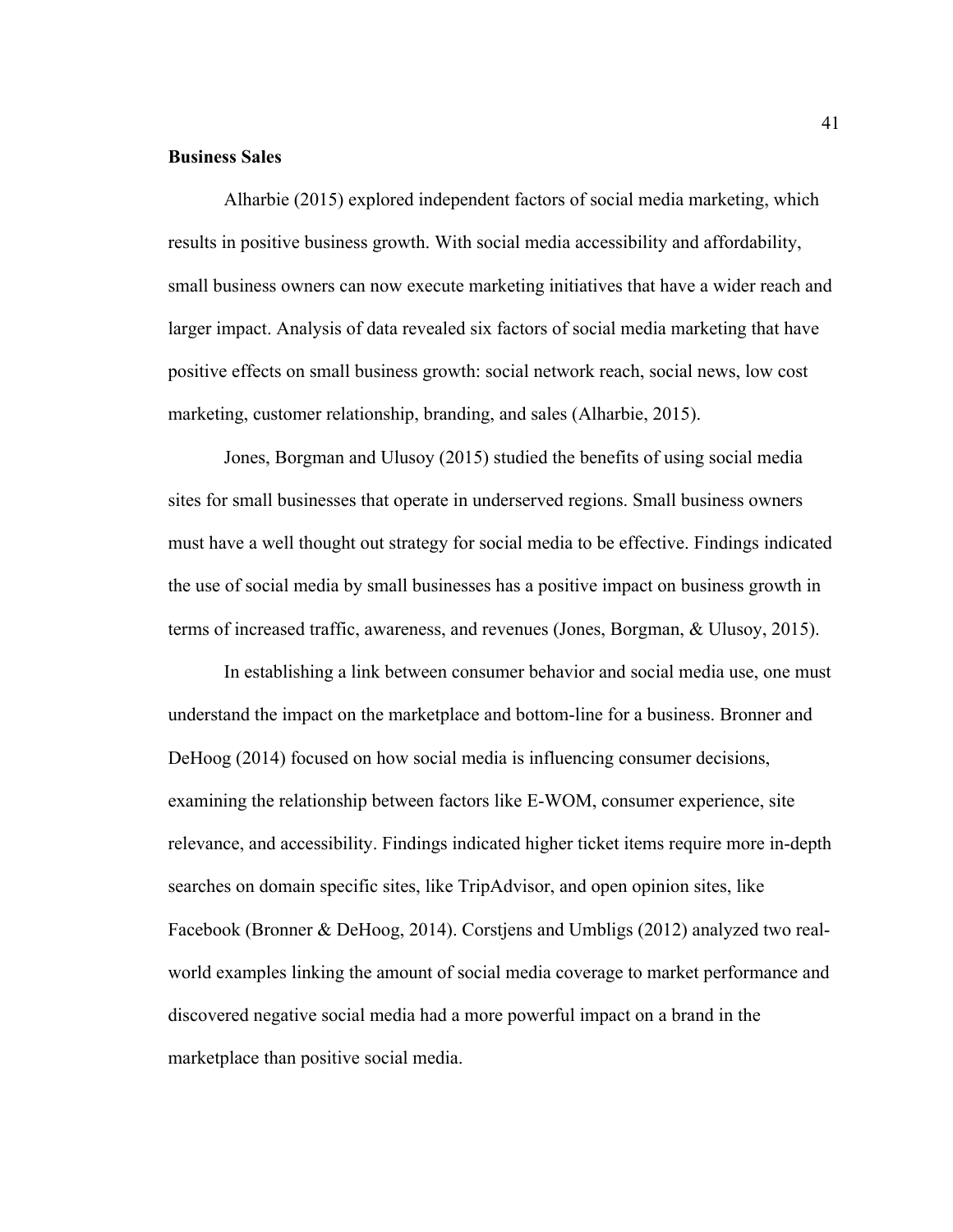Smith (2013) used a quantitative study to determine that consumer social media experiences emit strong feelings and can influence future consumer behavior. Additional research could help understand how business owners are addressing this element of consumer marketing and establish best practices for implementing social media within a marketing plan (Smith, 2013). Powers, Advincula, Austin, Graiko, and Snyder (2012) concluded the digital world has better connected companies with consumers, as well as consumers with other consumers. Client loyalty is critical from different viewpoints. Online customers are utilizing social media sites, frequently looking for suppositions, brand recognition, and information regarding services (Pookulangara & Koesler, 2011). Luo and Zhang (2013) agreed consumer-created buzz does have a relationship with the overall value of a firm, and managers should consider establishing more positive social media buzz. Providing relevant content among friends in social media has a huge impact on customer loyalty.

Social media can affect the sales process at every step (Andzulis et al., 2012). Gupta (2016) concluded that social media has a great impact on the buyer's purchase decision. Social media users trust online reviews, and opinions from friends and strangers are trusted equally playing a huge role as to whether a customer will purchase a product or service (Gupta, 2016). Andzulis et al. (2012) recommended that organizations strategically integrate social media and selling a product or service at each step in the sales process.

Kuofie, Gholston and Hakim (2015) argued social media affects business owners' products, awareness, and sales. Small business owners have a chance to engage with their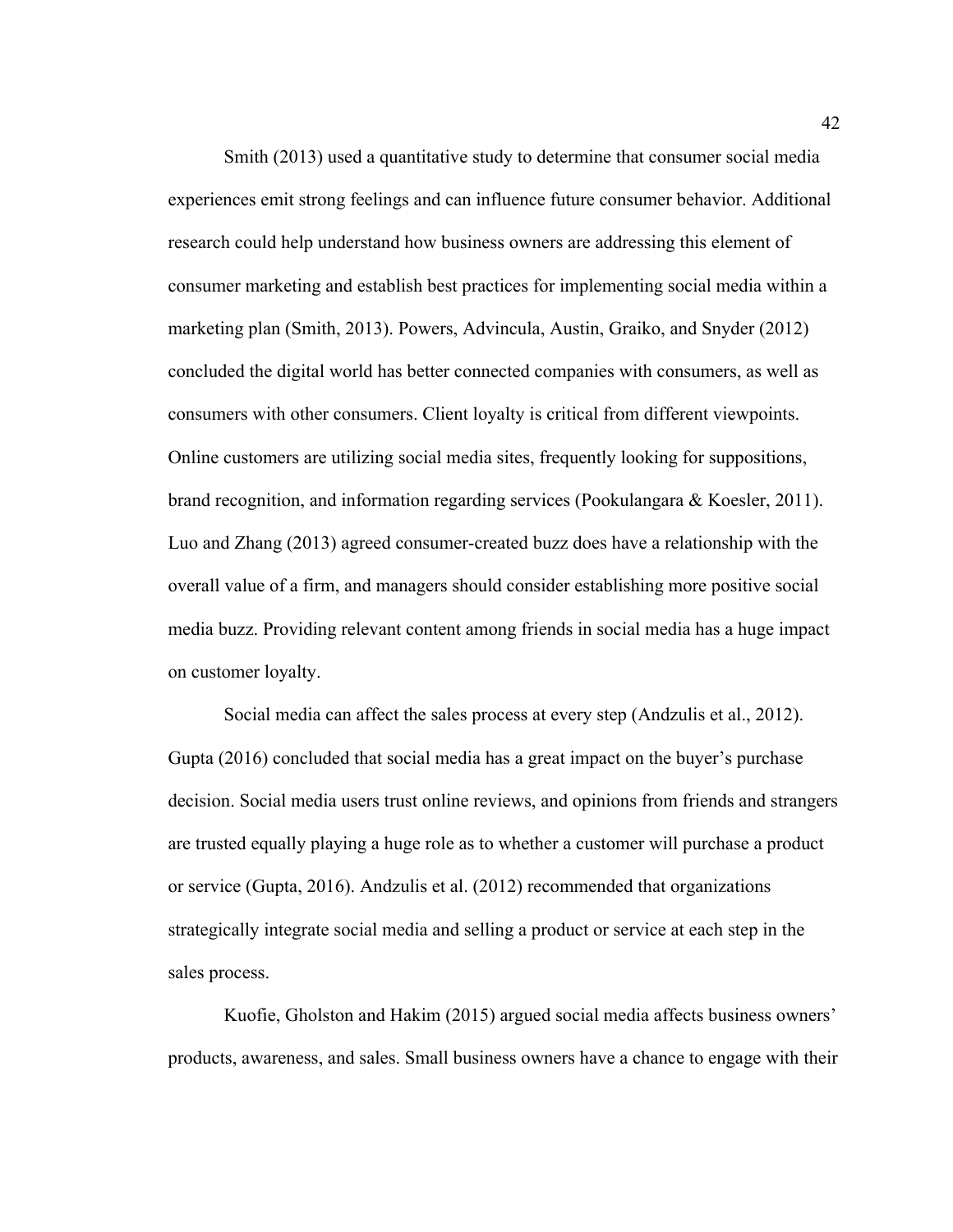customers with social media in various ways, ultimately building relationships that will encourage customers to purchase their product or services (Kuofie et al., 2015). Small business owners should pay attention to the development and sustainability of their social media marketing strategies at all costs to achieve longer-lasting successful results (Barutcu  $\&$  Toma, 2013). If a small business owner places its priorities into building relationships instead of focusing on sales, sales will increase (Kuofie et al., 2015).

Rohm, Kaltcheva, and Milne (2013) argued business owners utilizing social media platforms could benefit from a plethora of positive outcomes, including immediate sales. The more the consumer interacts with the retailer, the more loyal the consumer is to the retailer and the brand, which in turn yields positive sales performance (Rapp et al., 2013). Thach, Lease, and Barton (2016) found business owners who use multiple platforms benefit from the greatest increase in sales.

DiPietro, Crews, Gustafson, and Strick (2012) found that leaders in the restaurant industry were unsure of how social media could be used to their benefit; however, restaurants use social media websites, such as Facebook, Twitter, and LinkedIn to advertise to customers and obtain feedback. Restaurant owners who use social media websites gain the advantage of increased customer satisfaction, increased revenues, and productive employees (DiPietro et al., 2012). Kwok and Yu (2013) stated that restaurant owners draw in new business and increase sales by using social media websites.

Whiting and Williams (2013) expected ROI to increase for business owners who use social media marketing. Public Relations Society of America reported that in 2016, over half of the 90% of the active U.S. business owners would increase sales by using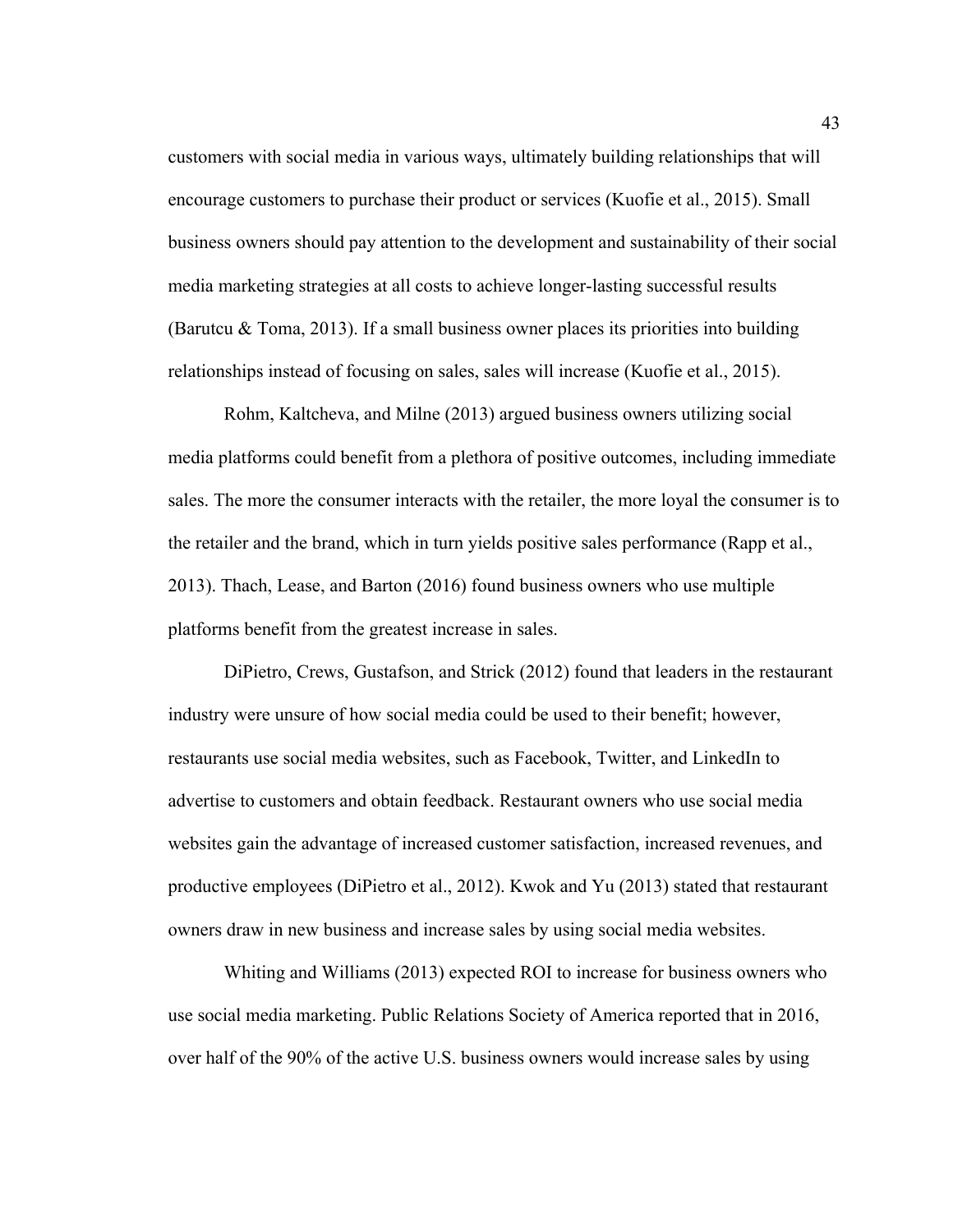social media as part of the total marketing mix (Public Relations Tactics, 2016). Kumar and Mirchandani (2012) stated that social media marketing efforts used to increase sales, profits, brand awareness, and positive WOMM must relay the right message to the right individual. If business owners do not take the time to understand how to use social media as a marketing tool, business owners could cause potential damage to their organizations by missed opportunities for growth and sales (Li, 2012).

# **Transition**

Small business owners understand the advantages of using social media as a marketing tool; however, some of these owners do not leverage social media marketing strategies to increase sales. Grounded in RM theory, the purpose of this qualitative multiple case study was to explore the social media marketing strategies small familystyle restaurant owners use to increase sales. The target population consisted of small business owners from five family-style restaurants in Maryland who successfully use social media marketing strategies to increase sales. Social media marketing for SB owners of family-style restaurants can create positive social change through business owners showing future entrepreneurs how technology can help them launch and grow their businesses faster.

Section 1 included a background of the problem, the problem and purpose statement, nature of the study, research questions, and conceptual framework. I provided operational definitions, assumptions, limitations, and significance of the study in Section 1. A review of the scholarly literature was included to ensure the reader had a basis of the purpose of the study. In section 2 I addressed aspects of the research study such as role of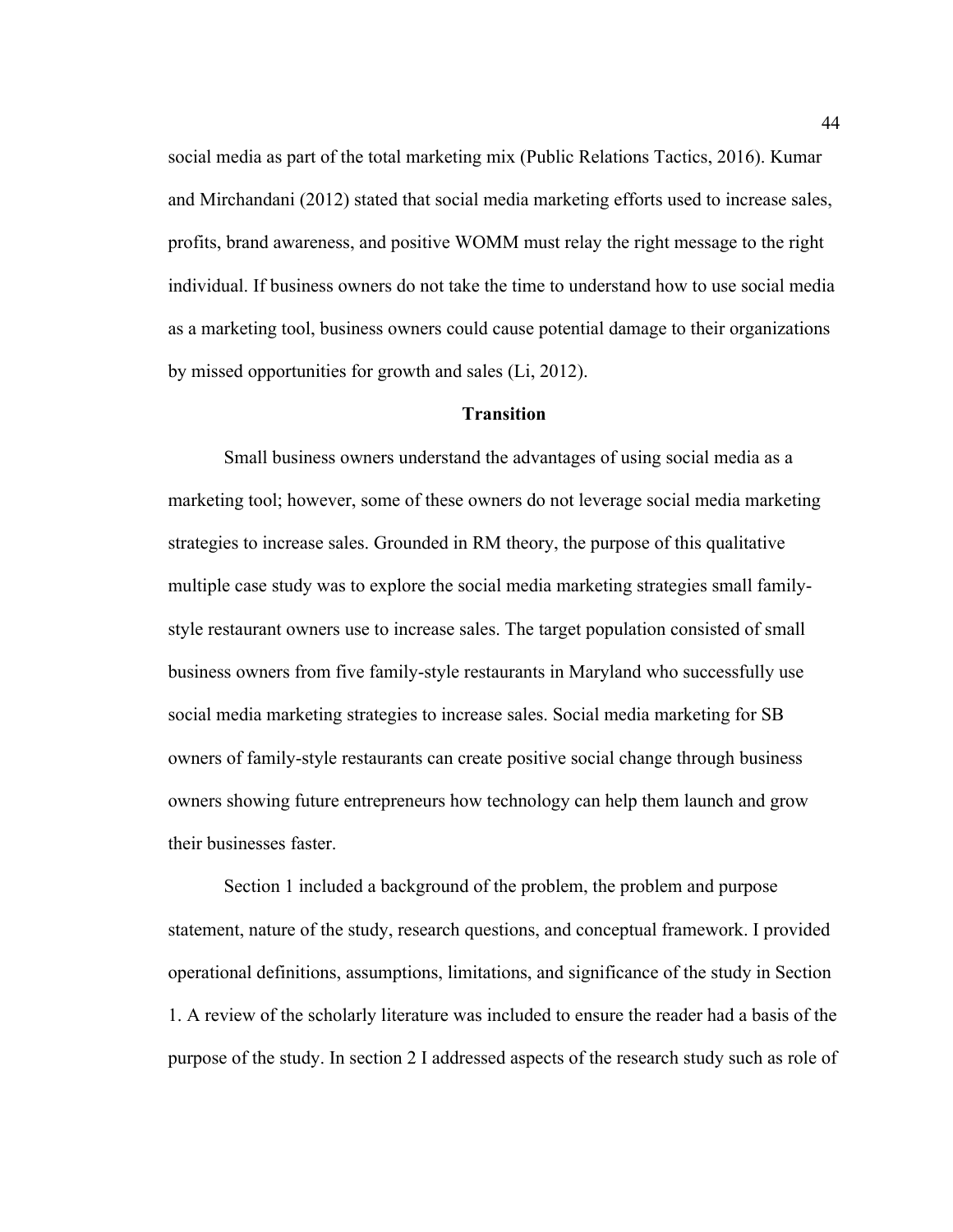the researcher, participants, research method and design, population and sampling, ethical research, data collection, data organization, data analysis, and reliability and validity. I concluded with a discussion of what method of coding authenticated and validated the data collected in this proposed study. Section 3 includes an overview and analysis of data collected and critical findings.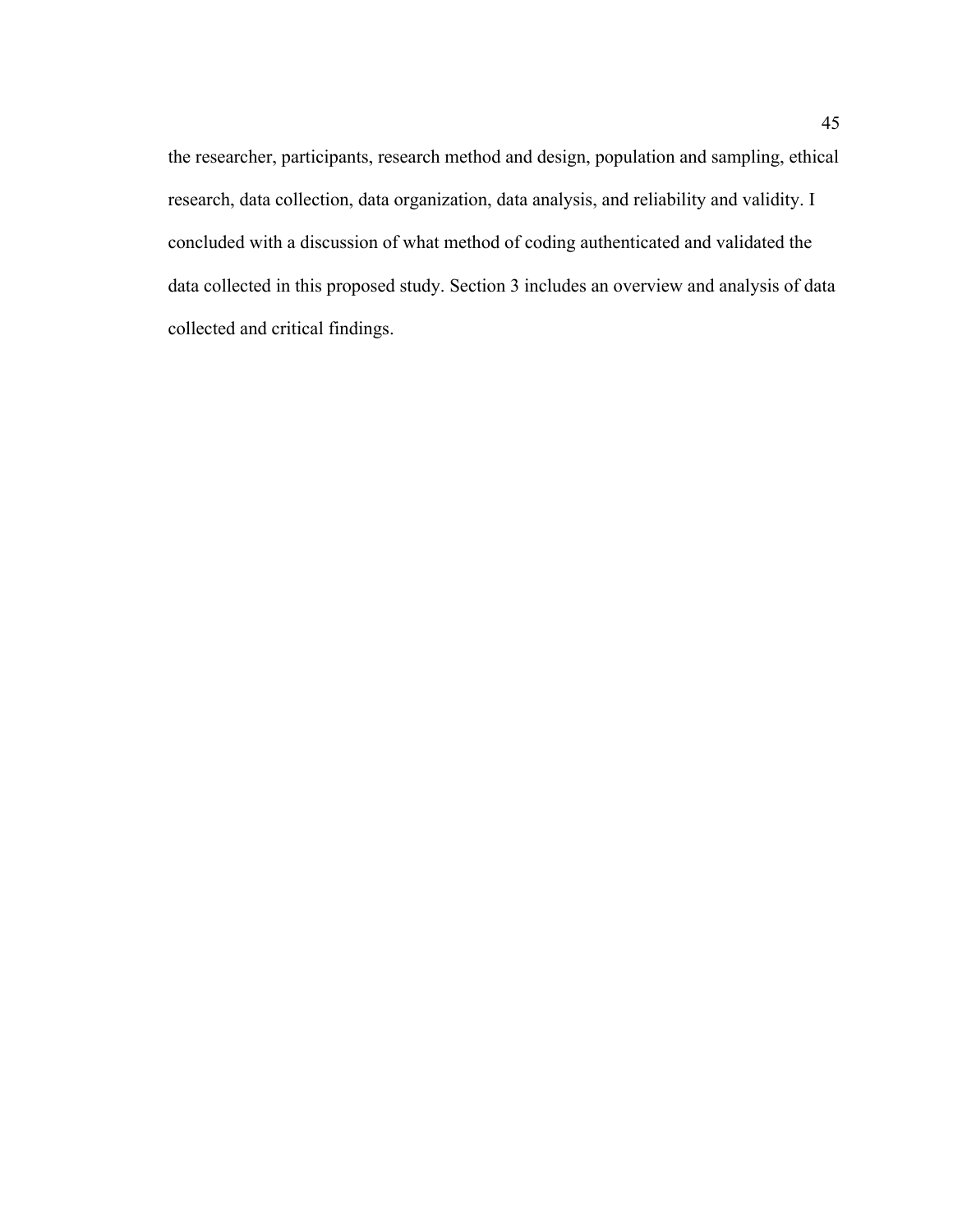#### **Section 2: The Project**

In Section 2, I include the sampling method, sample size, and eligibility criteria for the participants. In addition, I cover my data collection techniques, data organization techniques, and data analysis, as they are key elements of this research study. This section expands on Section 1 and provides an in-depth review. In Section 3, I present the findings of the study.

## **Purpose Statement**

The purpose of this qualitative multiple case study was to explore social media marketing strategies small family-style restaurant owners use to increase sales. The target population comprised five family-style restaurants small business owners, located in Maryland, who have been in business more than 2 years, and successfully use social media marketing strategies to increase sales. The implications for social change included the potential for business owners to improve small family-style restaurant social media marketing strategies, which could increase sales and employment opportunities. Community stakeholders stand to benefit from an enhanced standard of living, realized through increased household income.

### **Role of the Researcher**

The role as a qualitative researcher in a qualitative multiple-case study is to explore a phenomenon using a variety of data sources from multiple perspectives (Qu & Dumay, 2011). I was the primary data instrument in the data collection process of this study by conducting each of the face-to-face interviews with the participants. Berger (2015) determined the role of a qualitative researcher is to conduct observation and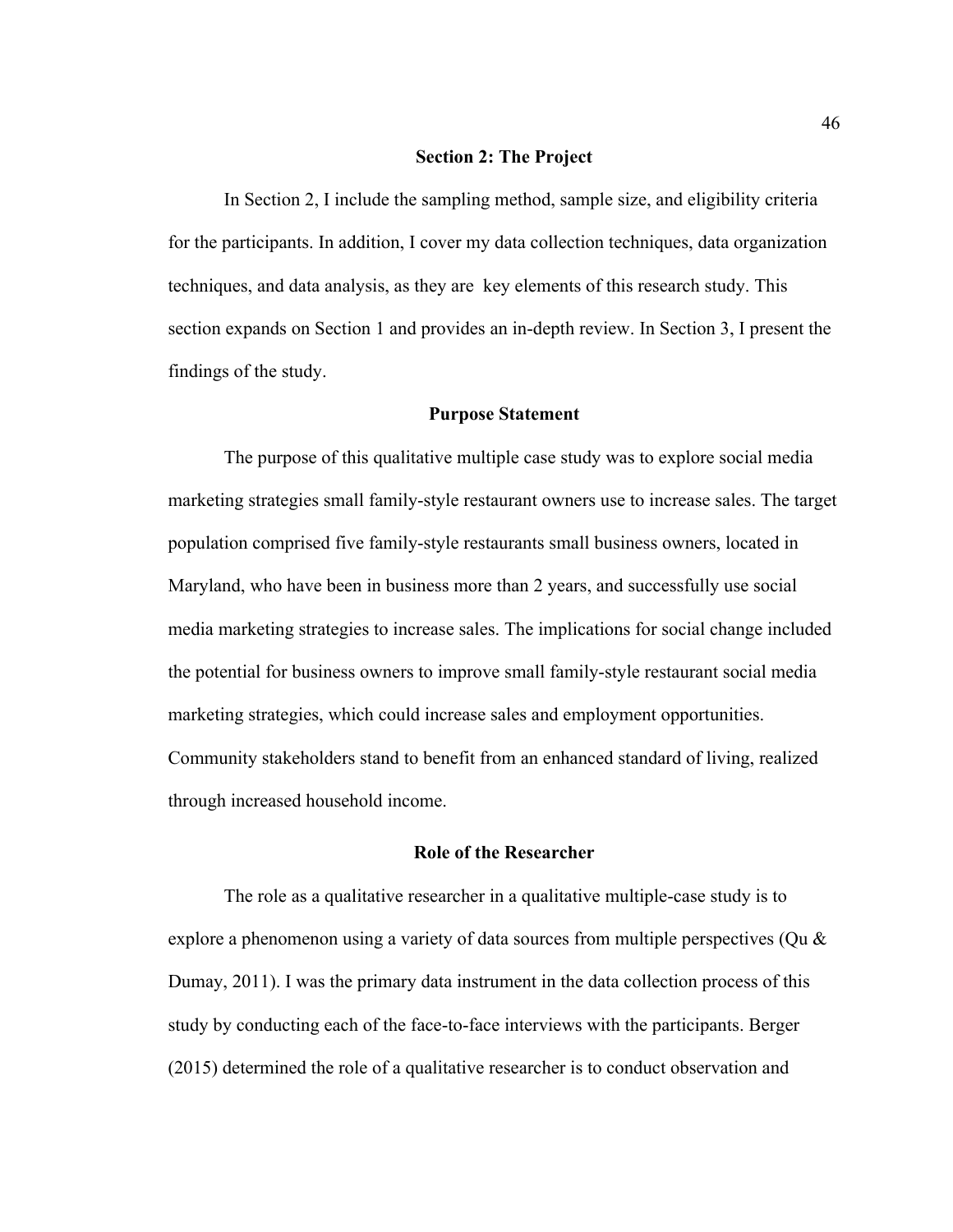interviews as well as gather documents and artifacts that highlight the phenomenon of a qualitative study. A qualitative researcher role is to become a learner in the study process (Berger, 2015). Xu and Storr (2012) articulated that a qualitative researcher role is to interrogate the data and provide informed commentary. As a small business owner in Maryland, I had business experience with developing social media marketing strategies with restaurants and experience establishing a customer base, as well as living in the same geographic region as the participants of the study.

Adhering to the Belmont Report by taking steps to ensure respect, beneficence, and justice for all human participants involved in the study (U.S. Department of Health and Human Services, 1979) was important. The Belmont Report assists researchers in the application of basic ethical principles through informed consent, risks and benefits assessment, and selection of participants (U.S. Department of Health and Human Services, 1979). The Belmont Report includes ethical principles that are in place to enforce the protection of human research subjects (Haahr, Norlyk, & Hall, 2014). To comply with the Belmont Report's ethical guidelines, I upheld respect for and the autonomy of all research participants.

Accepting the responsibility of conducting ethical research included respecting participants' privacy, ensuring full disclosure, and minimizing potential bias (Lunnay, Borlagdan, McNaughton, & Ward, 2015). Rubin and Rubin (2012) indicated that the quality of the data depends on the ability for a researcher to reduce bias and validate the correct interpretation of the phenomenon. My goal in this qualitative multiple-case study was to gather data without bias. My experience in the area of social media marketing and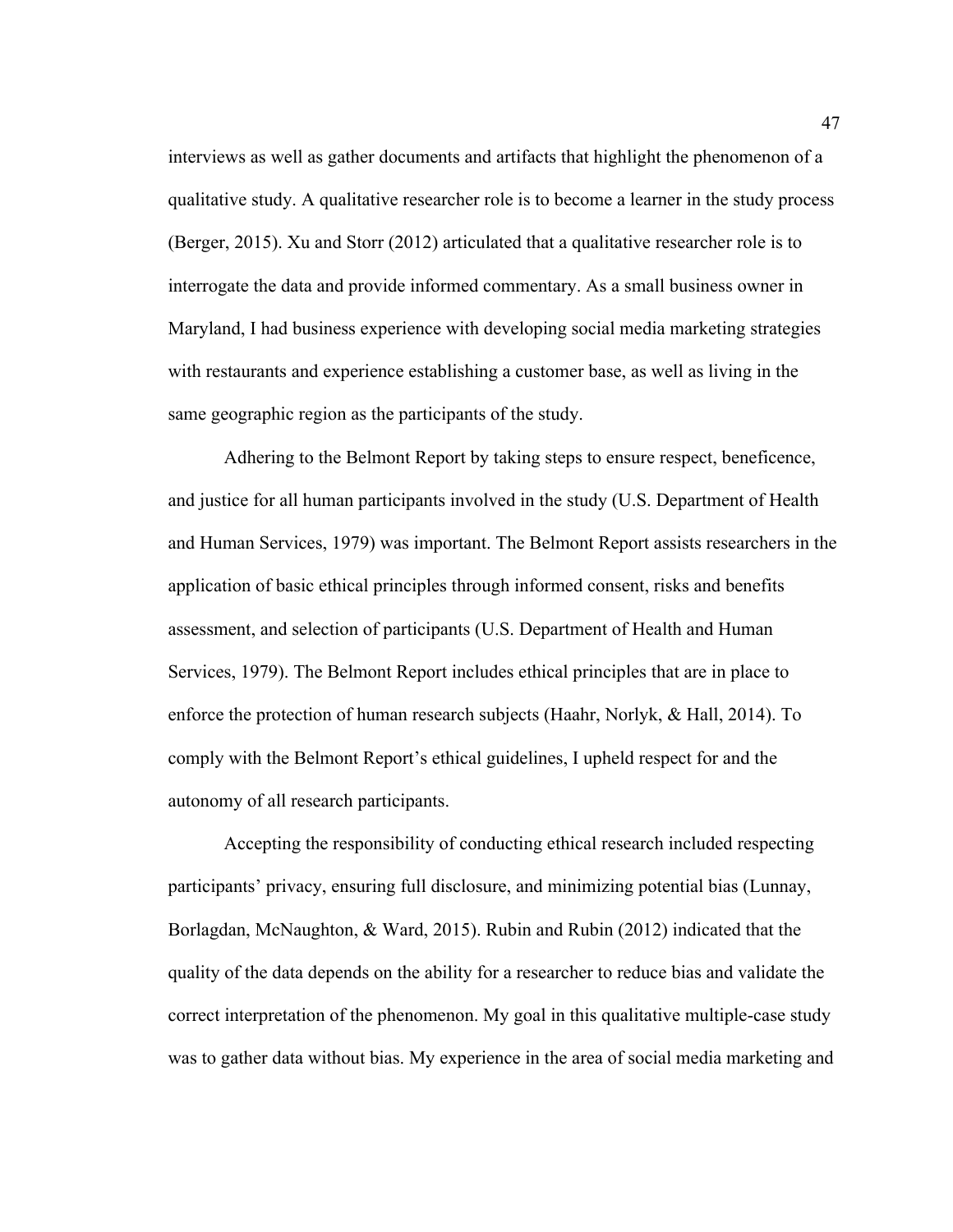helping small business owners develop effective marketing strategies to increase revenue since 2013 created the potential for bias. To refrain from researcher bias, use of bracketing methods included taking notes during data collection and analysis and asking open-ended questions that invited interviewees to tell the story about their experience. Bracketing can increase the rigor of a study and enhance data analysis and findings (Chan, Fung, & Chien, 2013). Member checking is a quality control technique used to enhance the accuracy, credibility, and validity of participants' responses and qualitative research findings (Harper & Cole, 2012). Member checking is useful because participants clarify responses or provide additional data to confirm the accuracy of the data collected and/or to affirm the accuracy of the study findings (Harvey, 2015). I used member checking by asking participants to review my interpretations for accuracy which helped reduce researcher bias (Thomas & Magilvy, 2011).

As the primary research instrument for this qualitative case study, I developed interview protocols (Appendix B) as the basis for the semistructured interview questions. Jacob and Furgerson (2012) indicated that an interview protocol is a tool researcher's use through the interview process. Semistructured interviews, according to Cridland, Jones, Caputi, and Magee (2015), are beneficial in helping the researcher remain focused on fully addressing the research questions, avoiding nuances, and providing the researcher with a better comprehension of the participant's experiences. An interview protocol is more than a list of interview questions; it also extends the procedural level of interviewing and includes a script of what to say before, during, and after the interview, as well as includes prompts to remind the researcher of the information to collect (Jacob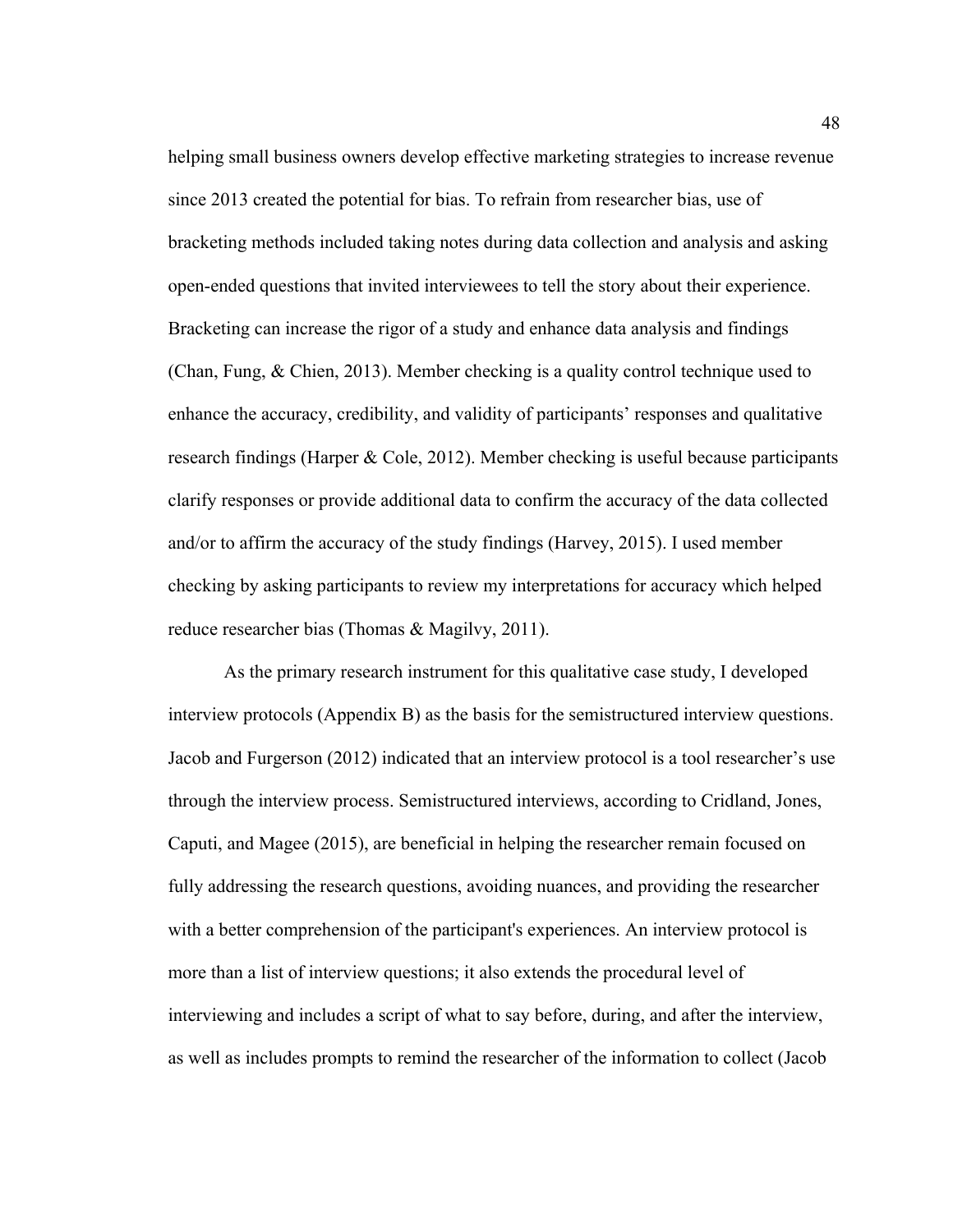& Furgerson, 2012). Rabionet (2011) determined an interview protocol is important and the protocol should include statements of confidentiality, consent, options to withdraw, and use and scope of the results to establish the line of communication that will elicit the best information.

### **Participants**

Qualitative researchers focus on a smaller number of participants with a deeper exploration of their experience to gain an in-depth understanding missed by quantitative research (Thomas & Magilvy, 2011). Värlander (2008) screened study participants for experience, current role, and knowledge of research topic and acquired prior consent of each participant. The rationale for selecting participants that meet the selection criteria is to gain an understanding of the phenomenon within relevant circumstances (Stake, 2006). Screening of small family-style restaurant owners ensured alignment between the participants and the overall research question (Asioli, 2011). According to Englander (2012), the researcher is responsible for finding and selecting participants who meet the expected criteria of the phenomenon. Prospective participants for this study must have met the following criteria: must be located in Maryland, have experience with social media marketing strategies to increase sales, is a small family-style restaurant owner, and have been in business for at least 2 years.

Similar to Cronin-Gilmore's (2012) study, gaining access to a purposive sample of five successful small family-style restaurant owners started through contacting the existing network of small business owners through email and telephone communication using local business directories. According to Englander (2012), the researcher is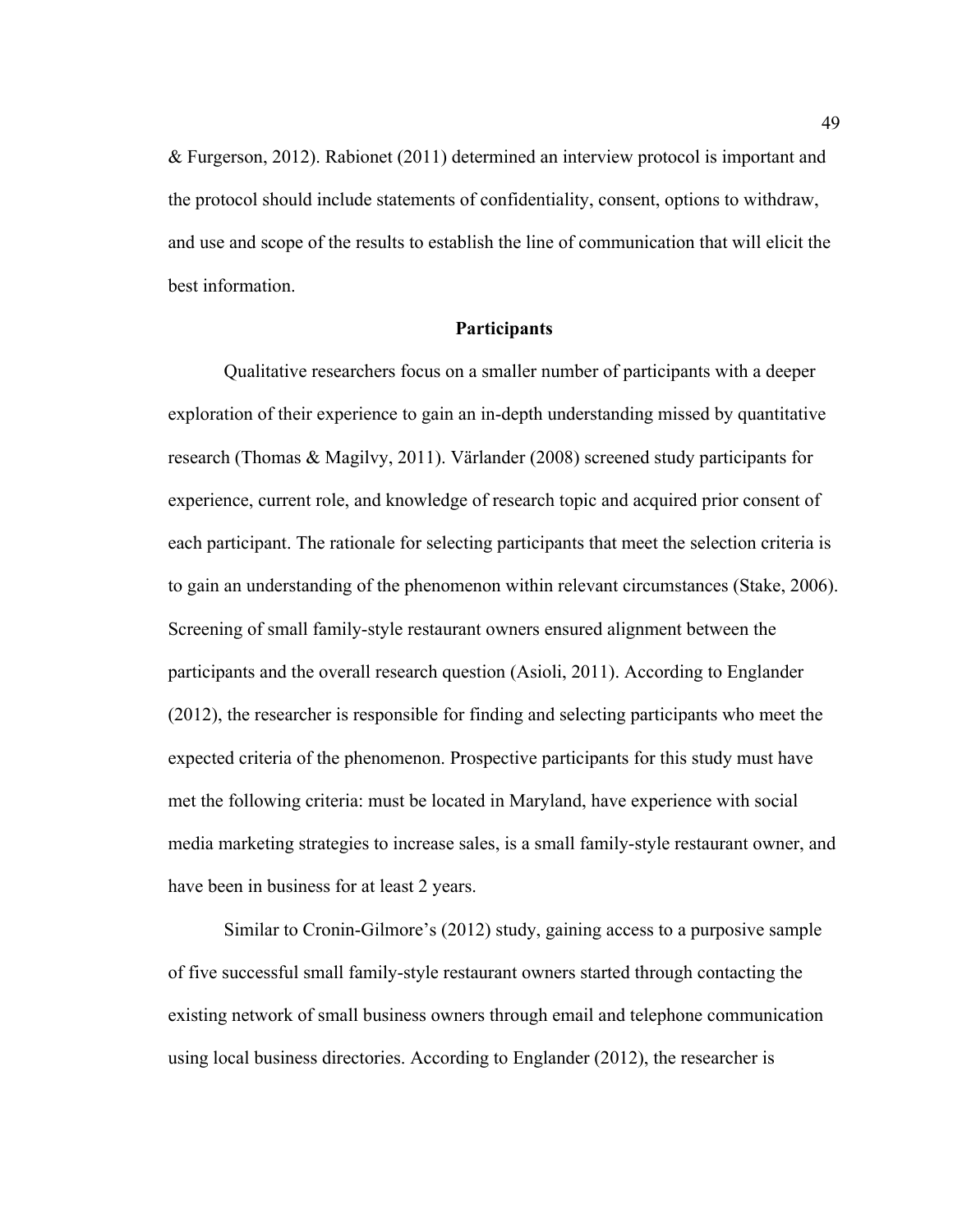responsible for finding and selecting participants who meet the expected criteria of the phenomenon. Robinson (2014) noted researchers could recruit participants by way of advertising, which includes methods, such as online, print, and face-to-face; therefore, I recruited participants by posting advertisements on social media as well as visiting small family-style restaurants and advertising face-to-face. I reached out to my existing network of business owners to identify five small family-style restaurant owners. I also leveraged advertising through social media to gain access to participants.

White and Hind (2015) verbalized that establishing a good rapport with participants is vital to generating a productive qualitative research study. Patton (2015) mentioned that building mutual trust and appreciation and showing interest in the participants' experiences could strengthen working relationships. Relationship development required a shared understanding of purpose and expectations (Ward, 2013), which I developed as I explained the purpose of the study, the interview process, and answered any questions prior to the start of the interview. I fostered a working relationship with potential participants through personal communication at the onset of the study via email, Facebook, phone, and in-person visits. To build a working relationship with participants, I explained the purpose of the research, the research procedures, and addressed any questions or concerns regarding the research and research process that participants had. To enhance my working relationship with participants, I reminded the participants that all communications would remain private and confidential. Rubin and Rubin (2012) suggested that people are more willing to participate in research when the project involves solving a problem. To establish a working relationship with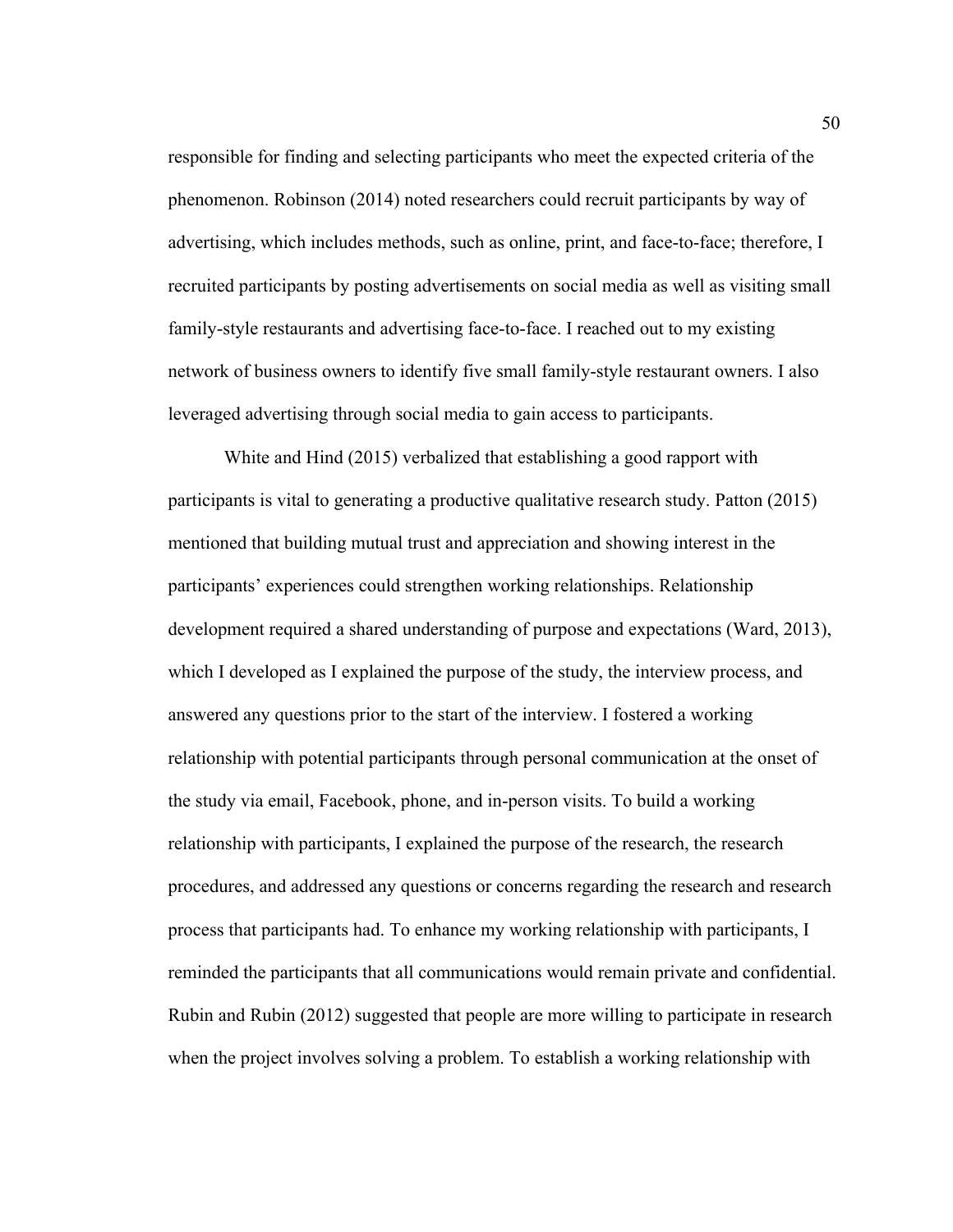research participants, I began the dialogue with participants by emphasizing how helpful and beneficial their participation in the study could be to helping small family-style restaurant owners increase sales through social media marketing.

## **Research Method and Design**

I chose a qualitative research method for this research project. Qualitative researchers aim to dig deeper into participants' experiences by focusing on the how (Mancuso & Stuth, 2011). The purpose of qualitative research is to answer what, why, and how inquiries, instead of how many or how often (Mukhopadyay & Gupta, 2014). Branthwaite and Patterson (2011) suggested that qualitative research is a unique approach that brings understanding and appreciation of the consumers' reactions. Providing insight into what the person experiences was the essence of the chosen research method (Kramer-Kile, 2012). Qualitative research involves delineating the participants' perspectives and collecting data through participant dialogue (Wisdom, Cavaleri, Onwuegbuzie, & Green, 2012). Qualitative methods are beneficial for generating indepth information that would be hard to quantify, such as interpretations, opinions, views, and experiences (Bristowe, Selman, & Murtagh, 2015). Researchers using a qualitative method will typically collect verbal data from a small number of participants to determine specific patterns. Given this, the reason for the study was to explore social media marketing strategies that small family-style restaurant owners use to increase sales.

Quantitative researchers use statistical data, in addition to large and random representations (Trafimow, 2014). Barczak (2015) contended that in quantitative studies, the researcher will focus on measuring and examining the casual relationship between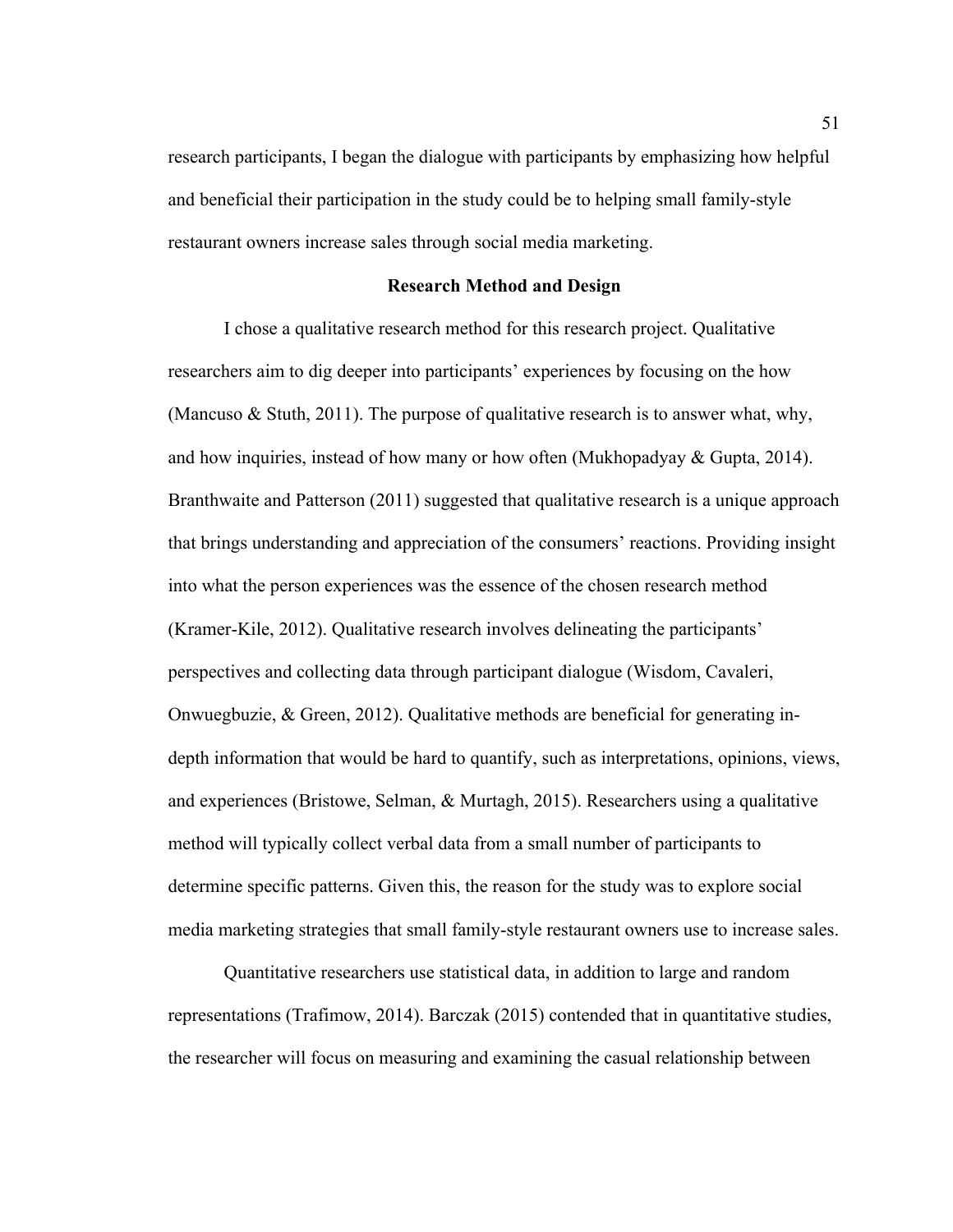variables, and a qualitative researcher will concentrate on investigating or exploring the research problem. The use of quantitative research narrows the understanding of the study (Petty, Thomson, & Stew, 2012). Taking a quantitative approach to this doctoral study would have required a larger selection of participants and would have entailed testing hypothesis that would not complement the purpose of this research (Yoshikawa, Kalil, Weisner, & Way, 2013). The use of quantitative methods would have made it difficult for researchers to explore ideas and themes of the phenomenon, as well as gain an understanding of participants' experiences through face-to-face dialogue (Moustakas, 1994).

Mixed-methods researchers use a combination of both qualitative and quantitative methods (Hayes et al., 2013). Mixed-method is an appropriate approach when neither a quantitative approach nor a qualitative approach are sufficient independently to delineate a research topic or when research requires one method to support the other (Wisdom et al., 2012). Mixed methods research could constrain the researcher's ability to produce accurate research results and sufficient data due to a lack of sufficient available data and adequate survey responses (Mukhopadyay & Gupta, 2014). Naidu and Patel (2013) suggested the most appropriate research method depends on the research question and goals. Mixed methods researchers examine the problem instead of understanding the problem by using a combination of both qualitative and quantitative research methods (Sparks, 2012). My purpose in this doctoral study was to gain a deep understanding of social media marketing strategies small family-style restaurant owners use to increase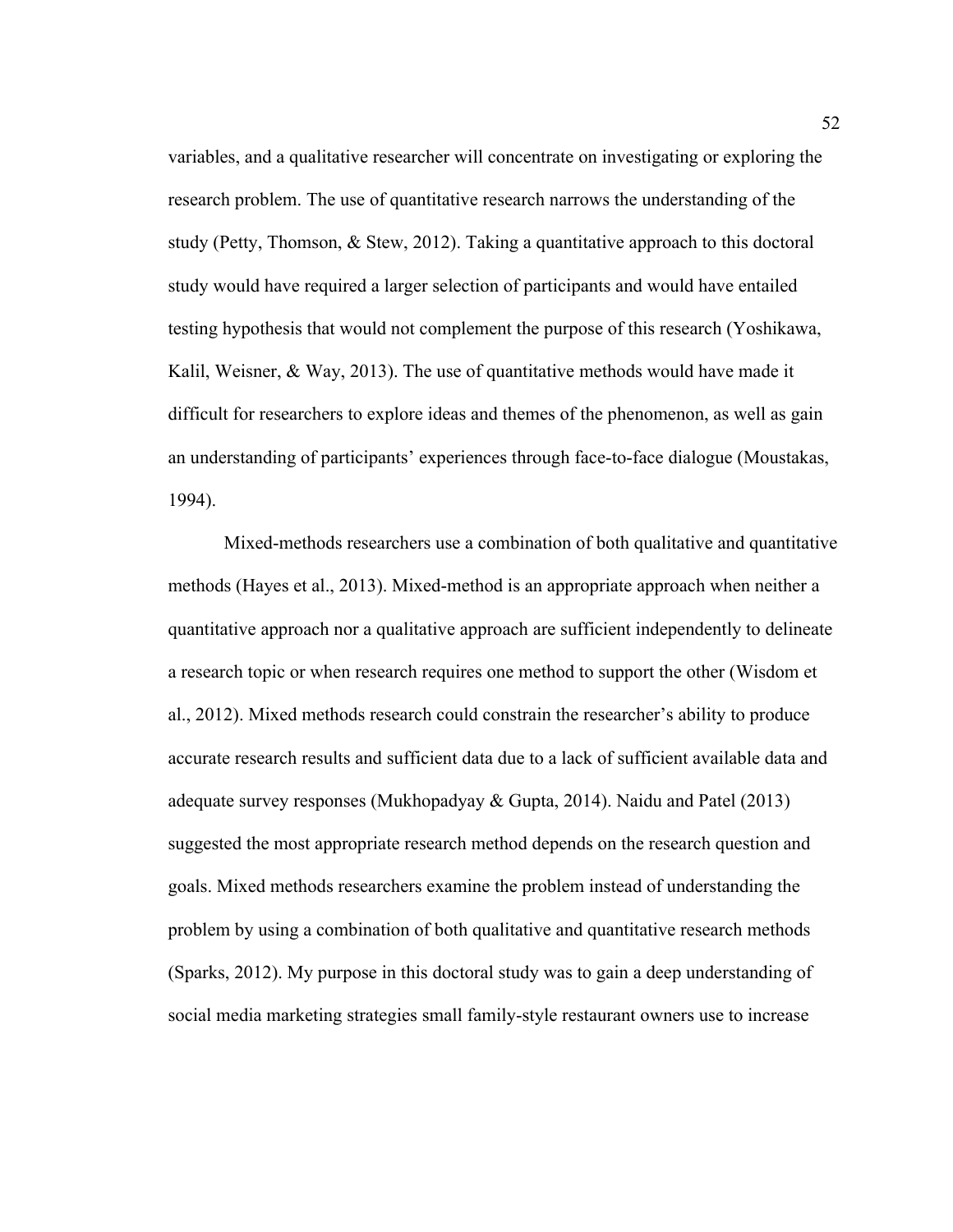sales and taking a qualitative approach was more appropriate to use to help me accomplish the purpose of the research study.

# **Research Design**

I chose a multiple case study design for this research project. Yin (2012) stated that case studies include collecting detailed information by using a variety of data collection procedures over a certain length of time. Case study research provides an understanding of individuals' experiences, issues, insights, and developmental pathways in rich detail (Duff, 2014). Almutairi, Gardner, and McCarthy (2014) noted researchers use the case study design when trying to gain insight into a problem where there is extremely limited information. A multiple case study design allowed me to gather indepth responses via open-ended interviews with small family-style restaurant owners who use social media marketing strategies to increase sales. Case studies are the most appropriate research design when the goal is to explore a complex concept via an intensive real-world analysis (DeMassis & Kotlar, 2014). El Haddad (2015) argued that a case study design is most appropriate when there is a lack of research on a problem within a specific sector. I intended to explore the marketing strategies of small familystyle restaurant owners, which researchers did not address in previous studies. A multiple case study approach is useful, because researchers utilize multiple subjects and data sources to analyze a phenomenon in its natural setting (Wahyuni, 2012).

Other qualitative designs, including phenomenological and narrative, were not appropriate, because they would not have included analysis of secondary data. Case studies are better for analysis of a process as opposed to experience and attitudes (Yin,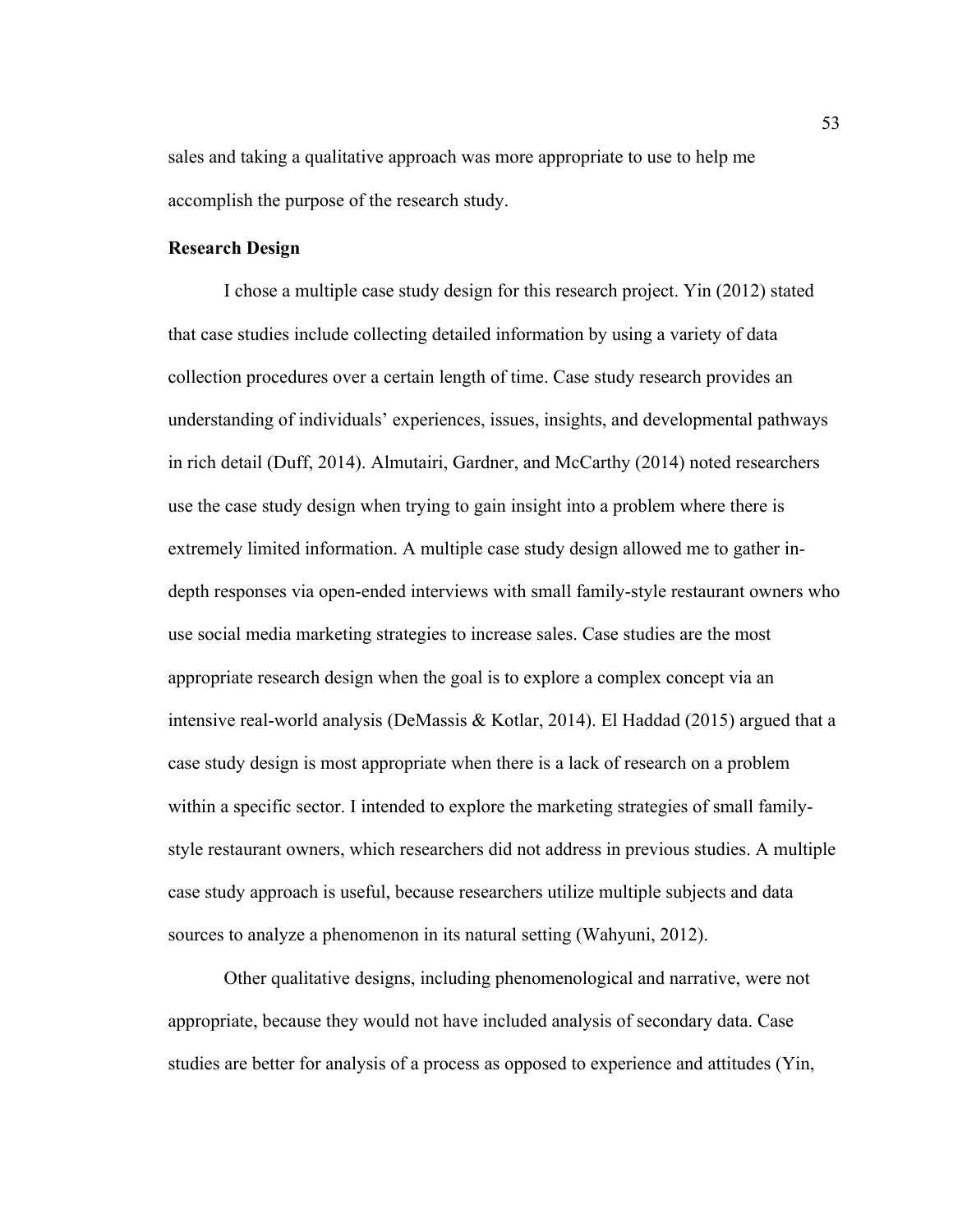2014). The phenomenological research design received consideration for this research study; however, a researcher in a phenomenological study can capture the experiences of individuals from their perspectives and uncover themes that challenge structural or normative assumptions (Tirgari, 2012). Moutstakas (1994) noted in phenomenological research perception is knowledge and perception adds insight into the experience that cannot be doubted. During the phenomenology interview process, the researcher would seek to discover the logic and the interrelationships of the phenomenon under study (Ejimabo, 2015). The purpose of this research did not warrant the use of a phenomenological design, because I was not seeking to determine descriptions or interrelationships of phenomenon; therefore, this design was not appropriate for this study.

Bernard (2013) determined narrative research consists of studying a phenomenon from the reflections of participants and data collection includes extensive interviews with the participants, observations, and documents. Hancock and Epston (2013) noted a narrative approach translates ideas and practices of individuals into a story with meaning and purpose. Hanson, Balmer, and Giardino (2011) indicated written narratives might provide reflections about participants' experiences to generate detailed stories and longer written reflections, which may provide the data needed to build in-depth understanding about research questions. The narrative research design is not a good design selection for this study because the focus of this study was to explore social media strategies small family-style restaurant owners utilize. A narrative or phenomenological design would not have permitted a substantial contribution to the business environment given the lack of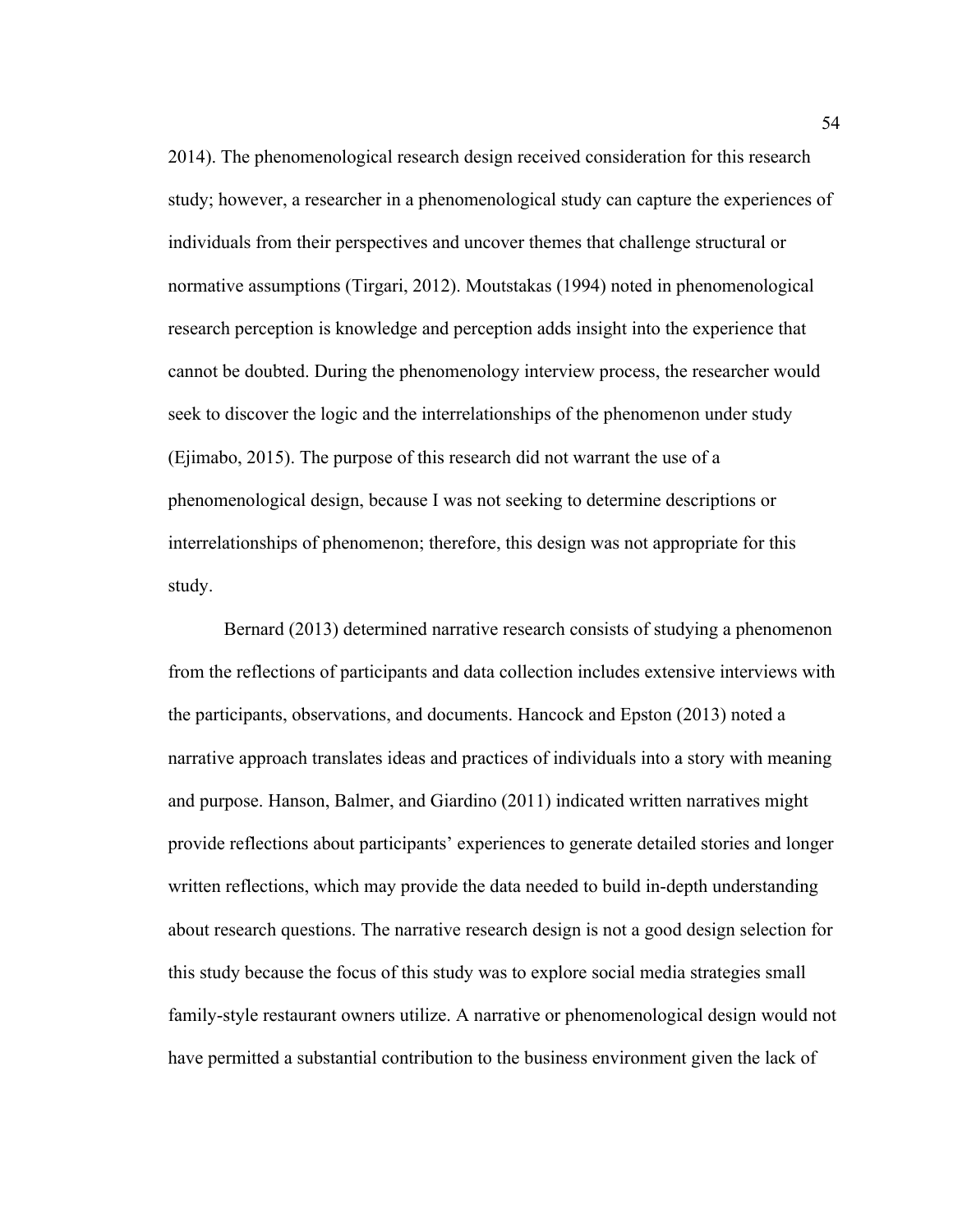analysis of secondary data, such as marketing and business strategy documentation, customer base information, and profitability records.

When conducting qualitative research, scholars must achieve data saturation (O'Reily & Parker, 2012). Fusch and Ness (2015) noted data saturation occurs when additional data collection does not result in new information, coding, or themes. Undermining the importance of data saturation affects the quality of the research findings (Gibbins, Bhatia, Forbes & Reid, 2014). Fusch and Ness (2015) indicated that failure to achieve data saturation affects content validity. To achieve data saturation, I continued interviewing participants until no new information emerged from these sources.

## **Population and Sampling**

Sanderson and Lea (2012) described purposive sampling as a nonprobability sampling strategy in which a researcher selects participants based on their experience and knowledge of the subject. Purposive sampling is appropriate when difficulties arise in obtaining a list of members of a specific population (Barratt, Ferris, & Lenton, 2015). Walker (2012) indicated that researchers could use purposeful sampling to research a group of people who have the best information about the problem under investigation.

Öberseder, Schlegelmilch, and Gruber (2011) developed a sample population of knowledgeable participants through purposive sampling to ensure an appropriate and effective sample size. The sample size for this case study consisted of five small familystyle restaurant owners in Maryland who utilize social media marketing strategies to increase revenue. Trotter (2012) stipulated that researchers offer different recommendations for determining a suitable sample size to reach saturation. Marshall et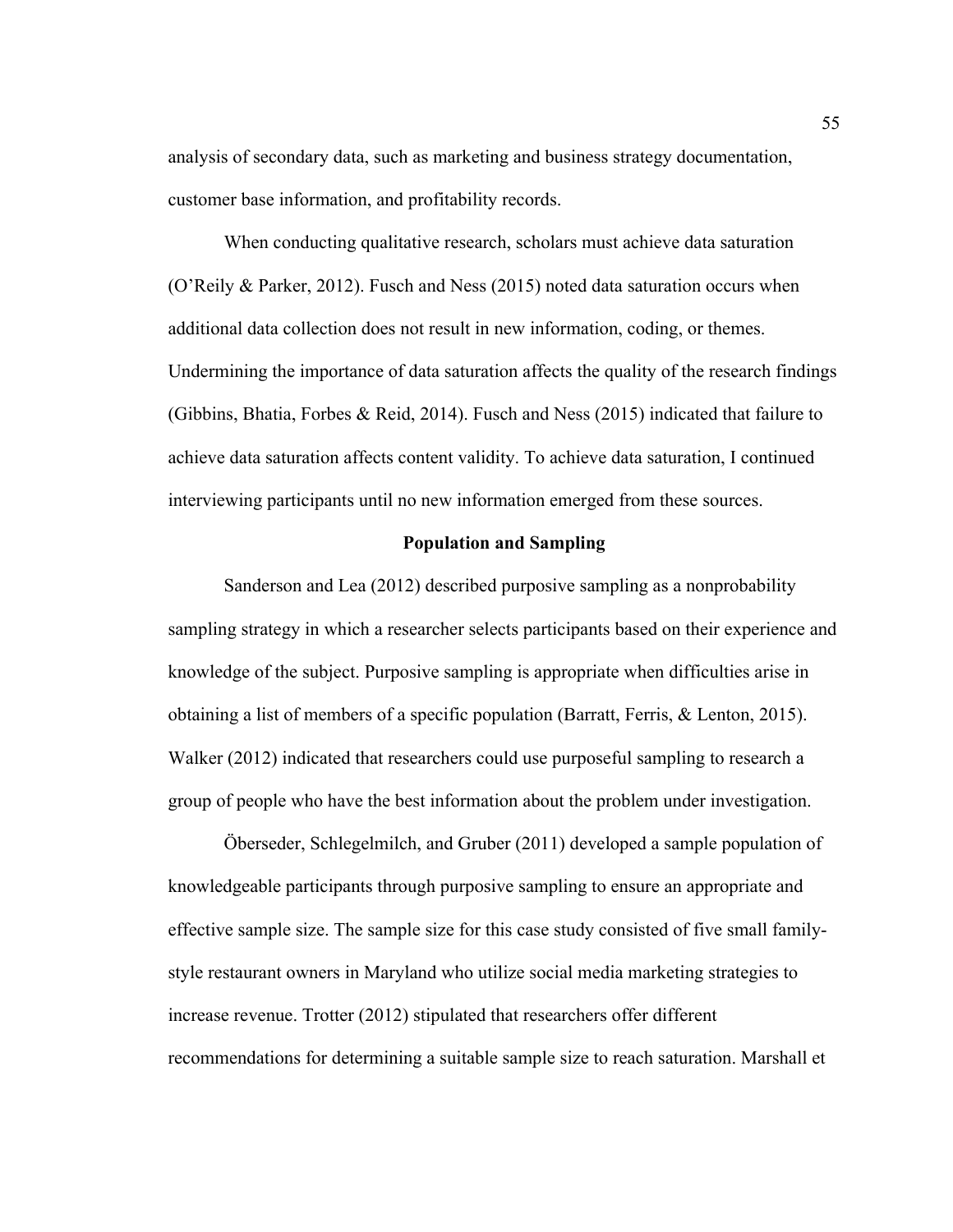al. (2013) argued that case study researchers should use a minimum sample of four participants. Dworkin (2012) maintained that a sample size of at least five participants is necessary to achieve saturation.

Saturation is the key to excellent qualitative work (Marshall, Cardon, Poddar, & Fontenot, 2013). Trotter (2012) described saturation as the means that researchers take to reach the point at which participants no longer offer new themes and researchers have captured all accurate information through the data collection process. Marshall et al.'s (2013) suggestion of conducting interviews until new data was no longer emerging supports my purposive sampling method for establishing a population of five family-style restaurant owners to gain proper data saturation from a suitable population. Through a purposive sample size, saturation was obtainable (Walker, 2012). An appropriate sample size is one that is adequate to address the research question but not too big that the amount of data makes analysis prohibitive (Sandelowski, 1995). In addition, the number of participants required to achieve saturation in a qualitative study could range from five to fifty (Dworkin, 2012). The proposed study included five small family-style restaurant business owners. Yin (2014) outlined criteria for case study replication noting the goal is to select cases with similarly predictable results that would provide support for the research question. Achieving saturation involved conducting interviews until there were no other themes to identify.

The criteria for selecting participants for this study were small family-style restaurant owners in Maryland who utilize social media marketing strategies to increase revenue. I selected an interview setting that was convenient and comfortable for the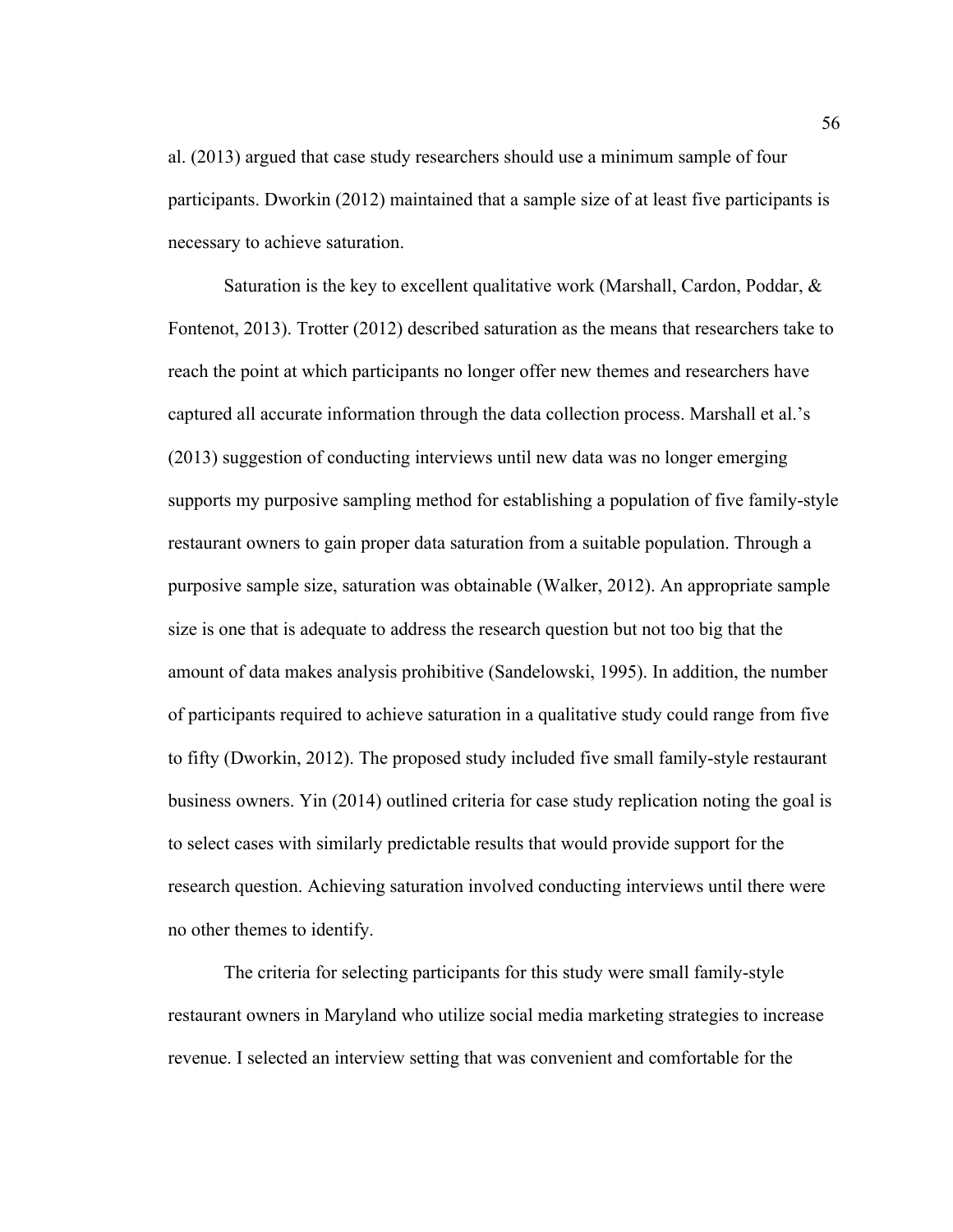participants' safety and confidentiality. Mikėnė, Gaižauskaitė, and Valavičienė (2013) indicated that methodological literature recommends that researchers conduct qualitative interviews in an environment that is comfortable and non-disturbing for the participants. Jacob and Furgerson (2012) indicated libraries are a great place to conduct interviews, because they are easy to locate, safe, non-threatening, and quiet which allows a researcher to produce a quality recording. Houghton et al. (2013) noted conducting research in a public environment could be uncomfortable and create a problem because of the risk of additional bystanders and not knowing who to obtain informed consent from and by what means.

## **Ethical Research**

Ethical research involves the protection of human participants (Stiles, Epstein, Poythress, & Edens, 2012). Voluntary participant consent is an essential principle of ethical research (Won Oak, 2012). I asked participants who agreed to participate to sign an informed consent form acknowledging their risk and confirming proper methodological systems were in place. The informed consent documents explained data collection, storage, and utilization to each participant (Griffith, 2014). All participants in the study agreed to participate by signing a consent form. The form contained the researcher's contact information, committee members' contact information, and a complete description of the purpose of the study. Participants received a copy of their signed consent form.

An informed consent process makes it easier to make changes to arrangements throughout the study, as researchers cannot guarantee the collection of data from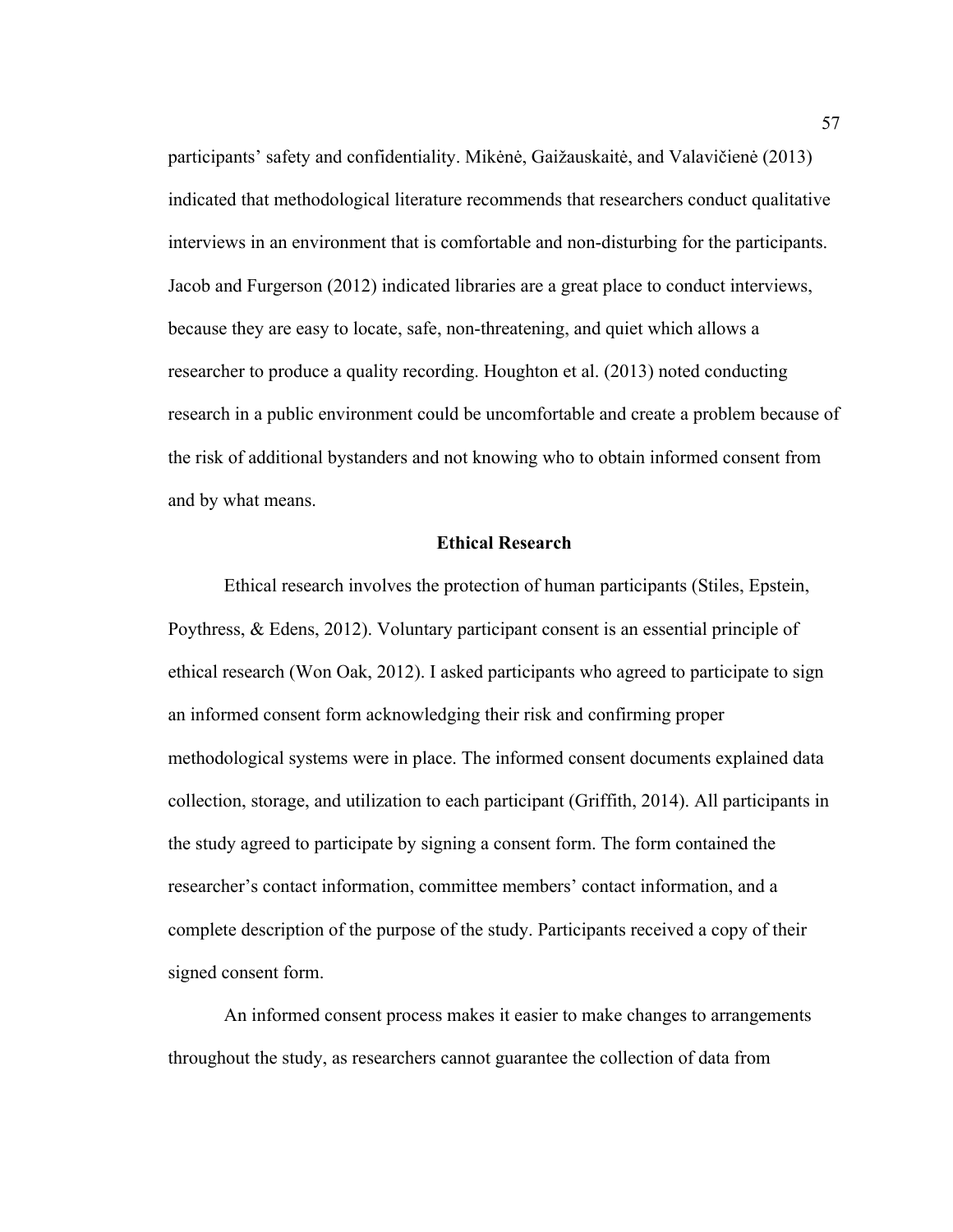participants; therefore, the researcher must inform the participant of the right to withdraw from the study at any time (Houghton et al., 2013). Participants could withdraw from the study at any time without penalty. Participants did not receive any incentives for participating in this study. It is vital to remain ethical during research, which a researcher can accomplish by adhering to a governing body, attaining informed consent, informing participants about the role of the researcher, intentions for the interview data, and ensuring the privacy of the participants (Qu & Dumay, 2011). Sending participants a summary of my findings helped ensure the accuracy of my interpretations and solidified the trust of my study participants. After the completion of my study, I sent the participants a summary of the findings.

Corti (2012) defined data archiving as a process of securing, preserving, and storing research data and resources for future audits to verify research findings or future exploitations to advance research. The consent forms, as well as the files, transcripts, and recordings from the research, will be stored on a private encrypted external hard drive for 5 years after the study concludes to ensure the protection of the rights of the participants (Cronin-Gilmore, 2012). After 5 years, I will permanently delete the data.

An Institutional Review Board (IRB) examination is imperative for approved research involving human participants (Tsan  $\&$  Tsan, 2015). The final doctoral study manuscript includes the Walden University IRB approval number. Participant recruitment for my study did not launch before IRB approval. I assigned numbers to each participant to ensure adequate ethical protection of participants by keeping all participants' responses confidential to mitigate bias, respect participants' privacy, and protect their interests.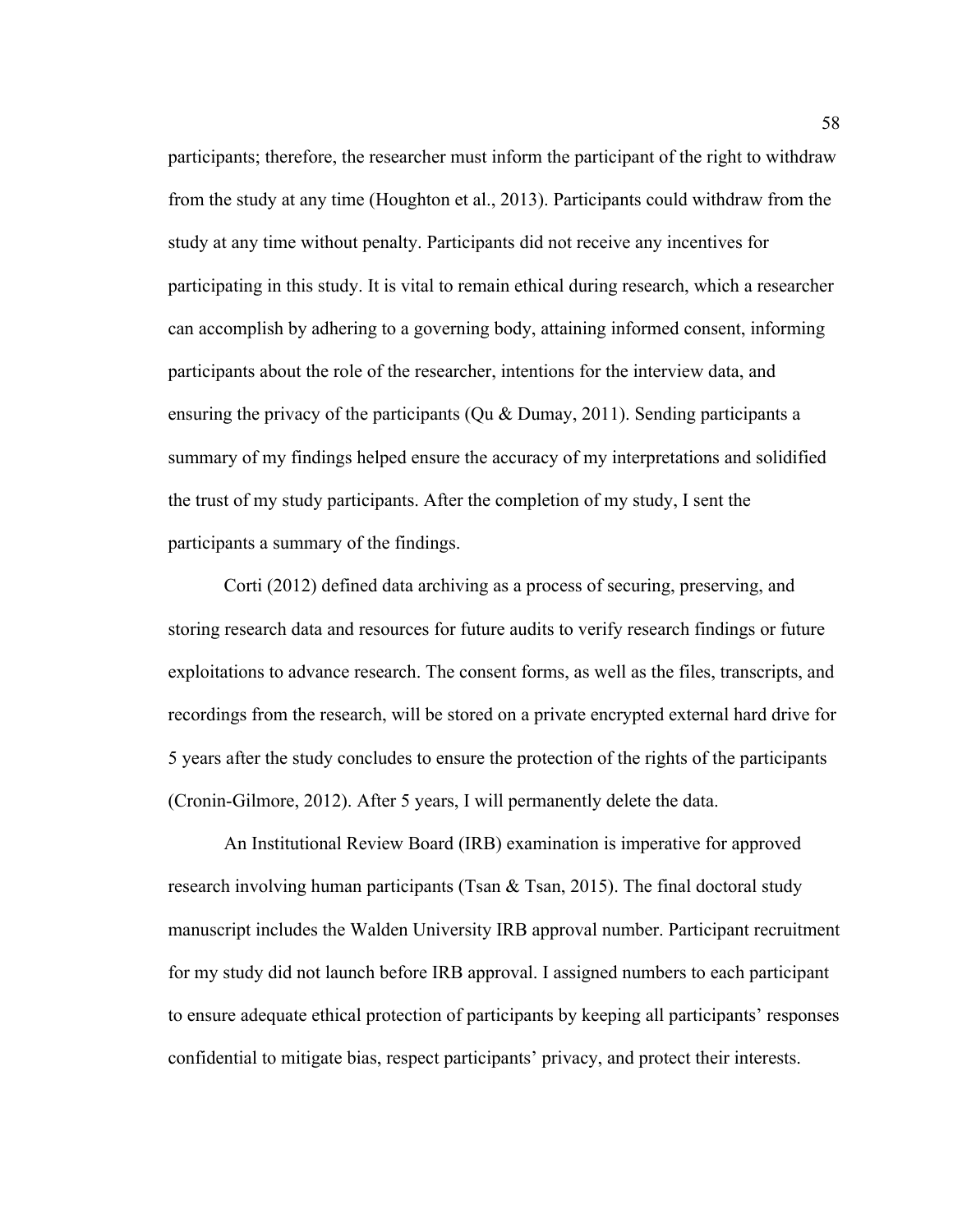Using only the assigned interview numbers throughout the study removed any confidential or personal information about the interviewee or organization, and provided confidentiality and security for participants.

## **Data Collection Instruments**

Yin (2014) identified an interview as one of the most important sources of case study evidence. Brayda and Boyce (2014) determined interviews can be face-to-face (i.e., questionnaires or asking questions), over the telephone, or via group interview. Neuman (2014) determined face-to-face interviews provide the advantage of inserting the researcher into the interviewee's contextual environment. Parker (2014) found that unstructured interviews comprise informal discussions with participants, and structured interviews include a list of established questions asked in a specific order with a limited number of common responses provided.

Neuman (2014) asserted that the individual using a qualitative method of research is the primary person who collects data. I served as the primary data collection instrument for this multiple case study by conducting semistructured face-to-face interviews with five small family-style restaurant owners who use social media marketing strategies to increase sales in the Baltimore, Maryland, metro area. Semistructured interviews allow researchers to ask open-ended questions without predetermined answers (Panagiotakopoulos, 2014). The objective of semistructured interviews is to collect data without influencing the story of the interviewee (Denzin, 2012).

Rubin and Rubin (2012) recommended defining a protocol to ensure a common approach before beginning the interviews in a qualitative study. An interview protocol is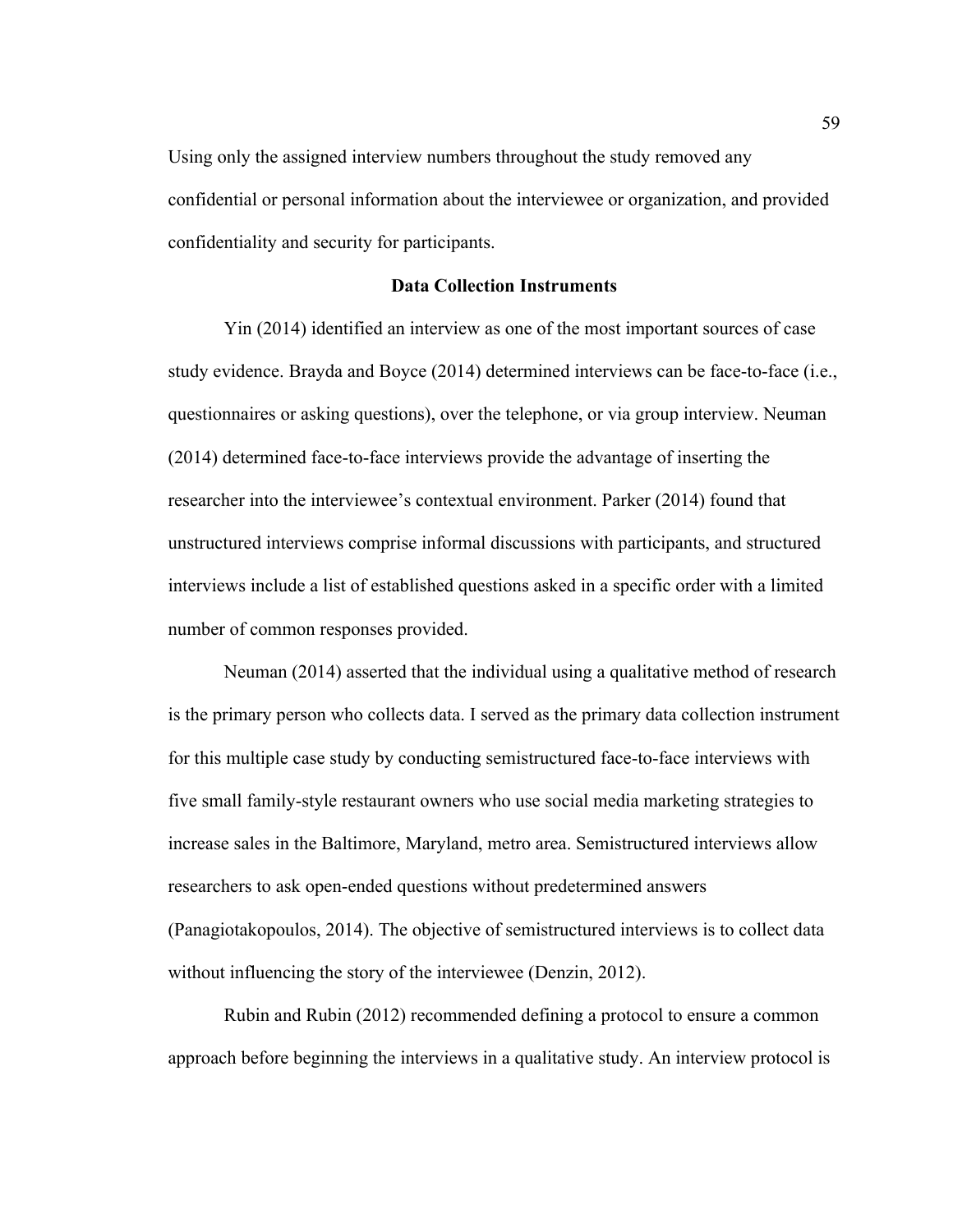a procedure guide to help direct the researcher through the interview process to ensure the collection of all data from the participant and includes a script on what the interviewer should say to the participant before, during, and at the conclusion of the interview (Jacobs & Furgerson, 2012). Rubin and Rubin (2012) determined following a protocol will keep a researcher focused on the topic and force a researcher to anticipate problems. For interviews, I used an interview protocol form as a data-collection instrument (see Appendix B). Yin (2011) determined best practices for a semistructured qualitative interview as (a) not guiding the interviewee, (b) not dominating the conversation, (c) maintaining impartiality, (d) following protocol, and (e) developing follow-up questions during the interview. As the researcher in this study, I followed Yin's (2011) interview best practices. The semistructured interviews in this study contained four open-ended questions (See Appendix A) to determine how each small family-style restaurant owner utilized social media marketing strategies to develop a customer base and the impact social media marketing has on business revenues. I recorded and transcribed the interviews.

According to Rubin and Rubin (2012), follow-up interviews enhance the achievement of new interpretations, accomplishes a profound understanding, and adds rich information that assists in the presentation of strong and vivid evidence for a conclusion. The member checking process validates an understanding of the correct data collected and the correct interpretation of the data collected by the researcher from the participants strengthening accuracy, validity, and credibility (Harper  $& \text{Cole}, 2012$ ). Member checking is a quality control technique used to enhance the accuracy, credibility,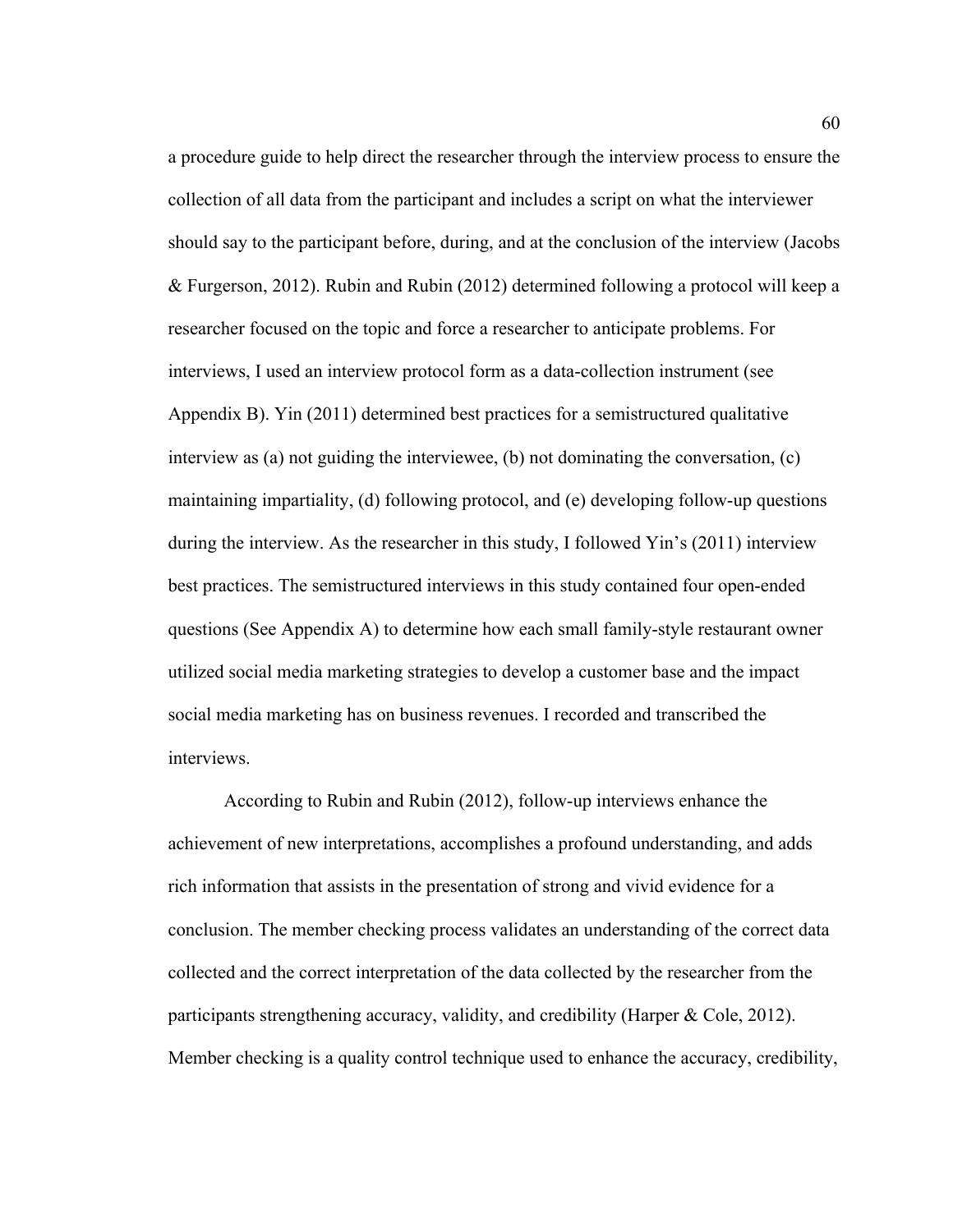and validity of participants' responses and qualitative research findings (Harper & Cole, 2012). Member checking is useful, because participants clarify responses or provide additional data to confirm the accuracy of the data collected and/or to affirm the accuracy of the study findings (Harvey, 2015). I used member checking rather than an intrusive transcript review to enhance the reliability and validity of the study's data collection instruments. I used NVivo software to validate the data I analyzed and coded after I collected data to identify themes.

#### **Data Collection Technique**

Researchers who use a case study research design utilize techniques that will allow them to investigate a phenomenon while focusing on the dynamics of the participants' experiences in a real-life context (Raeburn, Schmied, Hungerford, & Cleary, 2015). Marshall, Cardon, Poddar, and Fontenot (2013) noted qualitative researchers rely on in-depth standardized interviews often used in multiple case studies for data collection until no new information emerges from data collection. Yin (2014) identified six sources of evidence to include (a) documentation, (b) archival records, (c) interviews, (d) direct observations, (e) participant-observations, and (f) physical artifacts. I used two sources of data collection, semistructured interviews and documentation. Documentation included social media marketing plans, social media budgets, social media data reports, and financial reports.

The interview is the most critical source of data collection (Yin, 2014). Wellinformed interviewees can provide critical insight into the phenomenon of inquiry in addition to leading the researcher to additional sources of evidence (Bryman & Bell,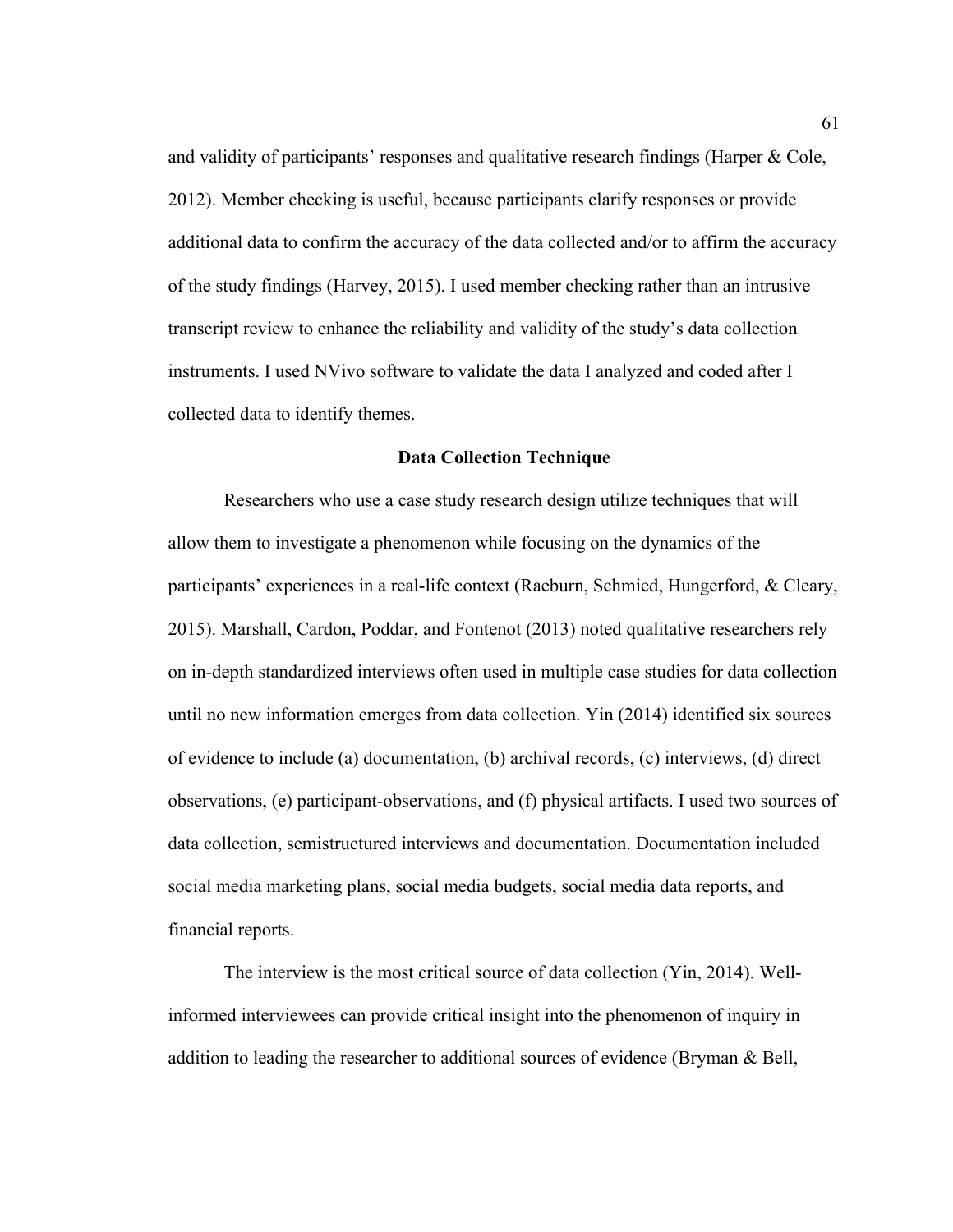2015). Disadvantages of the interview are the misinterpretation or misunderstanding of questions and answers (e.g., because of personal prejudices or convictions), as well as making assumptions about what the interviewee may answer based on prior responses (Baškarada, 2014).

According to Bourgeault (2012), a multi-method qualitative study involves the collection and triangulated analysis of documents and key informant interviews. In addition to semistructured interviews, I augmented data collected from the interview with each company's electronic social media documents, such as data reports, financial reports, and marketing plans to compare the data trends. Singh (2014) determined documents are inputs to the interview guide that are useful for saving time in interviews, for tracing the history of the organizations and statements made by key people in the organizations, and counteracting the biases of respondents. An advantage of utilizing company documents as secondary data is that analyzing the content of documents could help researchers in their search to develop themes and patterns (Vasimoradi, Turunen, & Bondas, 2013). A disadvantage of using company documents as a data collection technique is the possibility of insufficient details or inaccurate information (Casey  $\&$ Murphy, 2009).

After approval from Walden University IRB, the following process took place to conduct the proposed study. I requested and received permission to conduct this research study from Walden University IRB and to gather contact information of potential participants. Potential participants received the informed consent form during initial contact. Contacting potential study participants to clarify any questions about the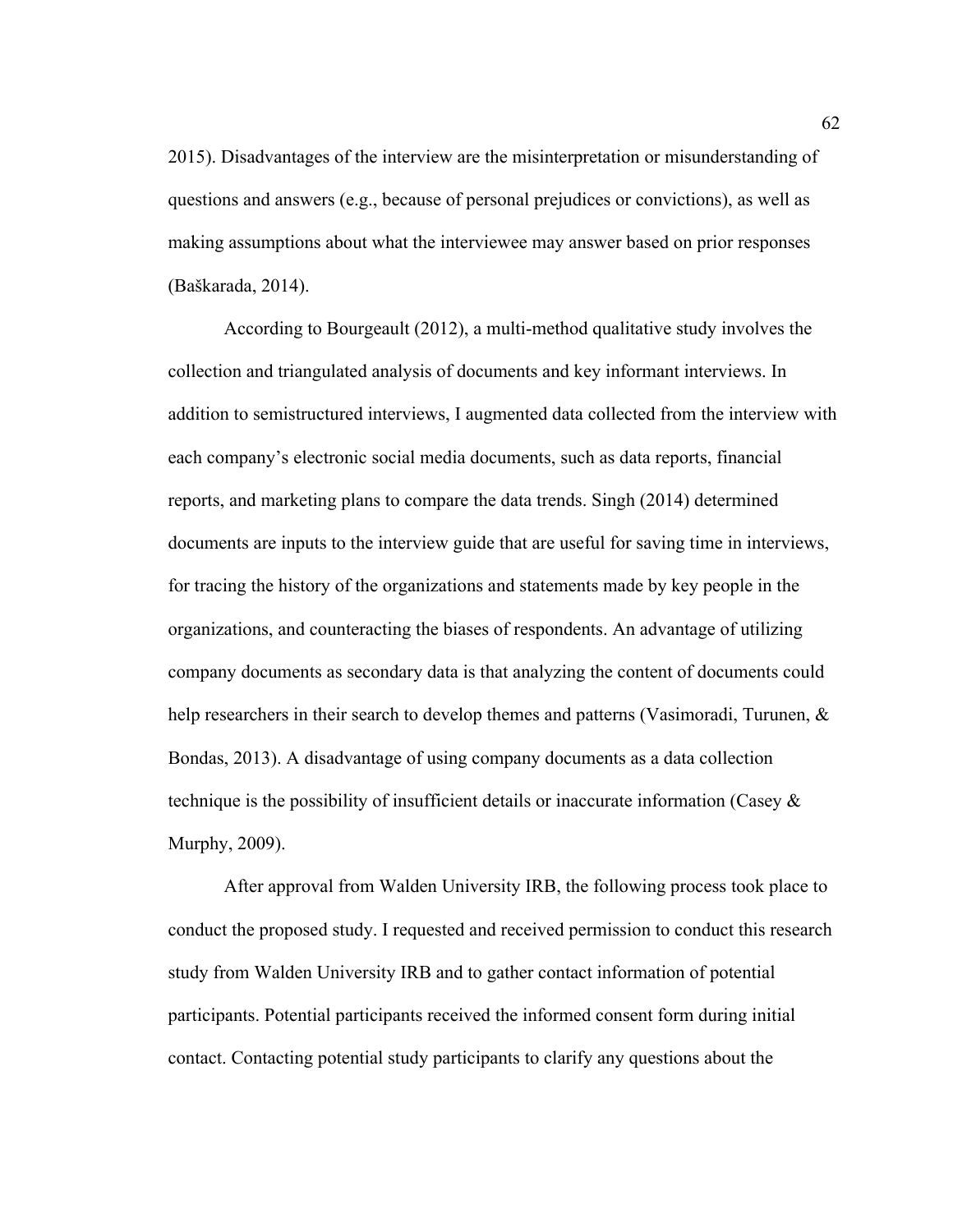informed consent form is part of the follow-up process. Participants delivered a signed informed consent form indicating the study participants' voluntary agreement to participate in the study in person or electronically through email. Participants scheduled interviews convenient to their schedules. I held interviews in a public location convenient, confidential, and comfortable for the participant. Qu and Dumay (2011) maintained that the qualitative interview is an effective and convenient way to collect data. At the beginning of each interview, the participant acknowledged their rights on the informed consent form. Data collection took place face-to-face. Data collection should include thick and rich information on the participants' perspective of a specific issue (Wahyuni, 2012). Once data collection has taken place, I imported data into Nvivo 11 software. Recording of interviews occurred by using a digital device, such as an iPad. During the recording of the interviews, I made notes of the respondents' nonverbal communication, vocal inflection, and tone. Before importing textual transcripts into Microsoft Word and commencing the process of data analysis, an interview summary went back to the participants to verify the accuracy of the data through a process of member checking as suggested by Faseleh-Jahromi, Moattari, and Peyrovi (2013).

Yilmaz (2013) stated that member checking is an essential step in the data collection process, and the researcher should ensure they correctly document and understand the participant's answers to the interview inquiries. Incorporating member checking into the design of the study ensured confidentiality (Houghton et al., 2013). Assuring research creditability and dependability occurs by allowing participants to confirm the validity of codes, themes, and study findings interpretively through member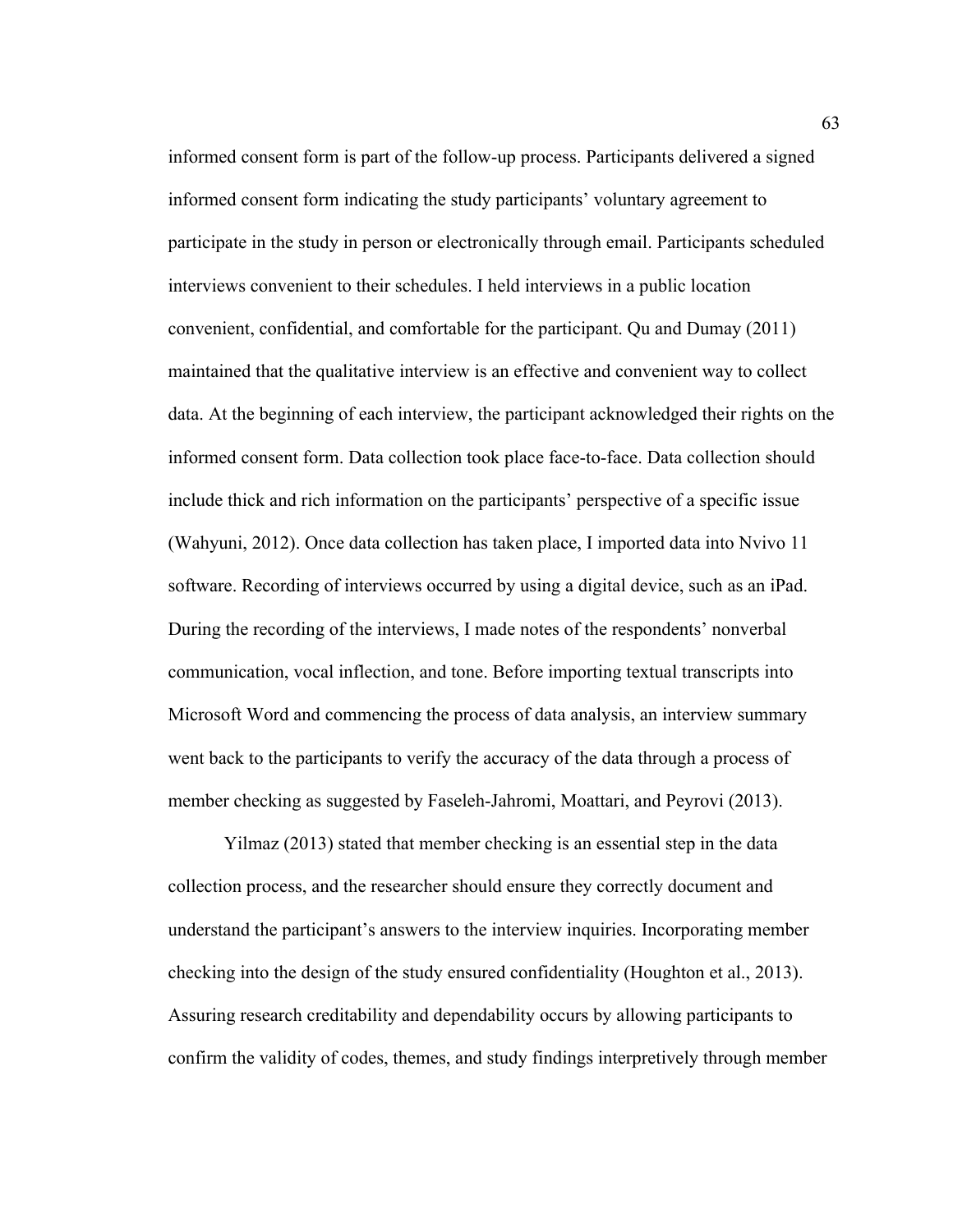checking (Cope, 2014). I employed member checking as a technique to confirm the accuracy of participant interview responses and study findings. I emailed each participant a copy of my interpretations of their responses and conducted follow-up interviews to confirm or clarify each participant's responses through member checking.

# **Data Organization Technique**

Radcliff (2013) noted researchers use diaries or reflective journals to help them accurately recall their research experiences and participants' interview responses. Koopman-Boyden and Richardson (2013) stressed that a diary could capture the immediacy and spontaneity of a particular experience, thereby maximizing a researcher's future recall accurately and minimizing retrospection bias. Ponterotto (2014) noted qualitative researchers who utilize a reflective journal can mitigate personal beliefs and meanings and can enhance their ability to remain impartial about the phenomena they are researching. I used a reflective journal to keep track of responses.

Coding can also help researchers manage text data (Constantine, 2013). Without a case study database, commingling of the narrative in the case study with the interpretations of the data could make inspecting raw data nearly impossible (Yin, 2014). Constantine (2013) described how the computer revolution included software for text data analysis through themes. The use of computers for qualitative data analysis (i.e., CAQDAS) has practical advantages in comparison to more traditional methods, such as cutting quotations and sorting them into cardboard boxes (Odena, 2013). Researchers are obligated to be clear about their chosen coding procedures to help the reader comprehend the research data (Turner, Kim, & Andersen, 2013). The coding system and data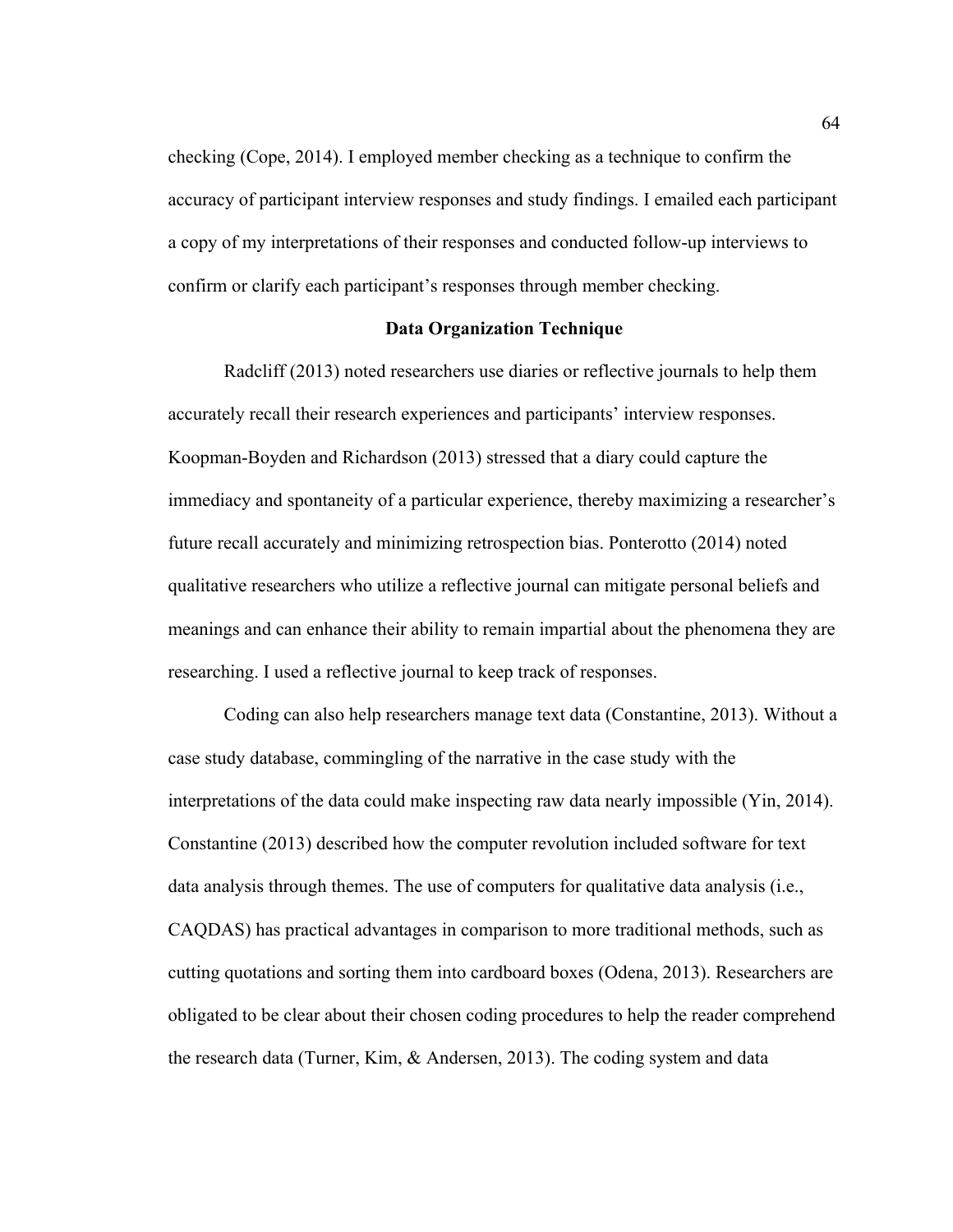organization technique for this study entailed assigning participants an alphanumeric code to ensure the confidentiality of their identities.

The data organizing process can help researchers identify themes, patterns, and contradictory information or interpretations of the data (Leedy & Ormrod, 2013). I utilized NVivo software to synthesize themes and patterns for further analysis and understanding. I organized collected data by establishing themes through NVivo to create codes and understand emerging themes of the data. I titled interview audio files with a unique identifier code assigned to each participant and maintained an inventory of documents for each company included in the case studies. Data resided in a series of personally produced documentation, such as Word documents and Excel spreadsheets. Reviewing all data creates a quality analysis (Yin, 2014). Confidentiality and anonymity involve assigning generic codes to each participant (Gibson, Benson, & Brand, 2013). Each document had a unique identifier code in the file title. I kept a list of audio and digital files in a spreadsheet with identifying details, such as coded identifier number, file title, file type, document author(s), category from the list above, and document date. I stored field notes in a Word document and stored all digital files related to the research in a password-protected folder while research was underway.

Ritch (2014) examined transcripts utilizing double hermeneutics to understand the participants' application and meaning by developing themes and grouping data into relationships with other broader themes. Organizing the interview data into emerging themes will benefit further data analysis (Rich, 2014). Herranz and Nin (2014) recommended that investigators safely store all research data in a secure area to protect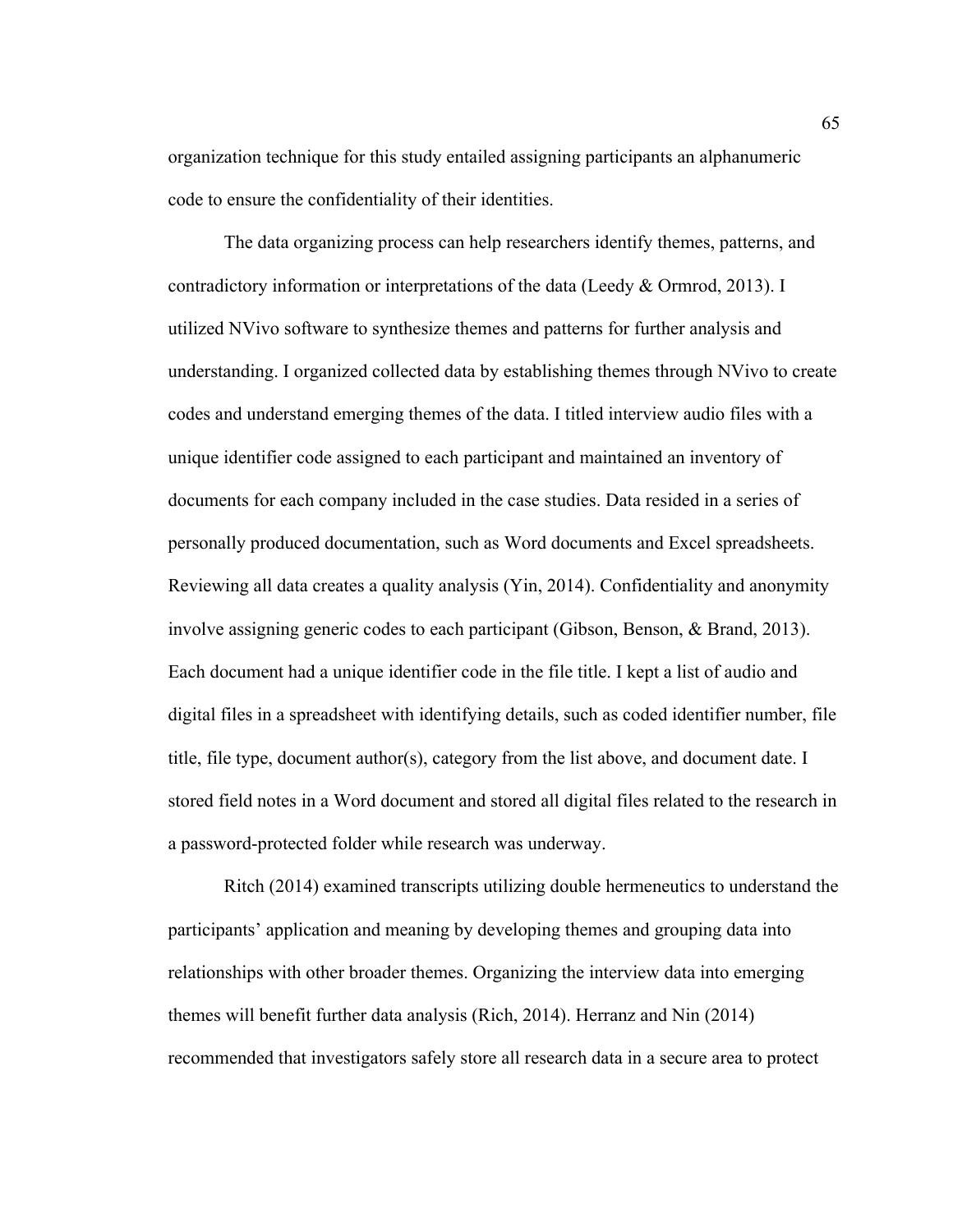the privacy and confidentiality of participants' identity and their contributions to the research project. Although the length of time to store research data varies (Torrance, 2012), the Inter-University for Political and Social Research (2012) noted that the ability to store and archive data over a long-term ensures data preservation and protection from obsolescence, loss, or irreversible damage. Once the research was complete, I removed the audio files and documents provided by the participants from the folder and stored all digital files on an external hard drive in a safe deposit box, which I will hold for 5 years, and after 5 years, I will destroy all data files.

### **Data Analysis**

Triangulation is a method of integrating multiple data sources to help understand the results (Denzin, 2012). Patton (2005) proposed four types of triangulation in case studies: (a) data triangulation, (b) investigator triangulation, (c) theory triangulation, and (d) methodological triangulation. Per Patton's data triangulation proposals, I collected information from semistructured interviews and company documents to corroborate my findings with each section of the literature review. Data triangulation involves the use of different data collection methods to enhance transferability and robustness of findings (Walshe, 2011). Triangulation increases the credibility of case studies by improving both internal consistency and generalizability (Hussein, 2015). The purpose of data analysis is to uncover themes that answer the central research question (Denzin, 2012).

The data analysis process includes preparation, interpretation, and analysis of the data for meaning (Yin, 2014). In this case, I used thematic data analysis to explore the social media marketing strategies SB owners of family-style restaurants need to expand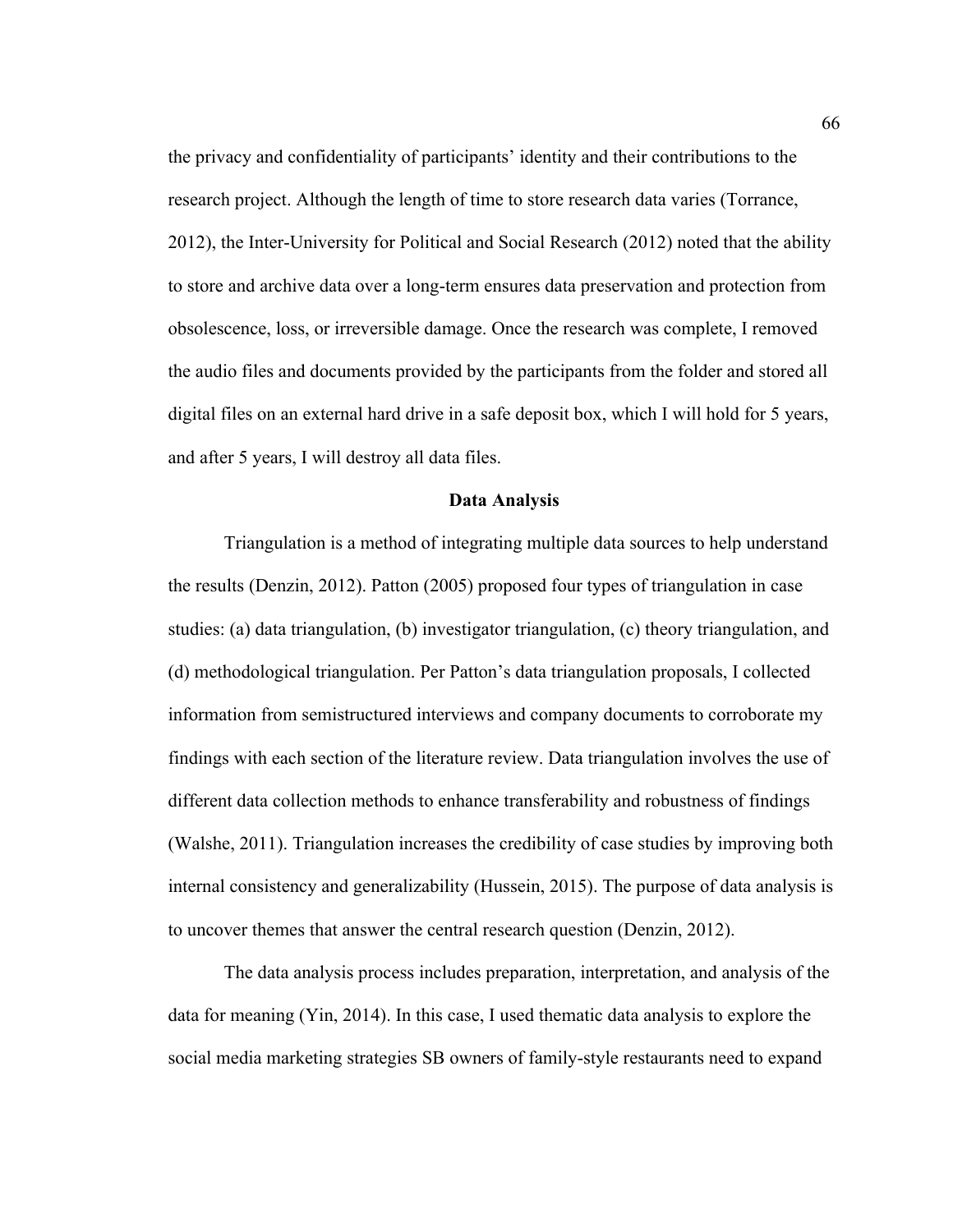business markets and sales. Thematic analysis is a process to conduct an analysis of qualitative data (Percy, Kostere, & Kostere, 2015).

Five stages of thematic data analysis include (a) collecting the data, (b) separating the data into groups, (c) regrouping the data into themes, (d) assessing the information, and (e) developing conclusions (Yin, 2014). I followed Yin's (2014) five stages while also incorporating both Stake's (1995) and Merriam's (1998) notions of gaining impressions and observations from participants. Percy et al. (2015) identified three types of thematic analysis: theoretical analysis, inductive analysis, and thematic analysis with a constant comparison. In a theoretical analysis, a researcher has predetermined themes to examine during the data analysis but remains open to the possibilities of new themes emerging from the analysis (Percy et al., 2015); therefore, thematic analysis was most appropriate for this case study.

To perform data analysis, I transcribed the interviews and used codes to identify recurring themes. The coding process consisted of developing labels consistent with the research questions and purpose of the study. Specifically, to dissect and analyze the data associated with the social media marketing strategies used by each target company (Miles, Huberman, & Saldaña, 2014). A review of the transcribed data and identification of themes using a highlighter facilitated coding and categorization of the data. Next, data was categorized, which involves reviewing the data further and clustering information by words and phrases (Rademaker, Grace, & Curda, 2012). Finally, the process of data analysis involved reviewing codes and any additional data, drawing on system theories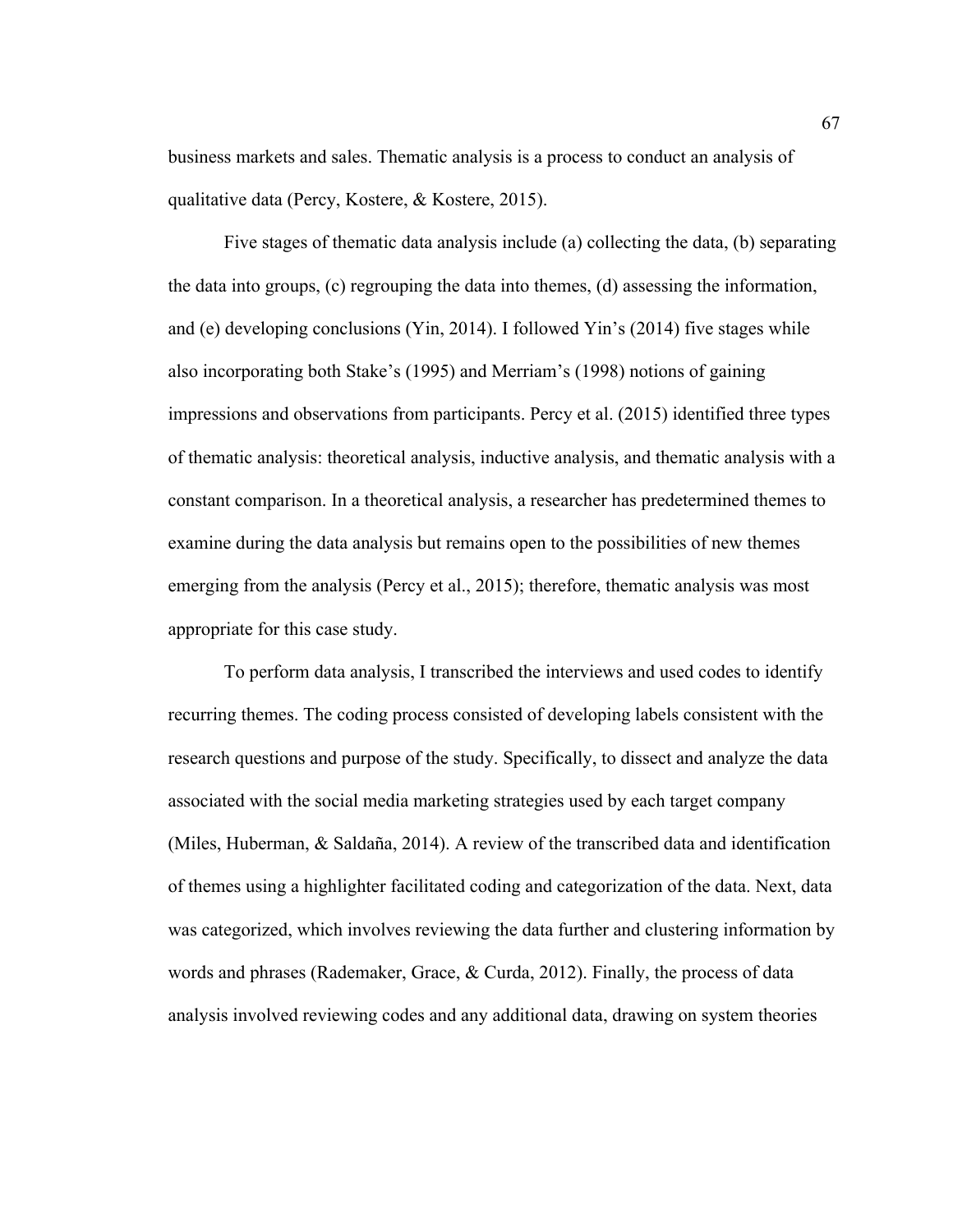and the central research question to ensure connections drawn reflect the foundation of the study (Noble & Smith, 2014).

After collecting the data, I analyzed the data. Stake (1995) defined data analysis as a matter of giving meaning to first impressions as well as to final compilations. From Stake's perspective, researchers must take apart impressions and observations (Yazan, 2015). Stake (1995) admitted that researchers must find suitable forms of analysis for research and reflection. Merriam (1998) agreed with Stake's data analysis proposition that the simultaneous collection and analysis of data is a quintessential attribute of qualitative research design, which distinguishes it from the research-oriented by positivistic epistemology.

Data analysis involves reviewing the data to discover meaningful themes, patterns, and descriptions that answer the central research questions of the study (Yin, 2011a). I organized the collected data in a category relating to social media marketing strategies and selected the initial categories deriving from the findings and from the literature review, such as the Facebook marketing, Twitter marketing, Instagram marketing, customer engagement techniques, and relationship marketing. Although these classifications are an idea of what the categories were, data collected dictated the true categories (Yin, 2014). Other categories emerged during data analysis. If new information did not fit the initial categories but emerged during subsequent interviews establishing additional categories, a review of previous interviews for information that should have been included in the new category was the appropriate action (Baškarada,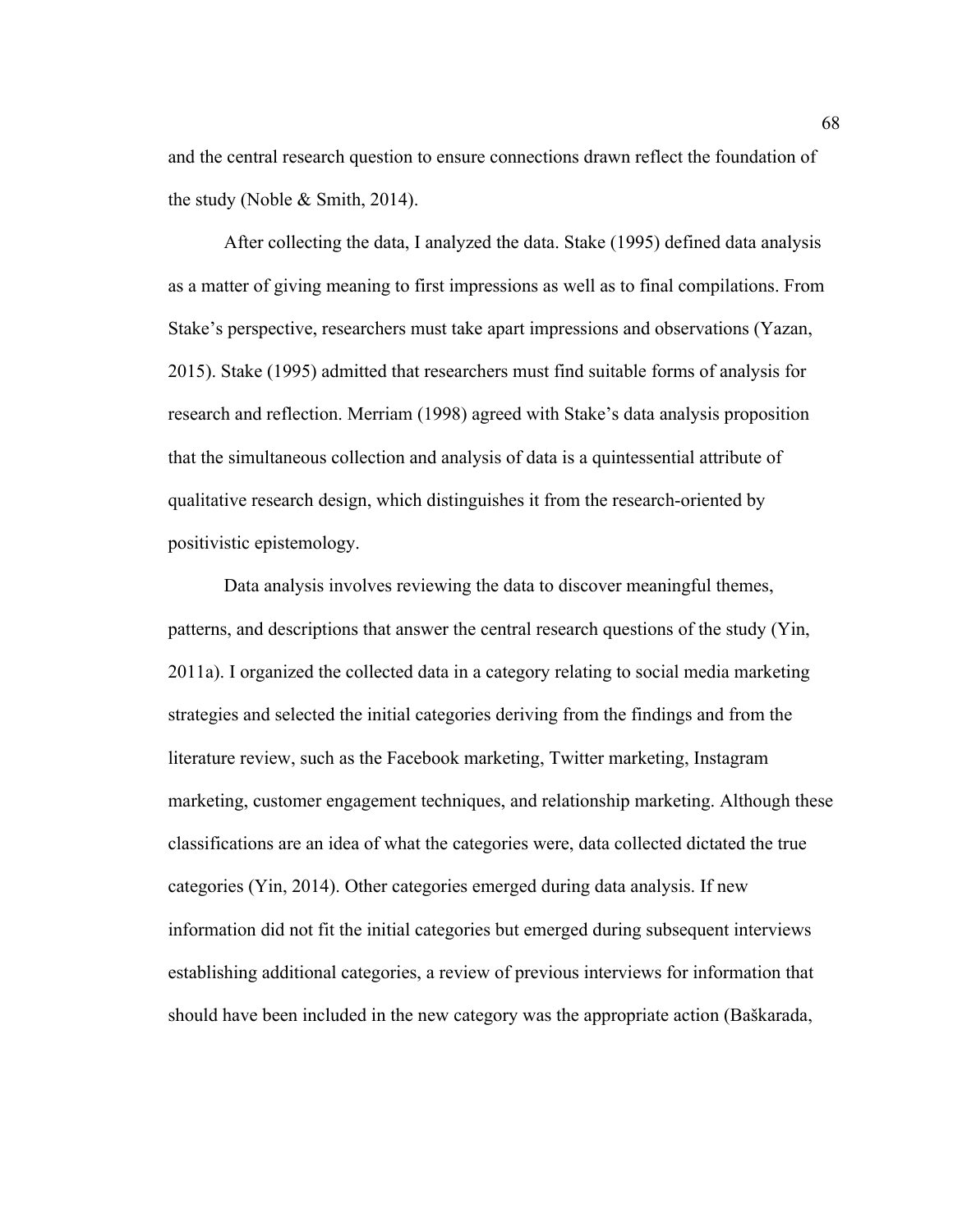2014). I used Yin's five-step data analysis process that included compiling, disassembling, reassembling, interpreting, and concluding the data (Yin, 2011b).

Nvivo 11 is a tool specifically designed to compile data for analysis of qualitative cases into specific words or phrases (Bloomberg & Volpe, 2012). I utilized NVivo 11 software to categorize and sort data for identification of relevant themes. In this study, designing coding themes coordinated with the research questions, as suggested by Stuckey (2014). Coding is the process of tagging segmented data with category names or descriptive words and then grouping the data (Wilson, 2012). Coding of data is essential in identifying patterns and themes (Smit, 2012). I used the auto-coding feature in the NVivo 11 software for data analysis, which consisted of identifying similarities in data and prevalent themes, thereby observing consistencies among the perspectives of participants. I used NVivo 11 software to input, store, code, and explore themes and patterns. Garrett-Howard (2012) noted researchers can use data analysis software for creating themes. The NVivo 11 software is suitable for identifying themes (Garrett-Howard, 2012). Advantages of using NVivo 11 included storage of data in a single location with easy access to information and the ability to use continuous coding schemes (Garrett-Howard, 2012). Utilizing NVivo increased the vitality and rigor in qualitative research (Leech & Onwuegbuzie, 2011).

After decoding the data, consideration of the data under several arrangements until emerging themes are satisfactory took place, which is the process of reassembling the data (Yin, 2011b). Successful reassembling was evident in the emergence of themes in the data analysis. The next step was interpreting the data, which is the process of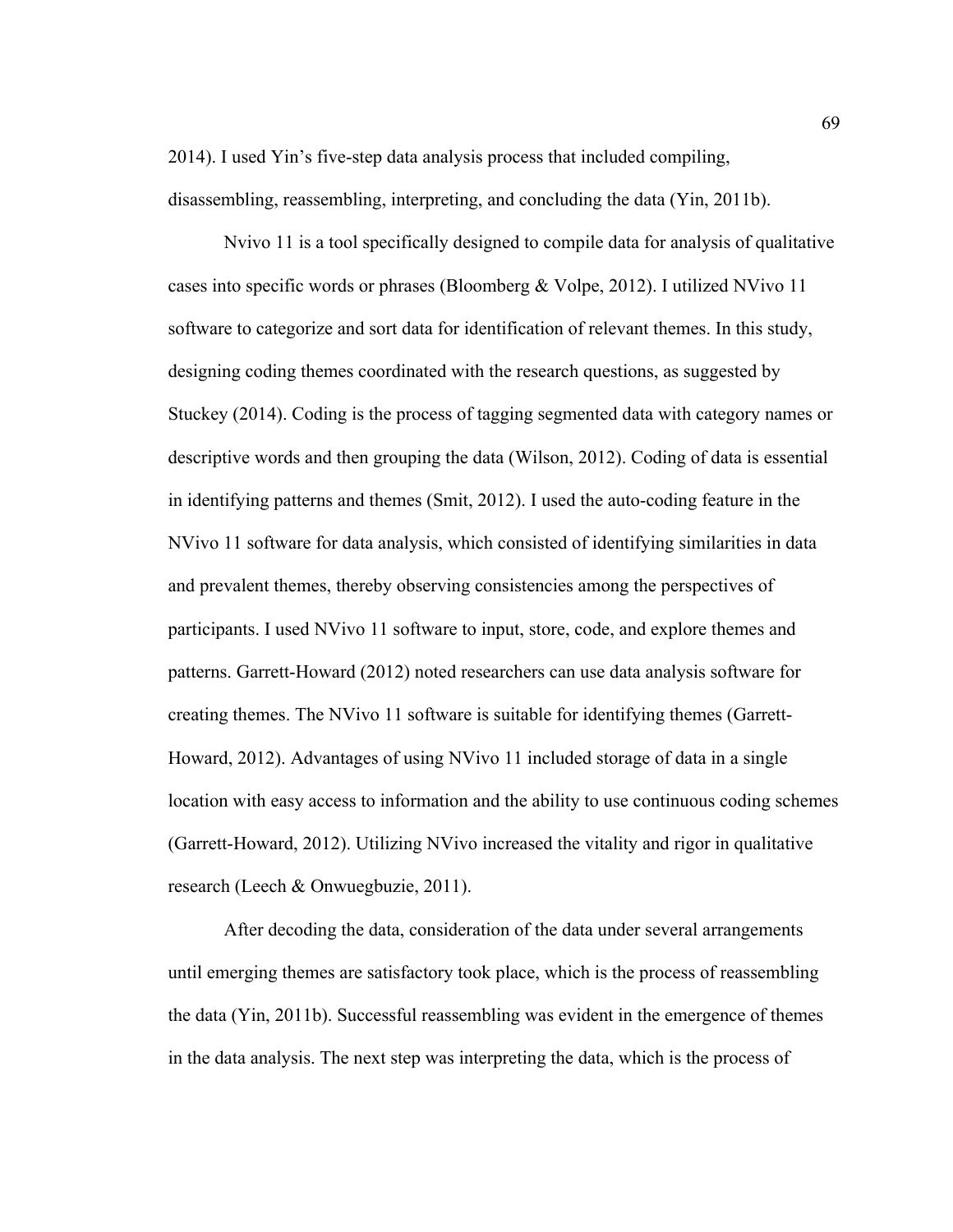making sense of the data (Turner, 2010). A crucial component of data analysis was an accurate interpretation of the data (Carcary, 2011). Concluding the data was the final step and is the development of a sequence of statements while noting the findings of a study from the viewpoint of a larger set of ideas (Buchanan, 2013; Yin, 2011b). The results from the interview required an analysis and coding to determine if there are any emerging themes between participant experiences of the phenomenon (Bloomberg & Volpe, 2012).

In qualitative analysis, the conjunction of multiple conceptual frameworks, prior research, and newly acquired knowledge point toward a worldview for social change (Trochim, Donnelly, & Arora, 2015). Data analysis in view of RM theory helps to interpret the meaning of data collected (Denzin, 2012). Investigating a problem while concurrently triangulating multiple sources and methods will enhance a researcher's understanding of the problem under study (Varaki, Floden,  $\&$  Kalatehjafarabadi, 2015). By examining social media marketing strategies in small family-style restaurants through the RM theory, I compared the data collected with established theories relevant to the phenomenon and used member checking to verify data.

## **Reliability and Validity**

Reliability and validity are essential to ensuring that researchers adhere to the highest standards of academic research (Noble  $\&$  Smith, 2015). Validity in qualitative research refers to the researcher assuring that the methodology, design, and data collection tools and techniques are suitable to answer the research question (Leung, 2015). Leung (2015) further suggested that reliability in qualitative research is dependent upon consistency of research procedures. Displaying reliability and validity in qualitative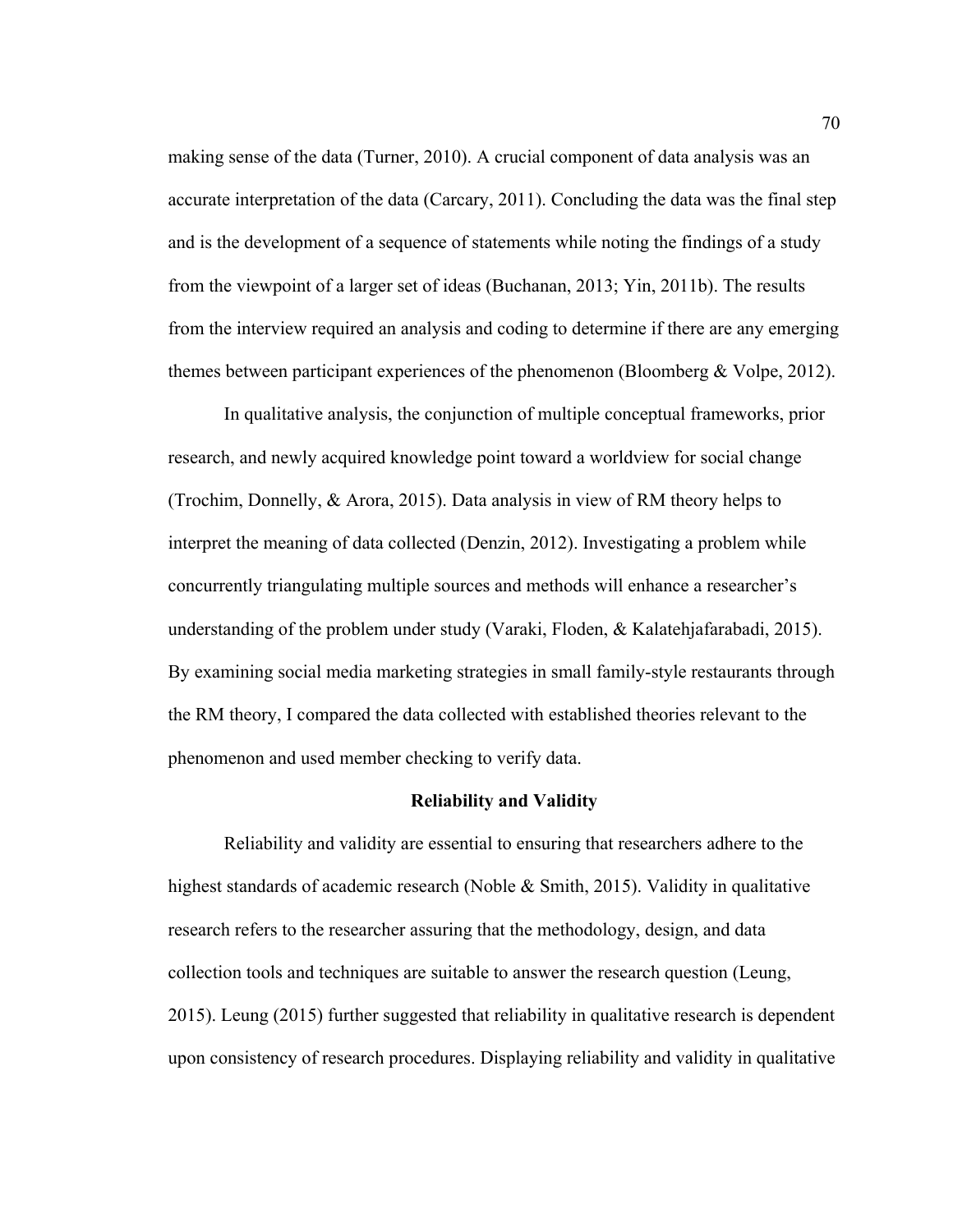studies by employing principles of credibility, transferability, dependability, and confirmability can confirm the rigor of the research process (Auer et al., 2015; Valizadeh et al., 2012).

# **Reliability**

Reliability is the consistency and transferability of the research procedures used in a case study (Yin, 2014). Using the appropriate research methodology ensured the quality of data interpretation would not only be reliable but also consistent with the intent of the study (Akerlind, 2012). To establish rigor within the qualitative field, researchers must create trust. Trustworthiness and data management are vital to the success of qualitative studies (White, Oelke, & Friesen, 2012). Credibility, transferability, dependability, and confirmability all contribute to trust in a study (Houghton, Casey, Shaw, & Murphy, 2013).

Dependability is the extent to which an independent researcher can replicate the study (Petty, Thomson, & Stew, 2012). Houghton et al. (2013) suggested researchers increase dependability by maintaining records about research decisions made during the entire study process. While using reliability and validity in quantitative research is appropriate, rigor in qualitative research supports confidence in the findings of a qualitative study (Thomas & Magilvy, 2011). Rigor involves making sure that the research methodology, design are in alignment with the research purpose, and that the research process maintains attention to every detail (Barusch, Gringeri, & George, 2011). Rigor includes four elements: credibility, dependability, transferability, and confirmability (Barusch et al., 2011; Petty et al., 2012; Watkins, 2012).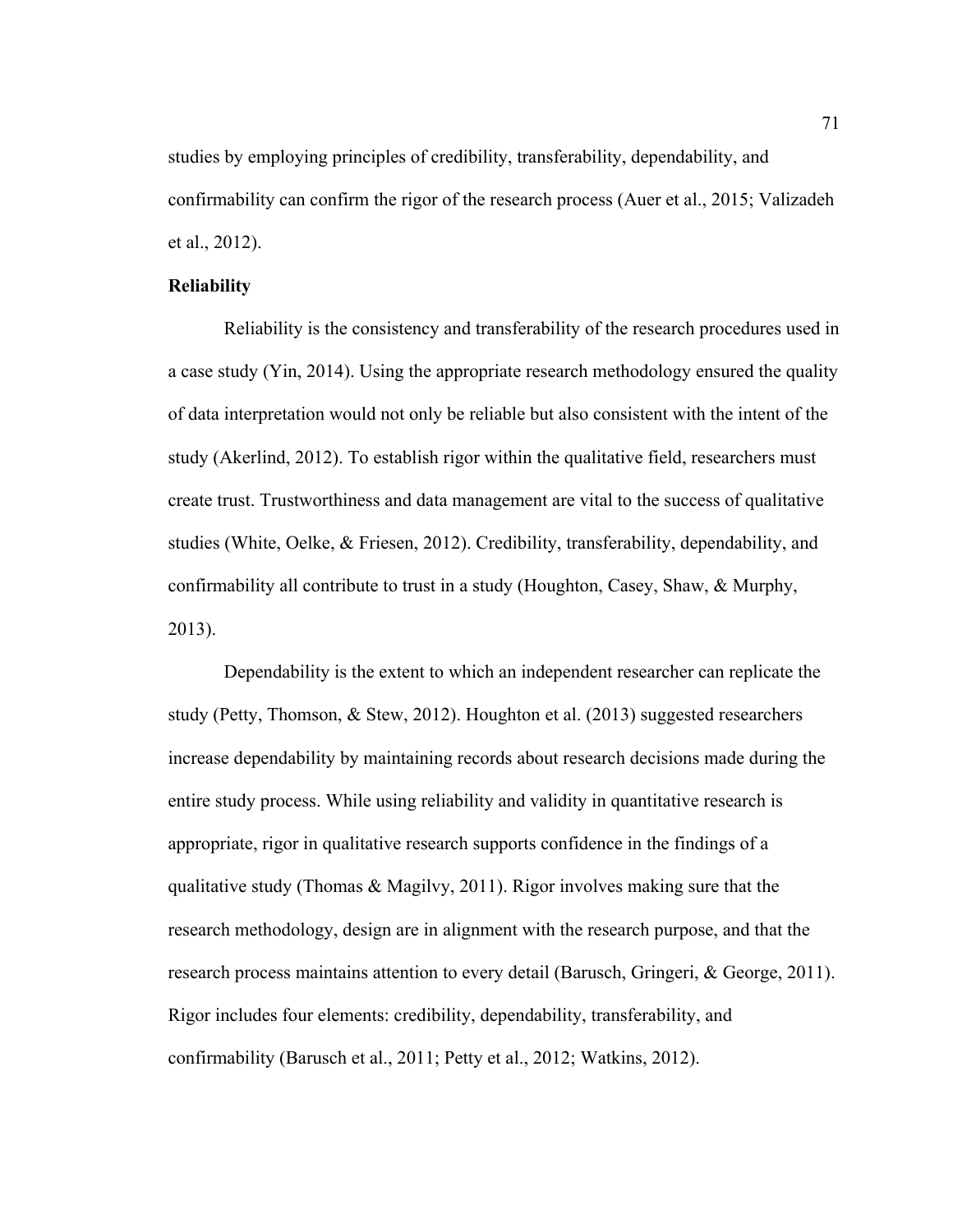In addition to validity and reliability, data quality ensured the dependability of my case study. To enhance the dependability of my case study, I followed Stake's (1995) four triangulation strategies: data source, investigator, theory, and methodology. Finally, to enhance the dependability of my study, I utilized member checking. Harvey (2015) stated member checking is a strategy scholars employ to obtain participants' insight on their conclusions and recommendations and to verify correct analyses of data. The member checking process included the researcher verifying the analyses of feelings, facts, experiences, beliefs, and values to establish credibility and to eliminate researchers' bias and misreporting (Anney, 2014). Koelsch (2013) observed the member checking exercise could serve to validate the primary purpose of the qualitative case study researcher.

# **Validity**

Validity is the accuracy and legitimacy of research findings (Venkatesh, Brown, & Bala, 2013). Research validity and reliability are common concepts in quantitative research but also applicable in qualitative research since researchers must establish creditability using either method (Olsen, McAllister, Grinnell, Walters, Appunn, 2016).

**Credibility**. Credibility is the degree to which the research findings are trustworthy (Odena, 2013). Hussein (2015) noted in research studies scholars could use data triangulation to validate research instruments as well as to overcome challenges and biases with a single method, observer, and theory. Triangulation refers to collecting, exploring, and examining multiple perspectives, data sources, theoretical frameworks, and methodological paradigms comparatively to develop an affirmed or confirmed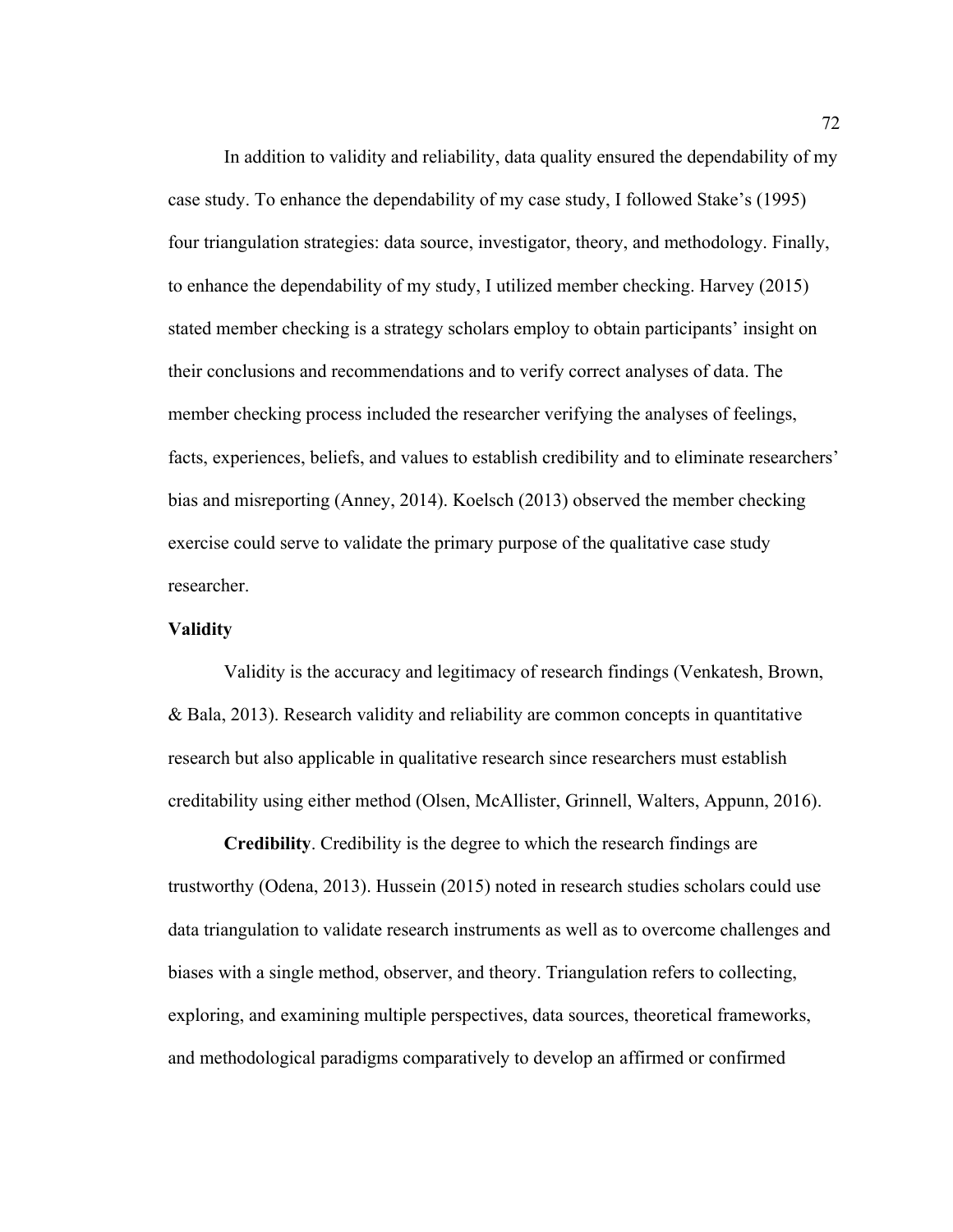understanding of study findings (Azulai & Rankin, 2012). I used methodological triangulation to ensure credibility by using semistructured interviews, collecting company documents, viewing social media platforms, and asking open-ended interview questions. The use of methodological and data triangulation increases the internal validity and creditability of case study research (Baškarada, 2014). Assuring research creditability occurs by allowing participants to confirm the validity of codes, themes, and study findings interpretively through member checking (Cope, 2014). Performing member checks with each participant can validate the conclusion of transcribed data (Marshall & Rossman, 2014). Member checking is an important quality control process in which participants have the opportunity to review statements for accuracy (Harper & Cole, 2012). Member checking is appropriate with each participant by calling the participants on the telephone and relaying the gathered information to the participants to verify the correct interpretation of the data. I solicited each participant's review of the summary of their responses to affirm the accuracy, credibility, and validity of the study and to seek to confirm or clarify each participant's responses through member checking. I utilized member checking to guarantee that the data I collected was a precise reflection of each participants' responses.

**Transferability.** Transferability can establish trustworthiness in qualitative studies (Marshall & Rossman, 2014). Transferability, an element of rigor, involves the capacity to apply the findings in a similar situation or context (Houghton et al., 2013). A key strategy for supporting transferability is providing an in-depth description for the readers (Carter et al., 2014). Marshall and Rossman (2011) noted researchers need a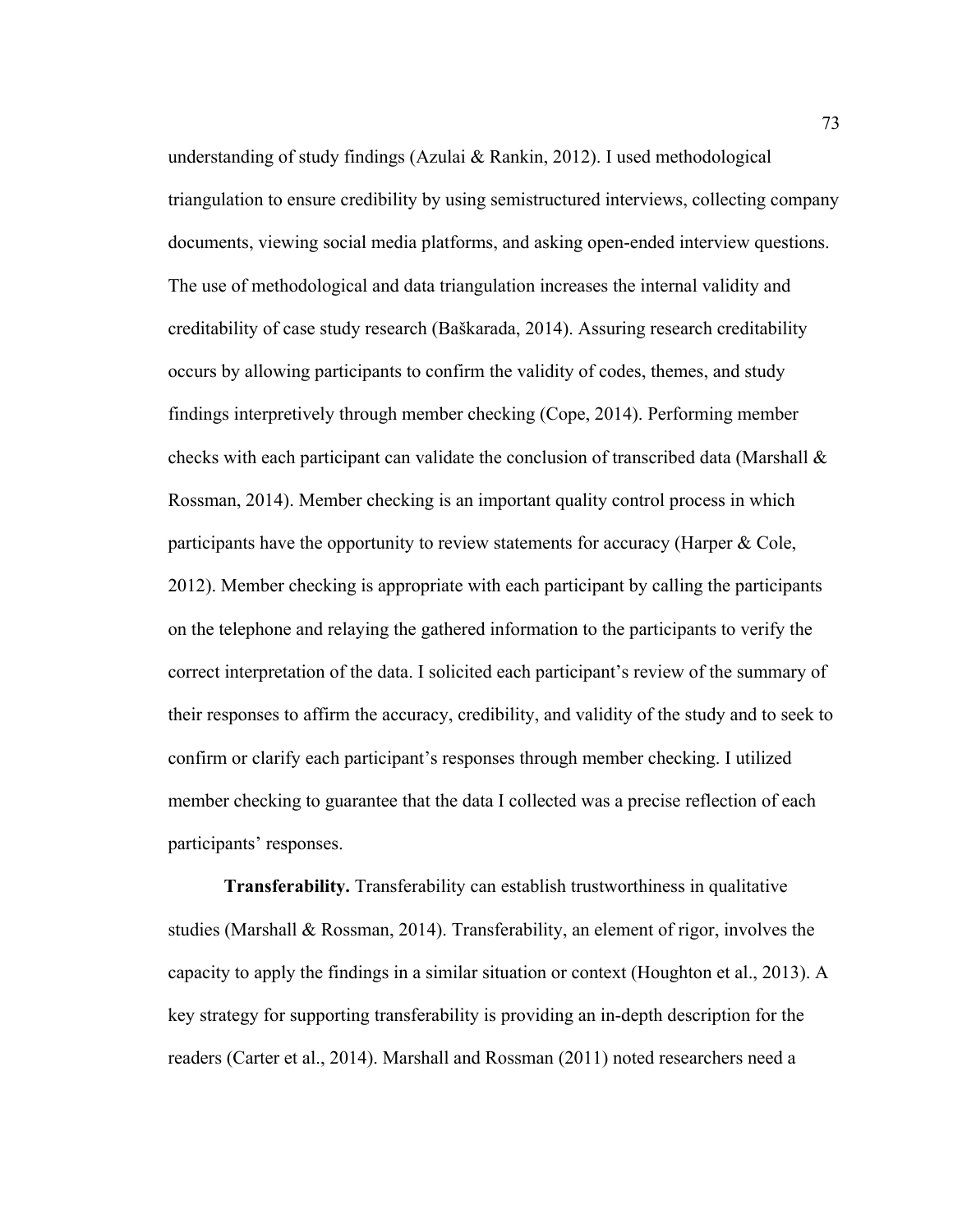thorough description of the original nature of the study to make an informed decision regarding its applicability, or transferability, to their situation. Documenting the research process, such as providing specific descriptions of the research population sample, as well as the demographic and geographic boundaries of the study, can support the transferability of the research study results (Griffith, 2013). To make it possible for other scholars to follow my research procedures to generate similar or identical results, I thoroughly explained the research context and assumptions. I also ensured that my doctoral study included precise information about the research participants, population, sample, demographical and geographical inclusions, research method and design, data collection instruments and techniques, data organizational techniques, and data analysis.

**Confirmability.** Confirmability is the degree to which the findings of the study are a reflection of the sentiments of the participants and not a reflection of the researcher's personal biases (Hanson et al., 2011; Siemiatycki, 2012). Houghton et al. (2013) indicated that researchers closely link confirmability to dependability in referring to the neutrality and accuracy of the data. To strengthen the confirmability of the qualitative data, researchers can use a rigorous audit trail (Singh, 2014). A rigorous audit trail involves outlining the decisions made throughout the research process that provides reasoning for the methods used and interpretations of the data. For this study, I used NVivo software to help me achieve and maintain a good comprehensive audit trail of decisions made throughout the data collection and data analysis process. The software has a query tools feature that allowed me to audit results and identify excessive emphasis on infrequent findings that could benefit and support my research efforts to identify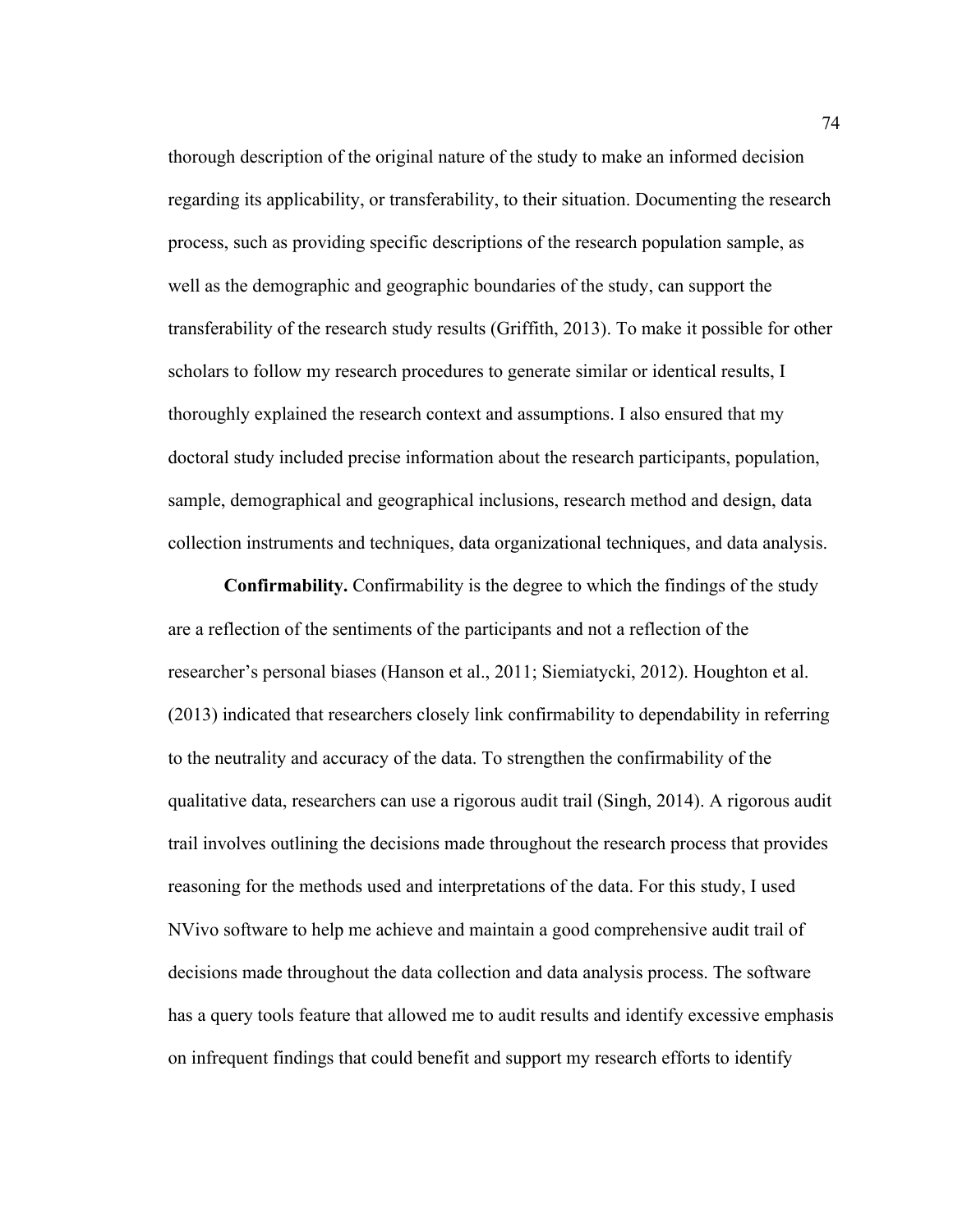social media strategies that small family-style restaurant owners can execute to increase sales.

I provided an in-depth account of the data collection and analysis process in this study. The provision of these details allows for an audit trail that enables the reader to examine and judge the logic utilized in analyzing the collected data and reaching the conclusions noted by the researcher (Hanson et al., 2011). As suggested by Houghton et al. (2013), the confirmability through audit trail rigor is achievable by outlining the decisions made throughout the research process. I used audit trails to not only provide a solid methodological reference for other researchers but also to provide an opportunity for reflective reasoning on chosen themes or categories, interpretations, and criticism as the study progresses (Johnson & Waterfield, 2004).

**Data saturation.** Data saturation is useful as a criterion to verify the quality of qualitative research for its transparency and creditability (Rooddehghan, ParsaYekta, & Nasrabad, 2015). Fusch and Ness (2015) noted data saturation occurs when additional data collection does not result in new information, coding, or themes. Saturation of data happens when no new themes emerge or essential information and any further data collection will result in diminishing returns (Marshall, Cardon, Poddar, & Fontenot, 2013). For this case study, I pursued data saturation by interviewing participants until no new data and themes emerged and until I collected enough data to make it possible for other investigators to replicate the study. I incorporated the use of methodological triangulation to help me reach data saturation and applied the personal lens process to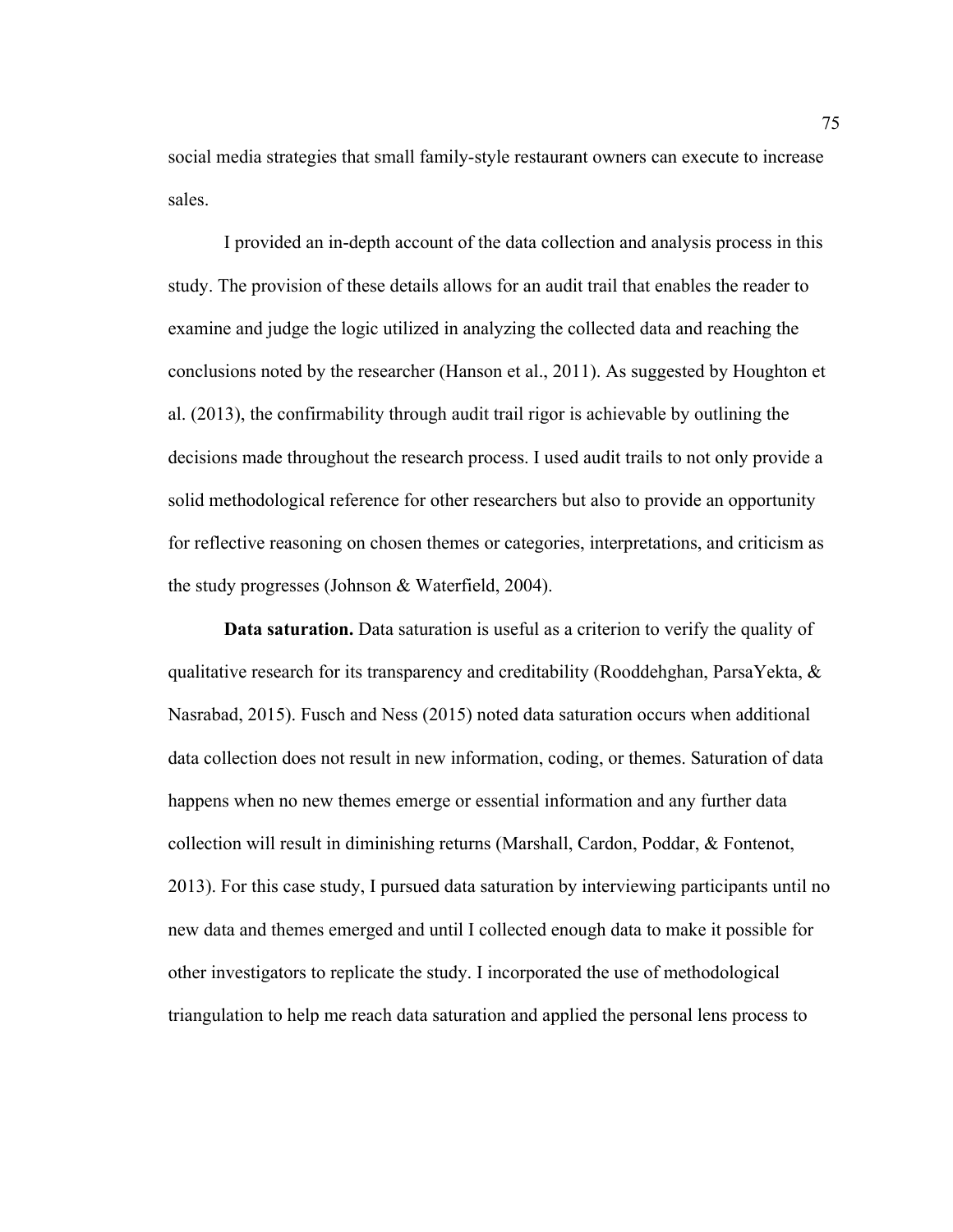identify my personal views and perceptions of the research topic to mitigate bias and to achieve data saturation.

# **Transition and Summary**

The objective of Section 2 of this qualitative case study proposal was to explain the plan used to conduct this qualitative study. This study explored social media marketing strategies SB owners of family-style restaurants can implement into their company's marketing plan to increase net sales. The population of the study included five small family-style restaurant business owners in Maryland. The researcher collected data from various sources including documents, archival evidence, semistructured interviews, direct observation, and physical artifacts. Utilizing Microsoft Word and Excel helped organize the collected data. Coding of the interview transcript and looking for common patterns, themes, and categories that relate to the research question is how I analyzed the data. Section 3 includes an overview and analysis of data collected and critical findings.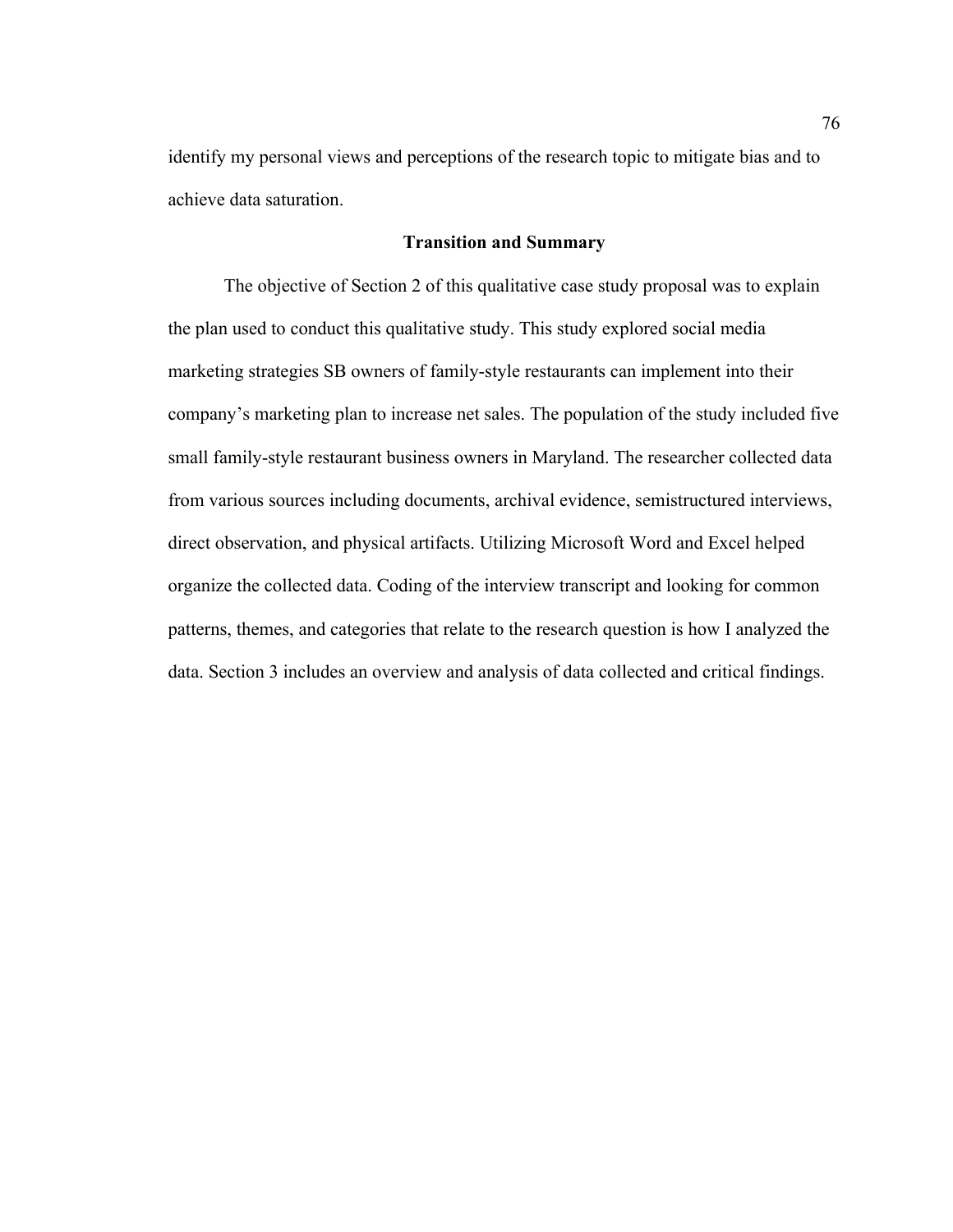# **Section 3: Application to Professional Practice and Implications for Change Introduction**

The purpose of this qualitative multiple case study was to explore social media marketing strategies small family-style restaurant owners use to increase sales. I conducted semistructured interviews with five small family-style restaurants in Maryland, and I used my interview protocol to guide the interview process. I triangulated data obtained from participant interviews and electronic social media reports and documents. Using methodological triangulation, I identified five themes: (a) social media platforms that small family-style restaurant owners use to increase sales, (b) strategies that work best for small family-style restaurant owners to increase sales, (c) employees' response to social media marketing strategies small family-style restaurant owners use to increase sales, (d) impact social media marketing has on small family-style restaurant sales and (e) relationship marketing.

### **Presentation of the Findings**

The central research question for this qualitative single case study was the following: What social media marketing strategies do small family-style restaurant owners use to increase sales. Five themes morphed from the data analysis (a) social media platforms small family-style restaurant owners use to increase sales (b) strategies that work best for small family-style restaurant owners to increase sales, (c) employees' response to social media marketing strategies small family-style restaurant owners use to increase sales, (d)impact social media marketing has on small family-style restaurant sales, and (e) relationship marketing.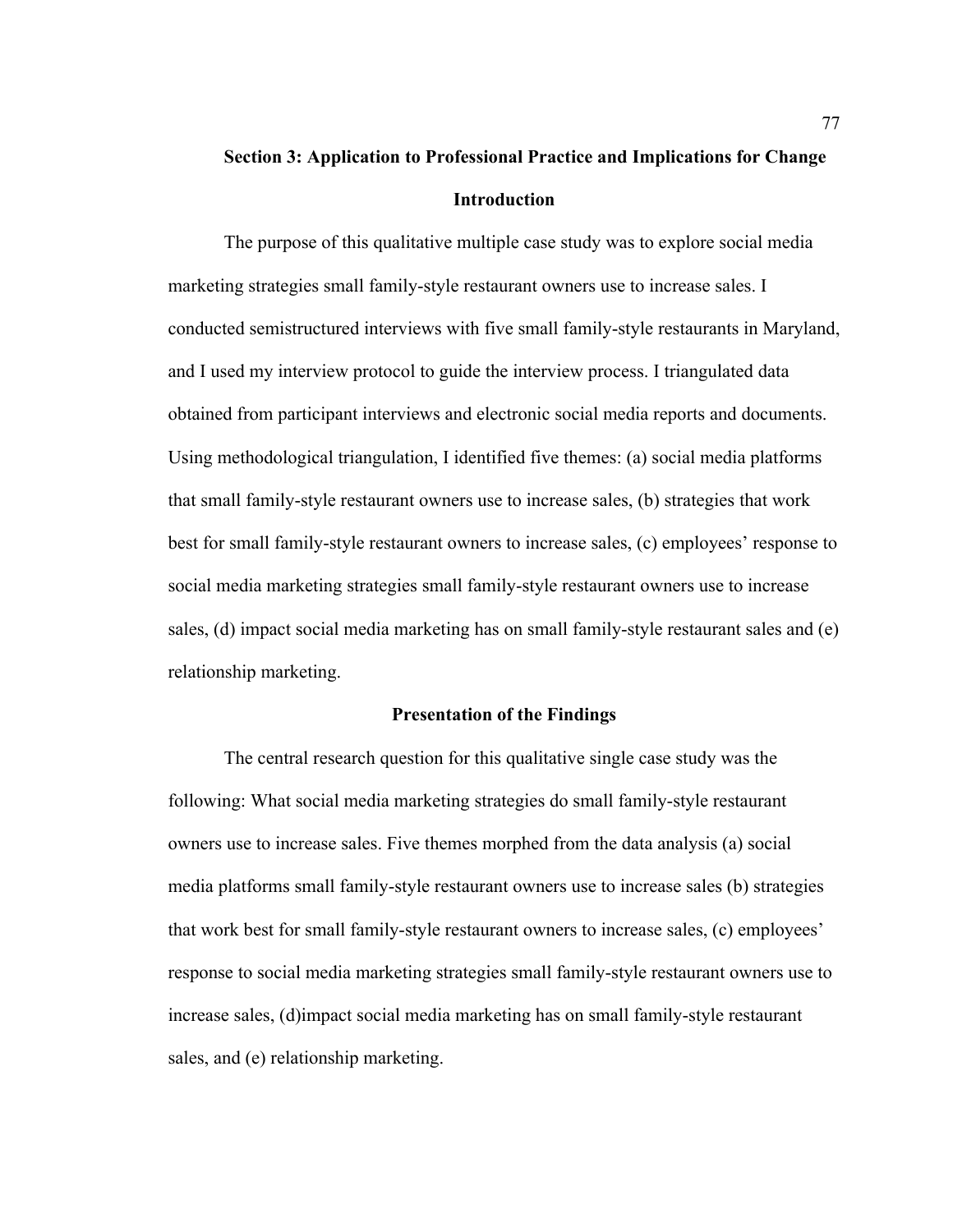# **Social Media Platforms**

The theme of social media platforms pertains to participants' responses to the types of social media used to increase sales**.** Three categories social media were the basis of this theme (a) Facebook, (b) Instagram, and (c) other platforms.

*Facebook*. Facebook is the preferred social media site for business marketing (Jennings, Blount, & Weatherly, 2014). All participants in the study stated they utilize Facebook to increase sales. P1 mentioned they are not as consistent using Facebook as they are using other platforms; however, they still utilize Facebook as a way to market by encouraging their customers to write reviews about their experience on Facebook. P1 also utilizes Facebook to post specials and allow customers to market their business for them by encouraging customers to post about the restaurant and tag their business in the post. P2 mentioned they not only utilize Facebook to post pictures of their menu items, but they also leverage Facebook to promote events. P2 stated:

> Not only do we post pictures of food, because there's only so many pictures of food and drinks you can post, but there's always something new that's happening at our restaurant with the music and open mic night, so we also like to share that information on Facebook and provide our customers with a reason to return.

P3 mentioned that a key strategy for them using Facebook "is using the paid promotion feature." Yearly, P3 spends \$1500 on paid Facebook promotion ads for their restaurant marketing to increase sales; however, they have never been able to effectively learn what their ROI is with this strategy. P3 also mentioned that they understand the paid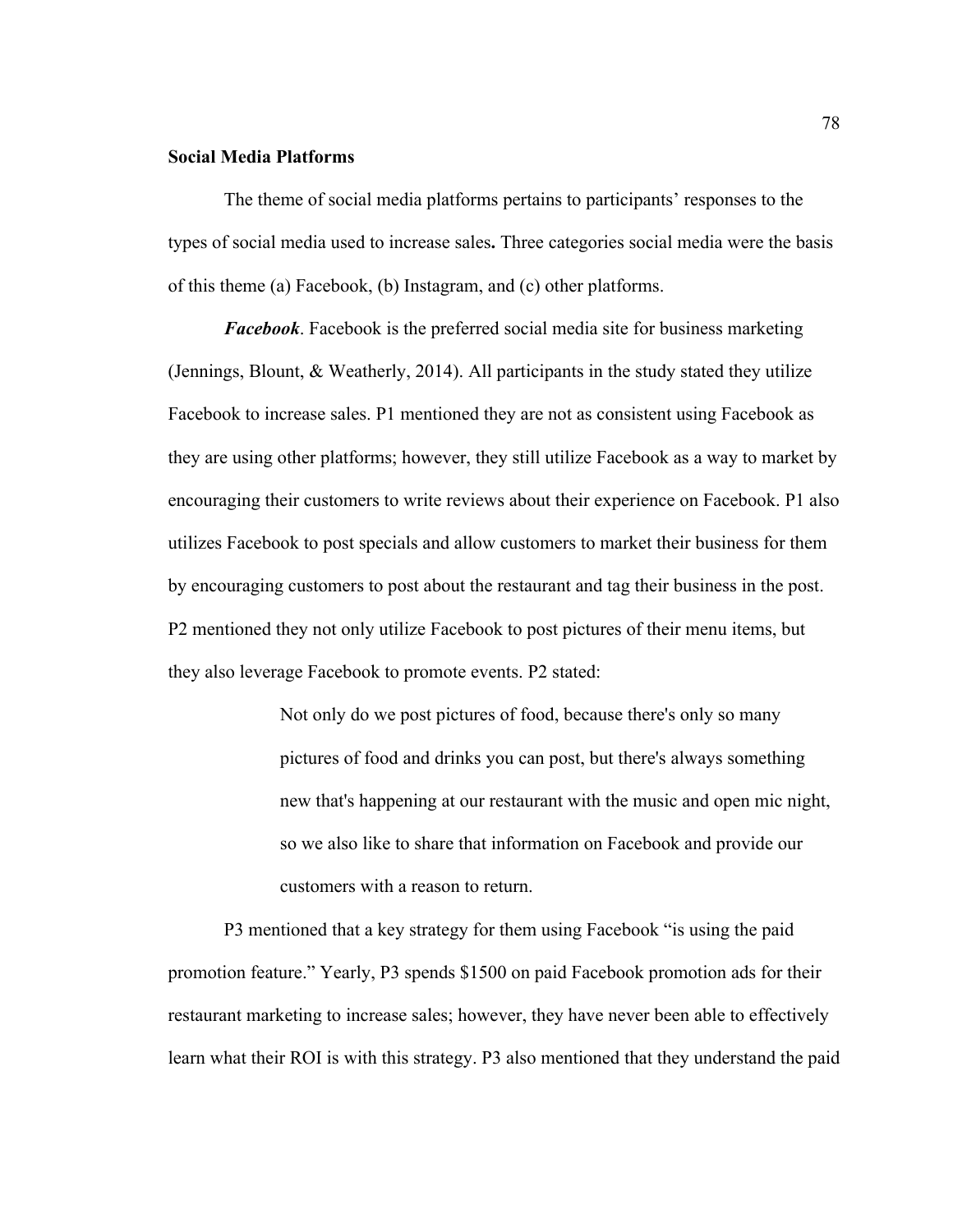promotion algorithm for Facebook allows them to reach outside of their current followers, which allows them to reach more people who have never engaged with them before. P4 and P5 stated they were both very consistent with marketing on Facebook and after reviewing their Facebook reports and accounts, it showed they were both very active and consistent.

Business owners use Facebook as a marketing tool because of the potential to reach and communicate to a large population (Fan & Gordon, 2014). As of July 2016, there were 1.71 billion people on Facebook (DMR, 2016). All five participants understood that Facebook is a great way to build and maintain relationships with their current and potential customers, and that it is important for them to utilize it in their business to increase sales. This supports Sheth and Parvatiyar's (1995) basic tenant of relationship marketing of consumers' choice reduction.

*Instagram*. All five participants used Instagram consistently. Participants stated they utilize Instagram to post pictures of their menu items as well as for their customers to engage in strategies to increase sales. None of the participants utilize Instagram for contests; however, P2 and P4 stated they utilize Instagram to promote events. P3 mentioned they started utilizing Instagram after first implementing Facebook marketing. P2 stated:

> Posting pictures of our signature dishes almost always give us a return immediately. Customers will come in because they saw the picture of the dish on Instagram.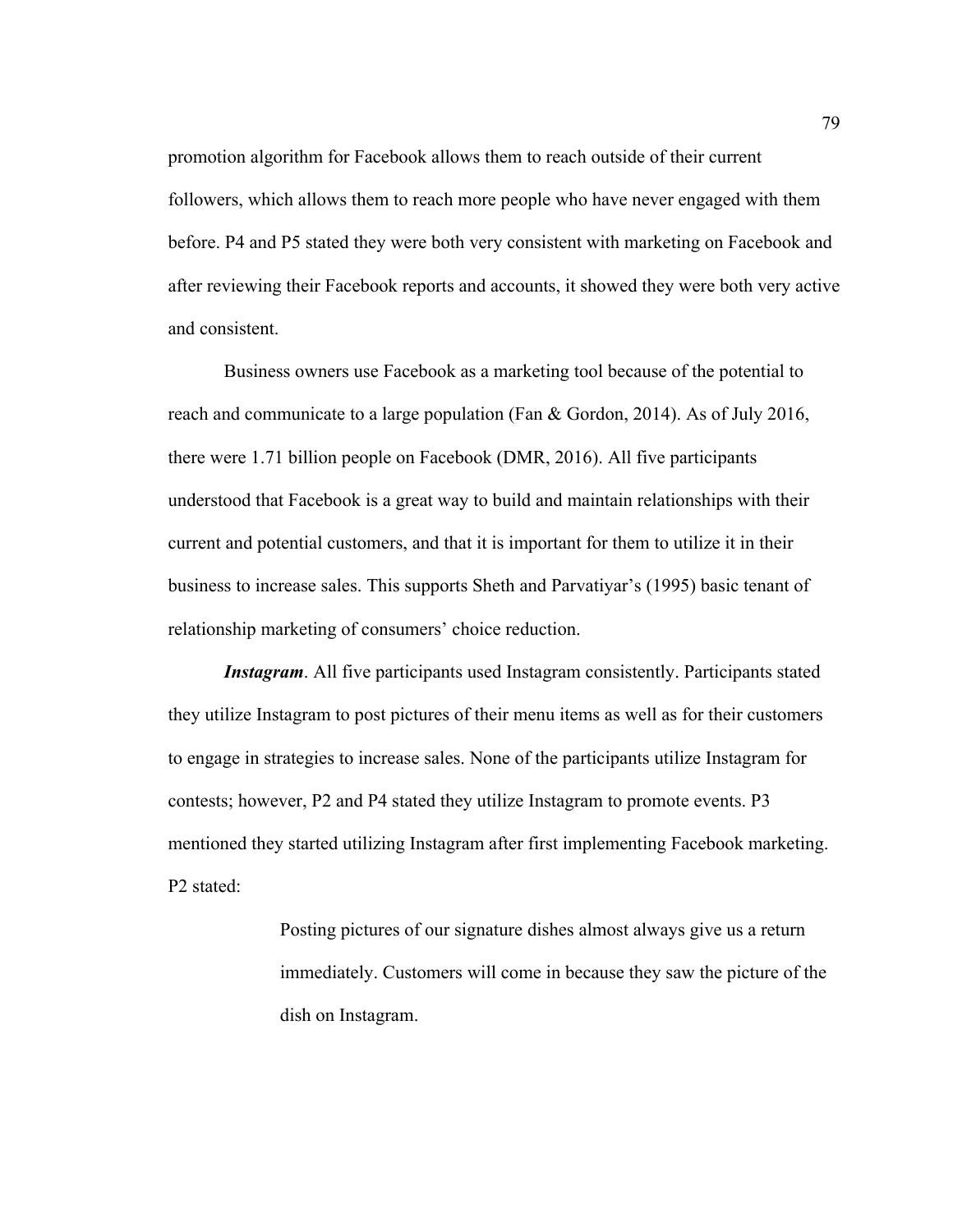P4 stated they rely heavily on Instagram, and they have specific marketing strategies they implement on Instagram. P4 mentioned:

> We post a food item at least once every other day. Pictures of food are super popular, and then we post pictures of community. Our main thing is to never show an empty cafe, to show the vibrancy of the space, and so the picture is meant to capture the vibe and essence of the space. I'll capture what's happening on the front, street skating, or if the music's popping and people are dancing, I'll try to capture that so that customers really see the essence of the space through it through the pictures versus just a static picture of food or an event.

Using Instagram for marketing was most effective, because you can share pictures of their menu and allow customers to use specific hashtags to promote their business to reach a larger audience. P3, P4, and P5 stated they use specific and general hashtags on their posts. P1 and P2 stated they do not use hashtags. All participants stated they see some form of return by using Instagram for marketing. These findings support Castronovo and Huang (2012) that social media can be used to accomplish one of three goals for a business: building awareness, increasing sales, or building loyalty. Instagram is a visual platform and allows business owners to reach potential customers through communication, collaboration, and creating value through picture content (Carlson & Lee, 2015).

*Other.* One of the five participants stated that they use Yelp to increase sales (P3); however, they felt that there was no need to implement any specific strategies, because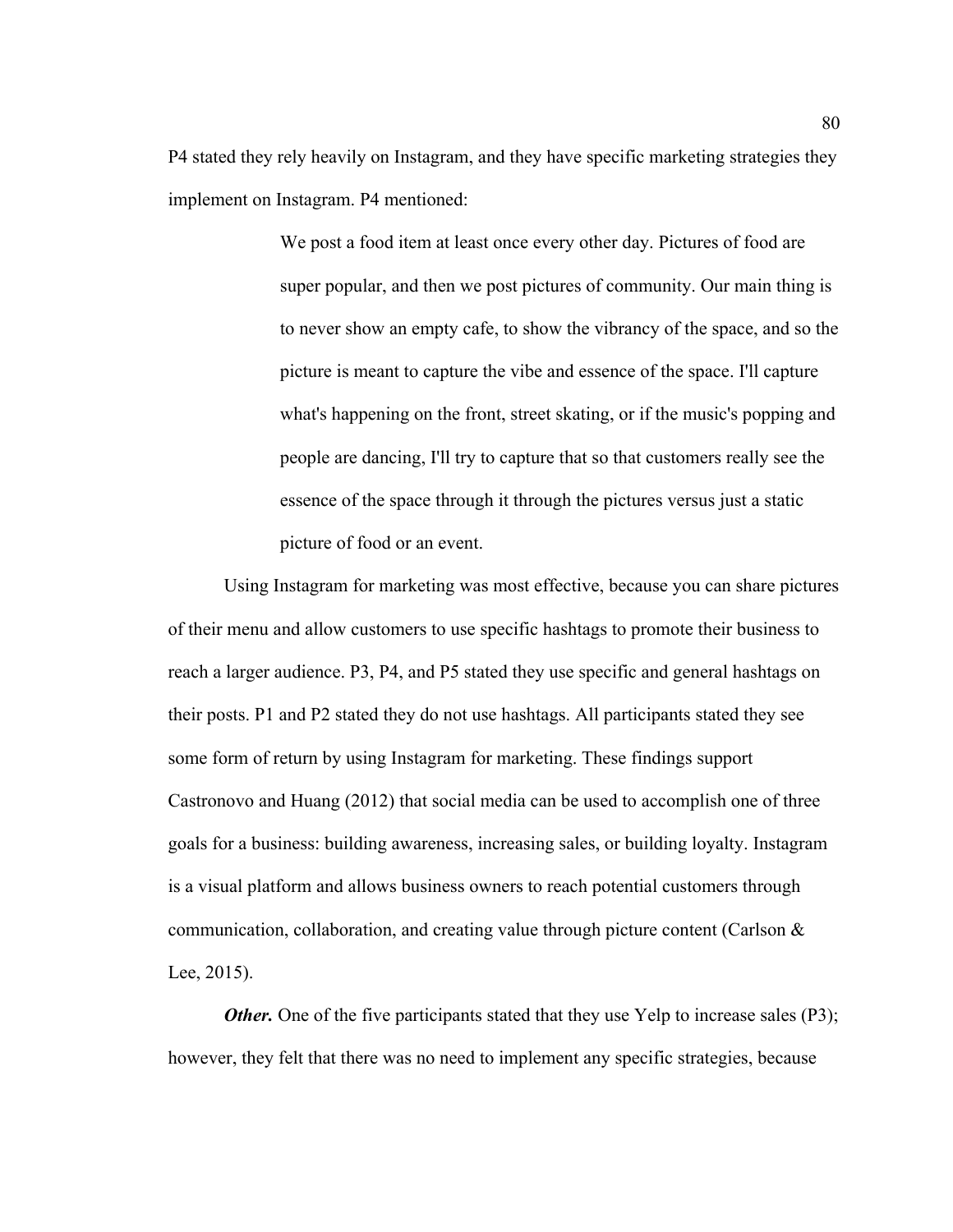Yelp is user-generated content and can sometimes come with negativity. One of the five participants also stated that they utilize Twitter for marketing but not very often (P2). They stated that they only have Twitter, because it was the popular thing to have when they first got into business. They have not been consistent with marketing on this platform. A review of the businesses' social media sites revealed that the participants used social media to post pictures and videos, promote community events, advertise daily specials, and post the restaurant's menu (See Figure 2 and 3).

|                        | <b>P1</b>                              | P <sub>2</sub>                                           | P <sub>3</sub>                   | <b>P4</b>                                    | <b>P5</b>                             |
|------------------------|----------------------------------------|----------------------------------------------------------|----------------------------------|----------------------------------------------|---------------------------------------|
| <b>Photos</b>          | Food<br>photos,<br>Space<br>photos     | Food and<br>drink<br>pictures                            | Food and<br>drink pictures       | Event photos,<br>Food photos                 | Food, drink,<br>and events            |
| Menu                   | N <sub>0</sub>                         | Yes                                                      | Yes                              | N <sub>o</sub>                               | Yes                                   |
| <b>Events</b>          | Special<br>events,<br>Weekly<br>brunch | Open Mic<br>Night,<br>Special<br>events                  | Holiday<br>Events                | Community<br>events,<br>Customer<br>events   | Holiday<br>events                     |
| <b>Videos</b>          | No Videos                              | Videos of<br>what is<br>going on in<br>the<br>restaurant | No Videos                        | Events,<br>Customers<br>engaging             | Current<br>atmosphere of<br>the space |
| Recent<br><b>Posts</b> | Pictures of<br>the space               | Post of<br>musicians<br>playing in<br>space              | Upcoming<br>events, Food<br>post | Upcoming<br>events,<br>Customers<br>engaging | Upcoming<br>events and<br>specials    |
| Consistently           | N <sub>0</sub><br>consistency          | Two-Three<br>times a<br>week                             | Twice a week                     | Daily                                        | Two-three<br>times a week             |

*Figure 2.* Review of participants' Facebook post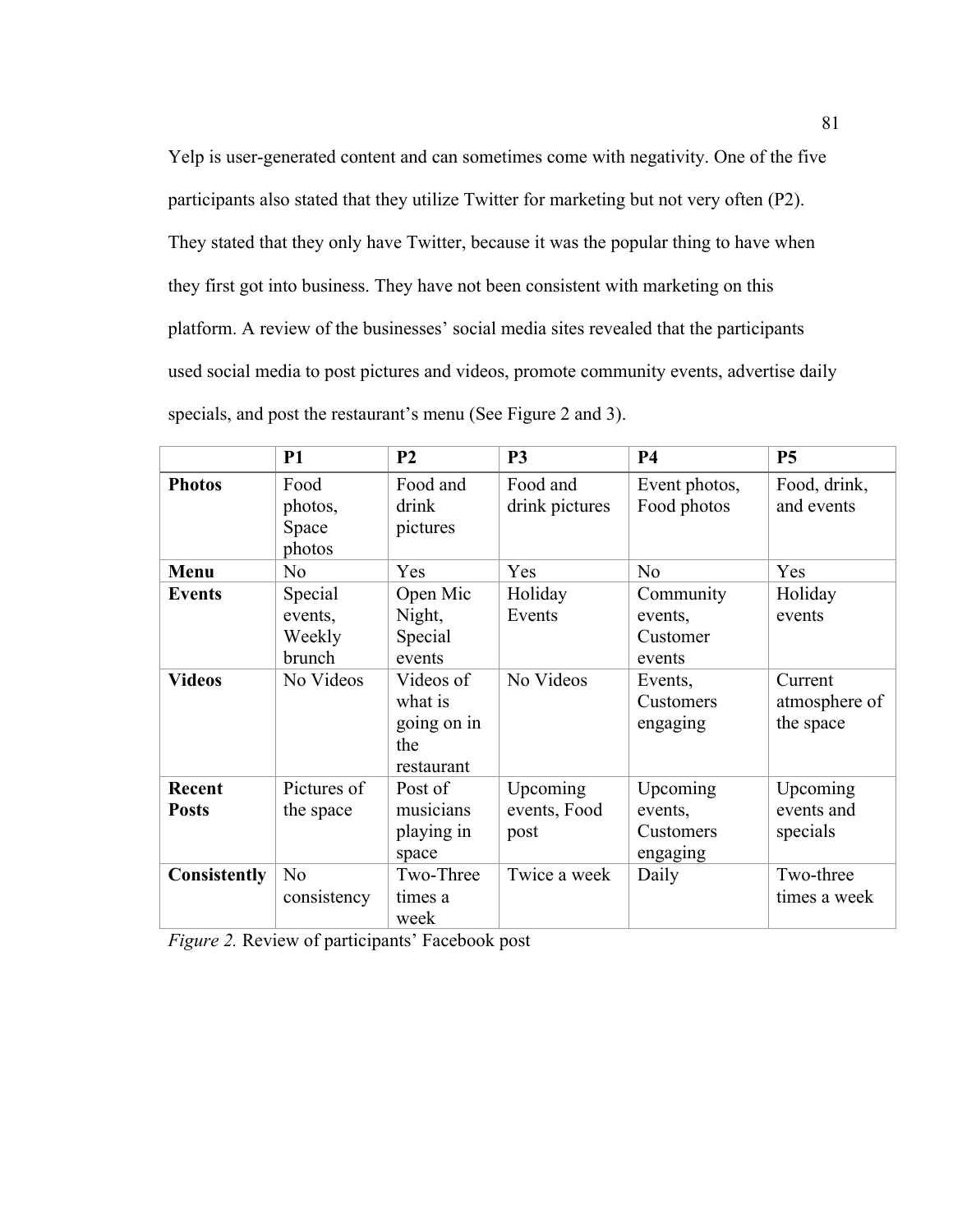|                               | <b>P1</b>                              | P <sub>2</sub>                                        | <b>P3</b>                                                | <b>P4</b>                                                                                                      | <b>P5</b>                          |
|-------------------------------|----------------------------------------|-------------------------------------------------------|----------------------------------------------------------|----------------------------------------------------------------------------------------------------------------|------------------------------------|
| <b>Photos</b>                 | Food<br>photos,<br>Space<br>photos     | Food and<br>drink pictures                            | Food and<br>drink<br>pictures,<br>Gear,<br>Specials      | Event<br>photos, Food<br>photos                                                                                | Food,<br>drink, and<br>events      |
| <b>Events</b>                 | Special<br>events,<br>Weekly<br>brunch | Open Mic<br>Night, Special<br>events                  | Upcoming<br>events                                       | Community<br>events,<br>Customer<br>events<br>(Events<br>customers<br>are giving<br>outside the<br>restaurant) | Holiday<br>events                  |
| <b>Videos</b>                 | No Videos                              | Videos of<br>what is going<br>on in the<br>restaurant | Videos of<br>what is<br>going on in<br>the<br>restaurant | Events,<br>Customers<br>engaging                                                                               | No Video                           |
| <b>Recent</b><br><b>Posts</b> | Pictures of<br>the space               | Food post                                             | Upcoming<br>events,<br>Food post                         | Upcoming<br>events,<br>Customers<br>engaging                                                                   | Upcoming<br>events and<br>specials |
| <b>Consistently</b>           | N <sub>o</sub><br>consistency          | Two-Three<br>times a week                             | Twice a<br>week                                          | Daily                                                                                                          | Two-three<br>times a<br>week       |

*Figure 3.* Review of Participants' Instagram posts

# **Strategies**

The theme of strategies pertains to strategies that work best for small family-style restaurant owners to increase sales. The findings of this study support Castronovo and Huang (2012) argument that consumer purchase decisions are highly affected by the opinions and decisions of one's peers, with peer-to-peer communication acting as a highly valid and reliable source of product information. Four categories strategies were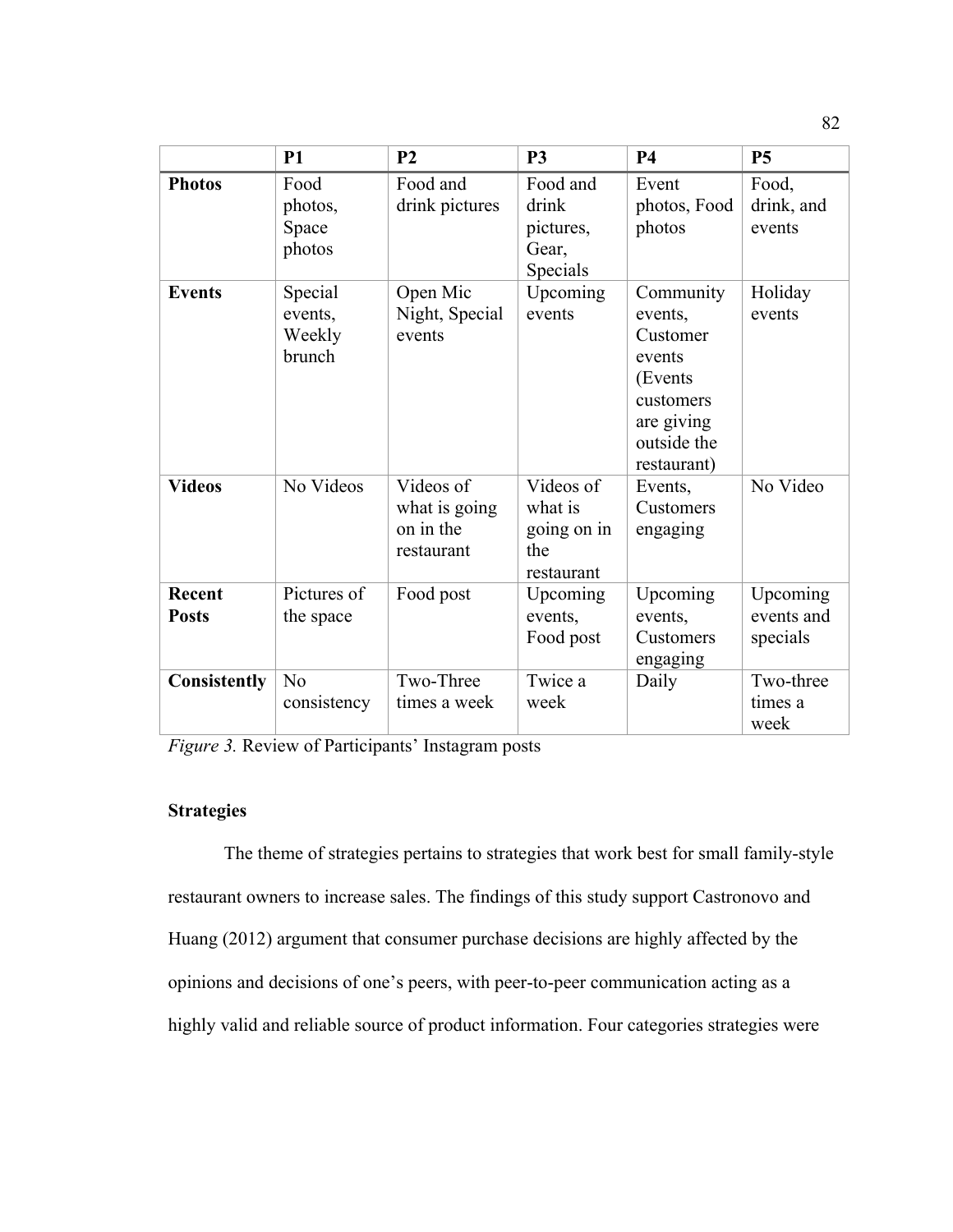the basis of this theme (a) posting food  $&$  drinks, (b) paid social media, electronic wordof-mouth marketing and (c) hashtag strategy.

*Posting food and drinks*. All five participants emphasized posting pictures of their menu items helped increase sales. Participant 1 stated, "I think the most effective strategy is showing the products. Once you display your products, consumers anticipate what their experience will be like. They come to our space for the product they see on Instagram or Facebook. Once you show the product, it becomes very alluring to the customer." Participant 2 agreed that posting a picture of their drinks and food tends to always keep the restaurant on their minds and coming through their doors. P3 stated, "I found food posts to be more successful than anything and generate more online and foot traction than any other post." P4 stated they post food pictures but found showcasing their space gains more traction. P5's photo strategy consists of them doing a professional photoshoot of their new menu items every time the menu changes and creating a plan to post the photos over a period of time. The findings of this study supports Carlson and Lee (2015) argument that small business owners should focus on improving their relevance to social media to build and sustain long-term business success. Varini and Sirsi (2012) determined valuable, engaging content would build closer ties with consumers and influence patronage intentions via emotional bonds.

All participants agreed that when their customers post pictures, it also increases their sales. P2 stated, "when our customers post pictures of our "popular" dishes we gain more traction which results in increased sales." This strategy supports RM theory where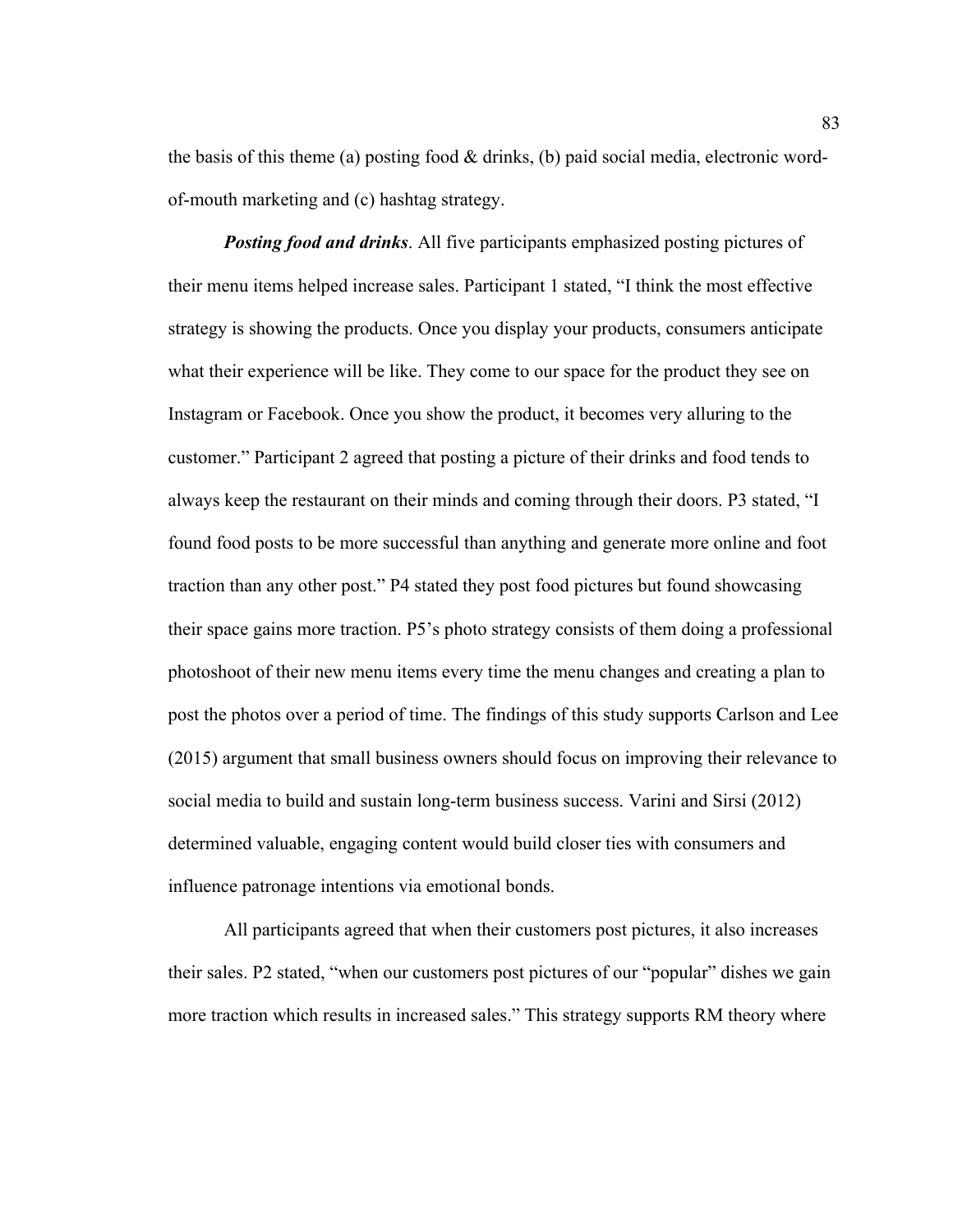organizational goals involve creating a consumer champion or advocate who will recommend the company (Bhattacharya & Sen, 2003).

*Paid promotions*. P3 mentioned that a key strategy for them using Facebook "is using the paid promotion feature." Yearly P3 spends \$1500 on paid Facebook promotion ads for their restaurant to market in an attempt to increase sales; however, they have never been able to effectively learn what their ROI is with this strategy. P3 also mentioned that they understand the paid promotion algorithm for Facebook allows them to reach outside their current followers, which allows them to reach more people who have never engaged with them before. All other participants agreed that they understand they could gain more traction and increase sales while utilizing the paid promotion feature on Facebook and Instagram; however, they have not taken the time to understand how to use the feature thoroughly. They also stated they do not have the proper budget to dedicate to paid promotion. P4 only used the paid promotion feature for events they are hosting. Small business managers must consider consumers and potential consumers are the subject of different triggers beyond conventional paid media with the interactivity characteristic of social media (Luigi et al., 2011). Business owners can market to followers using targeted ads (Jeanjean, 2012).

*Word of mouth marketing***.** All five participants emphasized the power of electronic WOM marketing. An electronic WOM strategy is crucial to marketing success (Castronovo & Huang, 2012). Social media allows WOM to accelerate its reach (Walaski, 2013). Four of the five participants added that they encourage customers to post pictures of the food on social media sites and comment about their experience in the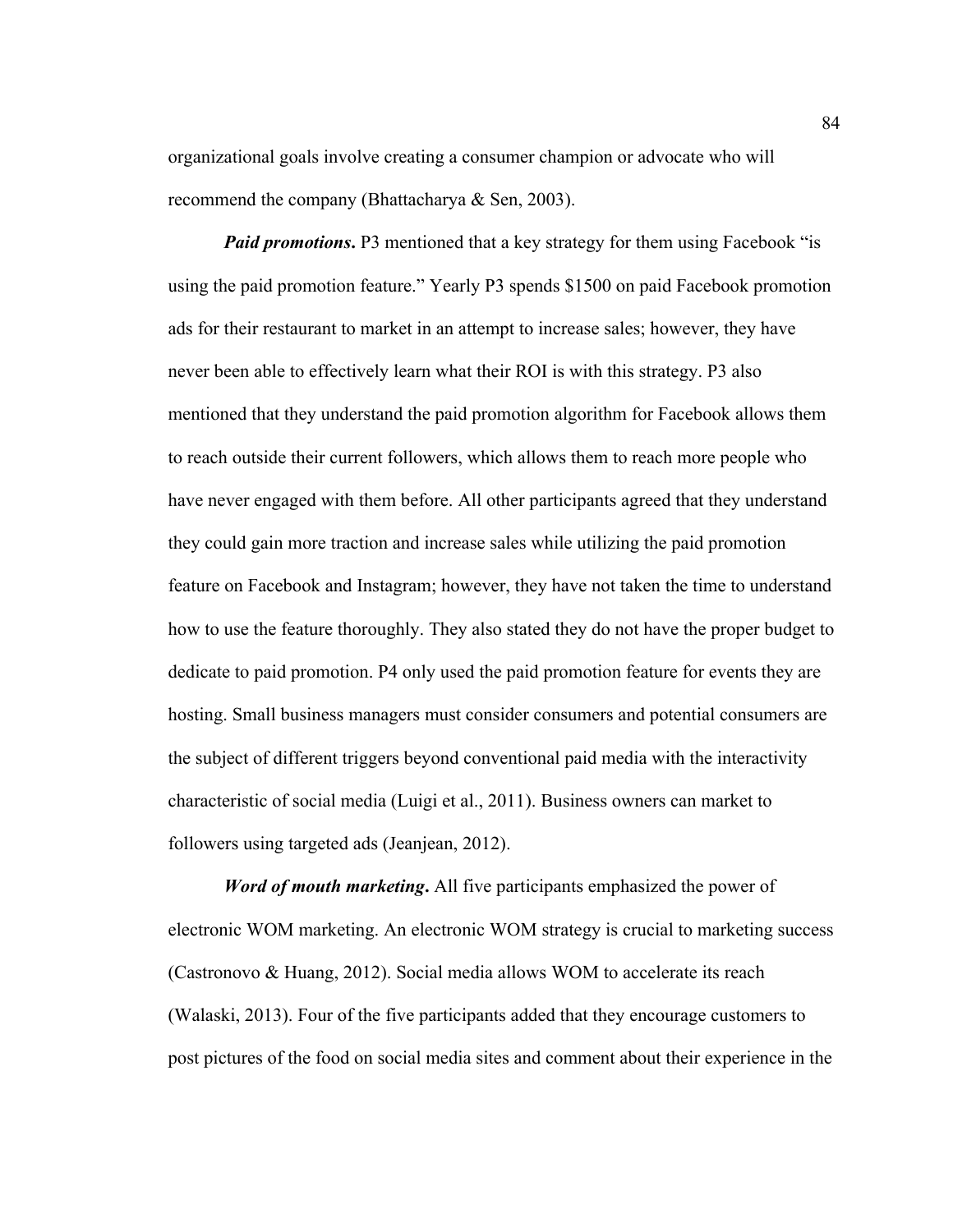restaurant to help spread the word about the service they received (P1, P2, P3 & P5). The dominant factor in WOM engagement is customer satisfaction, which occurs when the client wants to share a positive experience about a product or service (Wolny & Mueller, 2013). All five participants confirmed that customers are enthusiastic to share their experience on social media sites, especially when it is a positive one. P2 mentioned:

> When customers post pictures their friends (or following) will look at the post and think that looks good or seems like a nice place to visit. Then they will come in. I think word-of-mouth is the strongest form of marketing tool for us. Positive word-of-mouth I guess I should say- because everybody gets word-of-mouth is not always positive. Customers will then come in and say, 'I have heard about this place or I saw this dish on social media I wanted to try, and it looked really good.

Potential consumers are more interested in what others recommend rather than the vendor-generated information (Hajli, 2014). P4 noted that when friends of their customers see their experience their customers experienced virtually, they want a piece of that experience. It is important that they always provide their current and new customers with the same experience they saw happening on social media. P1 noted that

> The only strategy I use in terms of marketing and advertising is social media, and I believe that is the biggest form of advertising; therefore, when a customer comes in, they get the best experience, and then they go tell another customer which increases our sales.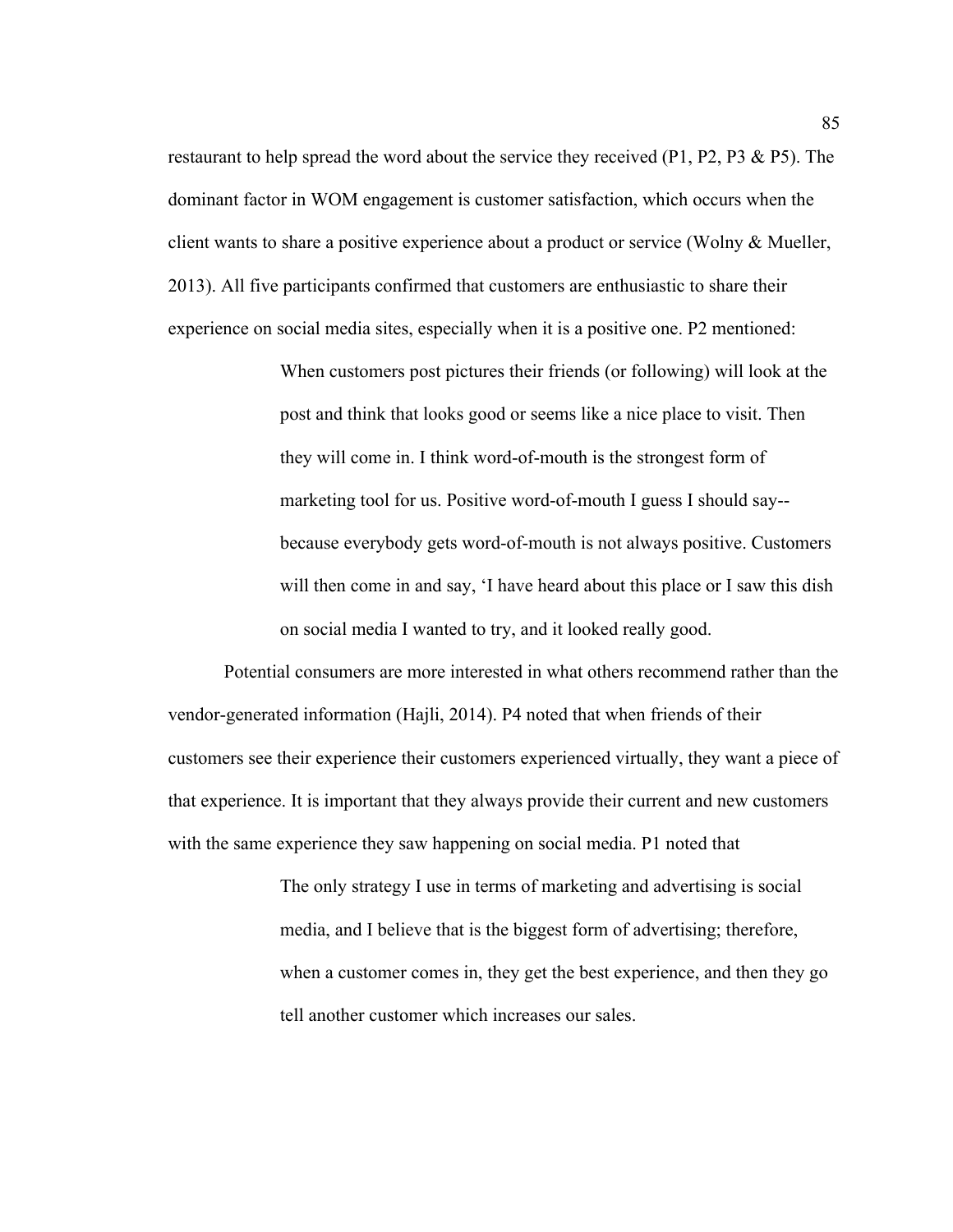P1 stated they use bloggers and influencers to help increase their following and traction by having the blogger come to their restaurant and provide them with a free meal and great experience for them to share on their social media platforms. All participants noted they do not offer specials or discounts for customers sharing their experience on social media but do encourage them to do so. Figure 4 lists the participating restaurants' Facebook user activity.

|  |  | P1 P2 P3 P4 P5<br>Page followers $\vert 2,065 \vert 7,247 \vert 7,721 \vert 4,769 \vert 1,533$<br><i>Likes</i> $\begin{array}{ l} 2,051 & 7,294 \end{array}$ 8,008 4,745 1,538<br>People Checked In   1,312 21,762 21,551 3,416 3,497 |
|--|--|---------------------------------------------------------------------------------------------------------------------------------------------------------------------------------------------------------------------------------------|

*Figure 4. Facebook User Activity* 

Customers help increase traction by posting their experience through formal reviews with the review feature on Facebook or informally by just posting a picture or words and including their experience in the caption. Customer reviews increase brand awareness (P3). "Yelp is more user-generated content; however, when potential customers read reviews, they will make their decision to come in based on the reviews." Figure 5 and 6 illustrate the number of customer reviews and the customer ratings of the participating restaurants on Facebook and Yelp.

|                                                                          | P2 | P3 P4 P5 |      |
|--------------------------------------------------------------------------|----|----------|------|
| # of Reviews   141 $583$ $527$ 227                                       |    |          | - 59 |
| <b>Star Rating</b> $\begin{array}{ l} 4.7 & 4.5 & 4.3 & 4.9 \end{array}$ |    |          | 46   |

*Figure 5. Facebook Customer Reviews and Ratings*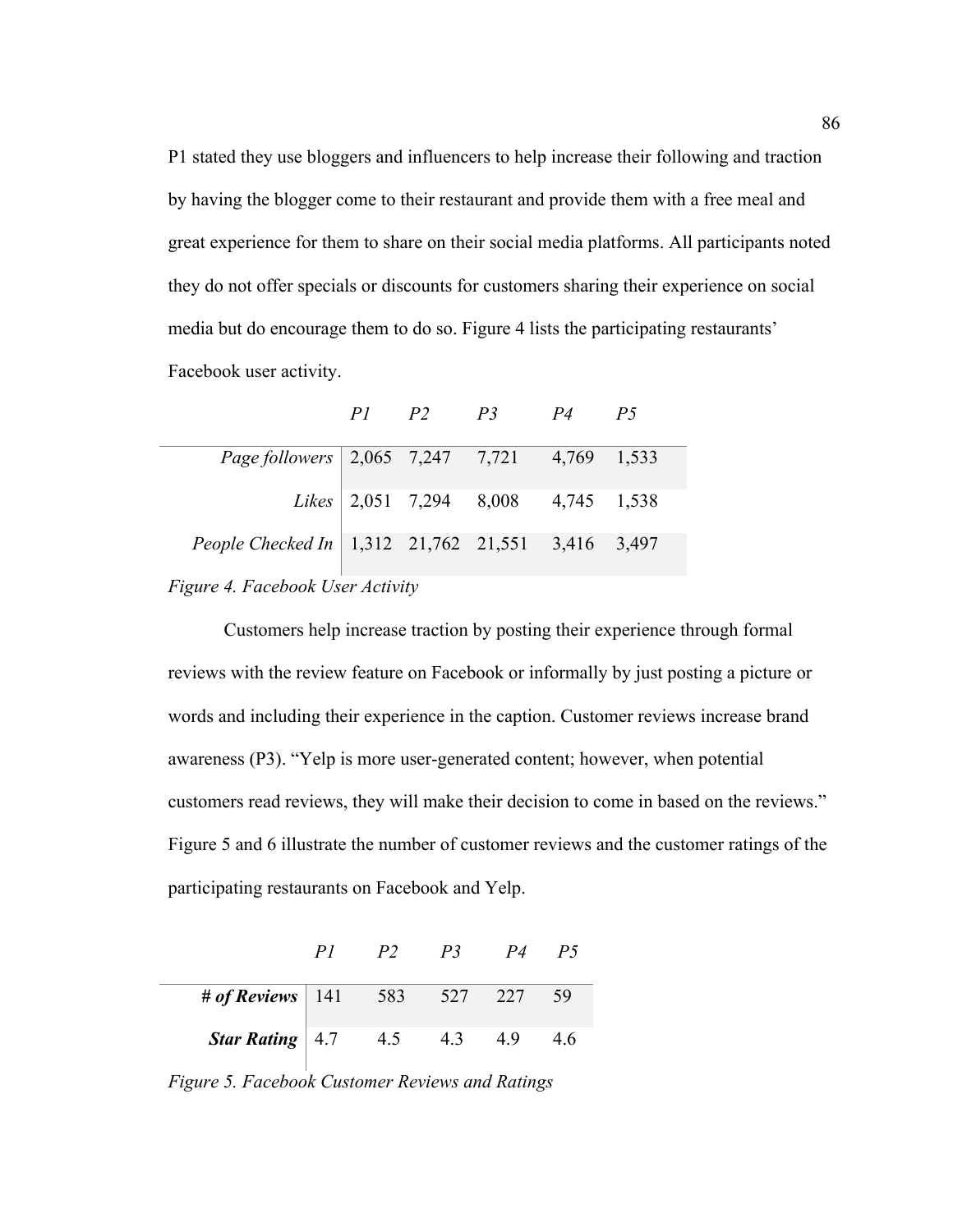|                                             | P <sup>2</sup> | $P3 \qquad P4$    | P5   |
|---------------------------------------------|----------------|-------------------|------|
| # of Reviews   182 637 370 80               |                |                   | -103 |
| <b>Star Rating</b> $\left  3.5 \right  4.0$ |                | $3.5$ $4.5$ $3.5$ |      |

# *Figure 6. Yelp Customer Reviews and Ratings*

*Hashtags*. Two of the five participants stated they strategically utilize hashtags to help increase their exposure; however, all participants use some type of hashtag. Social media marketing campaigns are more likely to succeed when the message content is able to highly resonate with the target audience and appeal to this group's motivations for sharing information (Castronovo & Huang, 2012). P4 stated,

> We use the hashtag of our mission, which is community first, cafe second, which I think allows us to be consistent in all of our messages. New followers are able to find us and see our cohesive brand through our hashtags.

Castronovo and Huang (2012) determined small business owners should utilize social media to foster communication and therefore a social media strategy must allow users to share and contribute to content. P4 also stated that they use general hashtags also, but it depends on what type of post they are posting. P5 stated they have also created their own personalized hashtag; however, they use general hashtags to describe their posts and also use ones that are specific to holidays or events.

# **Employees**

The theme of employees' pertains to employees' responses to social media marketing strategies small family-style restaurant owners use to increase sales. All five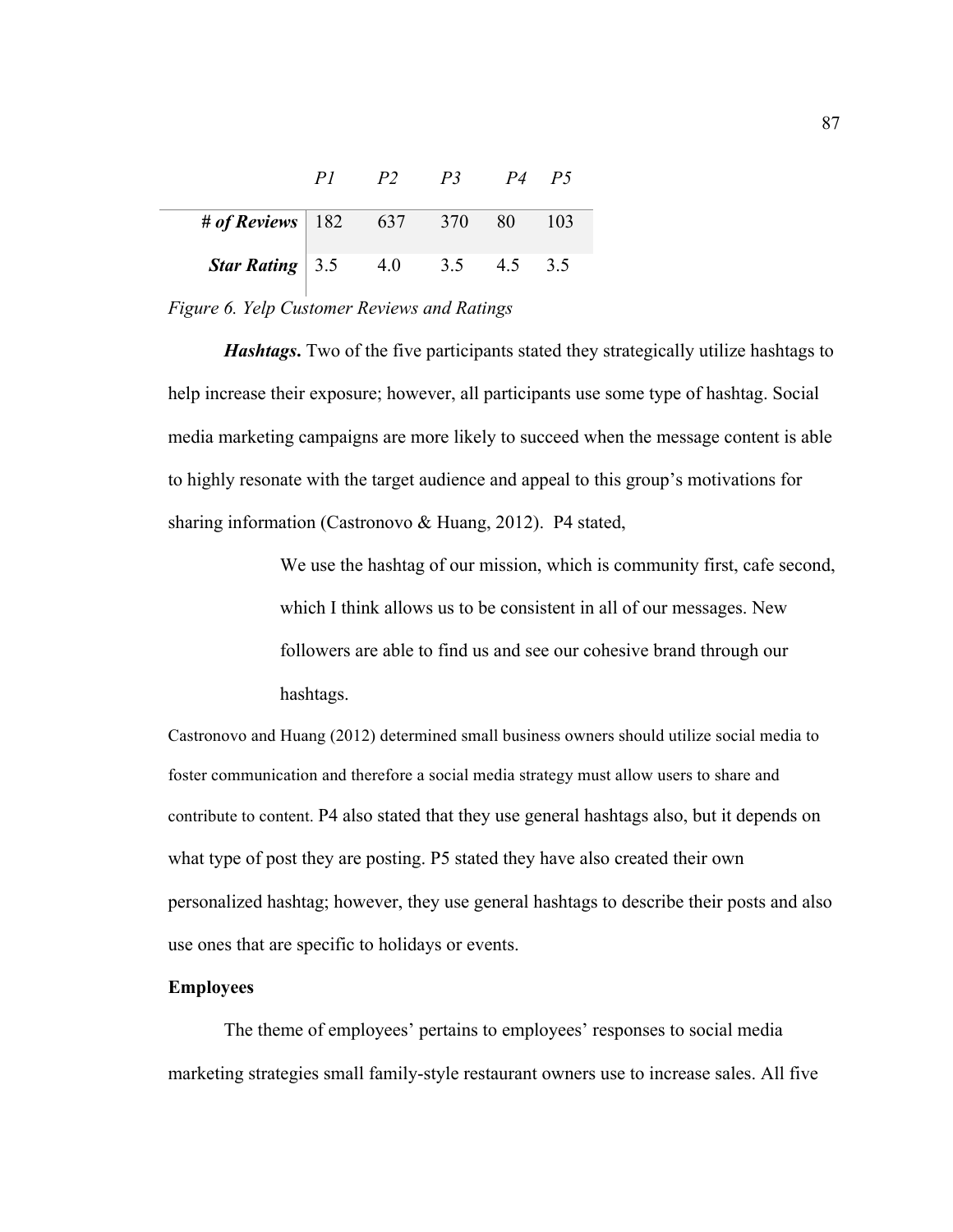participants stated their employees are very receptive to utilizing social media marketing strategies. Only 1 of the 5 participants stated they require their employees to implement social media marketing in their job roles (P3). P3 stated, "Our staff is supposed to post twice a week and we ask our bartenders to post once a week." Four of the five participants do not have dedicated staff to manage social media or require their staff to post on social media (P1, P2, P4, P5). However, P1 stated that although they do not require the staff to post, they tend to take the initiative and post about the restaurant on their own. P5 mentioned their staff increases traction by posting on their personal social media and tagging the restaurant mainly on Instagram. P4 also sells other entrepreneurs products in their business and stated:

> Our employees love utilizing social media, and they actually give me many strategies. We focus a lot on art and when we have new artists installing their work the team will send me content to post on social media. When we think about increasing sales, we also think about increasing the sales of our vendors.

### **Impact**

The theme of impact pertains to the impact social media marketing has on small family-style restaurant sales. All participants stated that social media marketing had a positive impact on their sales. P3 stated since implementing actual strategies they have seen an increase in their sales. P5 stated they see their sales increase when they are consistent on social media because they are constantly on the minds of their following. P5 stated, "People see our post, and they are like, "Oh. I will make the choice to go there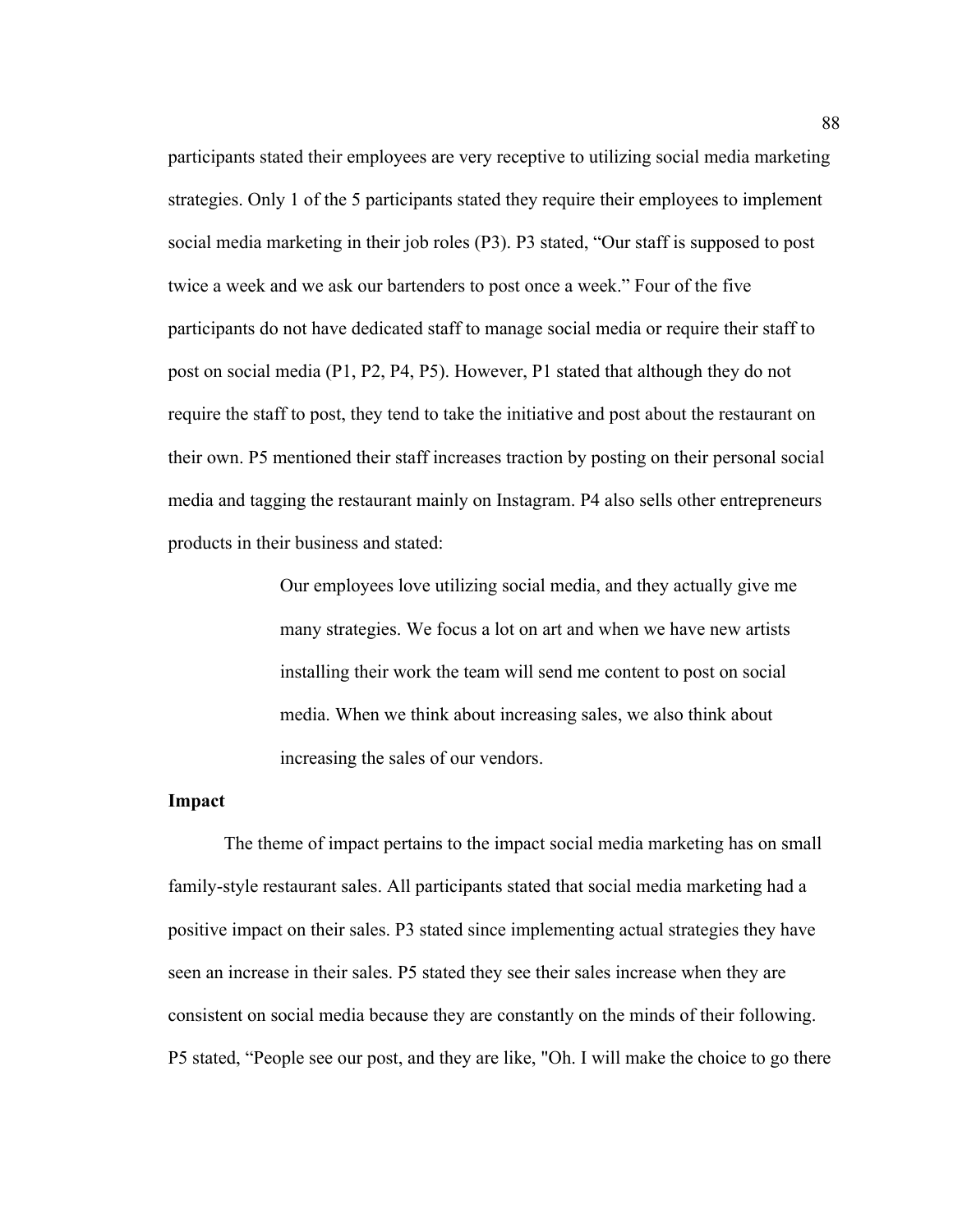tonight," which is where we find the return on our time investment of using social media." P4 mentioned that because they not only promote their restaurant but also promote and empower other entrepreneurs through their social media platforms, they have been able to increase their sales and other entrepreneurs' sales. P4 stated:

> Any entrepreneur who places their product on our bookshelf for sale is also our focus. We think about how do we showcase that entrepreneur or that business on our platform as well. We also highlight our chefs. The chefs are always super proud of the food that they put up, so they constantly are sending me pictures of new dishes to be featured. We post the pictures for internal, but of course, sales; however, then we tag the chef, and then that helps promote their brand and who they are as a chef. Although it increases our sales and the chef sales we do not know of these strategies as sale strategies we just want everyone to win.

P4 mentioned that when having events they utilize social media to promote and sell tickets and almost every time they sell out their events, because they leverage social media platforms for marketing. Social media has had an impact on their bottom line.

### **Relationship marketing.**

The theme of relationship marketing pertains to how the social media marketing media strategies participants of this study utilized aligns under the service augmentation relationship marketing strategy increase sales**.** Relationship marketing is attracting, maintaining, and, in multiservice organizations, enhancing customer relationships (Berry, 2002). Berry (2002) identified five relationship marketing strategies to include core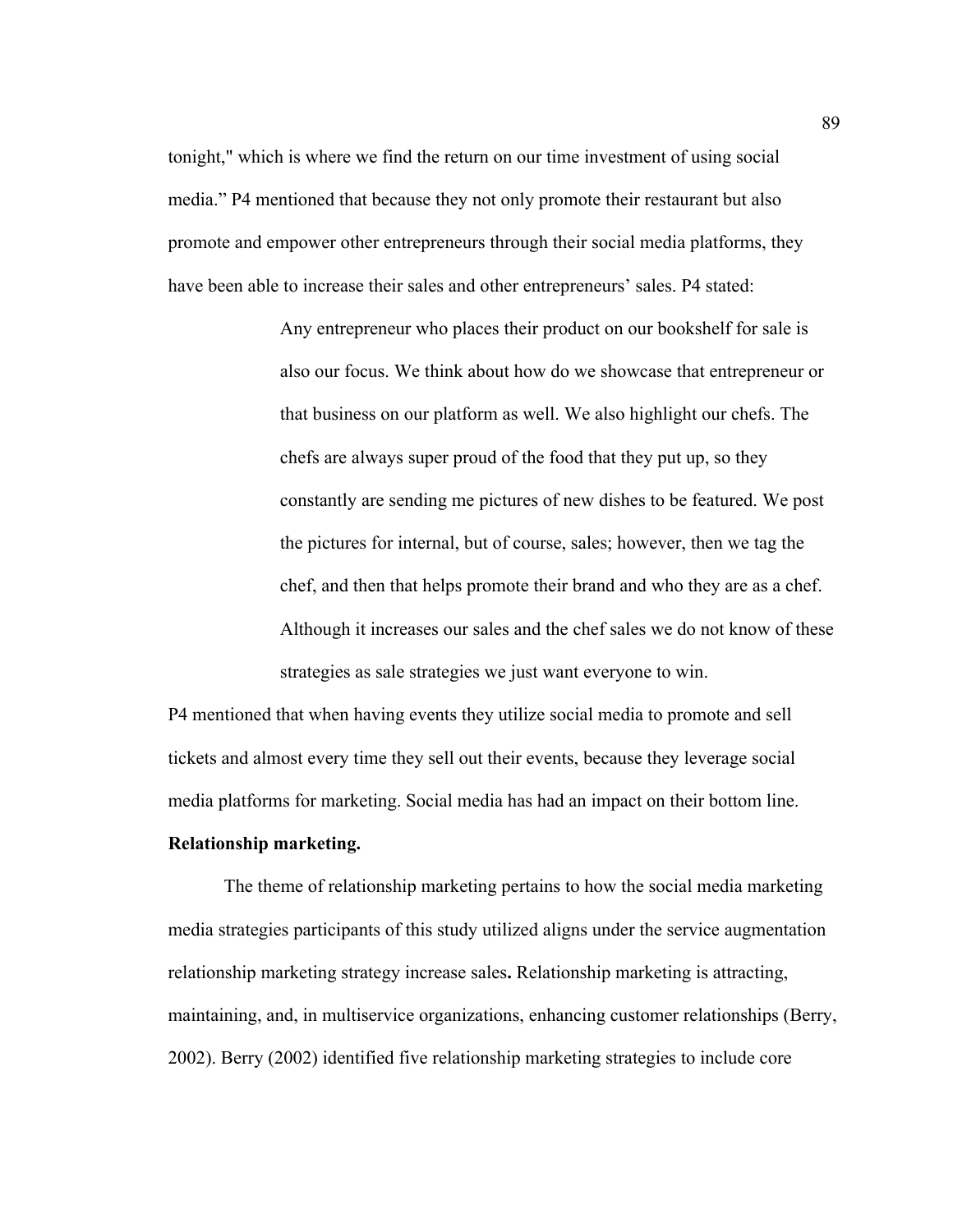service marketing, relationship customization, service augmentation, relationship pricing, and internal marketing. All five participants in this study identified at least one RM strategy they use through social media. P4 stated when new customers find them on social media; the customers expect to receive the same experience they saw on social media. P4 is very adamant about providing them with that experience. P4 is using the core service marketing strategy of relationship marketing. P4 stated they want their customers to become advocates of their business. In RM theory, organizational goals involve creating a consumer champion or advocate who will recommend the company (Bhattacharya & Sen, 2003).

P1 mentioned that their major strategy is utilizing social media for marketing by having their current customers to market their business and drive sales. However, P1 stated they also understand that customer retention is extremely important, because if they can retain customers, they can acquire new customers. Consumer identification, customer acquisition, customer retention, customer development, and tracking consumer information are steps in the process of relationship marketing small business leaders implement to maintain lifelong relationships (Khan, 2014a). P1 mentioned that social media is extremely important to their business, and they understand that building strong relationships with their customers is important.

P2 mentioned that without building strong, trusting relationships with their customers on social media their sales would probably not be where they are. P2 stated,

> Marketing on social media allows our customers to know who we are before they actually come in. It can be a struggle sometimes, because we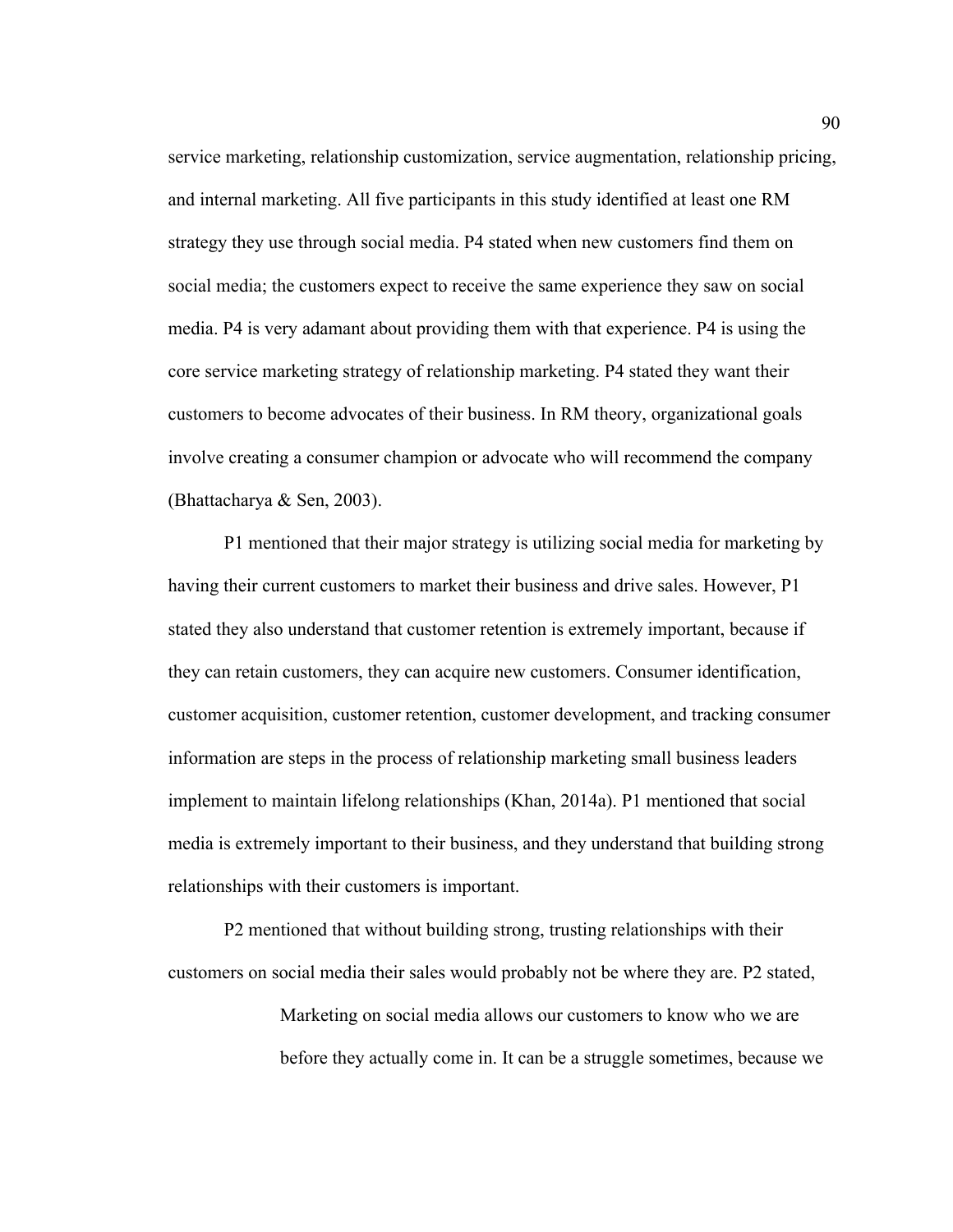always have to ensure that we provide our customers with the best experience so that they will not use social media to post negative comments about us but instead encourage their followers, family, and friends to come in.

The purpose of employing relationship-marketing theory is to allow business owners to use a strategic process to develop and maintain a profitable relationship portfolio (Catoiu & Tichindelean, 2012). P3, P4, and P5 all mentioned that marketing on social media strategically is important to their business growth. P3 mentioned that they originally did not incorporate social media into their marketing but quickly realized it is a must that they use social media to increase sales. P4 noted that social media is not a huge struggle for them, and it is a great way to always stay connected to their current customers and a way to obtain new customers. RM theory is relevant to the findings of this study because family-style restaurant owners in this study agreed that more than half of consumers who use online tools such as social media to make purchasing decisions interact with their restaurant on social networking sites. Small family-style restaurant owners in this study understood the importance of building strong relationships with consumers via social media to enhance their brand loyalty. Enhancing relationships with customers and elements of the brand community can enhance relationships and increase contacts between the brand and the customers to influence the brand (Laroche, Habibi, Richard, & Sankaranarayanan, 2013). All participants agreed that when their customers post pictures, it also increases their sales. This strategy supports RM theory where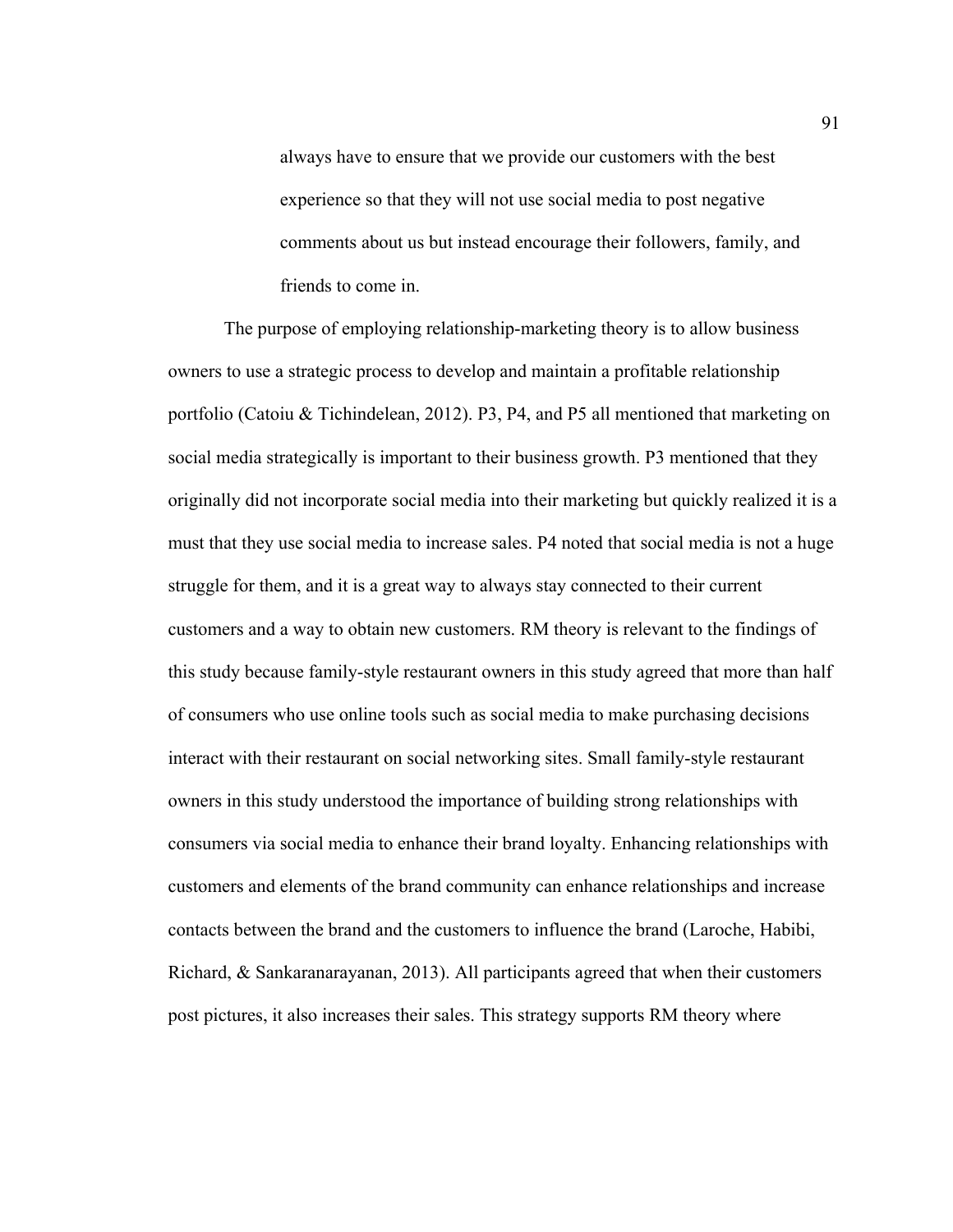organizational goals involve creating a consumer champion or advocate who will recommend the company (Bhattacharya & Sen, 2003).

All participants mentioned that they did not have a written social mediamarketing plan. The participants posited that a written marketing plan is necessary, but they have not had the time to create one. In addition, participants 1, 3, and 5 said they would incorporate social media marketing into their print marketing in the very near future to help engage their followers.

Small family-style restaurant owners is this study agreed continuing to implement social media marketing strategies to reach customers will increase sales. The findings of this study support Schaupp and Belanger (2014) argument that small business owners who engage in social media marketing build relationships and trust with customers that translates into increased sales. Social media use can alter the level of communication and interaction between SB owners and consumers (Pookulangara & Koesler, 2011). Participants of this study agreed consumers of their small family-style restaurants can communicate through social media their questions or concerns, and as family-style small restaurant owners they can directly respond to the consumers' questions.

### **Applications to Professional Practice**

The findings of this study support Schaupp and Belanger (2014) argument that small business owners who engage in social media marketing build relationships and trust with customers that translates into increased sales. Utilizing the findings of this study, small family-style restaurant owners can increase their understanding of various social media marketing strategies that translate into increased sales. Small family-style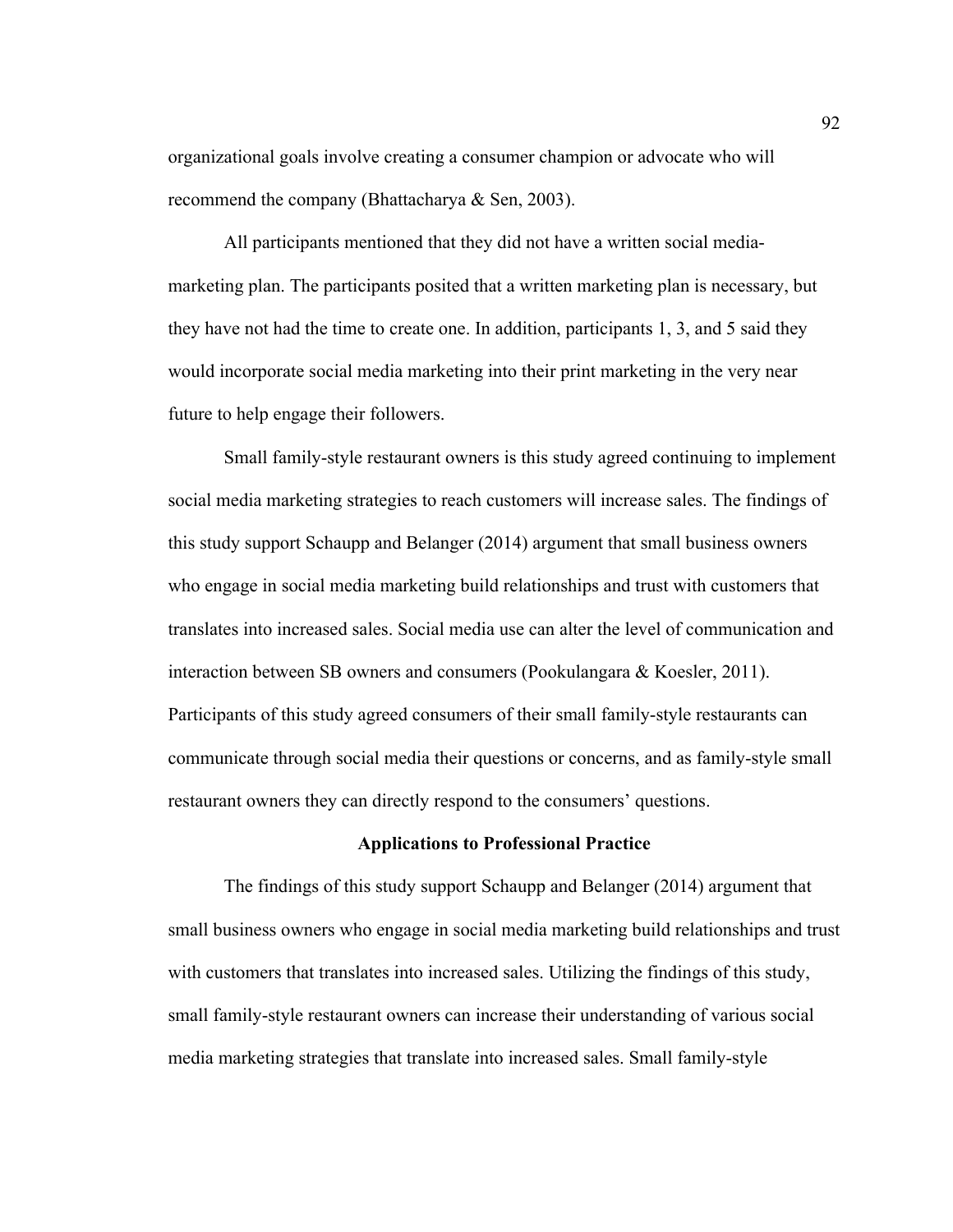restaurant owners can utilize the findings from this study to increase their knowledge of how to foster relationships with their customers through social media marketing strategies ultimately increasing WOM through social media platforms.

Small family-style restaurant owners can use the findings of this study to understand specific social media marketing strategies to implement utilizing various social media platforms such as Facebook and Instagram. The findings of this study suggest leveraging photographs of food and drinks on Facebook and Instagram increased engagement ultimately increasing sales. Participants in this study indicated that they rely heavily on digital marketing rather than traditional marketing methods. Small familystyle restaurant owners can utilize the findings of this study to guide them into creating a cost-effective social media and traditional marketing plan. Utilizing the findings of this study, small family-style restaurant owners can get a better understanding of how to leverage their employees to implement social media marketing strategies.

With this study, I confirmed that implementing social media marketing strategies does require some formal training or understanding of all the components on the various social media platforms. Small family-style restaurant owners in this study agreed that they did not know how to utilize all the features of the social media platforms. None of the participants in this study utilize the data reports to analyze and strategically implement social media marketing strategies to increase their sales. Therefore, proper training of social media utilization for marketing should be an application to enhance business practices for small family-style restaurant owners. The participants in this study did not participate in any form of training to learn how to implement social media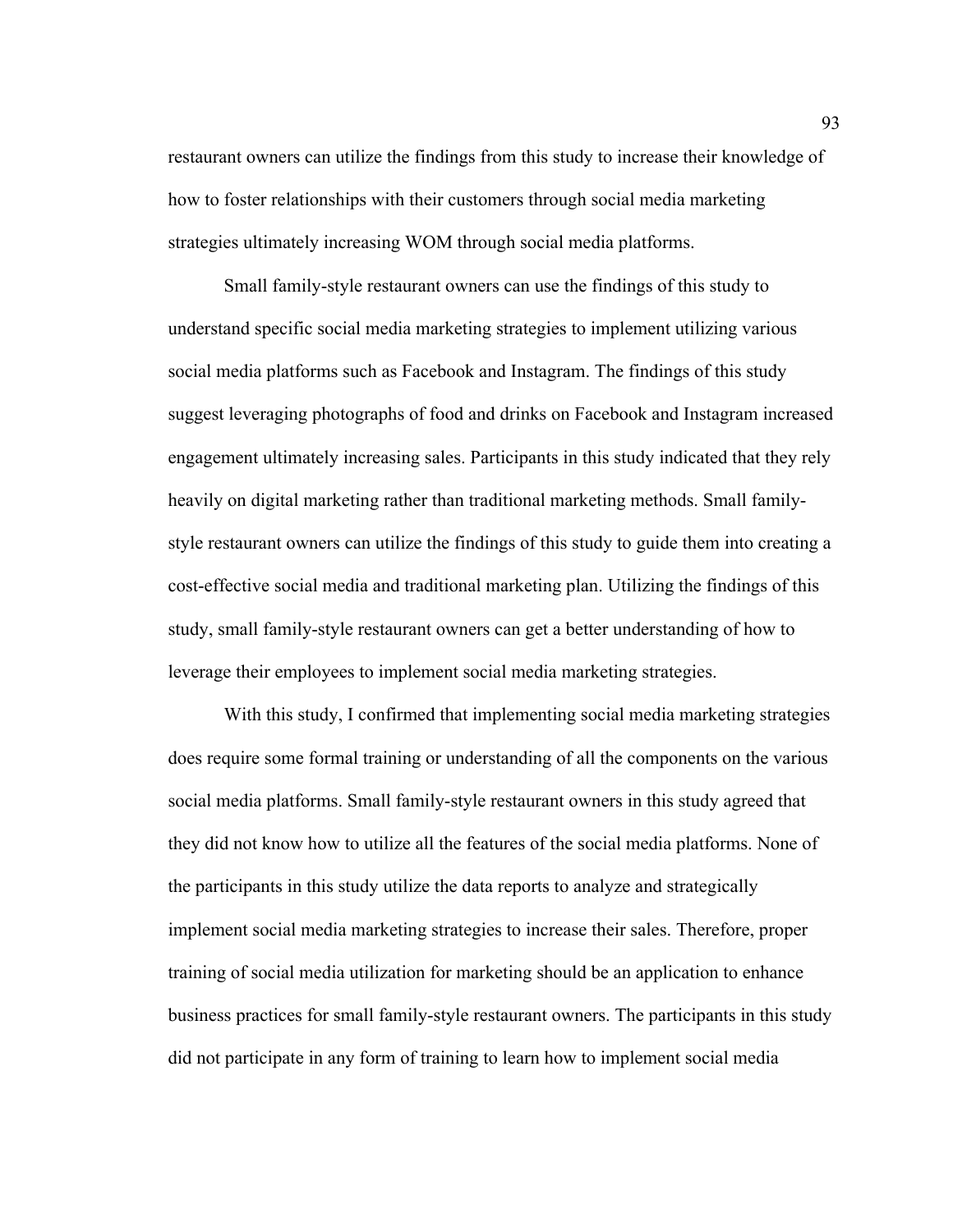marketing. If business owners do not take the time to understand how to use social media as a marketing tool, businesses could cause potential damage to their organizations by missed opportunities for growth and sales (Li, 2012). All participants in this study mentioned they did not have one staff person who solely focuses on social media marketing strategies and as the business owner, but they do not have the disposable time to spend on social media for marketing consistently. However, one participant did mention that their younger employees were perceptive, and I believe that recruiting employees who are social media savvy may relieve business owners from the learning curve associated with social media and may increase employment rates in the community. The themes that emerged throughout the data analysis process are applicable to small family-style restaurant owners and other restaurant types and can be beneficial in helping business owners develop and employ social media strategies to increase sales. Additionally, small-family restaurant owners can utilize the knowledge and information included in this study to enhance customer retention and increase WOM to increase sales.

### **Implications for Social Change**

The implications for positive social change include cause-related marketing for local non-profit organizations and education to future entrepreneurs in the restaurant industry, ultimately having a positive impact on economic development and education in communities. Cause-related marketing is a social responsibility program in which owners of companies donate to nonprofit organizations when a customer purchase from the company (Chanana, & Gill, 2015). Small restaurant businesses use marketing strategies on social media websites to disseminate their marketing message (Kwok & Yu, 2013).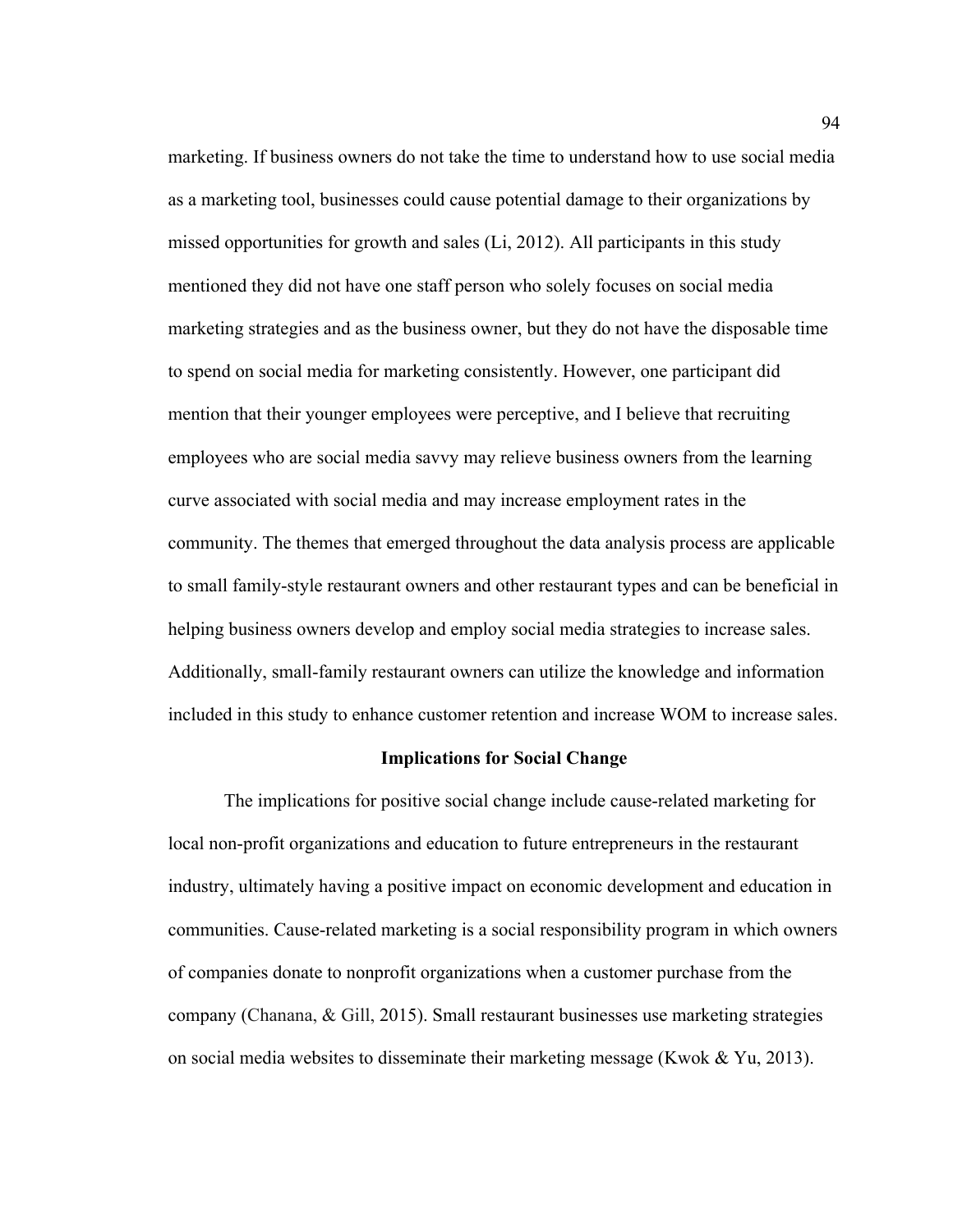Reaching a broader audience allows small family-style businesses owners to increase visibility, which has a direct impact on brand awareness and sales. Small family-style restaurants can leverage their reach and brand awareness to implement cause-related marketing campaigns. Connecting with local non-profits to impact, small family-style restaurant owners in Maryland will influence the community through cause-related marketing and have an impact on social change by donating profits based on sales.

By utilizing the strategies from the findings of the current study, small familystyle restaurant owners may contribute to positive social change by increasing the knowledge of future entrepreneurs in the restaurant industry ultimately increasing the number of entrepreneurs in their community. Restaurant owners can utilize strategies from the findings of this study to also show future how technology can help them launch and grow their businesses faster and drive economic development in their communities. Increasing the demand for employment can have a direct impact on decreasing the unemployment rate within the United States, particularly in the state of Maryland. Yun (2013) noted small businesses make economic growth more sustainable through job creation. Increasing net sales does not only influence individuals who need employment but also those who are interested in opening a small business which contributes to the economy of their community, drive economic development, and improve community relations.

### **Recommendations for Action**

Small family-style restaurant owners, managers, and employees could use the information, research findings, and recommendations in this study to create and

95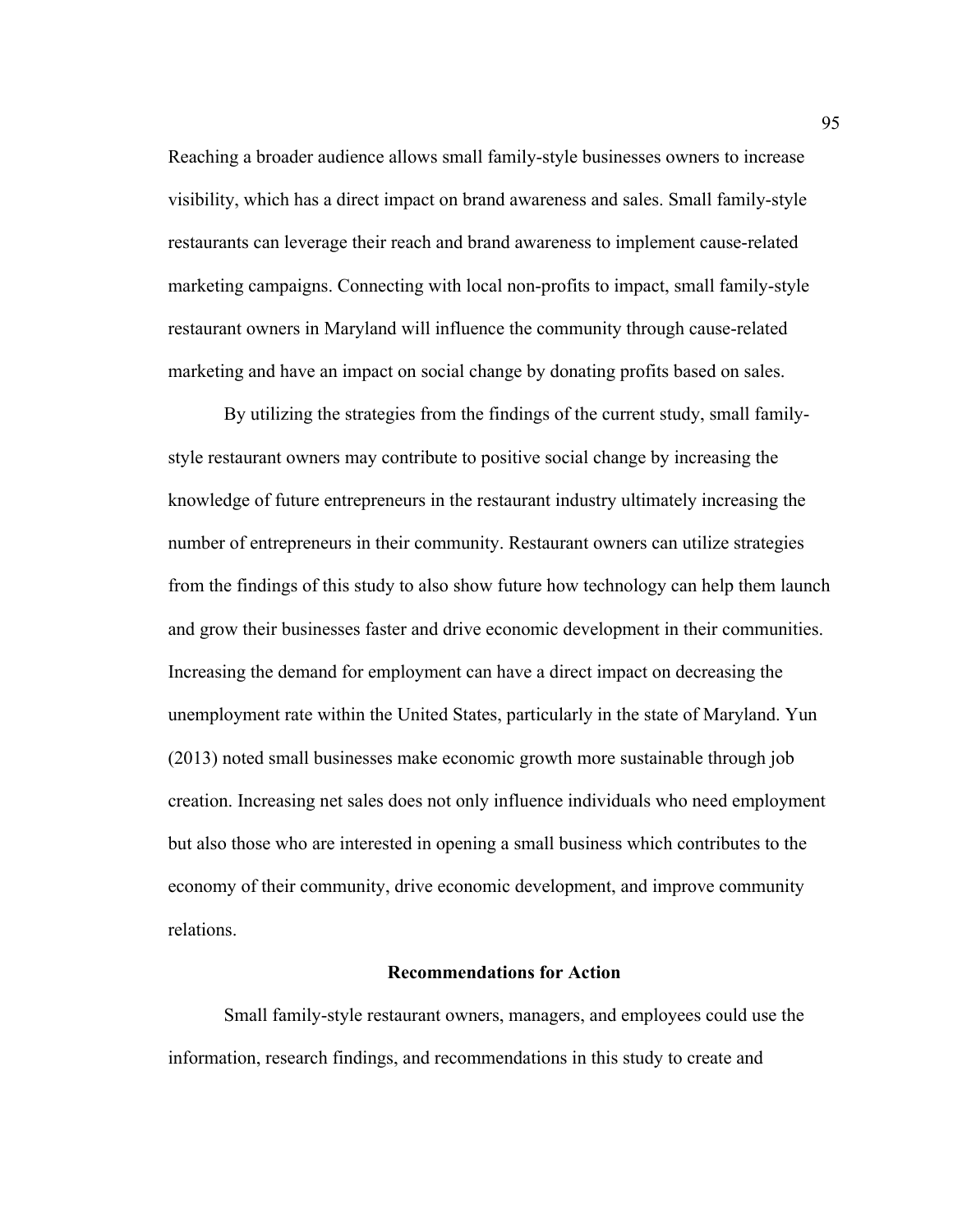implement effective social media strategies to increase sales. Based on the findings of this study, I have three recommendations for small family-style restaurant owners to consider. The first recommendation is that small family-style restaurant owners should research and determine which social media platforms are the most effective for their restaurant type and align their policies with the goals of the restaurant. I recommend taking advantage of social media trainings to enhance small family-style restaurant owners knowledge and increase their probability of increasing sales through effective strategies with the best social media platforms.

The second recommendation is small family-style restaurant owners to hire an employee who is solely responsible for implementing social media marketing strategies. Small family-style restaurant owners having a dedicated person who can analyze the social media marketing strategies and adjust strategies based on proven data will reduce the time and cost, ultimately having a bigger ROI. Participants of this study had no single employee dedicated to social media and did not understand how to analyze social media data to make informed social media strategy decisions.

The third recommendation is small family-style restaurant owners should create a social media-marketing plan. Participants of this study implemented social media marketing strategies but had no social media-marketing plan to implement these strategies and therefore had no consistency. Consistency drives brand awareness ultimately increasing sales (Hansson et al., 2013). The participants stated they understood the importance of having a social media-marketing plan to strategically implement their strategies they are currently using, but never took the time to create one. The findings of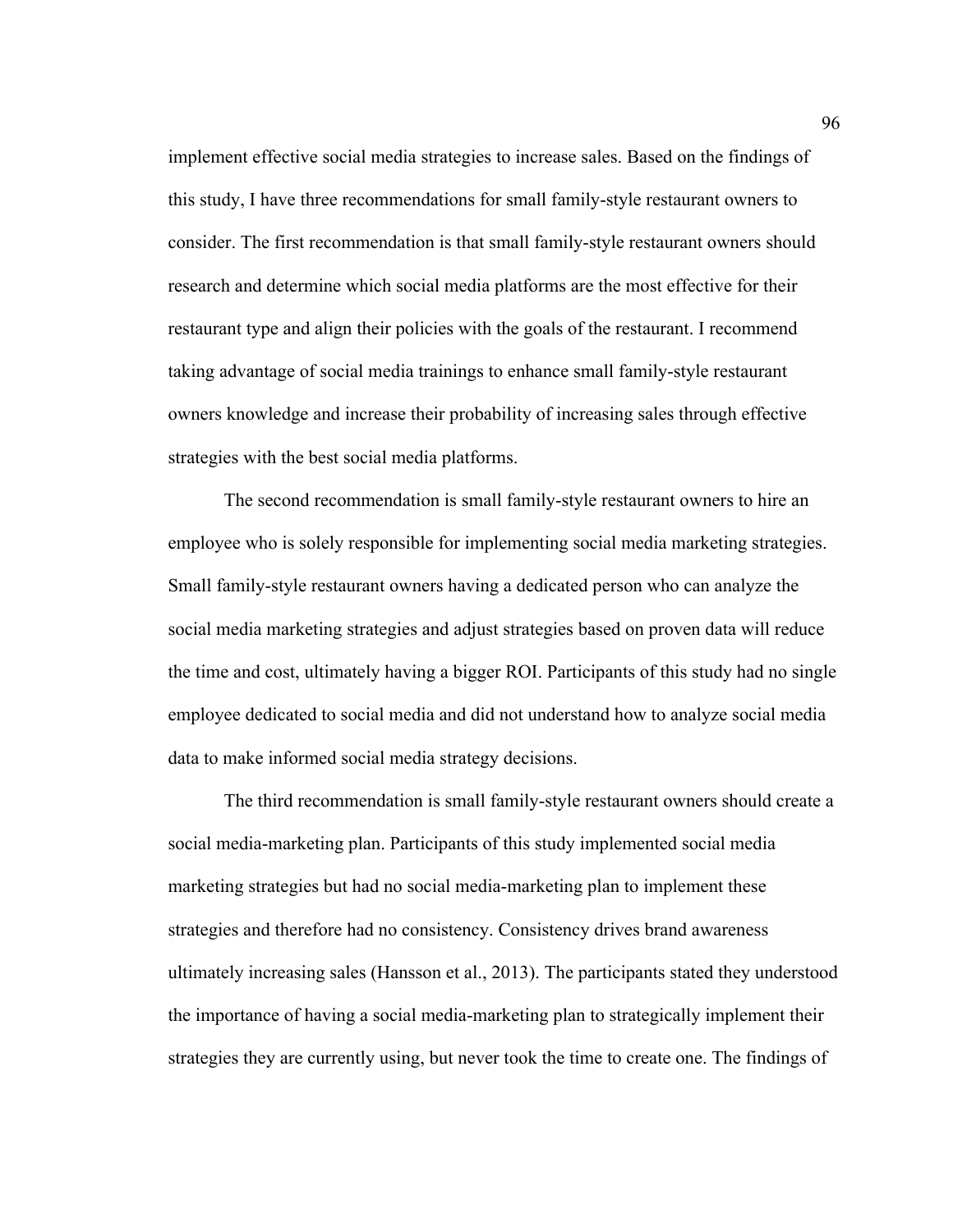this study can provide useful information to create training programs on the use of social media marketing for small family-style restaurants. I could disseminate this research to small family-style restaurant owners through journals and conferences.

I may disseminate the research findings in several methods. I plan to provide each research participant with a summary of the study and research findings to share with other small restaurant owners. The ProQuest/UMI dissertation database will house a published version of the current doctoral study for review. I will present the findings of this research at business conferences, training colloquiums, and other avenues of interest when opportunities arise or opportunities I create.

# **Recommendations for Further Research**

The findings of this study provide a foundation for further research in the areas of social media marketing. In this qualitative multiple-case study, two main limitations arose: the data only reflected strategies small family-style restaurant business owners utilize and did not reflect strategies other restaurant type owners utilize. The data only reflected strategies that family-style restaurant business owners utilize that were successful impacted sales and did not reflect strategies that were not successful but could potentially be successful for other family-style restaurant owners. Researchers could expand this study to include other types of restaurants, such as fast food and casual dining restaurants, to see different strategies used based on restaurant style. Conducting a study inclusive of several types of restaurants can offer restaurant owners effective social media marketing strategies to increase sales. This study included small restaurant businesses in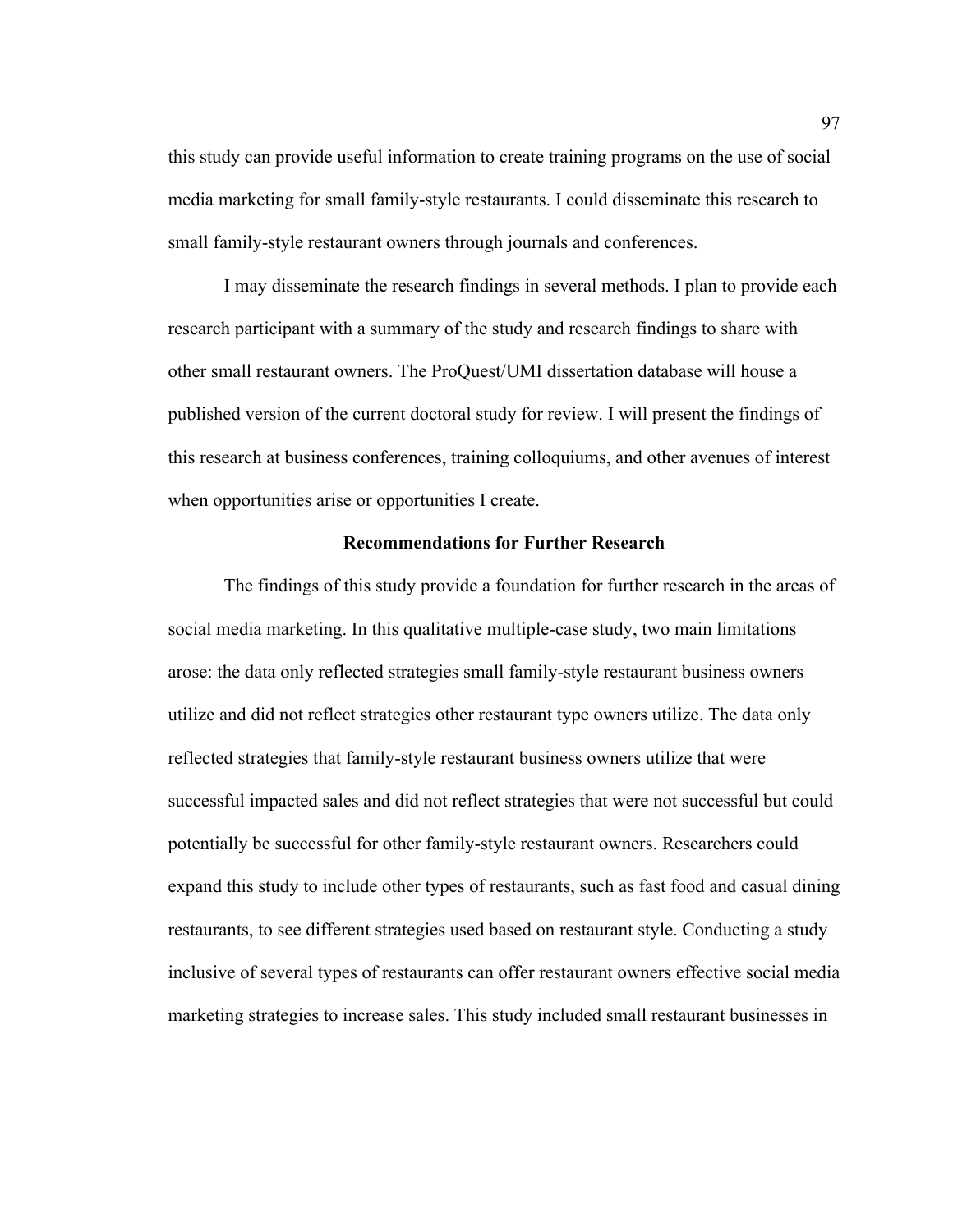Maryland. Recommendations for further research are to expand research to other geographic locations.

Further research utilizing a quantitative method to examine in-depth financial performance analysis of the relationship between social media marketing techniques and profitability rates may provide additional information on effective marketing strategies. Additionally, I recommend that researchers utilize the themes of this study and develop a quantitative study to measure the effectiveness of each strategy.

## **Reflections**

The Walden University Doctor of Business Administration (DBA) program has been a challenging yet rewarding experience. I began the program with a preconceived notion that I was at an advantage in completing a doctoral study since I obtained masters of business administration (MBA) and was very knowledgeable of the subject. However, I was intimidated by the thought of conducting research because I was not required to conduct research in my MBA program. Although faced with challenges, the DBA doctoral study process enriched my academic competence.

I chose to research social media marketing strategies based on my past marketing experience and passion for social media. I spent 4 years as a marketing consultant and professor. Throughout the year, marketing became my specialty. Social media became the innovation of marketing, and I knew the importance for me to educate others on how to utilize this new marketing tool to grow their businesses.

The participants of this qualitative multiple case study provided knowledge and understanding of social media marketing strategies. The participants openly shared in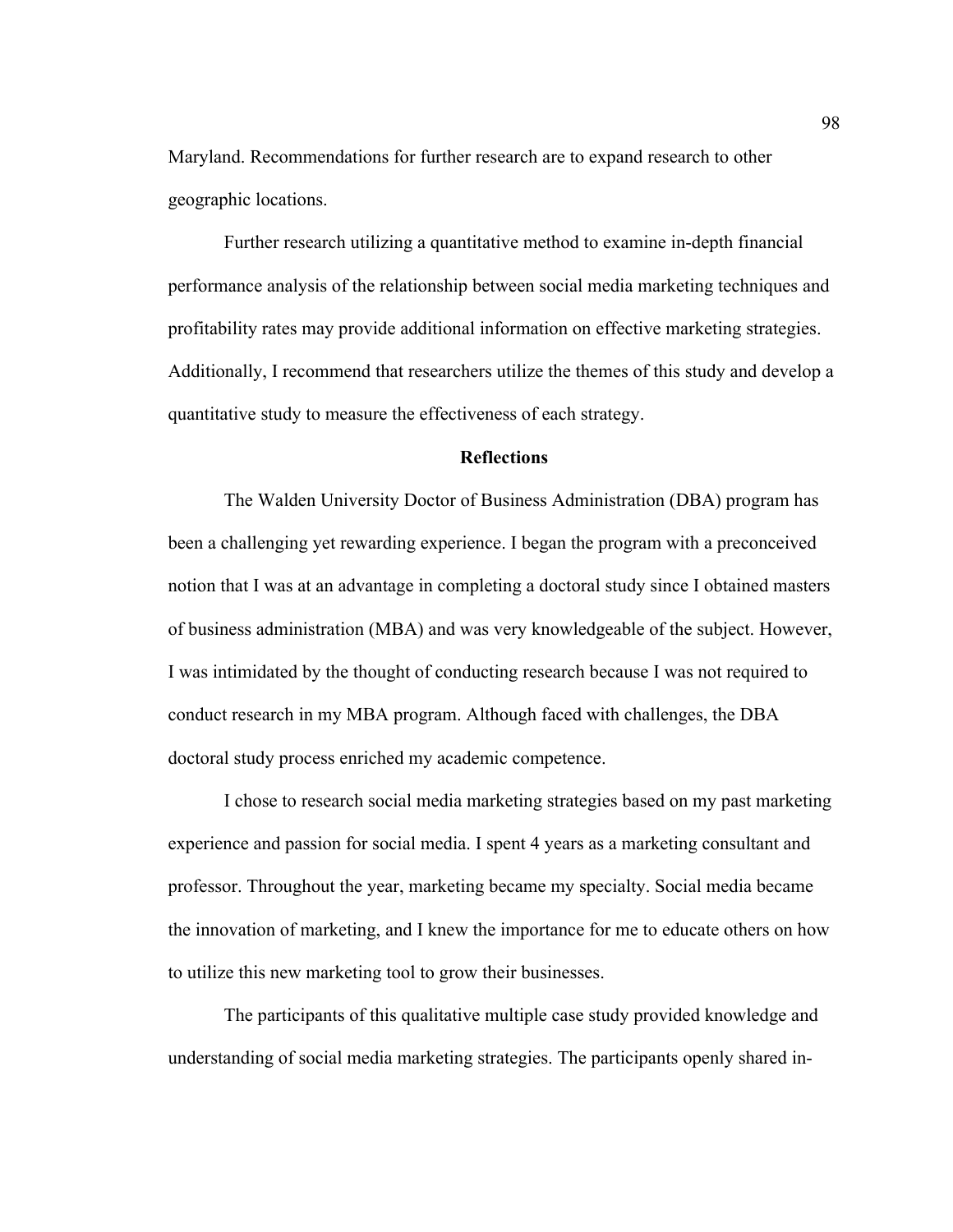depth information with me. I gained valuable information on implementing social media marketing and awareness of the obstacles and challenges associated. Prior to conducting interviews, I had no relationship with the participants, which helped to avoid bias. One challenge that I faced during this study was collecting documents pertaining to social media marketing strategies. Not all participants could provide written documentation, such as financial reports or social media analytics, because they did not know how to obtain those reports from social media and did not track their social media investments. I found that documentation was limited.

## **Conclusion**

The usage of social media platforms changed the way organization members directly communicate with their consumers and the way consumers perceive organizations (Taneja  $\&$  Toombs, 2014). The use of social media by restaurant owners provides access to a new way of marketing their products and communicating with potential customers quickly, cheaply, and with the ability to offer a warm welcome (Sanchís Verdeguer, Peiró-Signes & Segarra-Oña, 2014). Five small family-style restaurant owners in Maryland participated in interviews to explore this subject. After analyzing and coding the data, five themes emerged. The key themes included: (a) social media platforms small family-style restaurant owners use to increase sales, (b) strategies that work best for small family-style restaurant owners to increase sales, (c) employees' response to social media marketing strategies small family-style restaurant owners use to increase sales, (d) impact social media marketing has on small family-style restaurant sales, and (e) relationship marketing.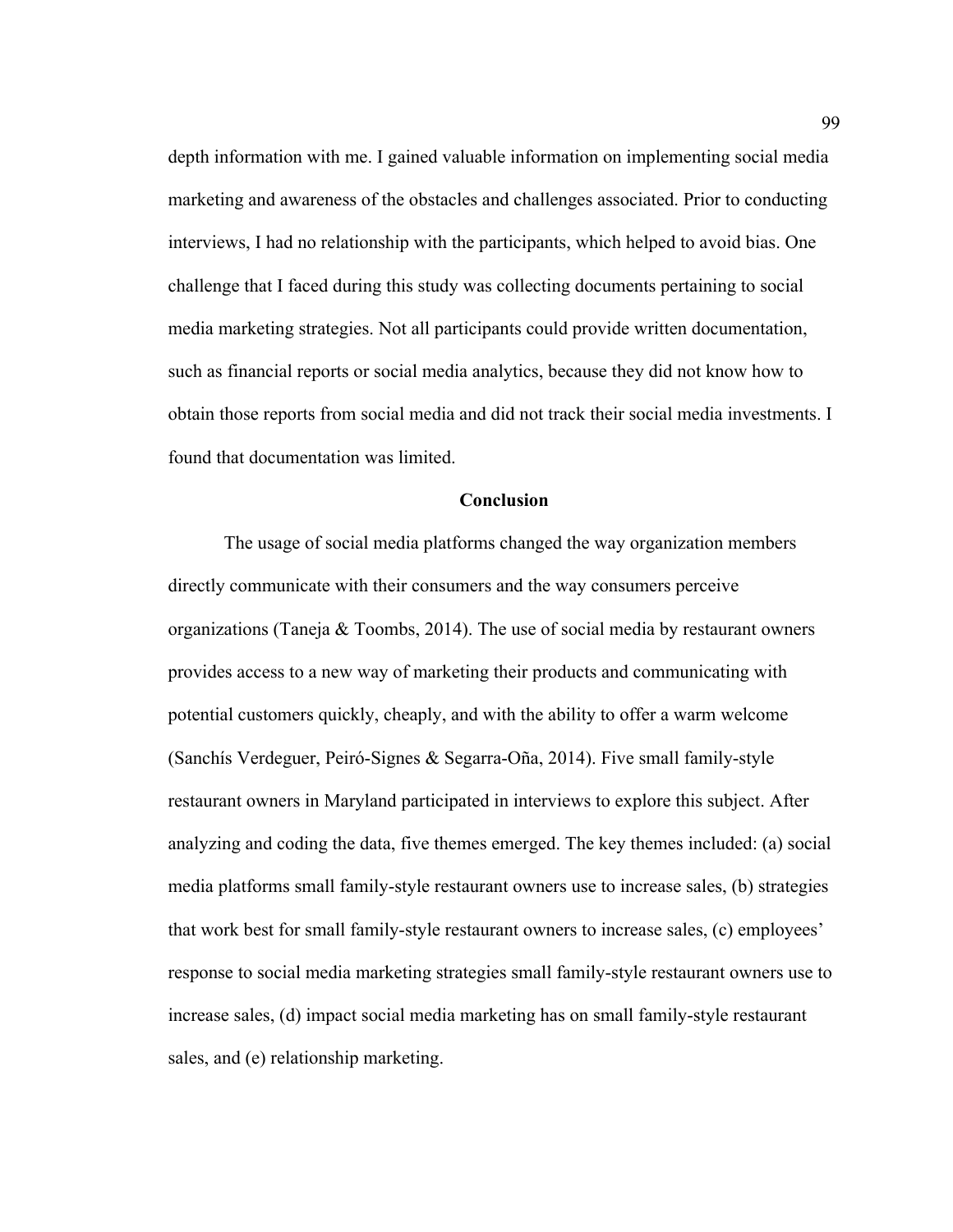The results of my study support and align with the evidence I found in preceding and current research that business owners who utilize social media marketing strategies could increase business sales. Using data collected from participant interviews and document review, I found that social media usage for marketing purposes has increased in popularity within businesses when compared to traditional methods of marketing. All participants of this study implement social media as their main source of marketing. Participant responses confirmed the importance in using social media marketing strategies to increase sales. The findings, conclusions, and recommendations could help small restaurant businesses understand effective strategies to implement in their marketing plan. Facebook and Instagram was the most used social media marketing platform by the participants of this study.

The findings of this study affirm that business owners who utilize social media to communicate with current and prospective customers can foster strong relationships and ultimately increase sales through WOM. WOM has the potential to increase sales and brand awareness. I concluded from the findings that social media is a powerful marketing tool for small family-style restaurants, which can ultimately have a positive impact on sales when owners properly implement strategies.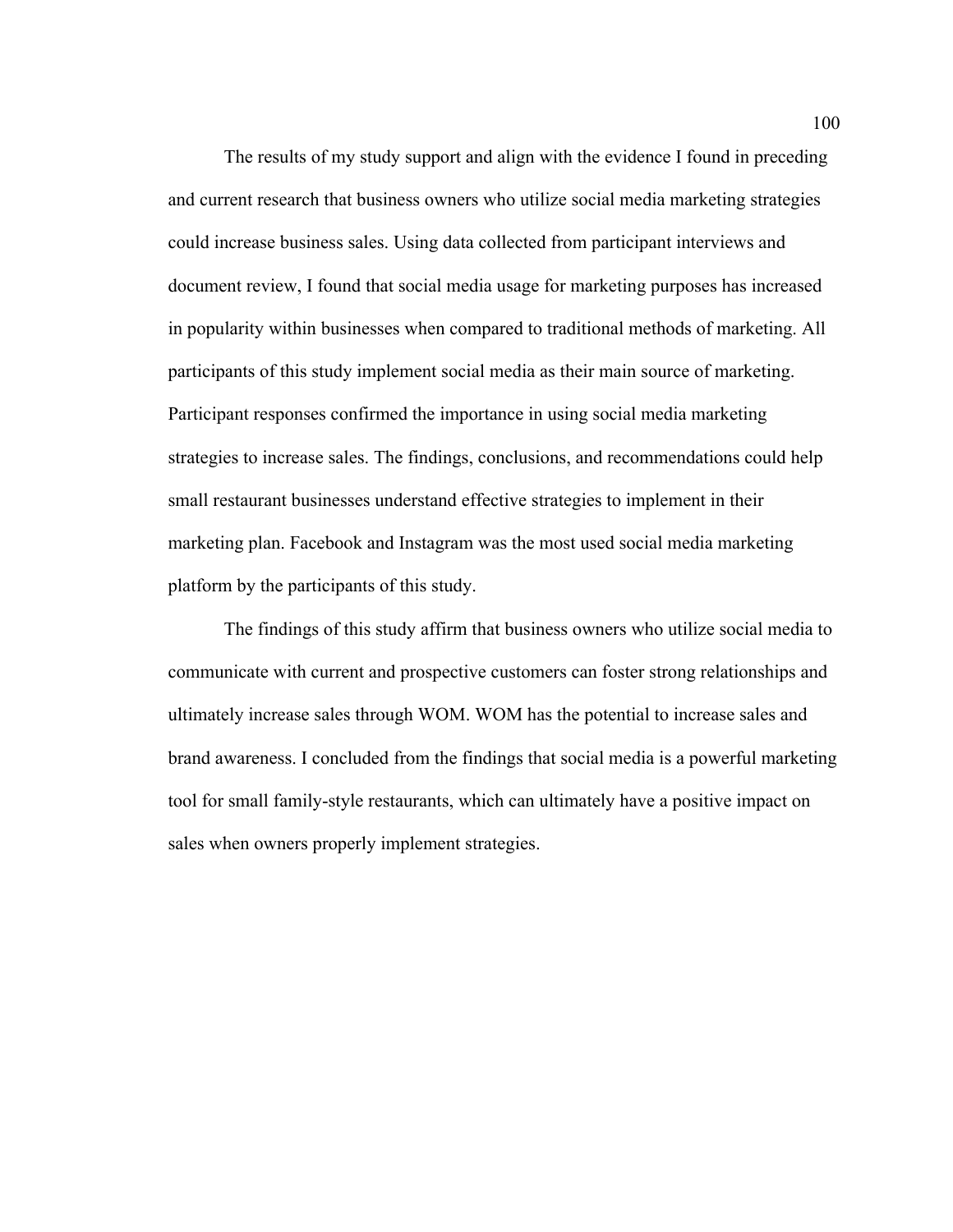## **References**

- Agnihotri, R., Kothandaraman, P., Kashyap, R., & Singh, R. (2012). Bringing social into sales: The impact of salespeople's social media use on service behaviors and value creation. *Journal of Personal Selling & Sales Management*, *32*, 333-348. doi:10.2753/PSS0885-3134320304
- Akerlind, G. S. (2012). Variation and commonality in phenomenological research methods. *Higher Education Research & Development*, *31*, 115-117. doi:10.1080/07294360.2011.642845
- Alharbie, A. (2015). Business growth thru social media marketing. *International Journal of Innovation and Applied Studies*, *13*, 873-880. http://www.ijias.issr-journals.org/
- Almutairi, A. F., Gardner, G. E., & McCarthy, A. (2014). Practical guidance for the use of pattern-matching technique in case-study research: A case presentation. *Nursing & Health Sciences, 16*, 239-244. doi:10.1111/nhs.12096
- Andzulis, J., Panagopoulos, N. G., & Rapp, A. (2012). A review of social media and implications for the sales process. *Journal of Personal Selling & Sales Management*, *32*, 305-316. doi:10.2753/PSS0885-3134320302
- Anney, V. N. (2014). Ensuring the quality of the findings of qualitative research: Looking at trustworthiness criteria. *Journal of Emerging Trends in Educational Research and Policy Studies (JETERAPS)*, *5*(2), 272-281. Retrieved from http://jeteraps.scholarlinkresearch.com
- Archibald, M., & Clark, A. (2014). Twitter and nursing research: How diffusion of innovation theory can help uptake. *Journal of Advanced Nursing*, *70*, e3-e5.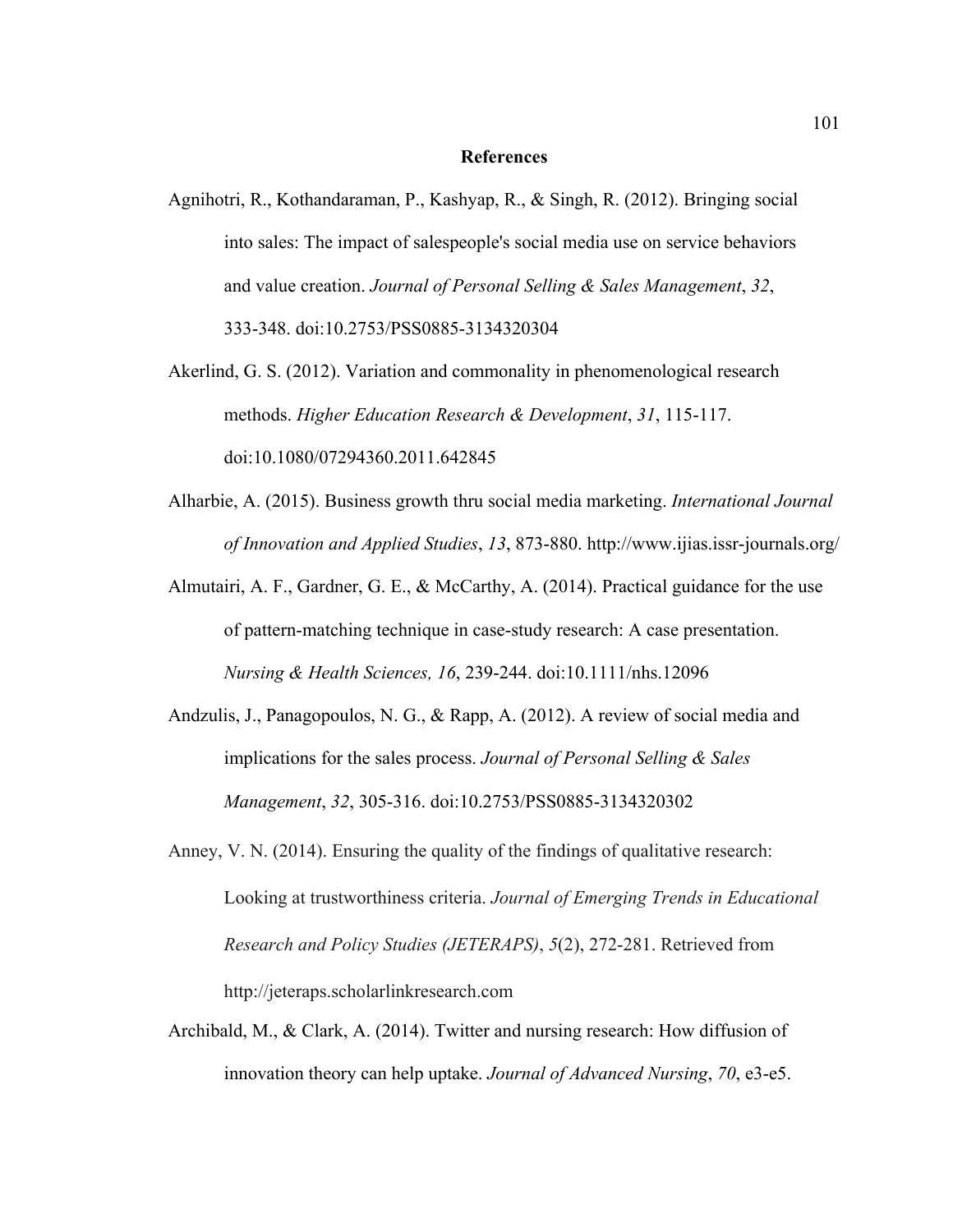doi:10.1111/jan.12343

- Ashley, C., & Tuten, T. (2015). Creative strategies in social media marketing: An exploratory study of branded social content and consumer engagement. *Psychology & Marketing*, *32*(1), 15-27. doi:10.1002/mar.20761
- Asioli, D., Canavari, M., Castellini, A., De Magistris, T., Gottardi, F., Lombardi, P., & Spadoni, R. (2011). The role of sensory attributes in marketing organic food: Findings from a qualitative study of Italian consumers. *Journal of Food Distribution Research, 42*(1), 16-21. Retrieved from http://www.fdrsinc.org/journal/
- Auer, S., Graessel, E., Viereckl, C., Kienberger, U., Span, E., & Luttenberger, K. (2015). Professional Care Team Burden (PCTB) scale for reliability, validity, and factor analysis: A qualitative study. *Health & Quality of Life Outcomes, 13*, 2-8. doi:10.1186/s12955-014-0199-8
- Azulai, A., & Rankin, J. A. (2012). Triangulation in Canadian doctoral dissertations on aging. *International Journal of Multiple Research Approaches*, *6*, 125-140. doi:10.5172/mra.2012.6.2.125
- Bakeman, M., & Hanson, L. (2012). Bringing social media to small business: A role for employees and students in technology diffusion. *Business Education Innovation Journal, 4*(2), 106-111. Retrieved from http://www.beijournal.com
- Bailey, L. F. (2014). The origin and success of qualitative research. *International Journal of Market Research*, *56*, 167-184. Retrieved from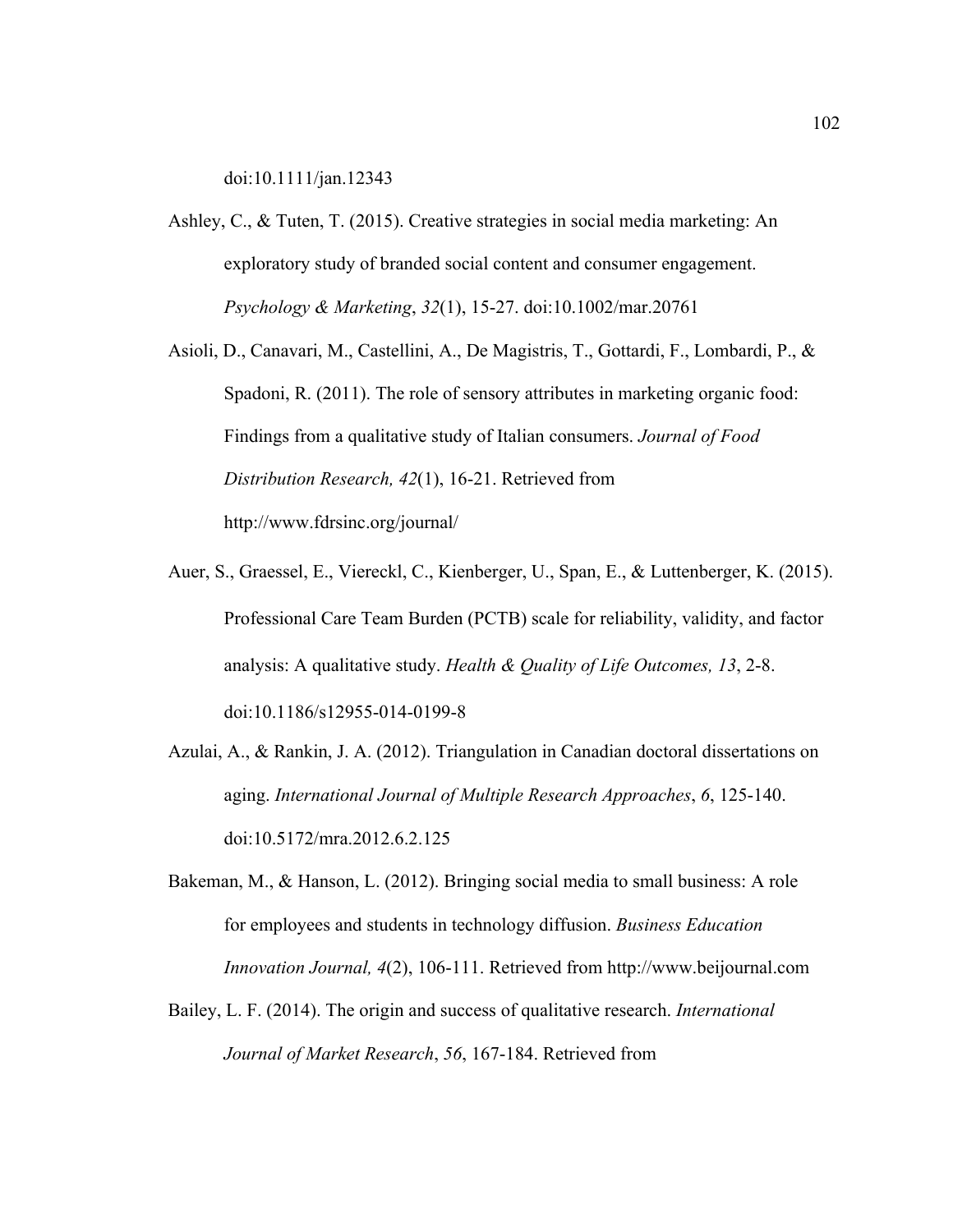http://journals.ama.org/loi/jmkr?code=amma-site

Barczak, G. (2015). Publishing qualitative versus quantitative research. *The Journal of Product Innovation, 32*, 658-658. doi:10.1111/jpim.12277

Barnes, N., & Jacobsen, S. (2013). Adoption of social media by fast-growing companies: Innovation among the Inc. 500. *Journal of Marketing Development and Competitiveness, 7*(1), 11-18. Retrieved from http://www.nabusinesspress.com/jmdcopen.html

- Barratt, M. J., Ferris, J. A., & Lenton, S. (2015). Hidden populations, online purposive sampling, and external validity taking off the blindfold. *Field Methods*, *27*, 3-21. doi:10.1177/1525822X14526838
- Barusch, A., Gringeri, C., & George, M. (2011). Rigor in qualitative social work research: A review of strategies used in published articles. *Social Work Research*, *35*(1), 11-19. Retrieved from https://academic.oup.com/swr
- Barutçu, S., & Toma, M. (2013). Sürdürülebilir Sosyal Medya Pazarlaması Ve Sosyal Medya Pazarlaması Etkinliğinin Ölçümü, *Journal of Internet Applications & Management/İnternet Uygulamaları Ve Yönetimi Dergis*, *4*(1), 5-24. doi:10.5505/iuyd.2013.69188
- Baškarada, S. (2014). Qualitative case study guidelines. *The Qualitative Report*, *19*(40), 1-18. Retrieved from http://nsuworks.nova.edu/tqr/
- Berger, R. (2015). Now I see it, now I don't: Researcher's position and reflexivity in qualitative research. *Qualitative Research*, *15*, 219-234. doi:10.1177/1468794112468475.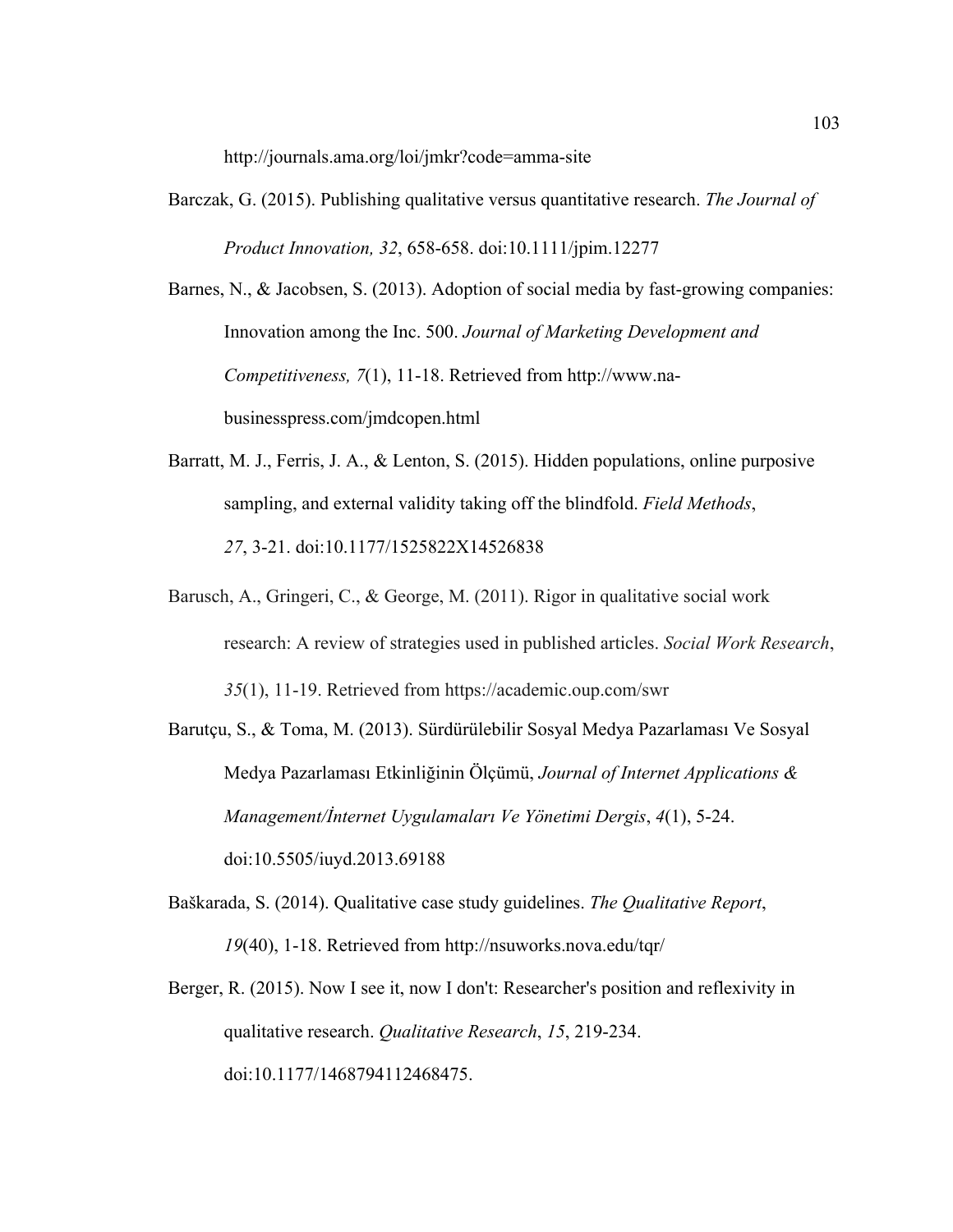- Bergin, M. (2011). NVivo 8 and consistency in data analysis: reflecting on the use of a qualitative data analysis program. *Nurse Researcher*, *18*(3), 6-12. Retrieved from http://journals.rcni.com/journal/nr
- Bettiol, M., Di Maria, E., & Finotto, V. (2012). Marketing in SMEs: The role of entrepreneurial sense making. *International Entrepreneurship and Management Journal*, *8*, 223-248. doi:10.1007/s11365-011-0174-3
- Bernard, H. R. (2013). *Social research methods: Qualitative and quantitative approaches* (2nd ed.). Thousand Oaks, CA: Sage.
- Berry, L. L. (2002). Relationship marketing of services perspectives from 1983 and 2000. *Journal of relationship marketing*, *1*(1), 59-77. Retrieved from http://www.tandfonline.com/loi/wjrm20
- Bilgihan, A., Cheng, P., & Kandampully, J. (2014). Generation Y's dining information seeking and sharing behavior on social networking sites. *International Journal of Contemporary Hospitality Management, 26*, 349-366. doi:10.1108/ijchm-112012- 0220
- Bhattacharya, C. B., & Sen, S. (2003). Consumer-company identification: A framework for understanding consumers' relationships with companies. *Journal of Marketing*, *67*(2), 76-88. doi:10.1509/jmkg.67.2.76.18609
- Bloomberg, L. D., & Volpe, M. (2012). *Completing your qualitative dissertation: A road map from beginning to end.* (2nd ed.). Thousand Oaks, CA: SAGE.
- Bohmova, L. (2016). The use of social media in the recruitment process. *FAIMA Business & Management Journal, 4*(2), 20-30. Retrieved from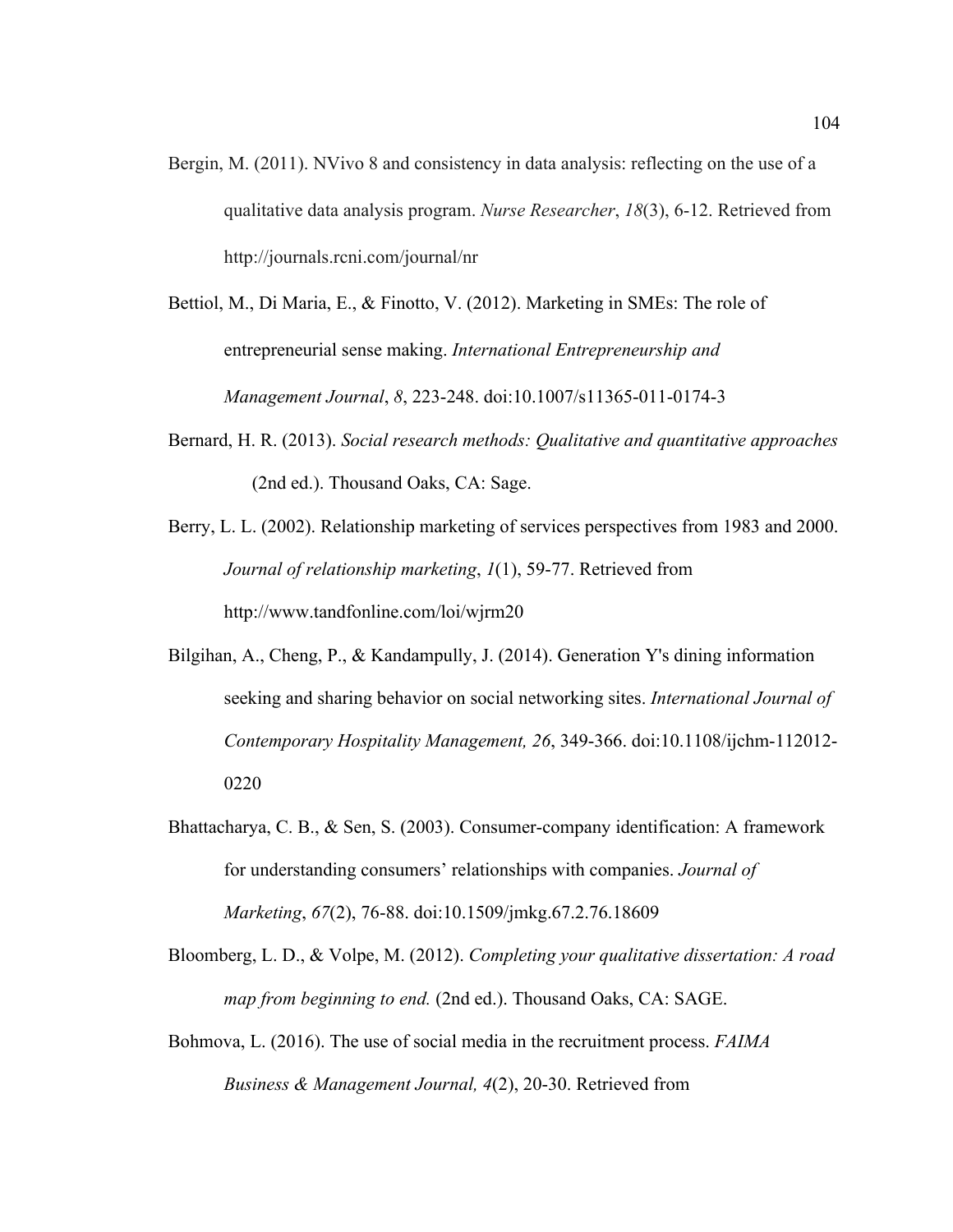http://www.faimajournal.ro/archive.html

Bourgeault, I. L. (2012). Critical Issues in the Funding of Qualitative Research. *Journal of Ethnographic & Qualitative Research*, *7*(1). Retrieved from http://www.jeqr.org

Branthwaite, A., & Patterson, S. (2011). The power of qualitative research in the era of social media. *Qualitative Market Research, 14*, 430-440. doi:10.1108/13522751111163245

- Brayda, W. C., & Boyce, T. D. (2014). So you really want to interview me?: Navigating "sensitive" qualitative research interviewing. *International Journal of Qualitative Methods*, *13*(1), 318-334. Retrieved from http://journals.sagepub.com/home/ijq
- Bristowe, K., Selman, L., & Murtagh, F. (2015). Qualitative research methods in renal medicine: An introduction. *Nephrol, Dialysis, Transplantation, 30*, 1424-1431. doi:10.1093/ndt/gfu410
- Bronner, F., & De Hoog, R. (2014). Social media and consumer choice. *International Journal of Market Research, 56*, 51-71. doi:10.2501/IJMR-2013-053
- Brooks, G., Heffner, A., & Henderson, D. (2014). A SWOT analysis of competitive knowledge from social media for A small start-up business. *The Review of Business Information Systems (Online), 18*(1), 23-34. Retrieved from http://www.cluteinstitute.com
- Bryman, A., & Bell, E. (2015). *Business research methods*. Oxford, UK: Oxford University Press.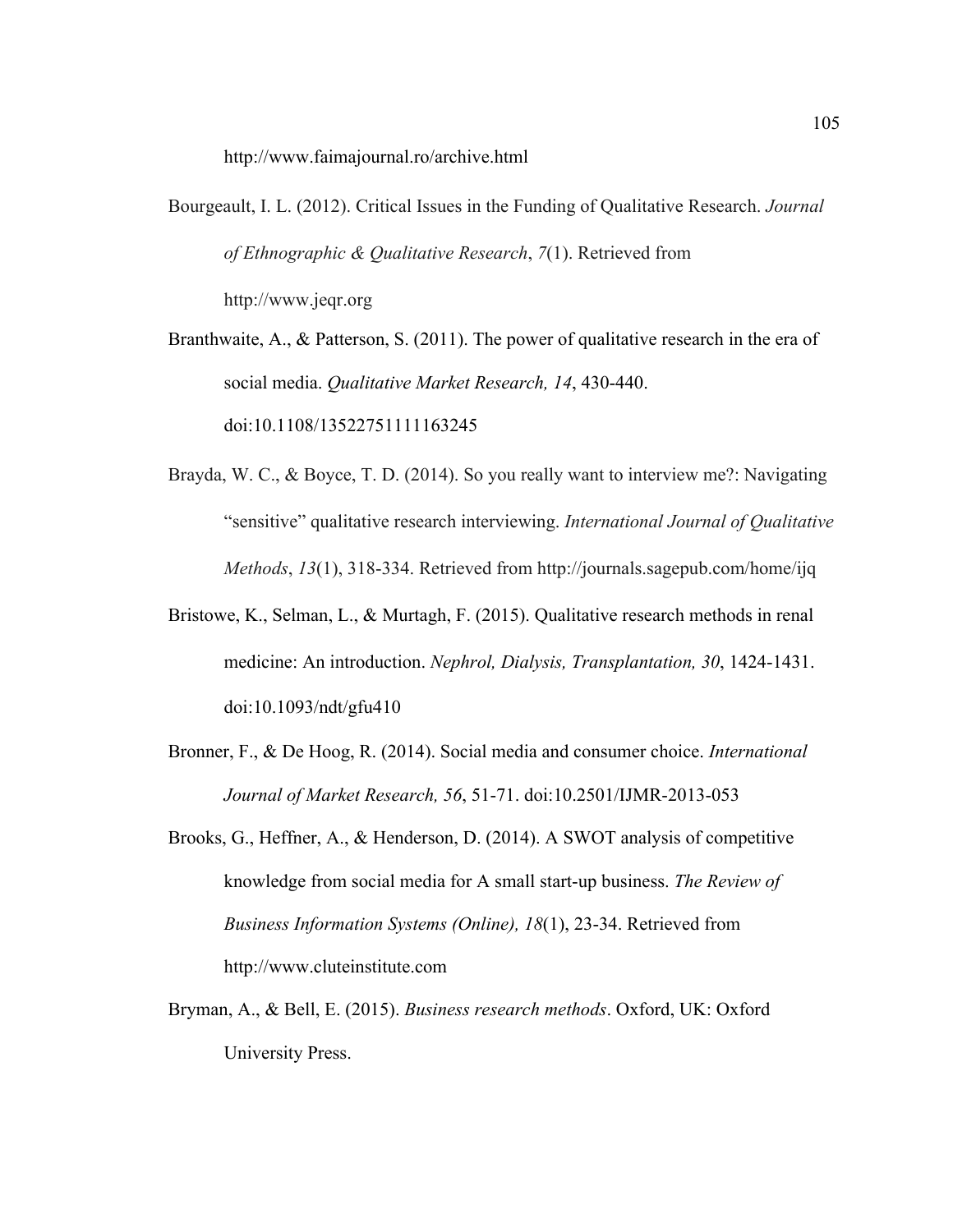- Buchanan, W. L. (2013). *Exploring sustainability: The key to corporate profitability in the 21st century* (Doctoral dissertation). Retrieved from ProQuest Dissertations and Theses database. (UMI No. 3604426)
- Carcary, M. (2011). Evidence analysis using CAQDAS: Insights from a qualitative researcher. *Electronic Journal of Business Research Methods*, *9*, 10-24. Retrieved from http://www.ejbrm.com/main.html
- Carlson, A., & Lee, C. C. (2015). Followership and social media marketing. *Academy of Marketing Studies Journal, 19*, 80-101. Retrieved from http://www.alliedacademies.org/academy-of-marketing-studies-journal
- Carter, N., Bryant-Lukosius, D., DiCenso, A., Blythe, J., & Neville, A. (2014). The use of triangulation in qualitative research. *Oncology Nursing Forum, 41*, 545-550. doi:10.1188.14.OWF.545-547
- Casey, D., & Murphy, K. (2009). Issues in using methodological triangulation in research: Dympna Casey and Kathy Murphy explore the advantages and disadvantages of using triangulation. *Nurse Researcher, 16*, 40-56. doi:10.7748/nr2009.07.16.4.40.c7160
- Castronovo, C., & Huang, L. (2012). Social media in an alternative marketing communication model. *Journal of Marketing Development*, *6*, 117-136. Retrieved from http://www.na-businesspress.com/jmdcopen.html
- Catoiu, I., & Tichindelean, M. (2012). Relationship marketing-Theoretical consideration. *Annales Universitatis Apulensis: Series Oeconomica***,** *14*, 655-663. Retrieved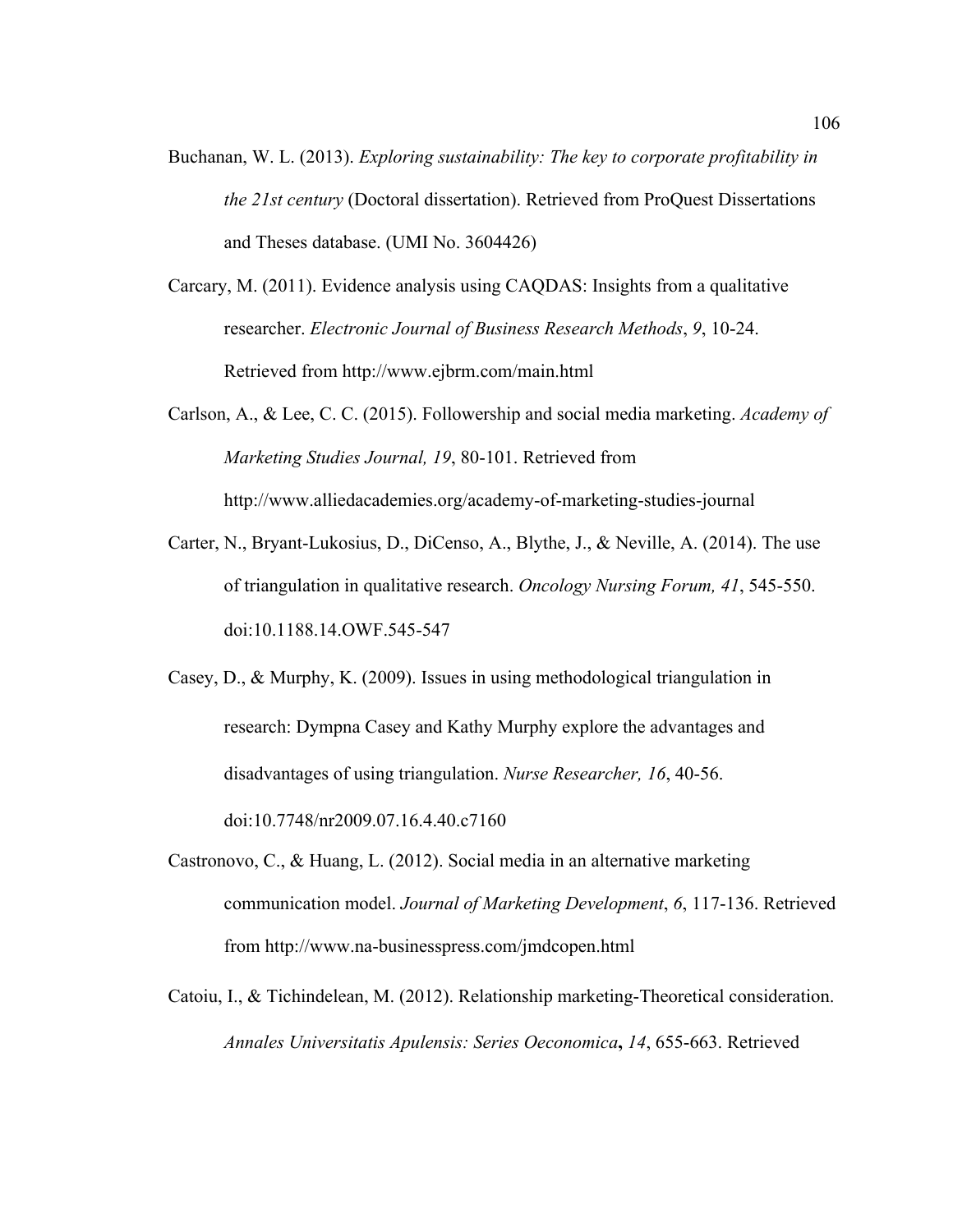from http://www.oeconomica.uab.ro/

Chan, Z. C. Y., Fung, Y., & Chien, W. (2013). Bracketing in phenomenology: Only undertaken in the data collection and analysis process? *Qualitative Report*, *18*(59), 1-9. Retrieved from http://www.nova.edu/ssss/QR/QR18/chan59.pdf

Chauhan, K., & Pillai, A. (2013). Role of content strategy in social media brand communities: A case of higher education institutes in India. *The Journal of Product and Brand Management, 22*, 40-51. doi:10.1108/10610421311298687

Chen, M. J., Chen, C. D., & Farn, C. K. (2010). Exploring determinants of citizenship behavior on virtual communities of consumption: The perspective of social exchange theory. *International Journal of Electronic Business Management*, *8*, 195. Retrieved from http://ijebm-

ojs.ie.nthu.edu.tw/IJEBM\_OJS/index.php/IJEBM

- Chou, C. (2014). Social media characteristics, customer relationship and brand equity. *Journal of Applied Business and Economics*, *16*(1), 128-139. Retrieved from http://www.na-businesspress.com/jabeopen.html
- Ciprian, P. (2015). The growing importance of social media in business marketing. *Quaestus, 7*, 94-98. Retrieved from http://www.quaestus.ro/

Clark, M., & Melancon, J. (2013). The influence of social media investment on relational outcomes: A relationship marketing perspective. *International Journal of Marketing Studies*, *5*(4), 132-142. Retrieved from http://www.ccsenet.org/journal/index.php/ijms

Claybaugh, C. C., & Haseman, W. D. (2013). Understanding professional connections in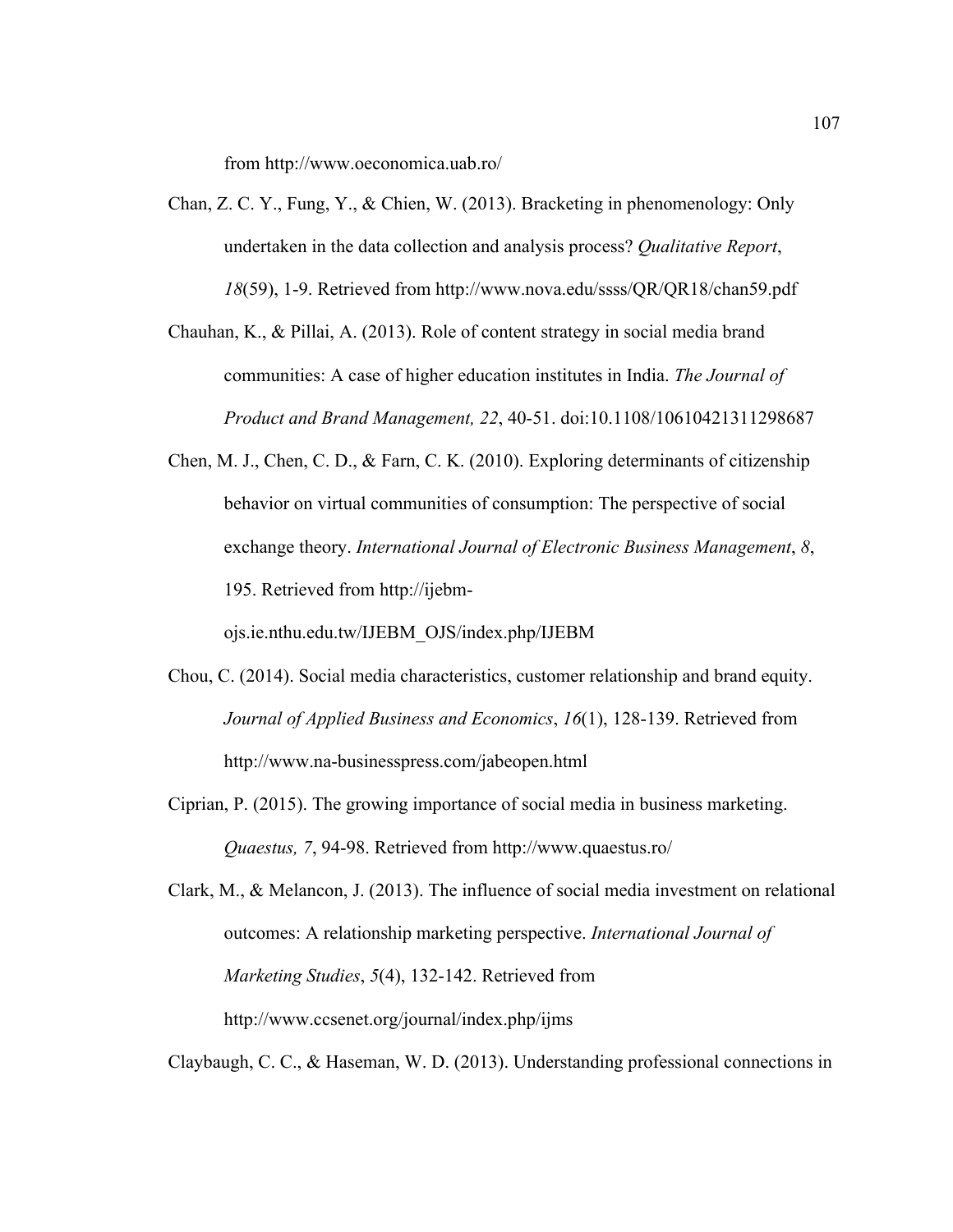Linkedin- A questions of trust. *The Journal of Computer Information Systems*, *54*(1), 94-105. Retrieved from http://www.tandfonline.com/

Constantine, L. S. (2013). Strategies for data gathering and reporting voices from the field: A review of applied ethnography: Guidelines for field research. *Qualitative Report*, *18(*38), 1-7. Retrieved from

http://www.nova.edu/ssss/QR/QR18/constantine22.pdf

- Cook, K. S., & Rice, E. (2003). Social exchange theory. *Handbook of Social Psychology*. Plenurn Publishers: New York, NY.
- Cope, D. G. (2014). Methods and meanings: Credibility and trustworthiness of qualitative research. *Oncology Nursing Forum*, *41*, 89-91. doi:10.1188/14.ONF.89-91
- Cope, G, (2015). Case study research methodology in nursing research. *Oncology Nursing Forum, 42*, 681-682. doi:10.1188/15.ONF.681-682
- Corstjens, M., & Umbligs, A. (2012). The power of evil: The damage of negative social media strongly outweigh positive contributions. *Journal of Advertising Research*, *52*, 433-449. doi:10.2501/JAR-52-4-433-449
- Corti, L. (2012). Recent developments in archiving social research. *International Journal of Social Research Methodology*, *15*, 281-290. doi:10.1080/13645579.2012.688310
- Cridland, E., Jones, S., Caputi, P., & Magee, C. (2015). Qualitative research with families living with autism spectrum disorder: Recommendations for conducting semistructured interviews. *Journal of Intellectual and Developmental Disability, 40*(1), 78-91. doi:10.3109/13668250.2014.964191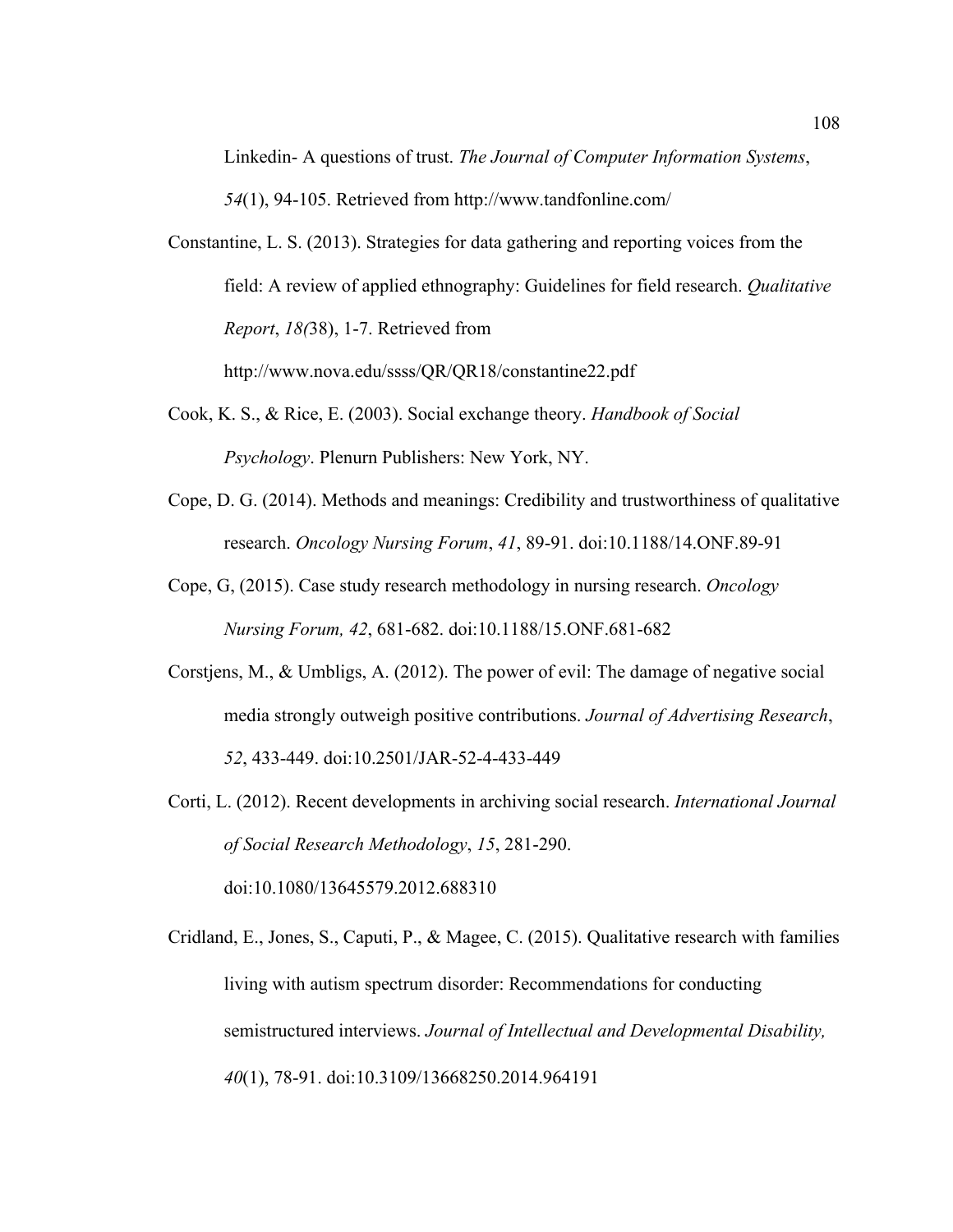- Cronin-Gilmore, J. (2012). Exploring marketing strategies in small businesses. *Journal of Marketing Development and Competitiveness*, *6*, 96-107. Retrieved from http://www.na-businesspress.com/jmdcopen.html
- Danciu, V. (2013). The future of marketing: An appropriate response to the environment changes. *Theoretical and Applied Economics, 18*, 33-52. Retrieved from http://ideas.repec.org
- Denzin, N. K. (2012). Triangulation 2.0. *Journal of Mixed Methods Research*, *6*, 80- 88. doi:10.1177/1558689812437186
- DeMassis, A., & Kotlar, J. (2014). The case study method in family business research: Guidelines for qualitative scholarship. *Journal of Family Business Strategy, 5*, 15-29. doi:10.1016/j.jfbs.2014.01.007
- Desai, S. S. (2013). An analysis of the competitive marketing strategies of the hospitality industry in UAE. *IUP Journal of Management Research*, *12*(1), 22-32. Retrieved from http://www.iupindia.in/705/ijmr.asp
- Digital Marketing (DMR) (2016). Amazing Facebook statistics. Retrieved from http://expandedramblings.com/index.php/by-the-numbers-17-amazing-facebookstats/
- DiPietro, R. B., Crews, T. B., Gustafson, C., & Strick, S. (2012). The use of social networking sites in the restaurant industry: Best practices. *Journal of Foodservice Business Research*, *15*, 265-284. doi:10.1080/15378020.2012.706193
- Duff, P. A. (2014). Case study research on language learning and use. *Annual Review of Applied Linguistics*, *34*, 233-255. doi:10.1017/S0267190514000051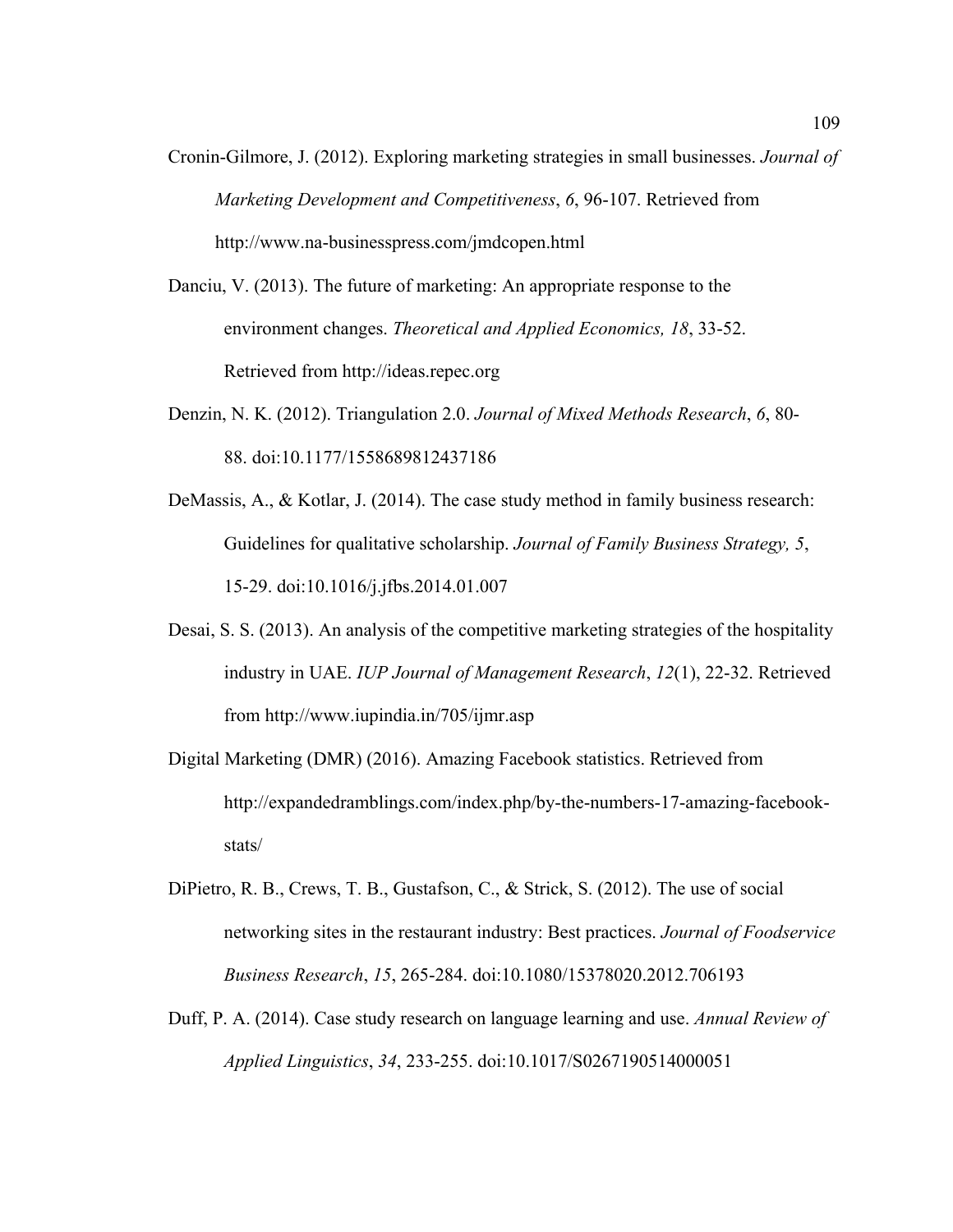Dworkin, S. L. (2012). Sample size policy for qualitative studies using in-depth interviews. *Archives of Sexual Behavior*, *41*, 1319-1320. doi:10.1007/s105080120016-6

Edwin, T. S., Chandramohan, A. C., Rao, S. N., & Rao, S. G. (2014). Role of advertising in small media with reference to small businesses. *International Monthly Referred Journal of Research in Management & Technology*, *3*, 67-73. Retrieved from http://www.abhinavjournal.com

- El Haddad, R. (2015). Exploration of Revenue management practices-case of an upscale budget hotel chain. *International Journal of Contemporary Hospitality Management*, *27*, 1791-1813. doi:10.1108/IJCHM-08-2013-0390
- Ejimabo, N. (2015). The effective research process: Unlocking the advantages of ethnographic strategies in the qualitative research methods. *European Scientific Journal, 11*, 356-383. Retrieved from http://www.eujournal.org/index.php/esj
- Englander, M. (2012). The interview: Data collection in descriptive phenomenological human scientific research. *Journal of Phenomenological Psychology*, *43*, 13-35. doi:10.1163/156916212X632943
- Erdoğmuş, İ. E., & Cicek, M. (2012). The impact of social media marketing on brand loyalty. *Procedia-Social and Behavioral Sciences*, *58*, 1353-1360. doi:10.1016/j.sbspro.2012.09.1119
- Fan, W., & Gordon, M. D. (2014). The power of social media analytics. *Communications of the ACM*, *57*, 74-81. doi:10.1145/2602574

Faseleh-Jahromi, M., Moattari, M., & Peyrovi, H. (2013). Iranian nurses' perceptions of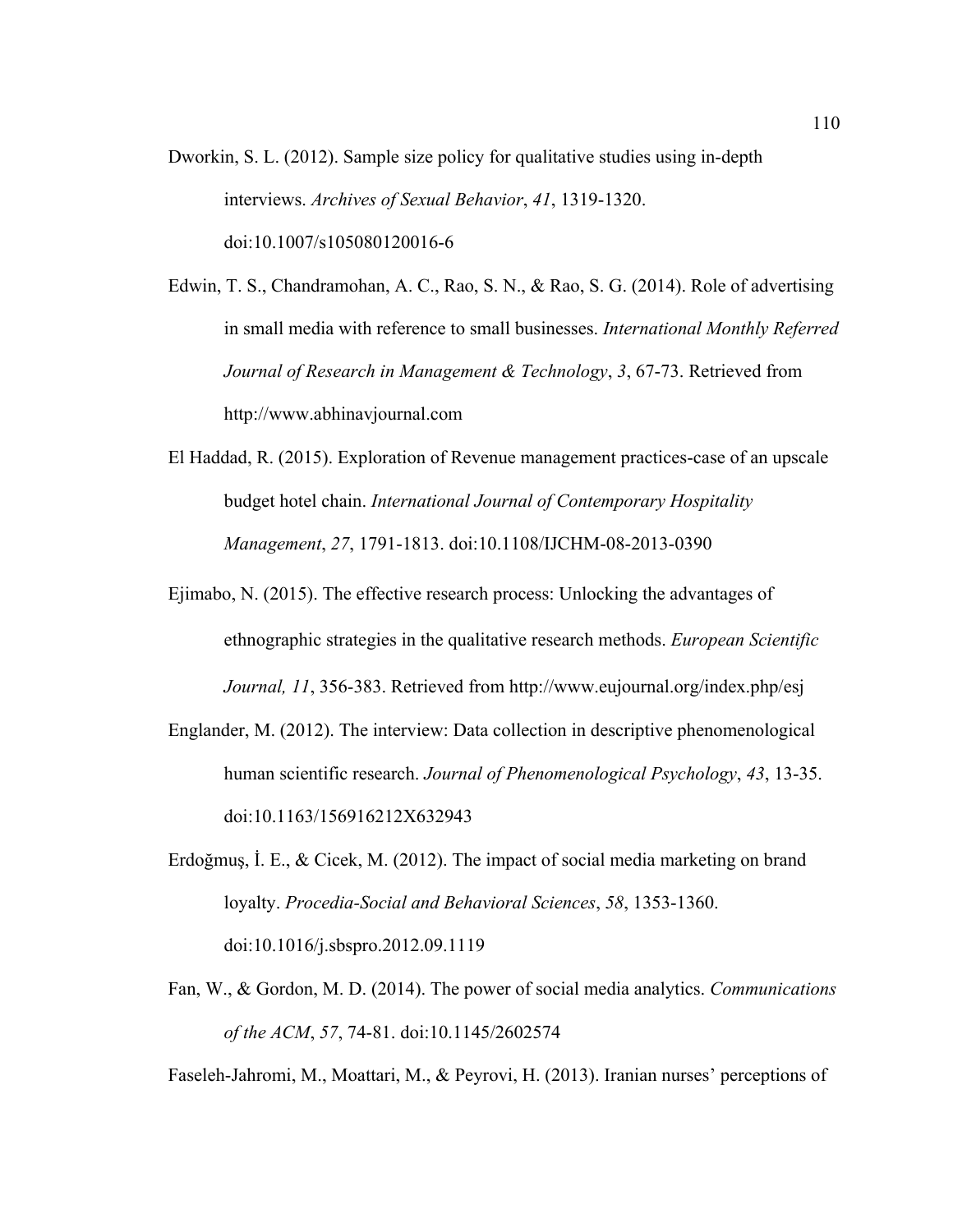social responsibility: A qualitative study. *Nursing Ethics*, *21*, 289-298. doi:10.1177/0969733013495223

Feng, J., & Papatla, P. (2011). Advertising: stimulant or suppressant of online word of mouth?. *Journal of Interactive Marketing*, *25*(2), 75-84. doi:10.1016/j.intmar.2010.11.002

- Fiore, A. M., Niehm, L. S., Hurst, J. L., Son, J., & Sadachar, A. (2013). Entrepreneurial marketing: Scale validation with small, independently-owned businesses. *Journal of Marketing Development & Competitiveness*, *7*, 63-86. Retrieved from http://www.na-businesspress.com/jmdcopen.html
- Fox, H. L. (2013). Strategic human resource development in small businesses in the United States. *Academy of Entrepreneurship Journal*, *19*(1), 77-118. Retrieved from http://www.alliedacademies.org/academy-of-entrepreneurship-journal/
- Frazer, L. (2012). The effect of internal control on the operating activities of small restaurants. *Journal of Business & Economics Research (Online), 10*, 361-374. Retrieved from http://www.cluteinstitute.com/journals/journal-of-businesseconomics-research-jber/
- Fusch, P., & Ness, L. (2015). Are we there yet? Data saturation in qualitative research. *The Qualitative Report, 20*, 1408-1416. Retrieved from http://www.tqr.nova.edu
- Gaber, H. R., & Wright, L. T. (2014). Fast-food advertising in social media. A case study on Facebook in Egypt. *Journal of Business and Retail Management Research*, *9*(1), 52-63. Retrieved from www.jbrmr.com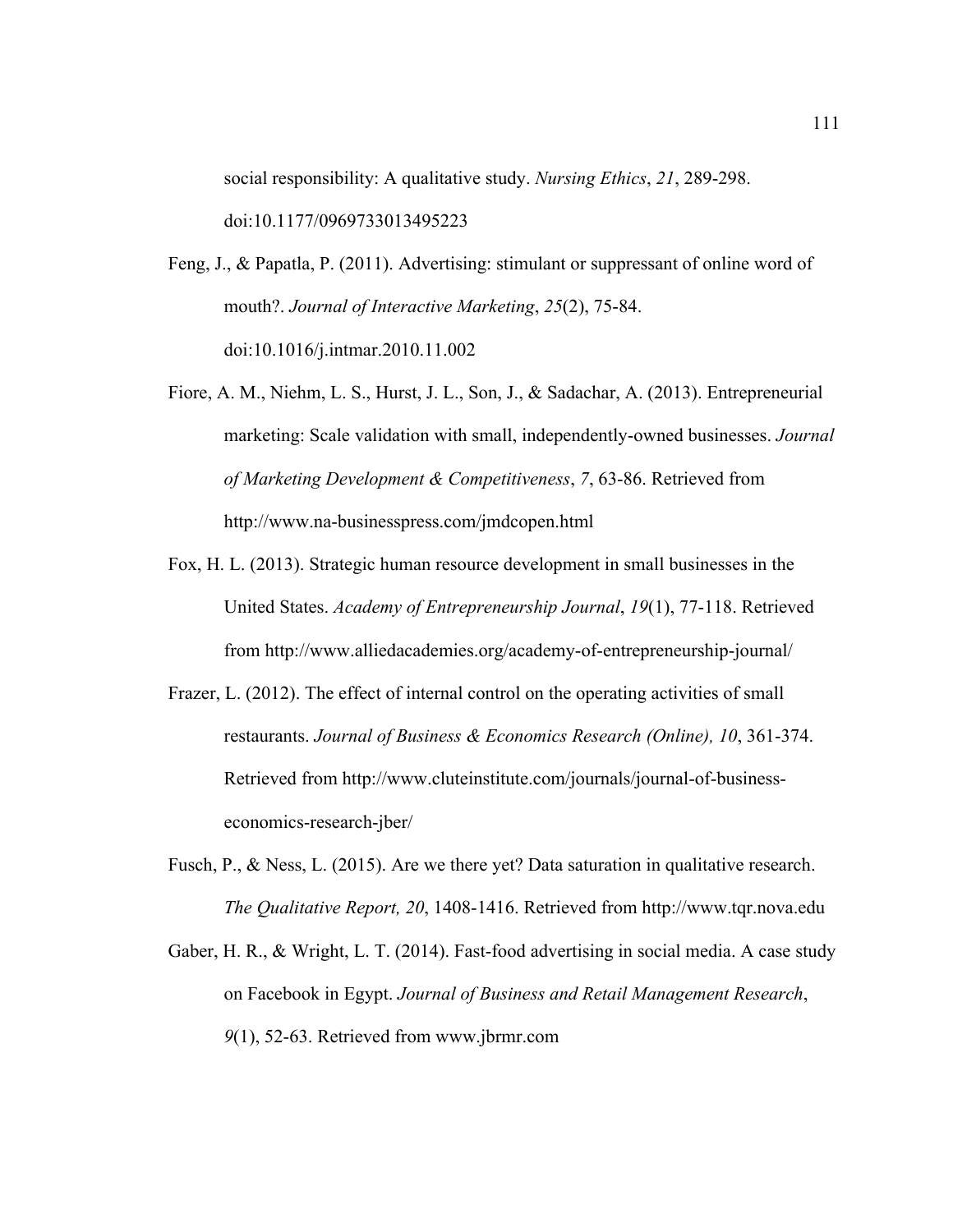- Garrett-Howard, C. (2012). *Factors influencing advancement of women senior leaders' in aerospace companies* (Doctoral dissertation). Retrieved from ProQuest Dissertations and Theses database. (UMI No. 3495166)
- Geho, P. R., & Dangelo, J. (2012). The evolution of social media as a marketing tool for entrepreneurs. *The Entrepreneurial Executive*, *17*, 61. Retrieved from http://www.alliedacademies.org/entrepreneurial-executive/
- Ghiselli, R., & Ma, J. (2015). Restaurant social media usage in china. *Worldwide Hospitality and Tourism Themes, 7*, 251-265. Retrieved from http://www.emeraldinsight.com/toc/whatt/4/2
- Gibbins, J., Bhatia, R., Forbes, K., & Reid, C. M. (2014). What do patients with advanced incurable cancer want from the management of their pain? A qualitative study. *Palliative medicine*, *28*(1), 71-78. doi:10.1177/0269216313486310
- Gilfoil, D. M., Aukers, S. M., & Jobs, C. G. (2015). Developing and implementing a social media program while optimizing return on investment- An MBA program case study. *American Journal of Business Education (Online), 8*, 31-48. doi:10.19030/ajbe.v8i1.9015
- Griffith, M. A. (2014). Consumer acquiescence to informed consent: The influence of vulnerability, motive, trust, and suspicion. *Journal of Customer Behavior*, *13*, 207-235. doi:10.1362/147539214X1403453768741
- Gummesson, E., & Grönroos, C. (2012). The emergence of the new service marketing: Nordic school perspectives. *Journal of Service Management, 23*, 479-497 doi:10.1108/09564231211260387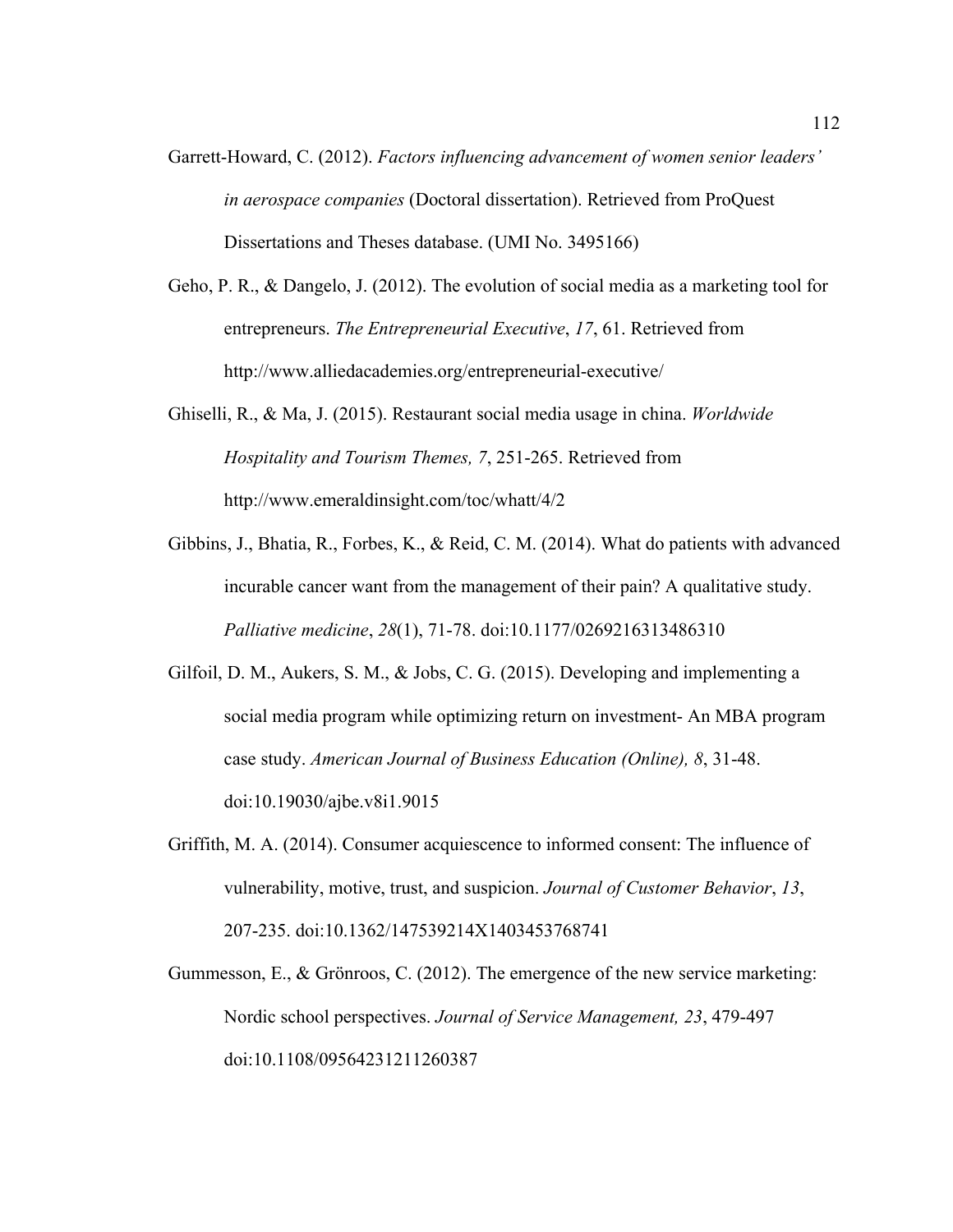Gummerus, J., Liljander, V., Weman, E., & Pihlstrom, M. (2012). Customer engagement in a Facebook brand community. *Management Research Review, 35*, 857-877. doi:10.1108/01409171211256578

Gupta, V. (2016). Impact of social media on purchase decision making of customers. *International Journal on Global Business Management & Research*, *5*(2), 73. Retrieved from http://globalimpactfactor.com/international-journal-of-globalbusiness-management-and-research/

Gupta, A., & Sahu, G. P. (2012). A literature review and classification of relationship marketing research. *International Journal of Customer Relationship Marketing and Management, 3*(1), 41-58. doi:10.4018/ijcrmm.2012010104

Haahr, A., Norlyk, A., & Hall, E. (2014). Ethical challenges embedded in qualitative research interviews with close relatives. *Nursing Ethics, 21*(1), 6-15. doi:10.1177/0969733013486370

Hancock, F., & Epston, D. (2013). A narrative enquiry approach to strategic planning in community organisations: A ritual of legacy in transition. *The International Journal of Narrative Therapy and Community Work*, (2), 46-57. Retrieved from http://dulwichcentre.com.au

Hanaysha, J. (2016). The importance of social media advertisements in enhancing brand equity: A study on fast food restaurant industry in Malaysia. *International Journal of Innovation, Management and Technology, 7*, 46-51. doi:10.18178/ijimt.2016.7.2.643

Hanson, J., Balmer, D., & Giardino, A. (2011). Qualitative research methods for medical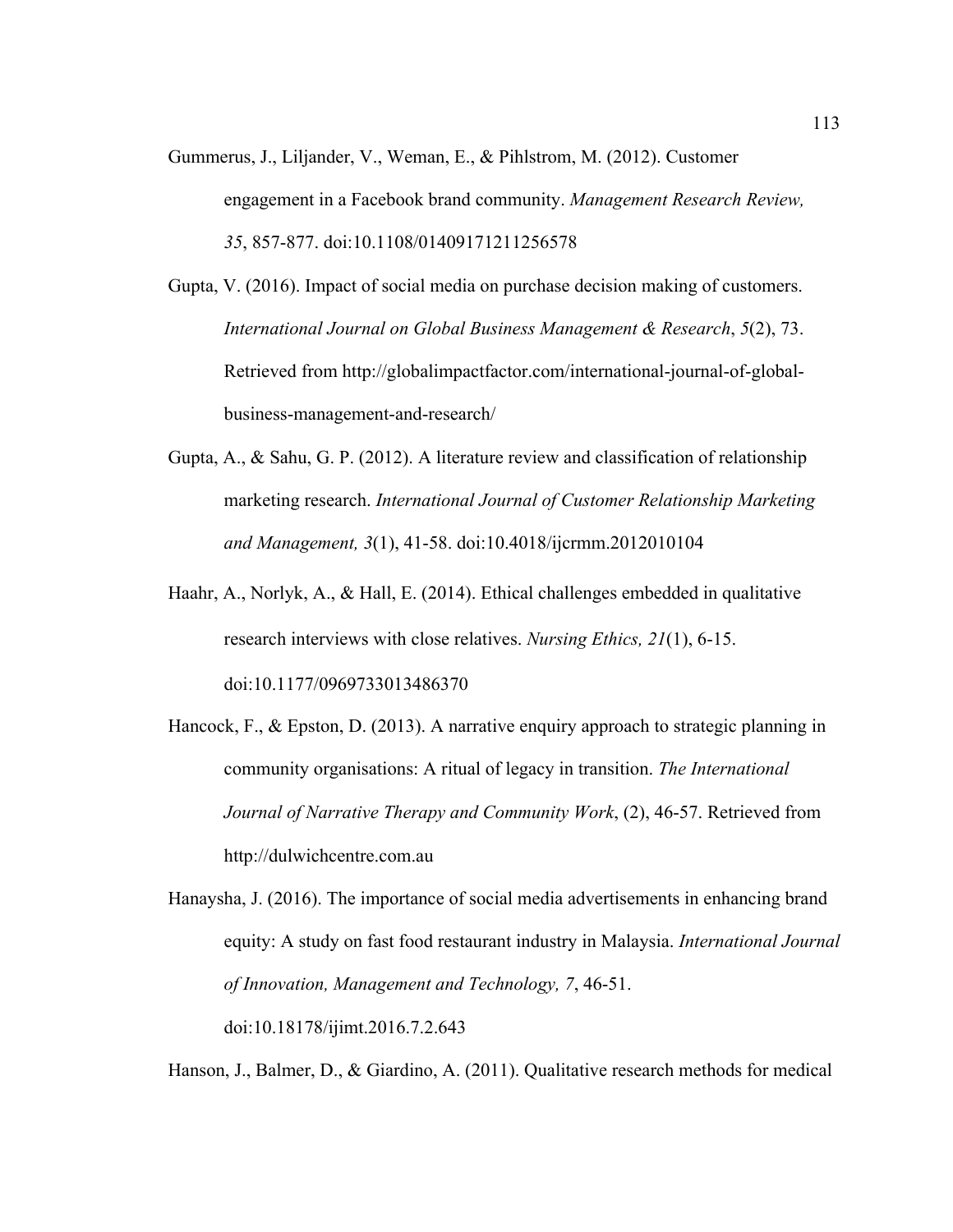educators. *Academic Pediatrics*, *11*, 375-386. doi:10.1016/j.acap.2011.05.001

- Hansson, L., Wrangmo, A., & Klaus, S. S. (2013). Optimal ways for companies to use Facebook as a marketing channel. *Journal of Information, Communication & Ethics in Society, 11*, 112-126. doi:10.1108/jices-12-2012-0024
- Harper, M., & Cole, P. (2012). Member check? Can benefits be gained similar to group therapy? *The Qualitative Report*, *17*, 510-517. Retrieved from http://www.nova.edu/ssss/QR/
- Harvey, L. (2015). Beyond member-checking: A dialogic approach to the research interview. *International Journal of Research & Method in Education*, *38*, 23-38. doi:10.1080/1743727X.2014.914487
- Hayes, B., Bonner, A., & Douglas, C. (2013). An introduction to mixed methods research for nephrology nurses. *Renal Society of Australasia Journal*, *9*(1), 8-14. Retrieved from https://www.renalsociety.org
- Herranz, J., & Nin, J. (2014). Secure and efficient anonymization of distributed confidential databases. *International Journal of Information Security, 13*, 497- 512. doi:10.1007/s10207-014-0237-x
- Herman, W. (2015). Marketing communication model in social network Facebook. *Information Management and Business Review, 7*, 42-45. Retrieved from http://www.ifrnd.org/JournalDetail.aspx?JournalID=1
- Hoare, Z., & Hoe, J. (2012). Understanding quantitative research: Part 1. *Nursing Standard*, *27*, 52-57. doi:10.7748/ns2012.12.27.15.52.c9485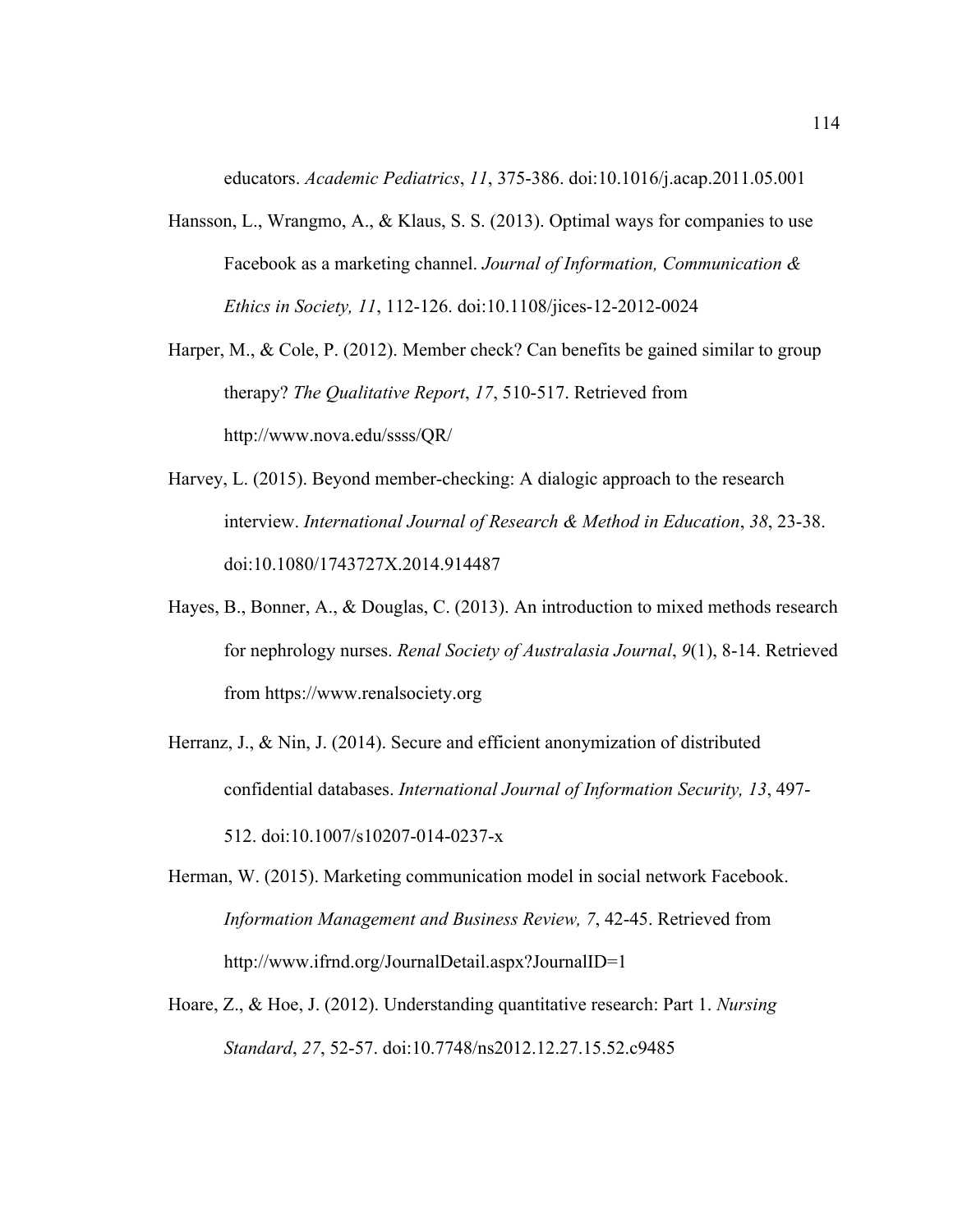- Houghton, C., Casey, D., Shaw, D., & Murphy, K. (2013). Rigour in qualitative case study research. *Nurse Researcher*, *20*, 12-17. doi:10.7748/nr2013.03.20.4.12.e326
- Hunt, S. D., Arnett, D. B., & Madhavaram, S. (2006). The explanatory foundations of relationship marketing theory. *Journal of Business & Industrial Marketing*, *21*(2), 72-87. Retrieved from http://www.emeraldinsight.com/journal/jbim
- Hussein, A. (2015). The use of triangulation in social sciences research: Can qualitative and quantitative methods be combined?. *Journal of Comparative Social Work*, *4*(1). Retrieved from http://journal.uia.no/index.php/JCSW
- Hutter, K., Hautz, J., Dennhardt, S., & Füller, J. (2013). The impact of user interactions in social media on brand awareness and purchase intention: The case of MINI on Facebook. *The Journal of Product and Brand Management, 22,* 342-351. doi:10.1108/JPBM-05-2013-0299
- Ifinedo, P. (2011). An empirical analysis of factors influencing internet/e-business technologies adoption by SMEs in Canada. *International Journal of Information Technology & Decision Making*, *10*, 731-766. doi:10.1142/S0219622011004543

Jacob, S. A., & Furgerson, S. P. (2012). Writing interview protocols and conducting interviews: Tips for students new to the field of qualitative research. *The Qualitative Report*, *17*(42), 1-10. Retrieved from http://www.nova.edu/

Jeanjean, L. (2012). 5 Tips to increase your Facebook fan base. *Journal of Financial Planning*, *1*(1), 20-21. Retrieved from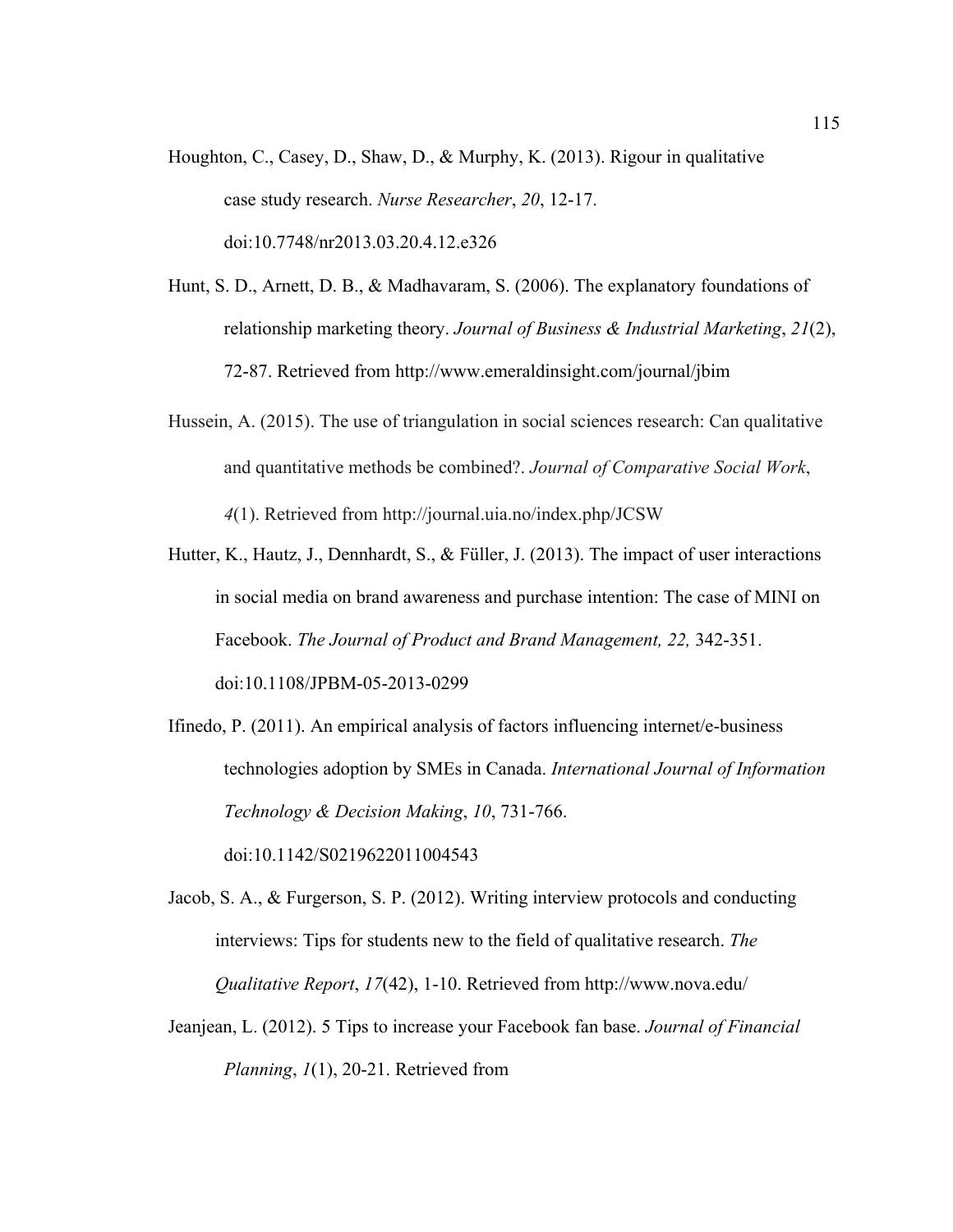https://www.onefpa.org/journal/Pages/default.aspx

- Jennings, S. E., Blount, J. R., & Weatherly, M. G. (2014). Social media: A virtual Pandora's box prevalence, possible legal liabilities, and policies. *Business and Professional Communication Quarterly*, *77*, 96-113. doi:10.1177/2329490613517132
- Johnson, R., & Waterfield, J. (2004). Making words count: The value of qualitative research. *Physiotherapy Research International*, *9*, 121-131. doi:10.1002/pri.312
- Jones, N., Borgman, R., & Ulusoy, E. (2015). Impact of social media on small businesses. *Journal of Small Businesses and Enterprise Development*, 22, 611- 632. doi:10.1108/JSBED-09-2013-0133
- Jin, S. A., & Phua, J. (2014). Following celebrities' tweets about brands: The impact of Twitter-based electronic word-of-mouth on consumers' source credibility perception, buying intention, and social identification with celebrities. *Journal of Advertising*, *43*, 181-195. doi:10.1080/00913367.2013.827606
- Kabadayi, S., & Price, K. (2014). Consumer-brand engagement on Facebook: Liking and commenting behaviors. *Journal of Research in Interactive Marketing, 8*, 203-223. doi:10.1108/jrim-12-2013-0081
- Kafle, N. P. (2013) Hermeneutic phenomenological research method simplified. *Bodhi: An Interdisciplinary Journal*, *5*(1), 181-200. doi:103126/Bodhi.v5il.8053

Kang, J., Tang, L., & Fiore, A. M. (2014). Enhancing consumer–brand relationships on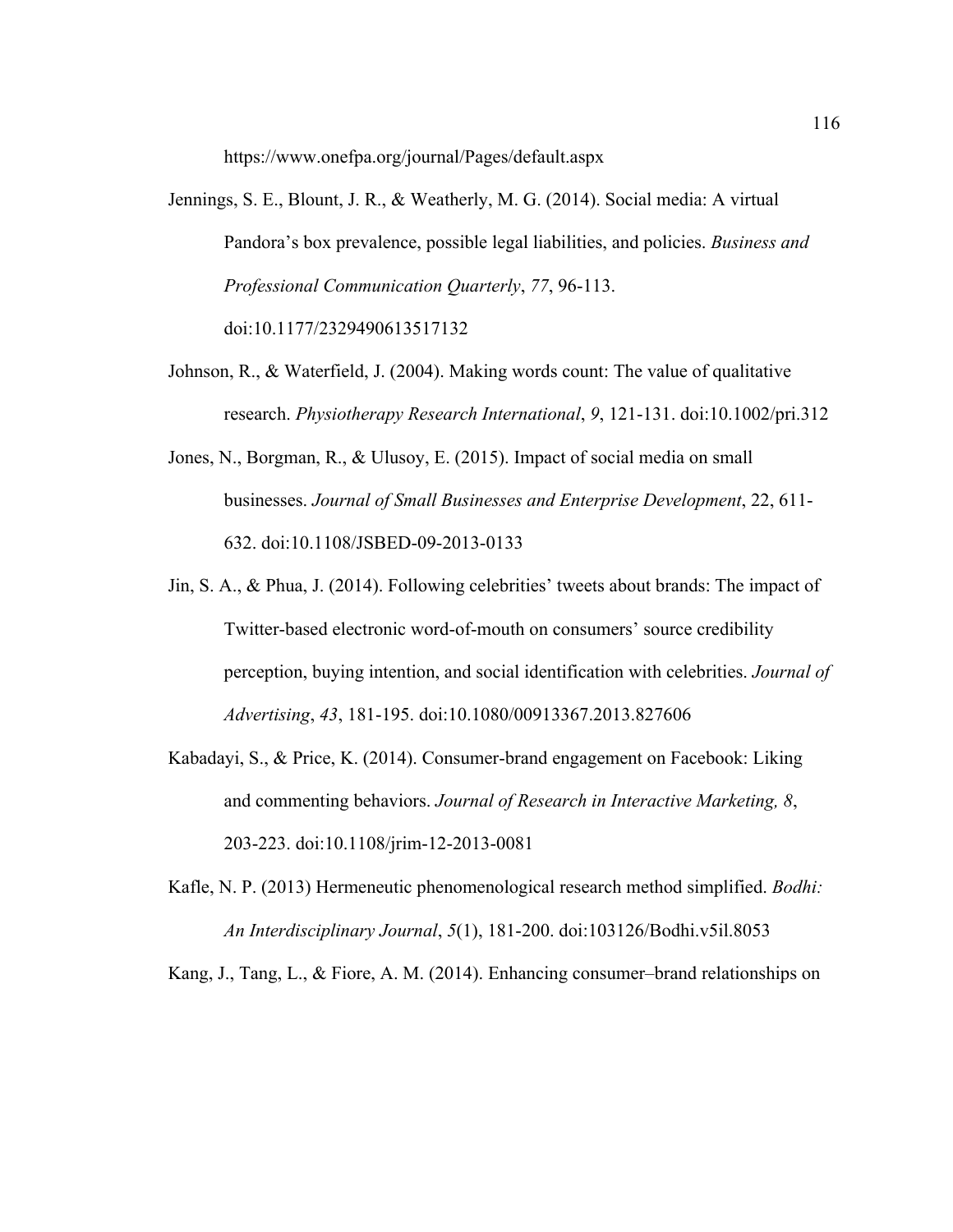restaurant Facebook fan pages: Maximizing consumer benefits and increasing active participation. *International Journal of Hospitality Management*, *36*, 145- 155. doi:10.1016/j.ijhm.2013.08.015

- Kang, J., Tang, L., & Fiore, A. M. (2015). Restaurant brand pages on Facebook: Do active member participation and monetary sales promotions matter? *International Journal of Contemporary Hospitality Management*, *27*, 1662- 1684. doi:10.1108/IJCHM-02-2014-0075
- Karahanna, E., Xu, S. X., & Zhang, N. (. (2015). Psychological ownership motivation and use of social media. *Journal of Marketing Theory & Practice*, *23*, 185-207. doi:10.1080/10696679.2015.1002336
- Karimi, S., & Naghibi, H. S. (2015). Social media marketing (SMM) strategies for small to medium enterprises (SMES). *International Journal of Information, Business and Management, 7*(4), 86-98. Retrieved from http://www.academia.edu

Keller, E., & Fay, B. (2012). Word-of-mouth advocacy: A new key to advertising effectiveness. *Journal of Advertising Research*, *52*, 459-464. doi:10.2501/JAR-52-4

- Khan, M. T. (2014). Relationship marketing –Some aspects (review). *International Journal of Information, Business and Management*, *6*(2), 108-122. Retrieved from http://ijibm.elitehall.com/
- Kietzmann, J., & Canhoto, A. (2013). Bittersweet! Understanding and managing electronic word of mouth. *Journal of Public Affairs*, *13*, 146-159. doi:10.1002/pa.1470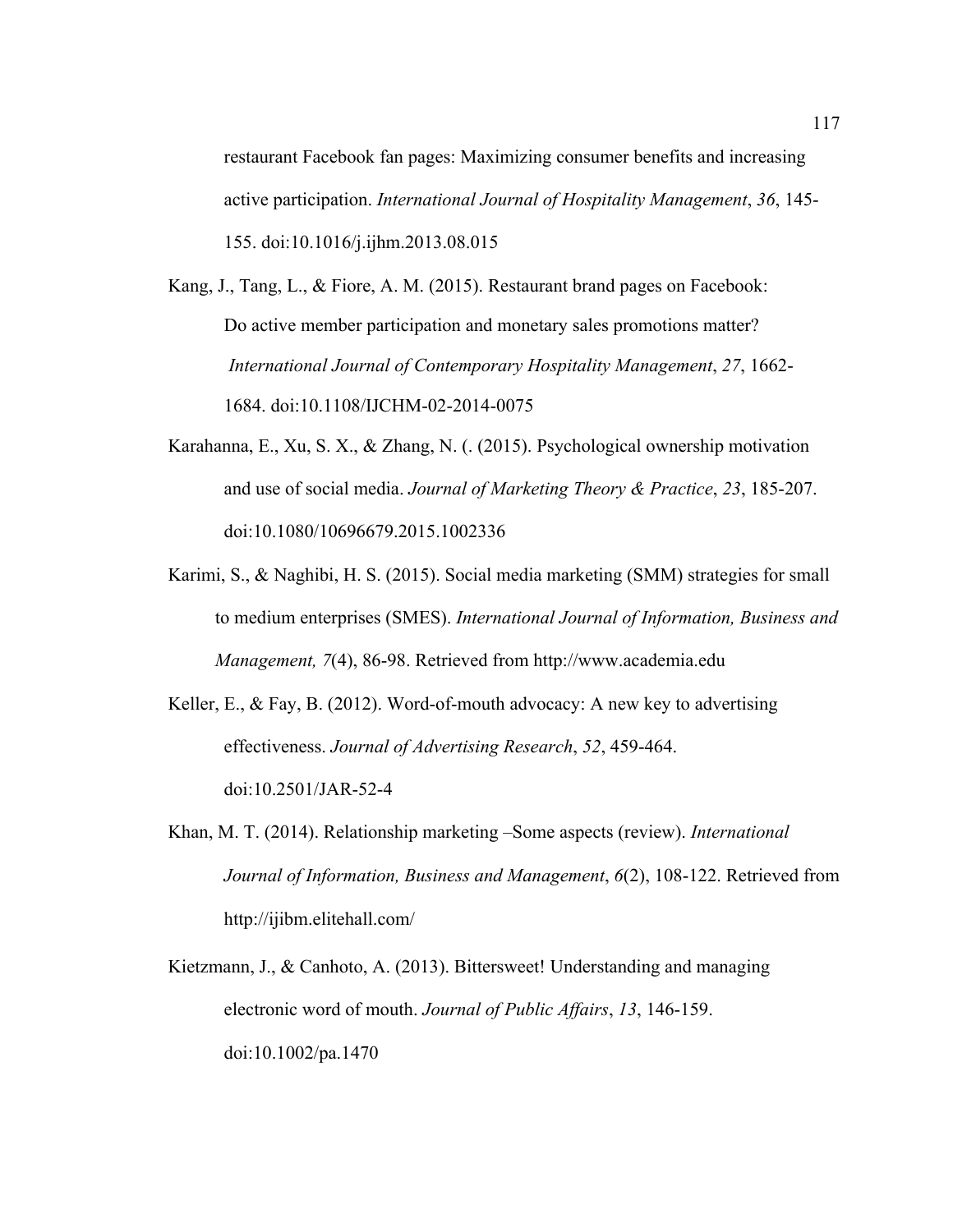- Kim, A. J., & Ko, E. (2012). Do social media marketing activities enhance customer equity? An empirical study of luxury fashion brand. *Journal of Business Research*, *65*, 1480-1486. Retrieved from https://www.journals.elsevier.com/journal-of-business-research/
- Kim, S., Koh, Y., Cha, J., & Lee, S. (2015). Effects of social media on firm value for US restaurant companies. *International Journal of Hospitality Management*, *49*, 40- 46. Retrieved from http://onlinelibrary.wiley.com/journal/10.1002/(ISSN)1479- 1854
- Koelsch, L. E. (2013). Reconceptualizing the member check interview. *International Journal of Qualitative Methods*, *12*(1), 168-179. Retrieved from http://journals.sagepub.com/home/ijq
- Koopman-Boyden, P., & Richardson, M. (2013). An evaluation of mixed methods (diaries and focus groups) when working with older people. *International Journal of Social Research Methodology*, *16*(5), 389-401. Retrieved from http://www.tandfonline.com/toc/tsrm20/current
- Kramer-Kile, M. L. (2012). Research column: Situating methodology within qualitative research. *Canadian Journal of Cardiovascular Nursing*, *22*(4), 27-31. Retrieved from http://pappin.com/journals/cjcn.php
- Krause, A. E., North, A. C., & Heritage, B. (2014). The uses and gratifications of using Facebook music listening applications. *Computers in Human Behavior*, *39*, 71-77. doi:10.1016/j.chb.2014.07.001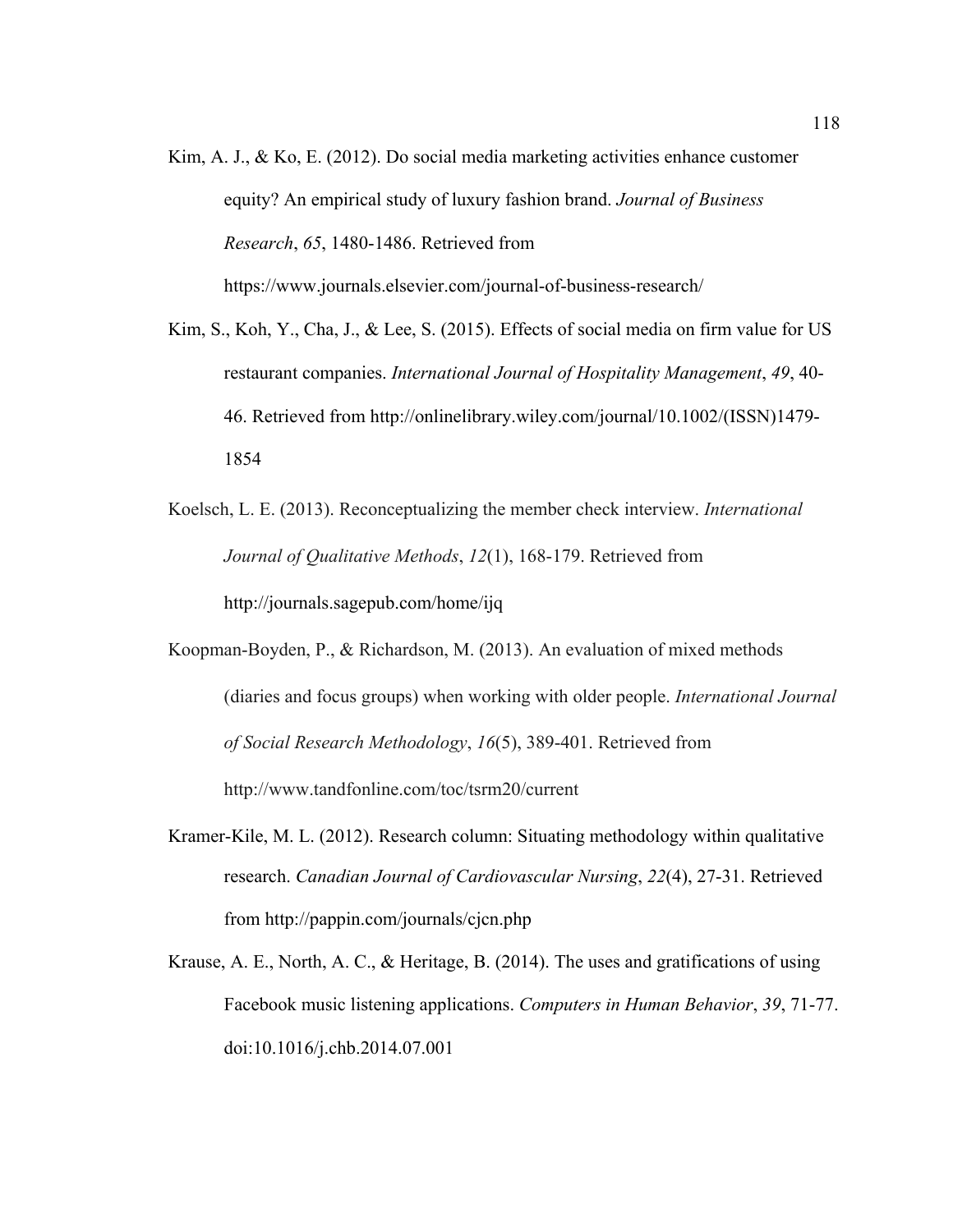Ku, Y. C., Chen, R., & Zhang, H. (2013). Why do users continue using social networking sites? An exploratory study of members in the United States and Taiwan. *Information & Management*, *50*, 571-581. doi:10.1016/j.im.2013.07.011

Kumar, V., & Mirchandani, R. (2012). Increasing the ROI of social media marketing. *MIT Sloan Management Review, 54*, 55-61. Retrieved from http://sloanreview.mit.edu

- Kuofie, M., Gholston, K., & Hakim, A. C. (2015). An overview of social media for marketing. *International Journal of Global Business, 8*(2), 65-82. Retrieved from http://www.inderscience.com/jhome.php?jcode=ijbg
- Kwok, L., & Yu, B. (2013). Spreading social media messages on Facebook: An analysis of restaurant business-to-consumer communications. *Cornell Hospitality Quarterly*, *54*, 84-94. doi:10.1177/1938965512458360
- Ladipo, P. K., Nwagwu, K. O., & Alarape, W. B. (2013). Relative communication power of selected advertising media. *International Business and Management*, *6*(2), 77- 87. Retrieved from https://www.tio.nl/en/international\_business\_management/
- Lapointe, P. (2012) Measuring Facebook's impact on marketing. The Proverbial hits the fan. *Journal of Advertising Research*, *52*, 286-287. doi:10.2501/JAR-52-3-286-287
- Laroche, M., Habibi, M. R., Richard, M., & Sankaranarayanan, R. (2013). The effects of social media based brand communities on brand community markers, value creation practices, brand trust, and brand loyalty. *Computers in Human Behavior, 28*, 1755-1767. doi:10.1016/j.chb.2012.04.016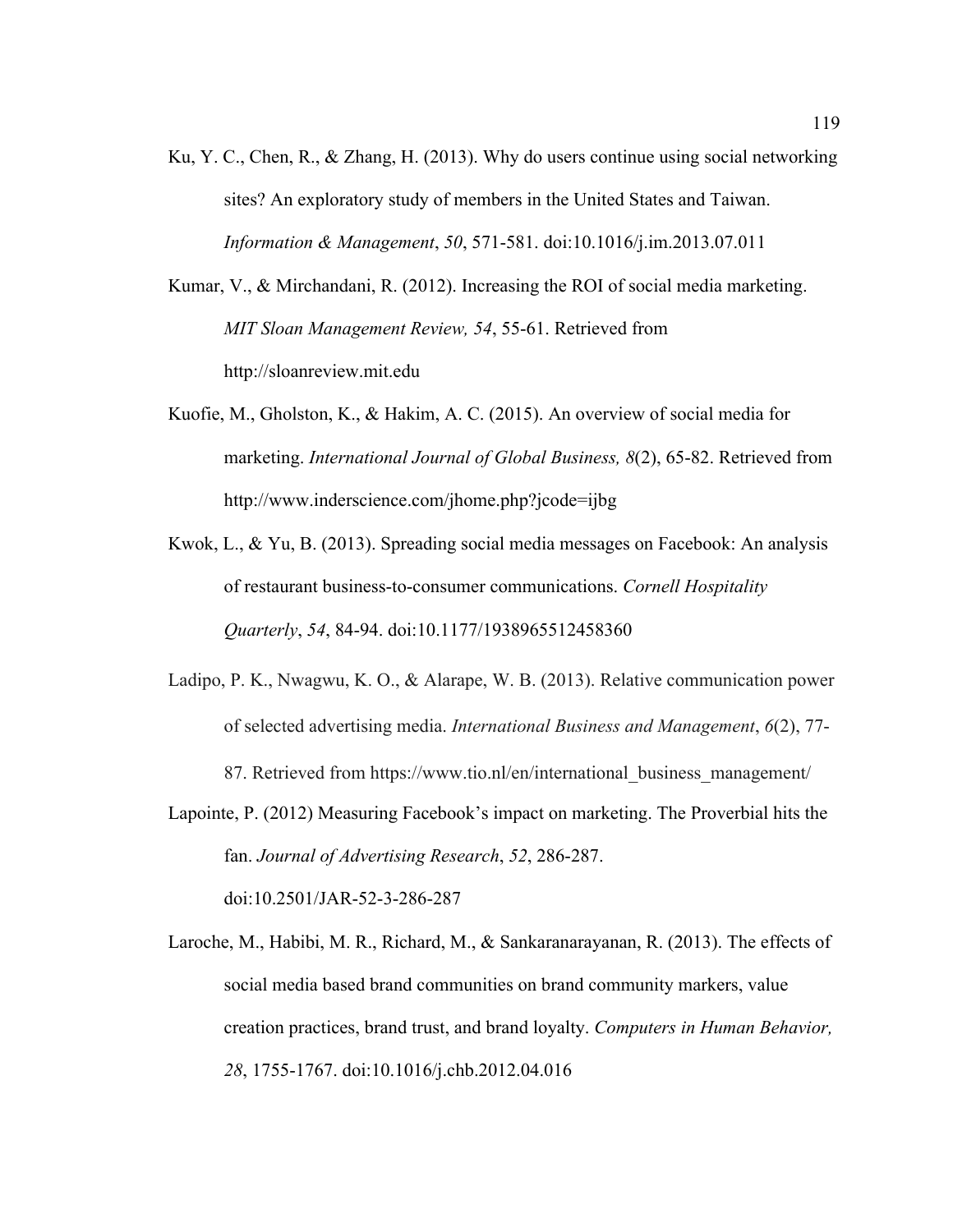- Leech, N. L., & Onwuegbuzie, A. J. (2011). Beyond constant comparison qualitative data analysis: Using NVivo. *School Psychology Quarterly*, *26*(1), 70. doi:10.1037/a0022711
- Leedy, P. D., & Ormrod, J. E. (2013). *Practical research: Planning and design* (10th ed.). Upper Saddle River, NJ: Pearson Education.
- Leung, L. (2015). Validity, reliability, and generalizability in qualitative research. *Journal of Family Medicine and Primary Care, 4*, 324-327. doi:10.4103/2249- 4863.161306
- Levy, P. (2011). Setting social strategy. *Marketing News*, *45*(3), 4. Retrieved from http://www.ama.org/
- Li, X. (2012). Weaving social media into a business proposal project. *Business Communication Quarterly*, *75*, 68-75. doi:10.1177/1080569911432629
- Lunnay, B., Borlagdan, J., McNaughton, D., & Ward, P. (2015). Ethical use of social media to facilitate qualitative research. *Qualitative Health Research, 25,* 99-109. doi:10.1177/1049732314549031
- Luigi, D., Oana, S., Mihai, T., & Simona, V. (2011). Disclosing the promising power of social media-an important digital marketing tool. *Studies in Business & Economics*, *6*, 37-45. Retrieved from http://eccsf.ulbsibiu.ro
- Luo, X., & Zhang, J. (2013). How do consumer buzz and traffic in social media marketing predict the value of the firm? *Journal of Management Information Systems*, *30*, 213-238. doi:10.2753/MIS0742-1222300208

Malhotra, C. K., & Malhotra, A. (2016). How CEOs can leverage twitter. *MIT Sloan*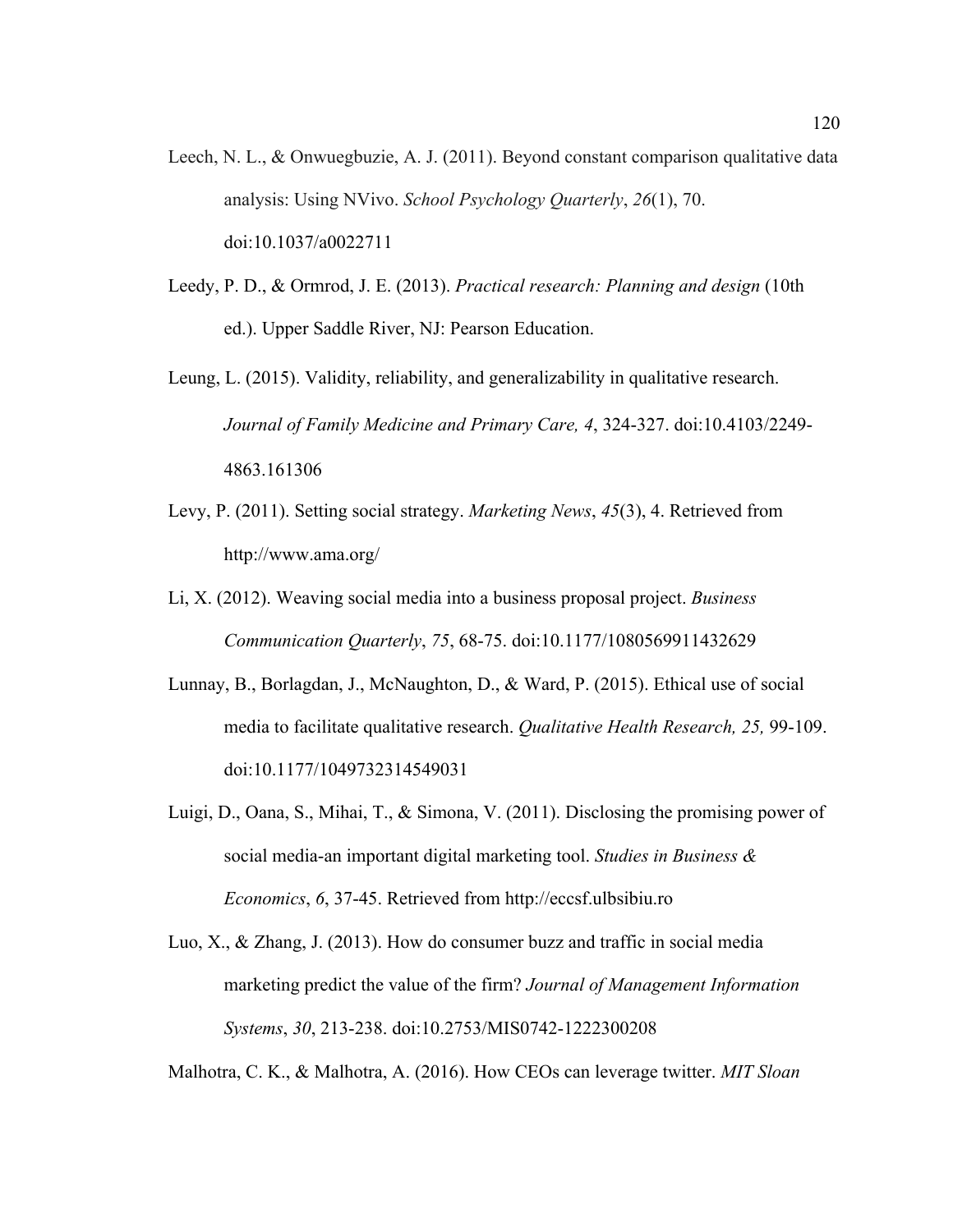*Management Review, 57*, 73-79. Retrieved from http://sloanreview.mit.edu

Mancuso, J., & Stuth, K. (2011). Can social media metrics actually enhance the value of qualitative research? *Marketing Research, 23*(4), 32-32. Retrieved from https://www.ama.org/Pages/default.aspx

Marshall, B., Cardon, P., Poddar, A., & Fontenot, R. (2013). Does sample size matter in qualitative research?: A review of qualitative interviews in is research. *Journal of Computer Information Systems*, *54*(1), 11-22. Retrieved from http://www.iacis.org/jcis/jcis.php

Marshall, G. W., Moncrief, W. C., Rudd, J. M., & Lee, N. (2012). Revolution in sales: The impact of social media and related technology on the selling environment. *Journal of Personal Selling & Sales Management*, *32*, 349-363. doi:10.2753/PSS0885-3134320305

- Marshall, C., & Rossman, G. (2014). *Designing qualitative research* (6th ed.). Thousand Oaks, CA: Sage.
- Mergel, I., & Bretschneider, S. I. (2013). A three-stage adoption process for social media use in government. *Public Administration Review, 73*, 390-400. doi:10.1111/puar.12021
- Merriam, S. B. (1998). *Qualitative research and case study applications in education. Revised and expanded from case study research in education*. San Francisco, CA: Jossey-Bass Publishers.
- Meuter, M. L., McCabe, D. B., & Curran, J. M. (2013). Electronic word-of-mouth versus interpersonal word-of-mouth: are all forms of word-of-mouth equally influential?.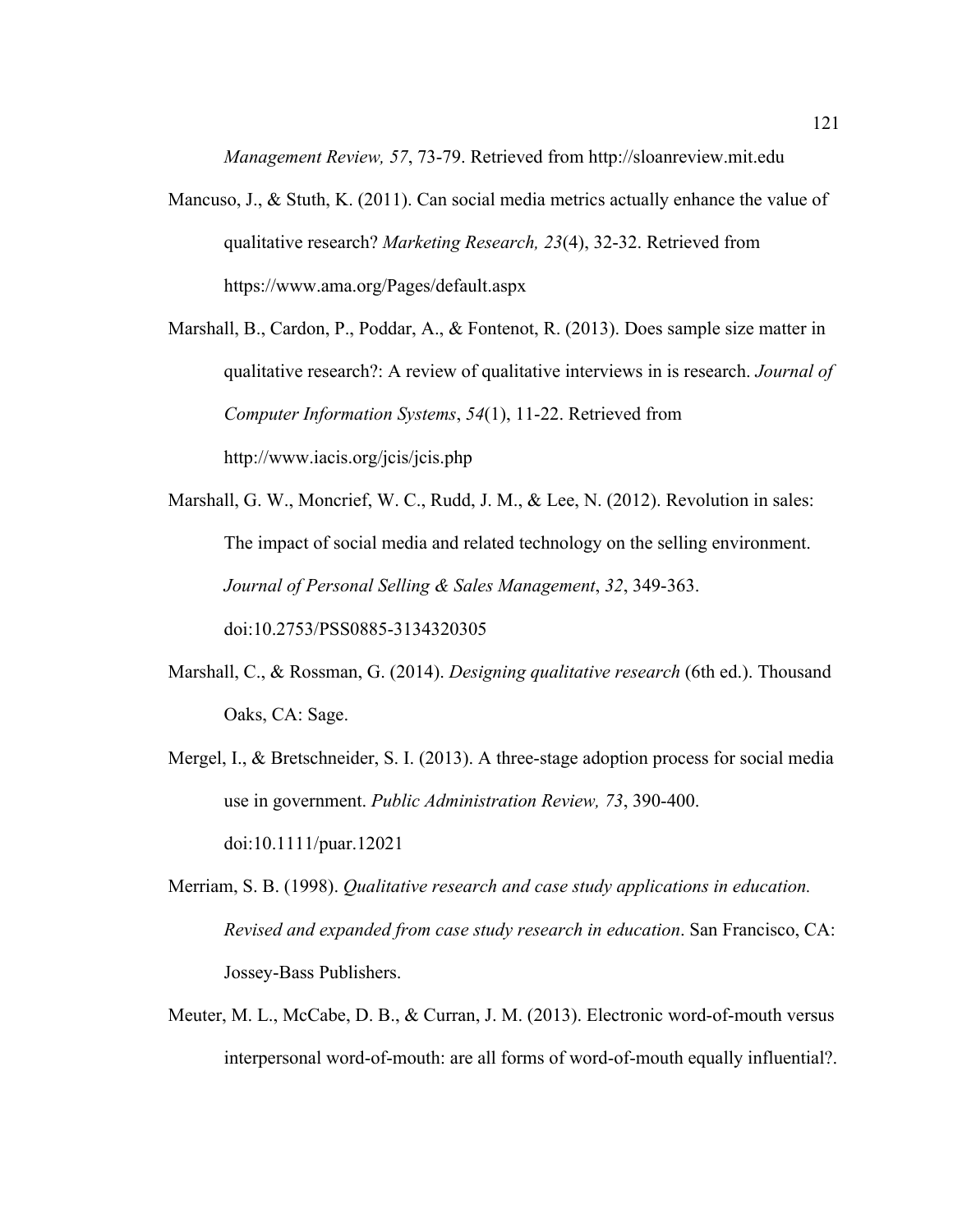*Services Marketing Quarterly*, *34*, 240-256. doi:10.1080/15332969.2013.798201

- Mikėnė, S., Valavičienė, N., & Gaižauskaitė, I. (2013). qualitative interviewing: fieldwork realities. *Socialinis darbas*, *12*(1), 49-62. Retrieved from https://www.mruni.eu/lt/universitetas/fakultetai/edukologijos-ir-socialinio-darboinstitutas/studijos/bakalauro-studiju-programos/socialinis-darbas-ir-teisespagrindai/
- Miles, M. B., Huberman, A., & Saldaña (2014). *Qualitative data analysis: A methods sourcebook.* Thousand Oaks, CA: Sage.
- Molina-Azorin, J., Lopez-Gamero, M., Pereira-Moliner, J., & Pertusa-Ortega, E. (2012). Mixed methods studies in entrepreneurship research: Applications and contributions. *Entrepreneurship & Regional Development, 24*, 425-456. doi:10.1080/08985626.2011.603363
- Morgan, R. M., & Hunt, S. D. (1994). The commitment-trust theory of relationship marketing. *Journal of marketing*, 20-38. Retrieved from https://www.ama.org/Publications/JournalofMarketing/Pages/Current-Issue.aspx
- Moore, D., & Bowden-Everson, J. L-H. (2012). An appealing connection-the role of relationship marketing in the attraction and retention of students in an Australian tertiary context. *Asian Social Science, 8*(14), 65-80. doi:10.5539/ass.v8n14p65
- Moustakas, C. (1994). *Phenomenological research methods.* Thousand Oaks, CA: Sage Publications.

Mukherjee, A., & Nath, P. (2007). Role of electronic trust in online retailing a re-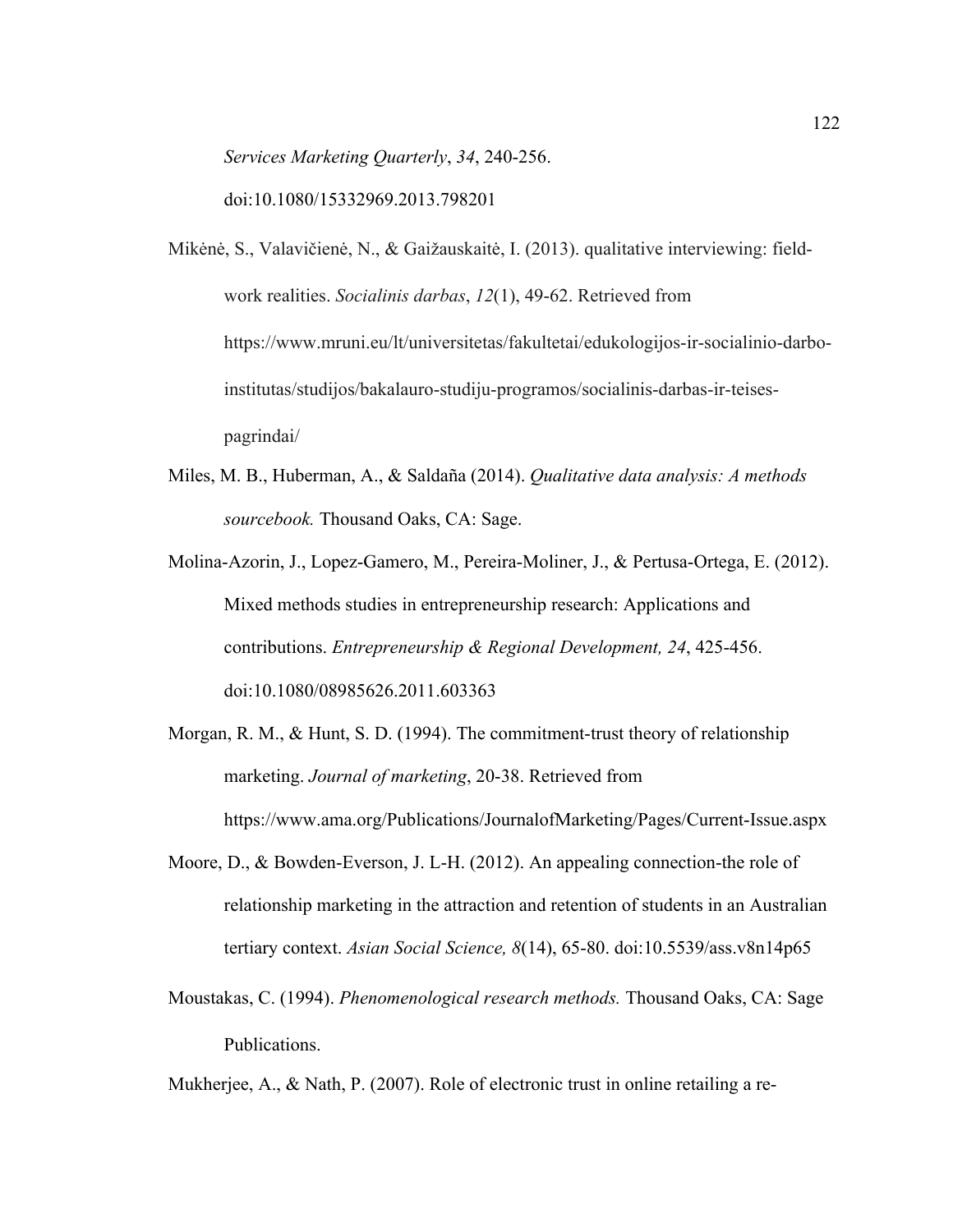examination of the commitment-trust theory. *European Journal of Marketing*, *41*. 1173-1202. doi:10.1108/03090560710773390

Mukhopadhyay, S., & Gupta, R. (2014). Survey of qualitative research methodology in strategy research and implication for Indian researchers. *Survey of Qualitative Research Methodology in Strategy Research, 18*, 109-123.

doi:10.1177/0972262914528437

- National Restaurant Association. (2014). Restaurant industry forecast. Retrieved from https://www.restaurant.org/Downloads/PDFs/News-Research/research/RestaurantIndustryForecast2014.pdf
- Naidu, D., & Patel, A. (2013). A comparison of qualitative and quantitative methods of detecting earnings management: Evidence from two Fijian private and two Fijian state-owned entities. *Australasian Accounting Business and Finance Journal*, *7*(1), 79-98. doi:10.14453/aabfj.v7i1.6
- Naylor, R. W., Lamberton, C. P., & West, P. M. (2012). Beyond the Like button: The impact of mere virtual presence on brand evaluations and purchase intentions in social media settings. *Journal of Marketing*, *76*(6), 105-120. doi:10.1509/jm.11.0105
- Nelson-Field, K., Riebe, E., & Sharp, B. (2012). What's not to Like? Can a Facebook fanbase give a brand the advertising reach it needs? *Journal of Advertising Research, 52*, 262-269. doi:10.2501/JAR-52-2-262-269
- Neuman, D. (2014). Qualitative research in educational communications and technology:

A brief introduction to principles and procedures. *Journal of Computing in Higher*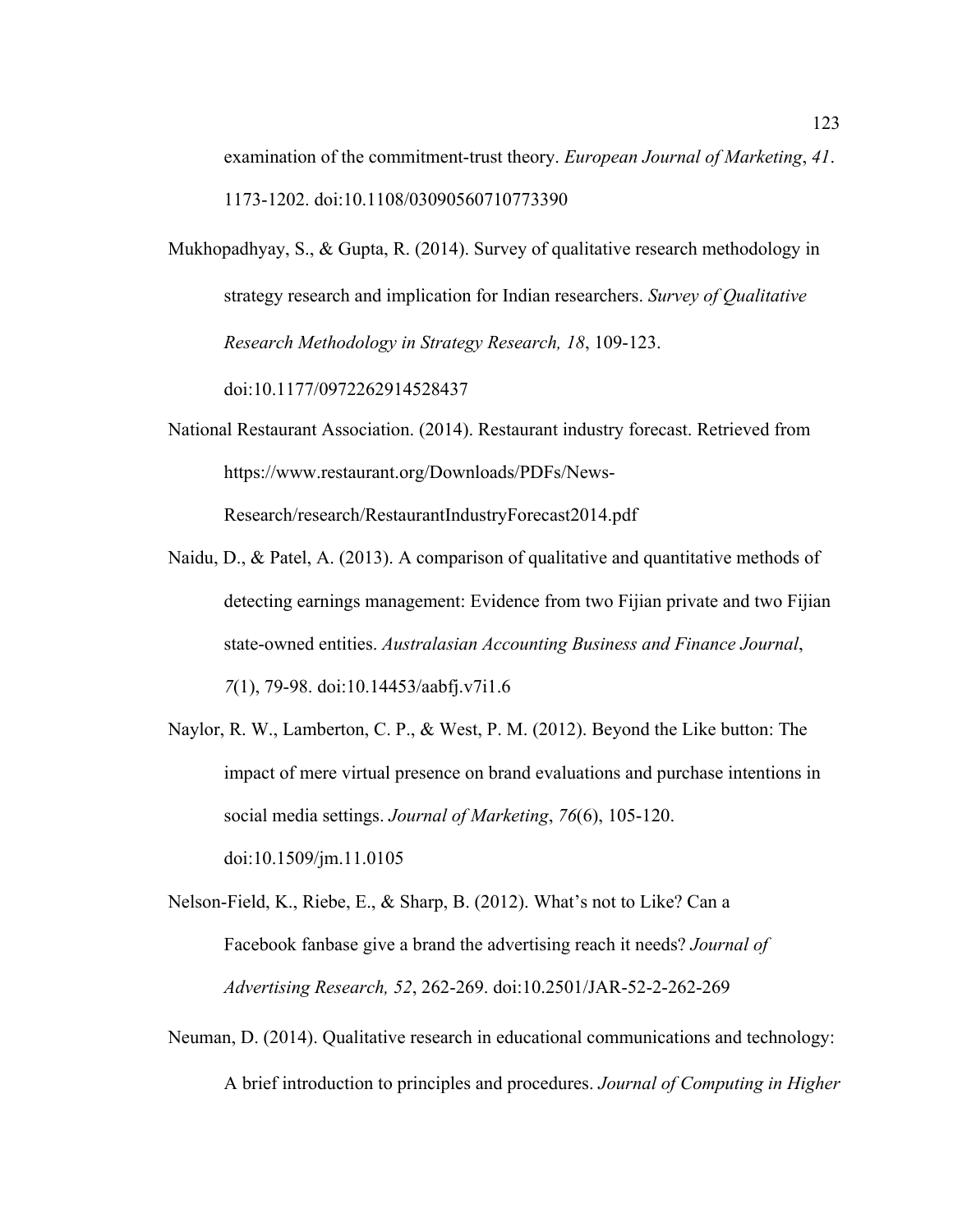*Education, 26*(1), 69-86. doi:10.1007/s12528-014-9078-x

- Noble, H., & Smith, J. (2014). Qualitative data analysis: A practical example. *Evidence Based Nursing*, *17*(1), 2**-**3. doi:10.1136/eb-2013-101603
- Noble, H., & Smith, J. (2015). Issues of validity and reliability in qualitative research. *Evidence-Based Nursing*, *18*, 34-35. doi:10.1136/eb-2015-102054
- Nysveen, H., & Pedersen, P. E. (2014). Influences of co-creation on brand experience The role of brand engagement. *International Journal of Market Research*, *56*, 807-832. Retrieved from https://www.mrs.org.uk/ijmr
- Öberseder, M., Schlegelmilch, B., & Gruber, V. (2011). Why don't consumers care about CSR?: A qualitative study exploring the role of CSR in consumption decisions. *Journal of Business Ethics, 104*, 449-460. doi:10.1007/s10551-011-0925-7
- Odena, O. (2013). Using software to tell a trustworthy, convincing and useful story. *International Journal of Social Research Methodology*, *16*, 355-372. doi:10.1080/13645579.2012.706019
- Ody-Brasier, A., & Vermeulen, F. (2014). The price you pay: Price-setting as a response to norm violations in the market for champagne grapes. *Administrative Science Quarterly*, *59*, 109-144. doi:10.1177/0001839214523002

Olsen, J. D., McAllister, C., Grinnell, L. D., Walters, K. G., Appunn, F. (2016). Applying constant comparative method with multiple investigators and inter-coder reliability. *The Qualitative Report*, *21*, 26-42. Retrieved from http://nsuworks.nova.edu/tqr/

O'Reilly, M., & Parker, N. (2013). Unsatisfactory saturation: A critical exploration of the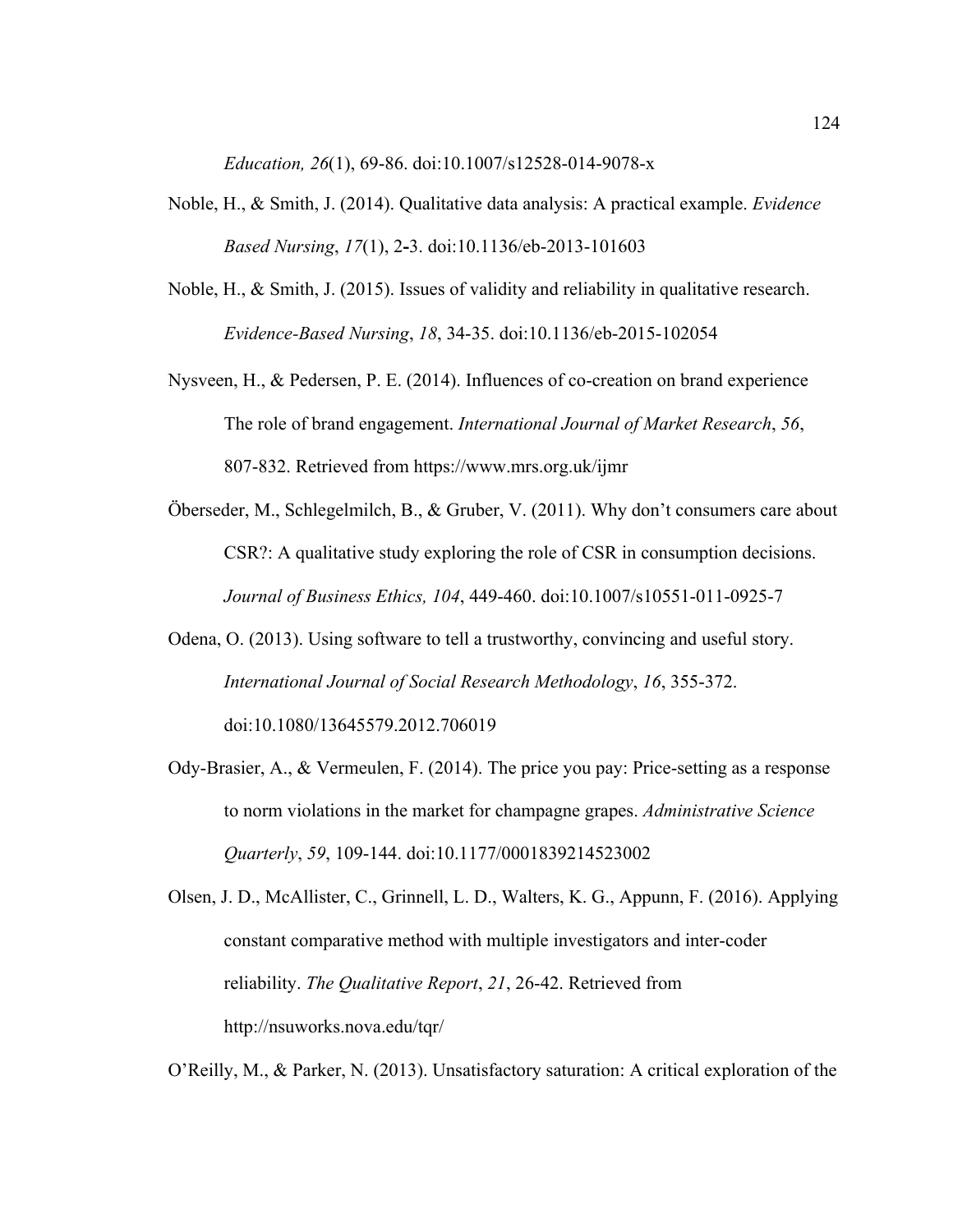notion of saturated sample sizes in qualitative research. *Qualitative Research Journal, 13*, 190-197. doi:10.1177/1468794112446106

- Østergaard, P., & Fitchett, J. (2012). Relationship marketing and the order of simulation. *Marketing Theory, 12,* 233-249. doi:10.1177/1470593112451393
- Panagiotakopoulos, A. (2014). Enhancing staff motivation in tough periods: Implications for business leaders. *Strategic Direction*, *30*(6), 35-36. doi:10.1108/SD-05-2014- 0060
- Papasolomou, I., & Melanthious, Y. (2012). Social media: Marketing public relations' new best friend. *Journal of Promotion Management*, *18*, 319-328. doi:10.1080/10496491.2012.696458
- Parker, L. (2014). Qualitative perspectives: Through a methodological lens. *Qualitative Research in Accounting & Management, 11*(1), 13-28. doi:10.1108/QRAM-02- 2014-0013
- Parsons, A. (2013). Using social media to reach consumers: A content analysis of official Facebook pages. *Academy of marketing studies Journal*, *17*(2), 27. Retrieved from http://www.alliedacademies.org/academy-of-marketing-studies-journal/
- Patino, A., Pitta, D. A., & Quinones, R. (2012). Social media's emerging importance in market research. *The Journal of Consumer Marketing, 29*, 233-237. doi:10.1108/07363761211221800
- Patton, M. Q. (2005). *Qualitative research*. Hoboken, NJ: John Wiley & Sons.
- Patton, M. Q. (2015) *Qualitative research & evaluation methods* (5th ed.). Thousand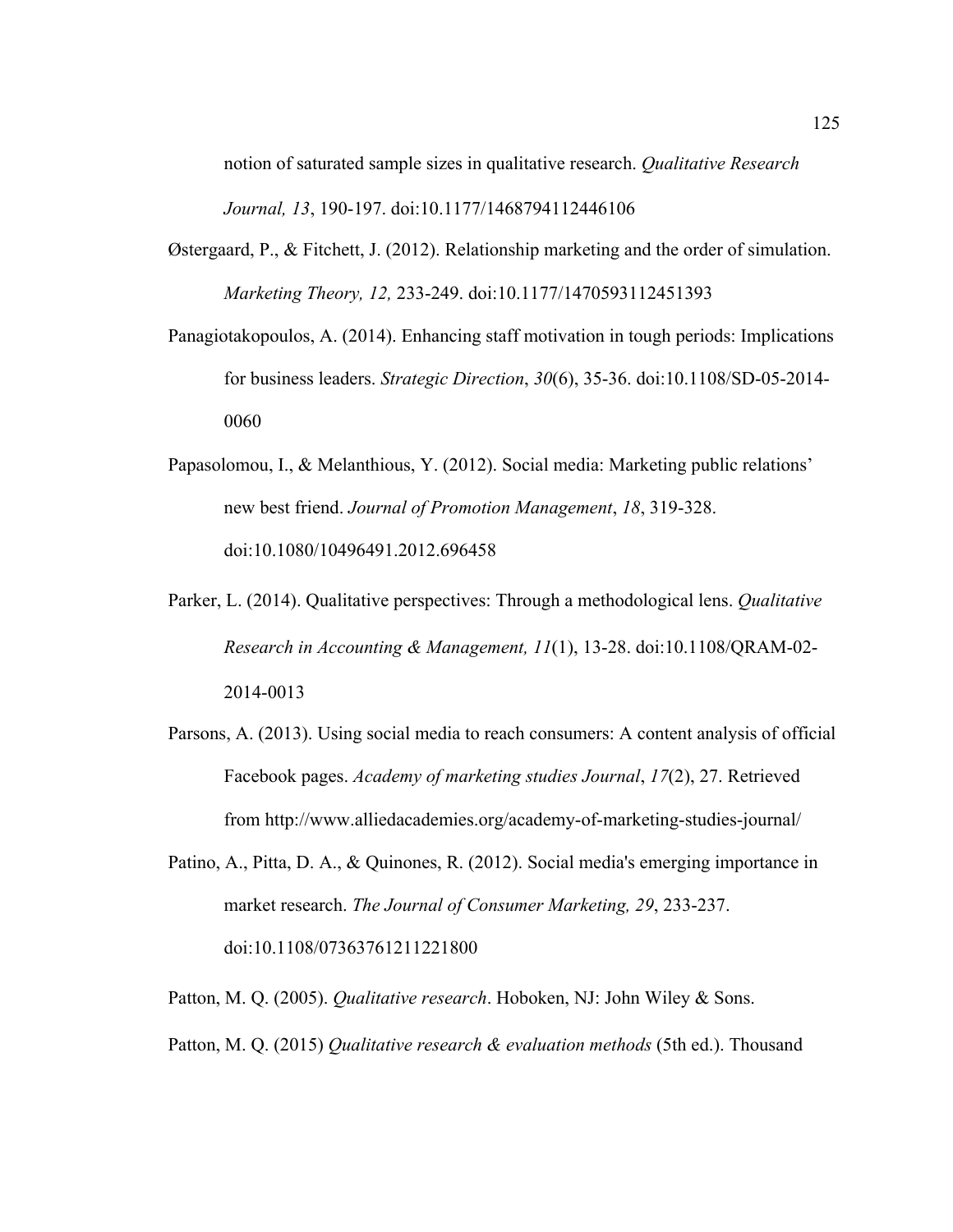Oaks, CA: Sage Publications.

- Pencheva, A., & Georgieva, D. (2012). Social networks and business 2.0. *Trakia Journal of Sciences*, *10*, 86-89. Retrieved from http://www.uni-sz.bg
- Percy, W. H., Kostere, K., & Kostere, S. (2015). Generic qualitative research in psychology. *The Qualitative Report*, *20*, 76-85. Retrieved from http://www.nova.edu/ssss/QR/QR20/2/percy5.pdf
- Petty, N. J., Thomson, O. P., & Stew, G. (2012). Ready for a paradigm shift? Part 2: Introducing qualitative research methodologies and methods. *Manual Therapy*, *17*, 378-384. doi:10.1016/j.math.2012.03.004
- Pliska, R. (2012). Social media: Identifying the business opportunities: The personal experiences of a social media user. *Real Estate Issues,*

*37*(1), 48-52. Retrieved from http://www.cre.org/

- Ponterotto, J. G. (2014). Best practices in psychobiographical research. *Qualitative Psychology, 1*, 77-90. doi:10.1037/qup0000005
- Pookulangara, S., & Koesler, K. (2011). Cultural influence on consumers' usage of social networks and its impact on online purchase intentions. *Journal of Retailing and Consumer Services*, *18*, 348-354. doi:10.1016/j.jretconser.2011.03.003
- Powers, T., Advincula, D., Austin, M. S., Graiko, S., & Snyder, J. (2012). Digital and social media in the purchase decision process: A special report from the advertising research foundation. *Journal of Advertising Research*, *52*, 479-489. doi:10.2501/JAR-52-4-479-48

Public Relations Tactics (2016). 2016 Trends: Video, work messaging. *Public Relations*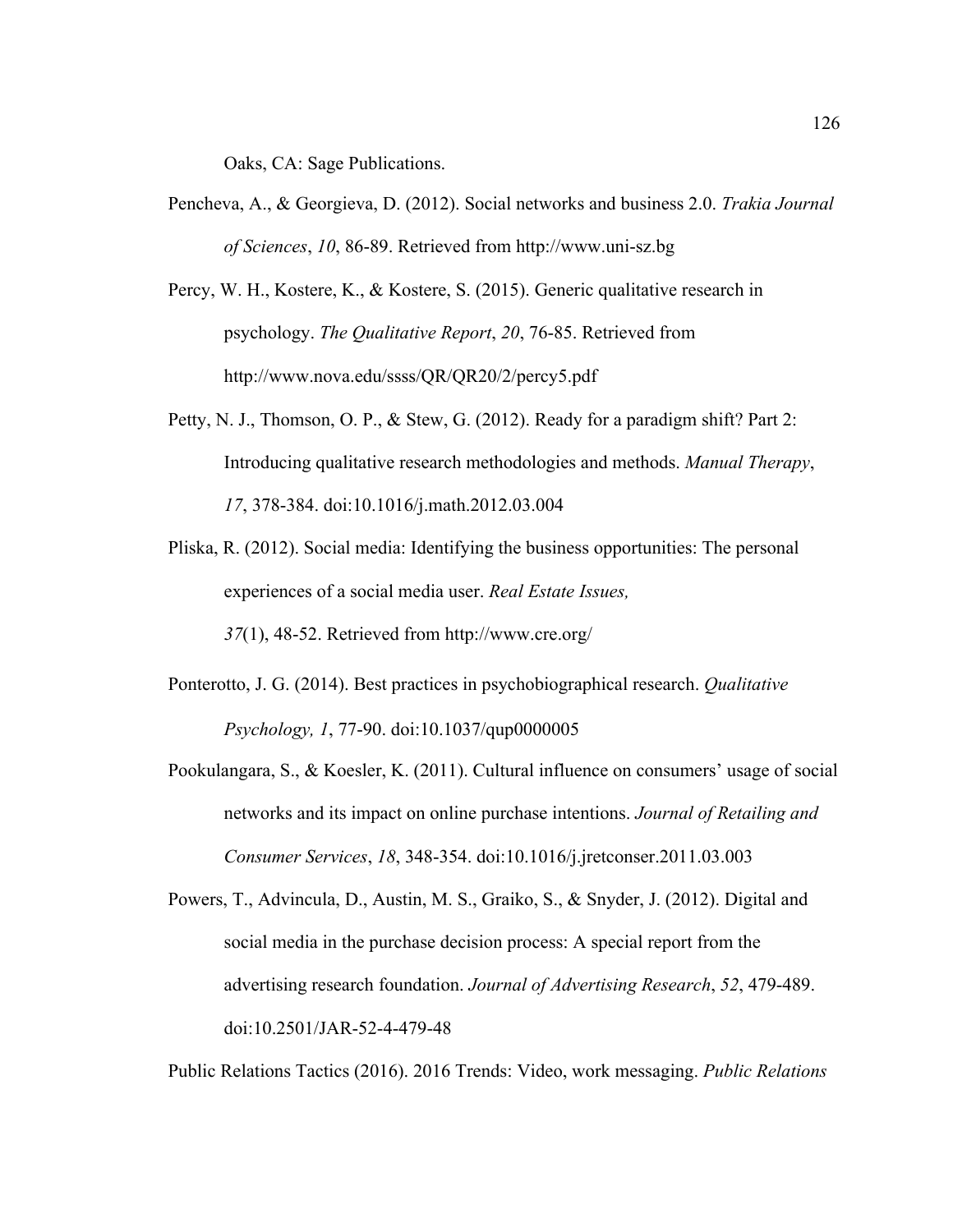*Society of America, 23*(1), 1. Retrieved from http://prsa.org

- Qu, S., & Dumay, J. (2011). The qualitative research interview. *Qualitative Research in Accounting and Management*, *8*, 238-264, Retrieved from http://www.emeraldinsight.com/loi/qram
- Rabionet, S. E. (2011). How I learned to design and conduct semi-structured interviews: An ongoing and continuous journey. *The Qualitative Report*, *16*(2), 563. Retrieved from http://nsuworks.nova.edu/tqr/
- Raeburn, T., Schmied, V., Hungerford, C., & Cleary, M. (2015). The contribution of case study design to supporting research on clubhouse psychosocial rehabilitation. *BMC Research Notes, 8*(521), 1-7. doi:10.1186/s13104-015-1521-1
- Radcliff, L. (2013). Qualitative diaries: Uncovering the complexities of work-life decision- making. *Qualitative Research in Organizations and Management*, *8*, 163-180. doi:10.1108/QROM-04-2012-1058
- Rademaker, L. L., Grace, E. J., & Curda, S. K. (2012). Using computer-assisted qualitative data analysis software (CAQDAS) to re-examine traditionally analyzed data: Expanding our understanding of the data and of ourselves as scholars. *The Qualitative Report*, *17*(43), 1-11. Retrieved from http://www.nova.edu/ssss/QR/QR17/rademaker.pdf
- Ramsaran-Fowdar, R., & Fowdar, S. (2013). The implications of Facebook marketing for organizations. *Contemporary Management Research, 9*, 73-83. doi:10.7903/cmr.9710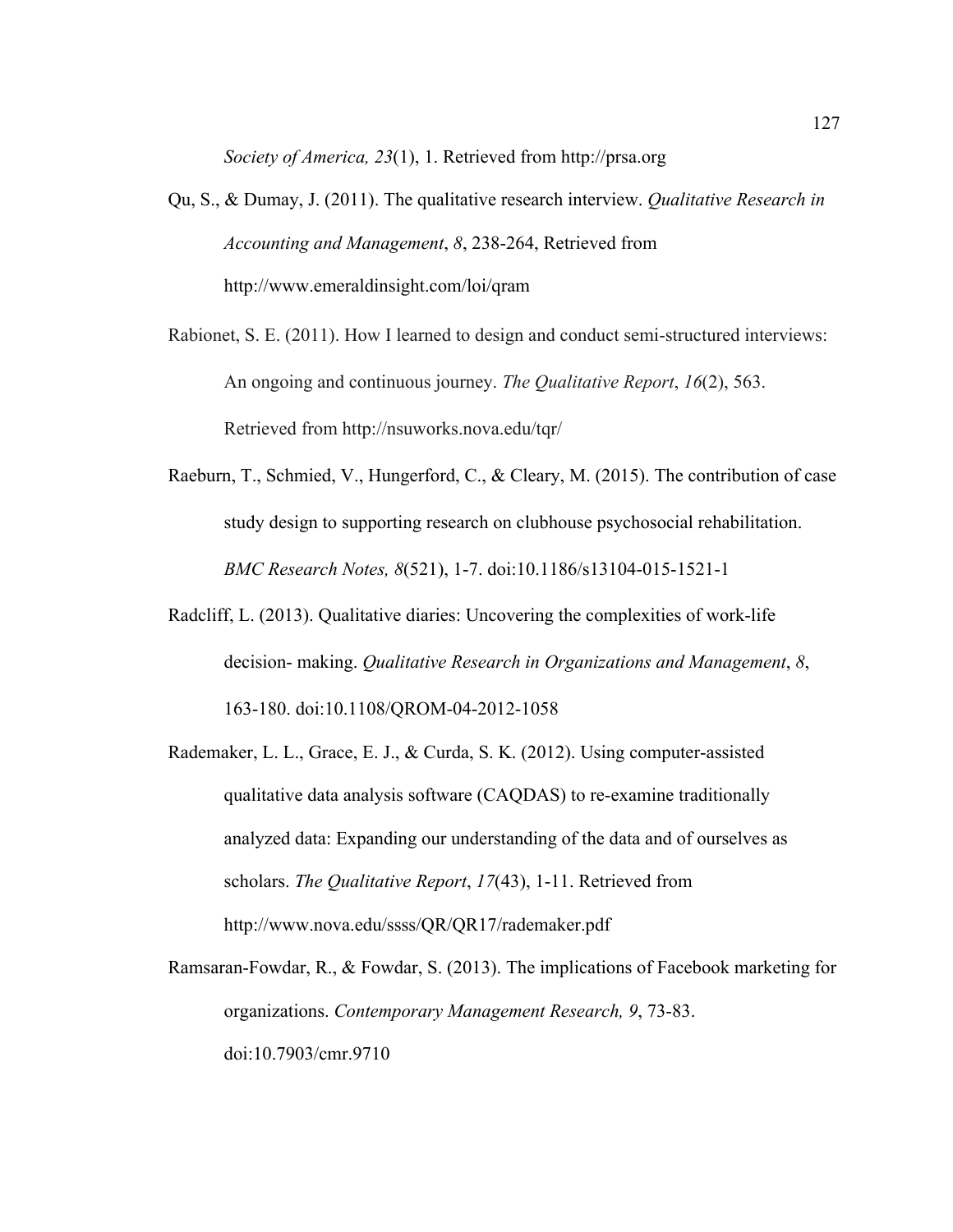- Rapp, A., Beitelspacher, L., Grewal, D., & Hughes, D. (2013). Understanding social media effects across seller, retailer, and consumer interactions. *Journal of The Academy of Marketing Science*, *41*, 547-566. doi:10.1007/s11747-013-0326-9
- Ratcliff, R., & Doshi, K. (2013). Using the Bass Model to analyze the diffusion of innovations at the base of the pyramid. *Business & Society*, *55*, 271–291 doi:10.1177/0007650313479529
- Ritch, E. L. (2014). Extending sustainability from food to fashion consumption: The lived experience of working mothers. *International Journal of Management Cases*, *16*(2), 17-31. Retrieved from http://www.ijmc.org/ijmc/home.html
- Riehle, H., Grindy, Bruce., & Stensson, A. (2014). *2014 Restaurant industry forecast*. Retrieved from National Restaurant Association website: https://www.restaurant.org/Downloads/PDFs/News-Research/research/RestaurantIndustryForecast2014.pdf
- Robinson, O. C., (2014). Sampling in interview-based qualitative research: A theoretical and practical guide, *Qualitative Research in Psychology*, *11*, 25-41. doi:10.1080/14780887.2013.801543
- Rocha, T., Jansen, C., Lofti, E., & Fraga, R. (2013). An exploratory study on the use of social networks in building customer relationships. *Review of Business Management*, *15*, 262-282. doi:10.7819/rbgn.v15i47.953
- Rodriguez, M., Peterson, R. M., & Krishnan, V. (2012). Social media's influence on business-to-business sales performance. *Journal of Personal Selling & Sales Management*, *32*, 365-378. doi:10.2753/PSS0885-3134320306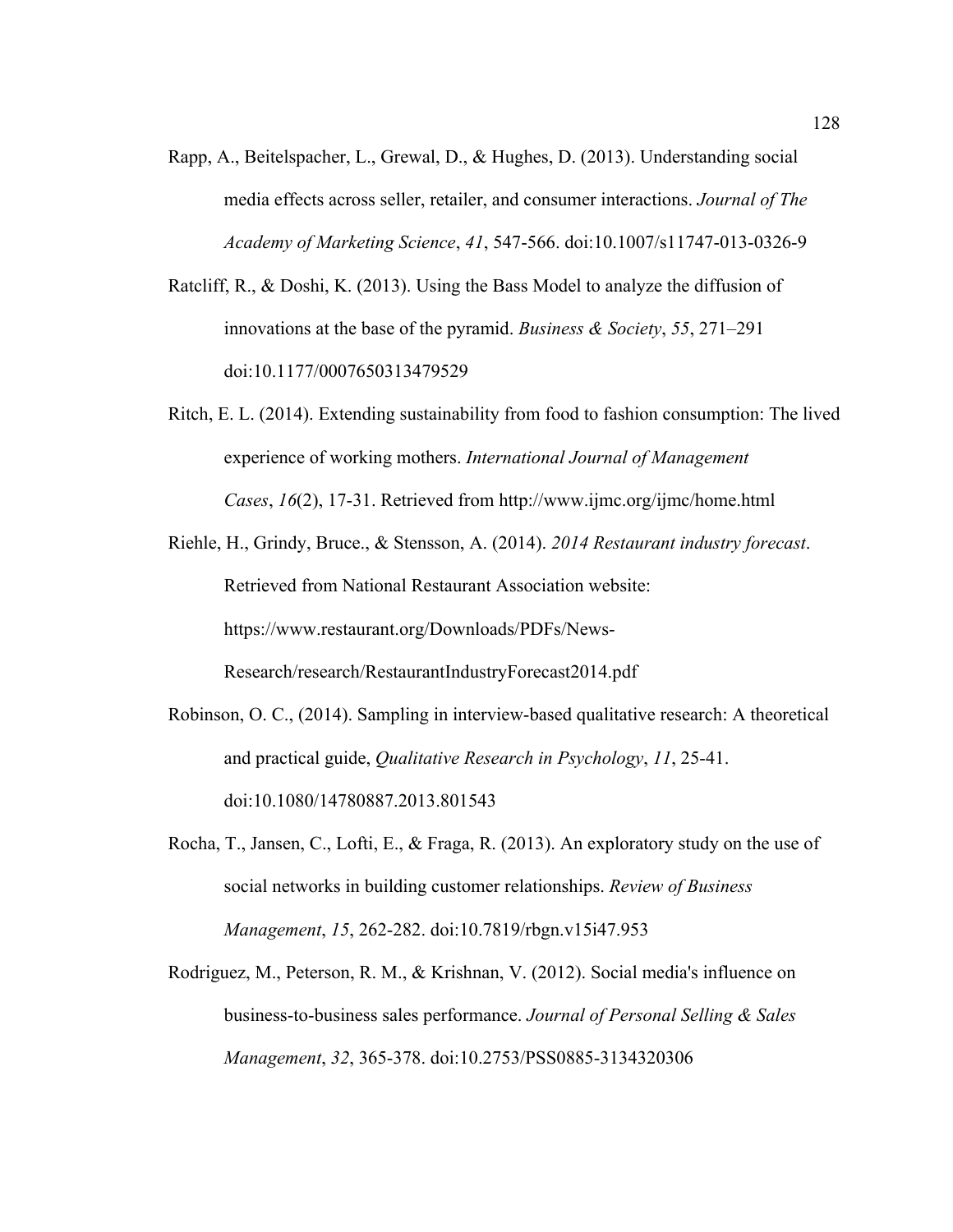Rogers, E. (1983). *Diffusion of innovations.* (3rd ed.). New York, NY: Free Press.

Rogers, E. (1995). *Diffusion of innovations.* (4th ed.). New York, NY: Free Press.

Rogers, E. (2003). *Diffusion of innovations*. (5th ed.). New York, NY: Free Press.

- Rohm, A., Kaltcheva, V. D., & Milne, G. R. (2013). A mixed-method approach to examining brand-consumer interactions driven by social media. *Journal of Research in Interactive Marketing, 7*(4), 295-311. doi:10.1108/JRIM-01-2013- 0009
- Rowley, J. (2012). Evidence-based marketing. *International Journal of Market Research, 54*, 521-541. doi:10.2501/IJMR-54-4-521-541
- Roy, A., Maxwell, L., & Carson, M. (2014). How is social media being used by small and medium-sized enterprises? *Journal of Business & Behavioral Sciences*, *26*, 127-137. Retrieved from http://asbbs.org/jsbbs.html
- Rubin, H. J., & Rubin, I. S. (2012). *Qualitative interviewing: The art of hearing data* (3rd ed.). Thousand Oaks, CA: Sage.
- Rugova, B., & Prenaj, B. (2016). Social media as marketing tool for smes: Opportunities and challenges. Ac*ademic Journal of Business, Administration, Law and Social Sciences, 2,* 85-97. Retrieved from http://iipccl.org/?page\_id=2388
- Rui, H., Shi, Z., & Whinston, A. B., (2014). Content sharing in a social broadcasting environment: Evidence from Twitter. *MIS Quarterly*, *38*, 123–A6. doi:10.2139/ssrn.2341243
- Sanchís Verdeguer, J. V., Peiró-Signes, Á., & Segarra-Oña, M. (2014). Promoting restaurants using social networks: Still A lot of room for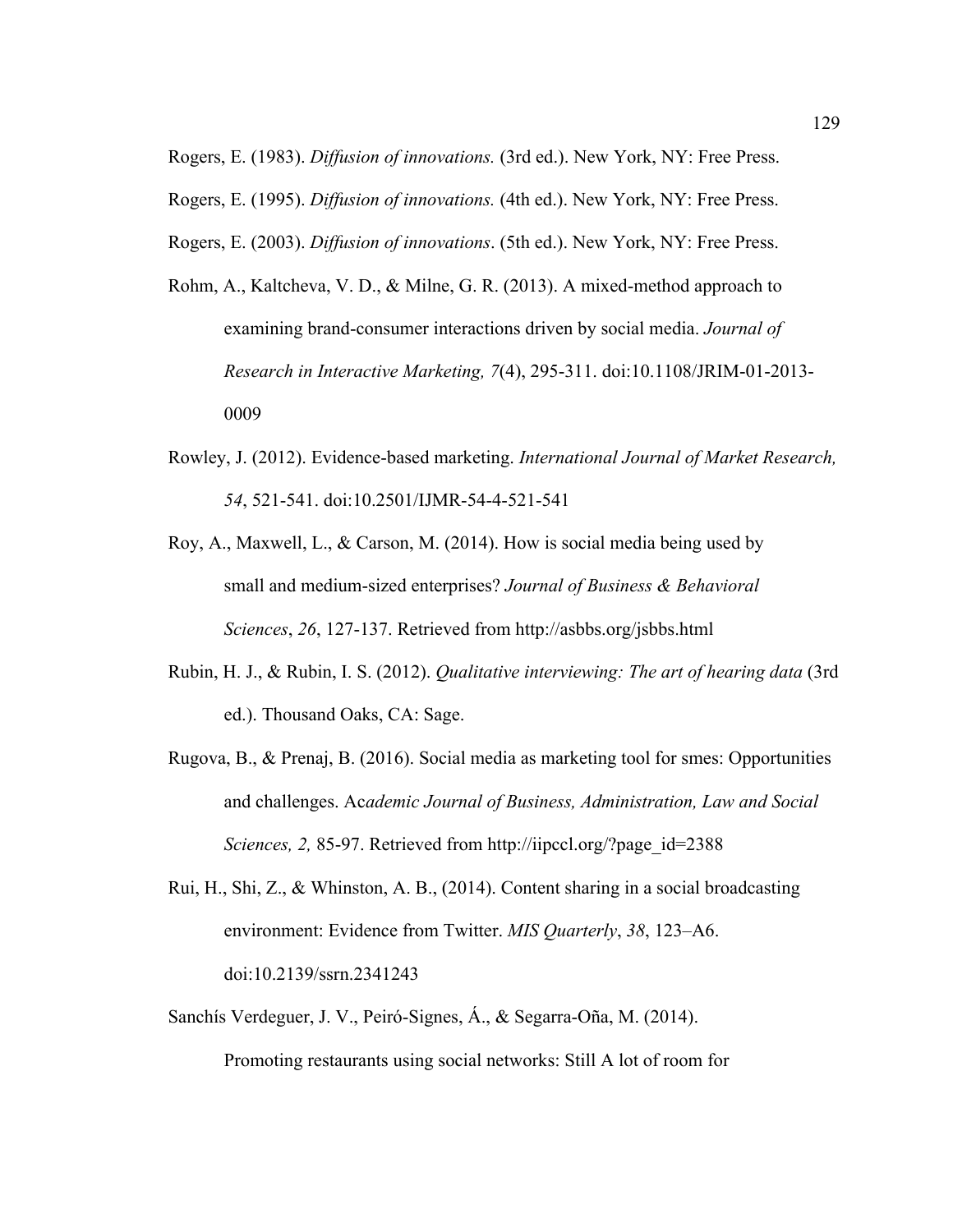improvement. *The International Business & Economics Research Journal, 13*, 1613-1618. Retrieved from http://www.cluteinstitute.com/journals/international-business-economics-

research-journal-iber/

- Samanta, I. (2012). The effect of social media in firms' marketing strategy. *Journal of Marketing and Operations Management Research, 2*, 163-173. Retrieved from https://www.novapublishers.com
- Sandelowski, M. (1995). Sample size in qualitative research. *Research in Nursing and Health*, *18*, 179-183. doi:10.1002/nur.4770180211
- Sanderson, H., & Lea, J. (2012). Implementation of the clinical facilitation model within an Australian rural setting: The role of the clinical facilitator. *Nurse Education in Practice*, *12*, 333**–**339. doi:10.1016/j.nepr.2012.04.001
- Sashi, C.M. (2012). Customer engagement, buyer-seller relationships, and social media. *Management Decision*, *50*(2), 253-272. doi:10.1108/00251741211203551
- Saxena, A., & Khanna, U. (2013). Advertising on social network sites: A structural equation modeling approach. *Vision: The Journal of Business Perspective*, *17*, 17-25. doi:10.1177/0972262912469560
- Schaupp, L. C., & Bélanger, F. (2014). The value of social media for small businesses. *Journal of Information Systems*, *28*(1), 187-207. doi:10.2308/isys-50674
- Schlinke, J., & Crain, S. (2013). Social media from an integrated marketing and compliance perspective. *Journal of Financial Service Professionals*, *67*, 85- 92. Retrieved from https://www.financialpro.org/pubs/journal\_index.cfm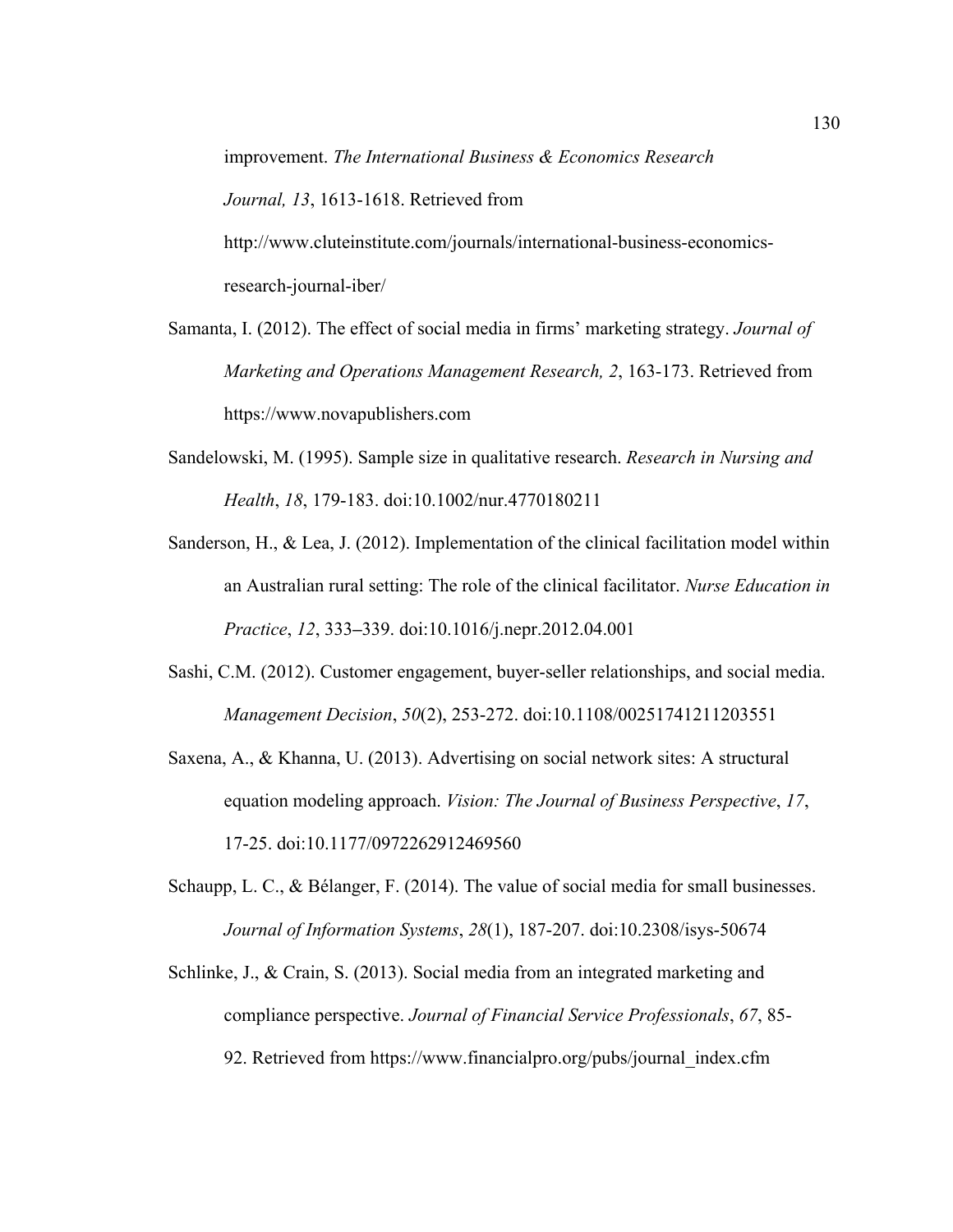- Schulze, C., Schöler, L., & Skiera, B. (2015). Customizing social media marketing. *MIT Sloan Management Review, 56*(2), 8-10. Retrieved from http://sloanreview.mit.edu
- Shaw, E. H. (2012). Marketing strategy. *Journal of Historical Research in Marketing, 4*, 30-55. doi:10.1108/17557501211195055
- Sheth, J. N., & Parvatlyar, A. (1995). Relationship marketing in consumer markets: antecedents and consequences. *Journal of the Academy of marketing Science*, *23*, 255-271. Retrieved from

http://www.springer.com/business+%26+management/journal/11747

- Shi, M., & Wojnicki*,* A. (2014). Money talks... to online pinion leaders: What motivates opinion leaders to make social-network referrals? *Journal of Advertising Research, 54,* 81-91*.* Retrieved from http://www.journalofadvertisingresearch.com
- Shiau, W. L., & Luo, M. M. (2012). Factors affecting online group buying intention and satisfaction: A social exchange theory perspective. *Computers in Human Behavior*, *28*, 2431-2444. doi:10.1016/j.chb.2012.07.030
- Siemiatycki, M. (2012). The role of planning scholar research, conflict, and social change. *Journal of Planning Education and Research*, *32*, 147-159. doi:10.1177/0739456X12440729
- Singh, A. S. (2014). Conducting case study research in non-profit organisations. *Qualitative Market Research: An International Journal, 17*(1), 77-84. doi:10.1108/QMR-04-2013-0024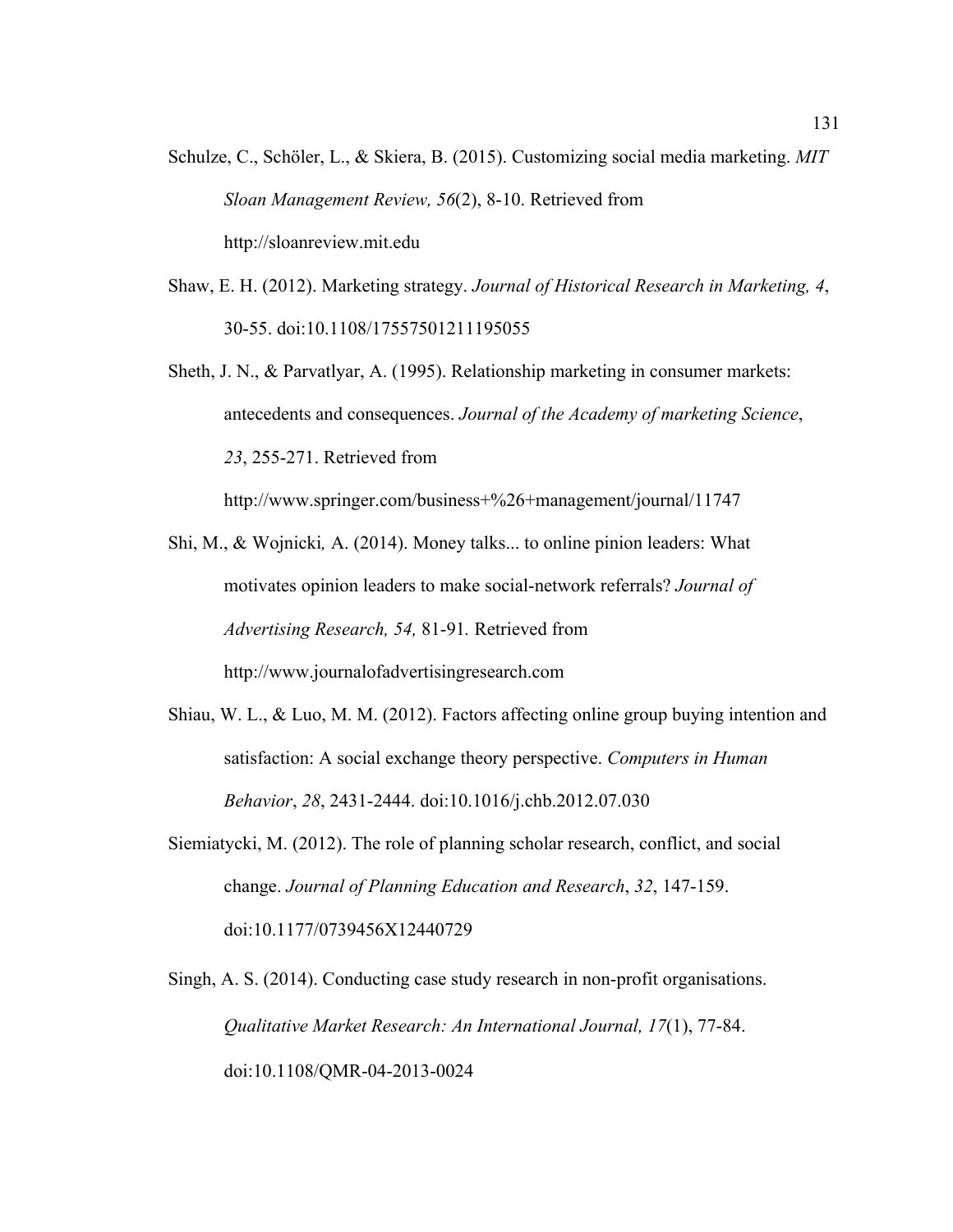- Small Business Administration. (2014). Small business size standards. Retrieved from https://www.sba.gov/contracting/getting-started-contractor/make-sure-you-meetsba-size-standards/what-are-small-business-size-standards
- Smit, P. (2012). *A phenomenological examination of supply chain professionals' experiences to improve cash-to-cash positioning* (Doctoral dissertation). Retrieved from ProQuest Dissertations and Theses database. (Order No.3510290)
- Smith, K. (2011). Digital marketing strategies that millennials find appealing, motivating, or just annoying. *Journal of Strategic Marketing*, *19*, 489-499. doi:10.1080/0965254X.2011.581383
- Smith, S. (2013). Conceptualising and evaluating experiences with brands on Facebook. *International Journal of Market Research*, *55*, 357-374. doi:10.2501/IJMR-2013- 034
- Sparks, A. (2012). Psychological empowerment and job satisfaction between Baby Boomer and Generation X nurses. *Journal of Nursing Management, 20*, 451-460. doi:10.1111/j.1365-2834.2011.01282.x
- Srivastav, G., & Shah, S. (2013). A study on impact of ICT in social media marketing. *International Journal of Applied Services Marketing Perspectives, 2,* 512-515. Retrieved from http://pezzottaitejournals.net

Stake, R. E. (1995). *The art of case study research*. Thousand Oaks, CA: Sage.

Stake, R. E. (2006). *Multiple case study analysis* [DX Reader version]. Retrieved from https://www.books.google.com

Stephen, A. T., & Galak, J. (2012). The effects of traditional and social earned media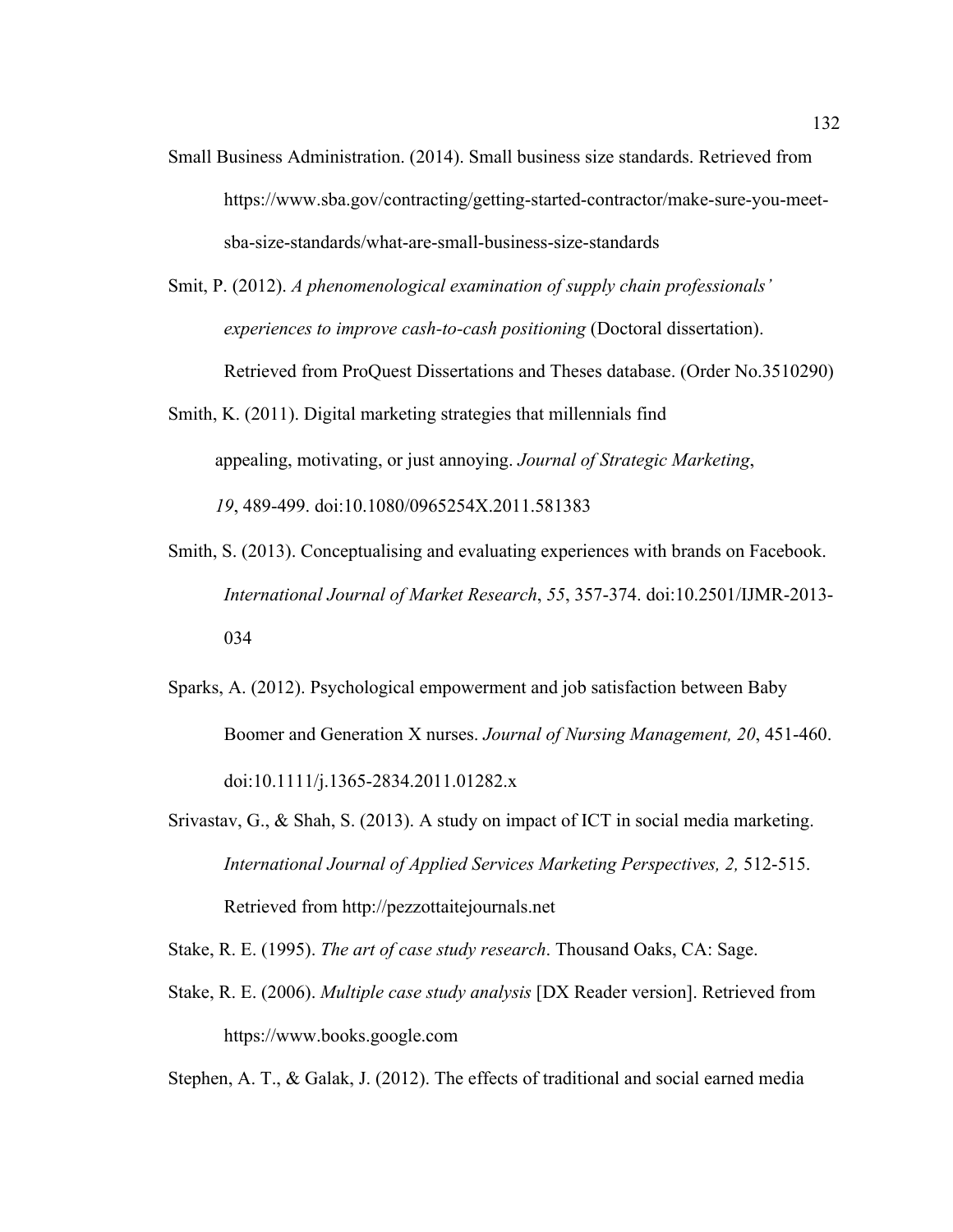on sales: A study of a microlending marketplace. *Journal of Marketing Research, 49*, 624-639. Retrieved from http://journals.ama.org/loi/jmkr

- Stiles, P. G., Epstein, M., Poythress, N., & Edens, J. F. (2012). Protecting people who decline to participate in research: An example from a prison setting. *IRB: Ethics & Human Research*, *34*(2), 15**-**18. Retrieved from http://teenpsychiatry.thehastingscenter.org
- Stuckey, H. L. (2014). Three types of interviews: Qualitative research methods in social health. *Journal of Social Health Diabetes, 1*, 56-59. doi:10.4103/23210656.115294
- Svatosová, V. (2012). Social media such as the phenomenon of modern business. *Journal of Marketing Development and Competitiveness*, *6*(4), 1-12. Retrieved from http://www.na-businesspress.com/jmdcopen.html
- Tabaku, E., & Mersini, Z. M. (2014). An overview of marketing means used by nonprofit organizations: A detailed overview of NPOs operating in the district of Elbasan. *Journal of Marketing and Management*, *5*, 66-83. Retrieved from http://www.gsmi-ijgb.com/Pages/JMM.aspx
- Taining, Y. (2012). The decision behavior of Facebook users. *Journal of Computer Information Systems*, *52*, 50-59. Retrieved from http://www.tandfonline.com/loi/ucis20#.VyJKgmBk6i4

Taneja, S., & Toombs, L. (2014). Putting a face on small businesses: Visibility, viability,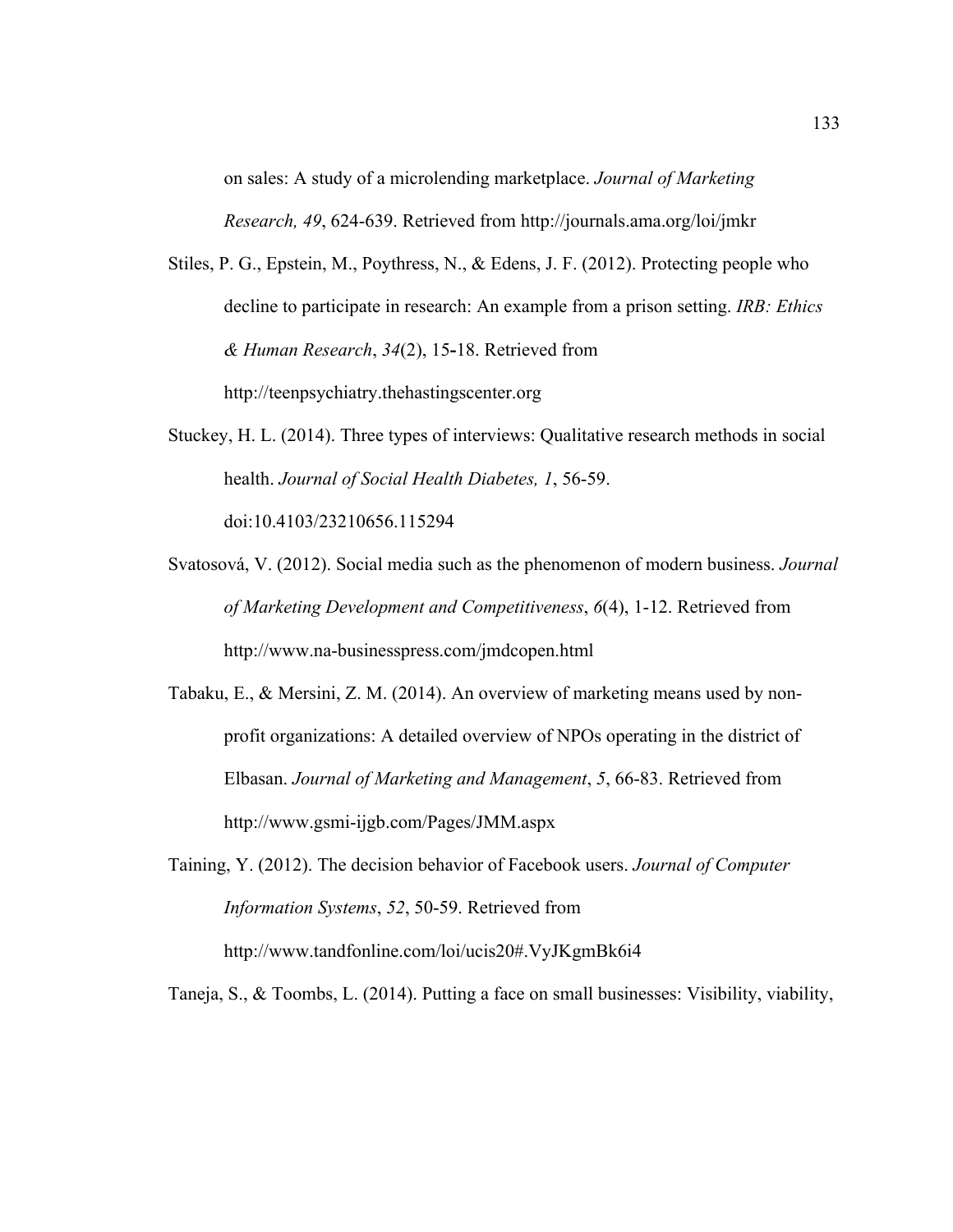and sustainability the impact of social media on small business marketing. *Academy of Marketing Studies Journal, 18*, 249-260. Retrieved from http://www.alliedacademies.org/

- Teng, S., Wei Khong, K., Wei Goh, W., & Yee, L. C. (2014). Examining the antecedents of persuasive eWOM messages in social media. *Online Information Review, 38*, 746-768. doi:10.1108/OIR-04-2014-0089
- Thach, L., Lease, T., & Barton, M. (2016). Exploring the impact of social media practices on wine sales in US wineries. *Journal of Direct, Data and Digital Marketing Practice, 17*(4), 272-283. doi:10.1057/dddmp.2016.5
- Thomas, E., & Magilvy, J. K. (2011). Qualitative rigor or research validity in qualitative research: Scientific inquiry. *Journal for Specialists in Pediatric Nursing*, *16*, 151- 155. doi:10.1111/j.1744-6155.2011.00283.x
- Thompson, P., Williams, R., & Thomas, B. (2013). Are UK SMEs with active web sites more likely to achieve both innovation and growth?. *Journal of Small Business and Enterprise Development*, *20*, 934-965. doi:10.1108/JSBED-05-2012-0067
- Tirgari, V. (2012). Information technology policies and procedures against unstructured data: A phenomenological study of information technology professionals. *Academy of Information & Management Sciences Journal*, *15*, 87-106. Retrieved from http://alliedacademies.org
- Toombs, L. A., & Harlow, R. M. (2014). More than just like: An entrepreneurial approach to creating a social media ethos in small firms. *Academy of Marketing Studies Journal*, *18*, 275-286. Retrieved from http://www.readperiodicals.com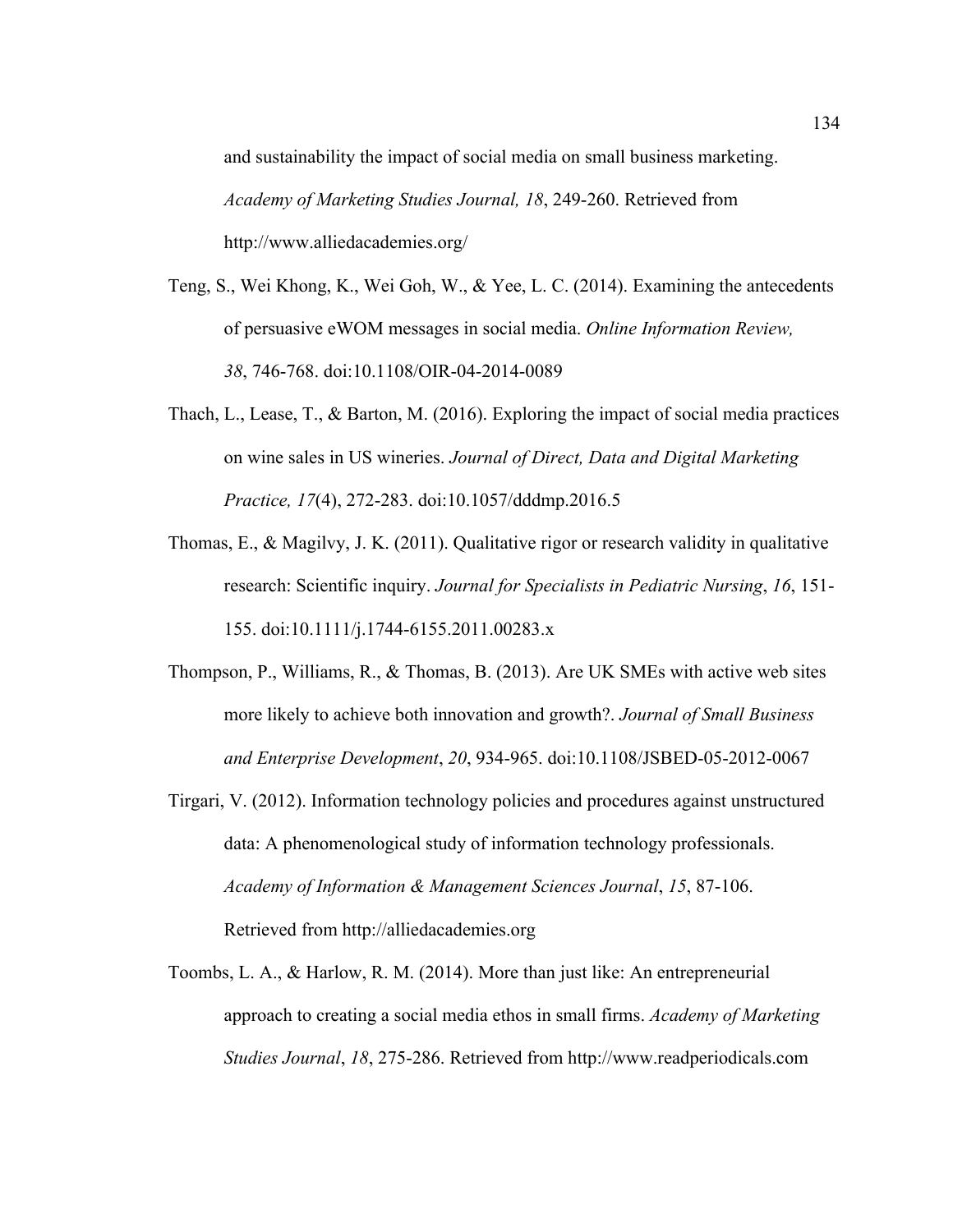- Torrance, I. (2012). What clinical records should we retain and for how long? *Occupational Medicine*, *62*, 162-164. doi:10.1093/occmed/kqr203
- Trafimow, D. (2014). Considering quantitative and qualitative issues together. *Qualitative Research in Psychology, 11*(1), 15-24. doi:10.1080/14780887.2012.743202
- Trochim, W., Donnelly, J., & Arora, K. (2015). *Research methods: The essential knowledge base* (2nd ed.). Boston, MA: Cengage Learning.
- Trotter, R. T. (2012). Qualitative research sample design and sample size: Resolving and unresolved issues and inferential imperatives*. Preventive Medicine*, *55,* 398-400. doi:10.1016/j.ypmed.2012.07.003
- Tsan, M. F., & Tsan, L. W. (2015). Assessing the quality of human research protection programs to improve protection of human subjects participating in clinical trials. *Clinical Trials*. *12*, 224-231. doi:10.1177/1740774514568688
- Tuohy, D., Cooney, A., Dowling, M., Murphy, K., & Sixmith, J. (2013). An overview of interpretive phenomenology as a research methodology. *Nurse Researcher, 20*(6), 17-20. doi:10.7748/nr2013.07.20.6.17.e315
- Turner, D. W. III. (2010). Qualitative interview design: A practical guide for novice investigators. *The Qualitative Report, 15,* 754-760. Retrieved from http://www.nova.edu
- Turner, B., Kim, H., & Andersen, D. (2013). Improving coding procedures for purposive text data: Researchable questions for qualitative system dynamics modeling. *Systems Dynamics Review, 29*, 253-263. doi:10.1002/sdr.1506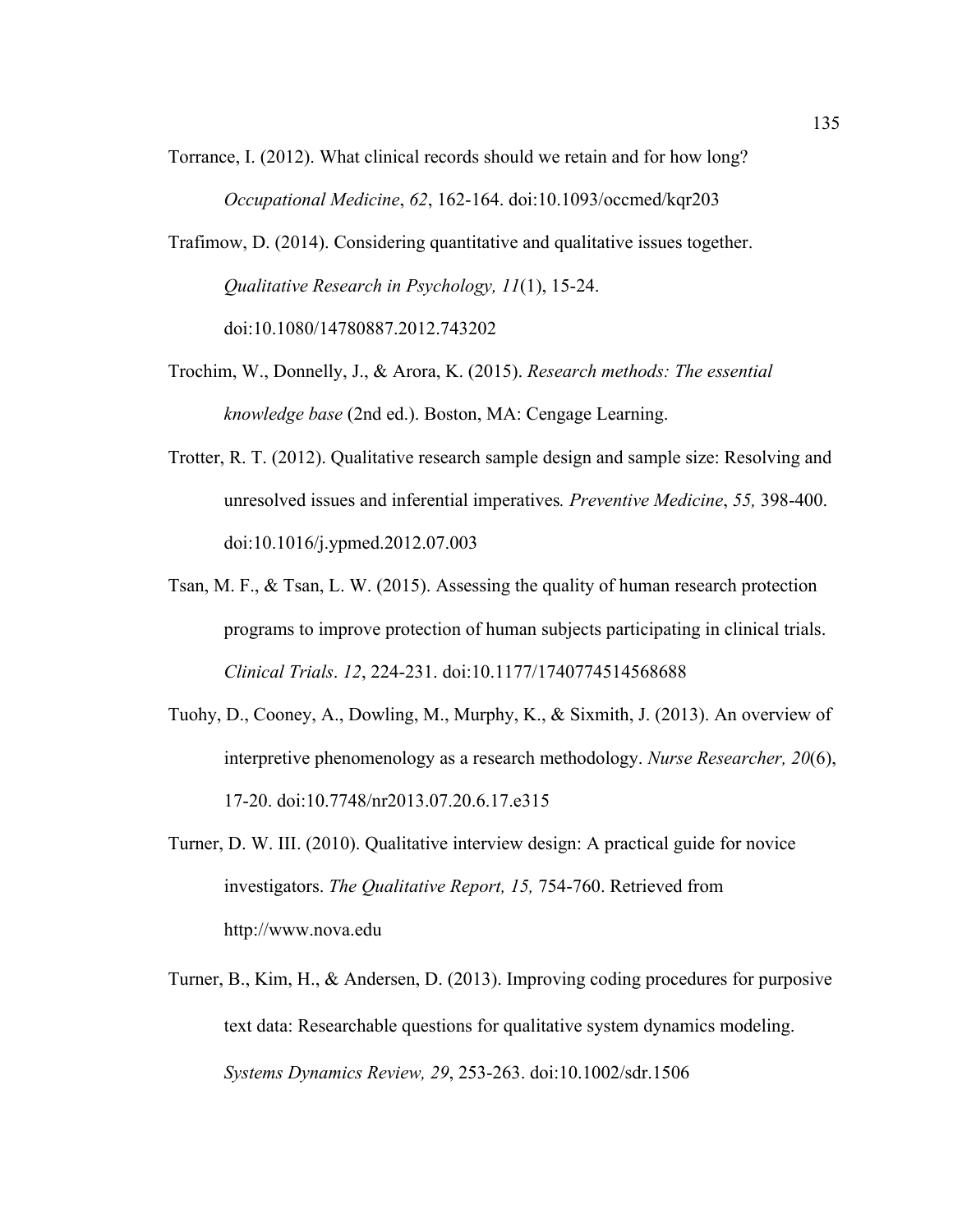- U.S. National Commission for the Protection of Human Subjects of Biomedical and Behavioral Research. (1979). *The Belmont report: Ethical guidelines for the protection of human subjects of research.* Washington, DC: U.S. Government Printing Office. Retrieved from http://www.hhs.gov/
- Utz, S., Kerkhof, P., & van den Bos, J. (2012). Consumers rule: How consumer reviews influence perceived trustworthiness of online stores. *Electronic Commerce Research and Applications*, *11*, 49-58. doi:10.1016/j.elerap.2011.07.010
- Vaismoradi, M., Turunen, H., & Bondas, T. (2013). Content analysis and thematic analysis: Implications for conducting a qualitative descriptive study. *Nursing & Health Sciences*, *15*(3), 398–405. doi:10.1111/nhs.12048
- Valizadeh, L., Zamanzadeh, V., Rahmani, A., Howard, F., Nikanfar, A., & Feguson, C. (2012). Cancer disclosure: Experiences of Iranian cancer patients. *Nursing & Health Sciences, 14*, 250-256. doi:10.1111/j.1442-2018.2012.00686.x
- VanAuken, K. (2015). Using social media to improve customer engagement and promote products and services. *Journal of Airport Management*, *9*, 109-117. Retrieved from http://www.ingentaconnect.com
- Varini, K., & Sirsi, P. (2012). Social media and revenue management: Where should the two meet? *Journal of Technology Management for Growing Economies*, *3*, 33-46. Retrieved from http://journal.chitkara.edu.in/
- Varaki, B. S., Floden, R. E., & Kalatehjafarabadi, T. J. (2015). Para-quantitative methodology: Reclaiming experimentalism in educational research. *Open Review of Educational Research*, *2*(1), 26-41. doi:10.1080/23265507.2014.986189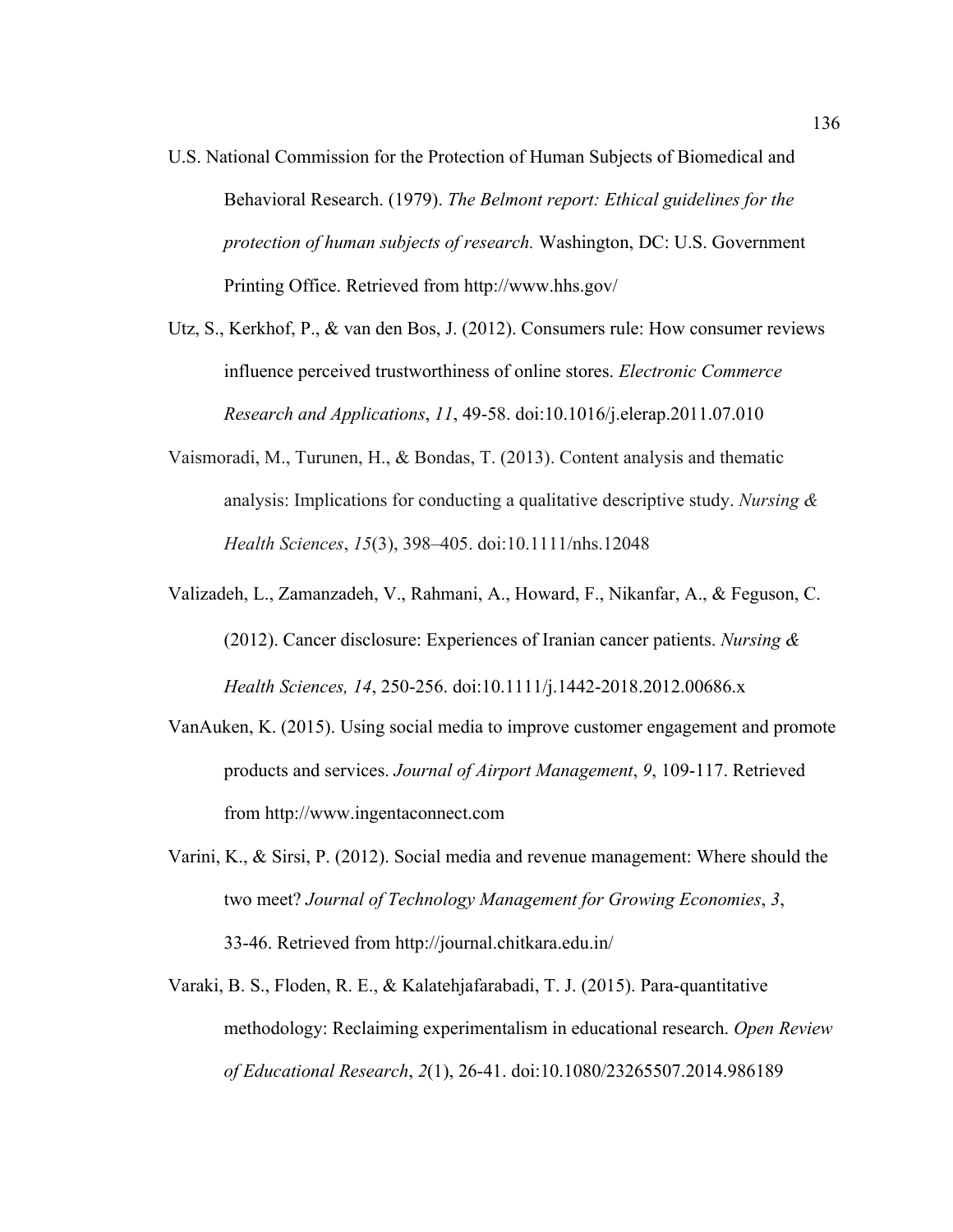Värlander, S. (2008). The role of students' emotions in formal feedback situations. *Teaching in Higher Education, 13*(2), 145–156. doi:10.1080/13562510801923195

- Vauterin, J. J., Linnanen, L., & Marttila, E. (2011). Issues of delivering quality customer service in a higher education environment. *International Journal of Quality and Service Sciences, 3*, 181-198. doi:10.1108/17566691111146087
- Venkatesh, V., Brown, S. A., & Bala, H. (2013). Bridging the qualitative-quantitative divide: Guidelines for conducting mixed methods research in information systems. *MIS Quarterly*, *37*(1), 21-54 Retrieved from http://www.misq.org/
- Vinerean, S., Cetina, I., Dumitrescu, L., & Tichindelean, M. (2013). The effects of social media marketing on online consumer behavior. *International Journal of Business and Management, 8*(14), 66-79. doi:10.5539/ijbm.v8n14p66
- Wahyuni, D. (2012). The research design maze: Understanding paradigms, cases, methods and methodologies. *Journal of Applied Management Accounting Research, 10,* 69-80. http://www.cmawebline.org/
- Wang, H. (2012). Practitioner perspective six P's of youth social media from a young consumer's perspective. *Young Consumers*, *13*, 303-317. doi:10.1108/17473611211261674

Wang, J. C., & Chang, C. H. (2013). How online social ties and product-related risks influence purchase intentions: A Facebook experiment. *Electronic Commerce Research and Applications*, *12*(5), 337-346. Retrieved from https://www.journals.elsevier.com/electronic-commerce-research-andapplications/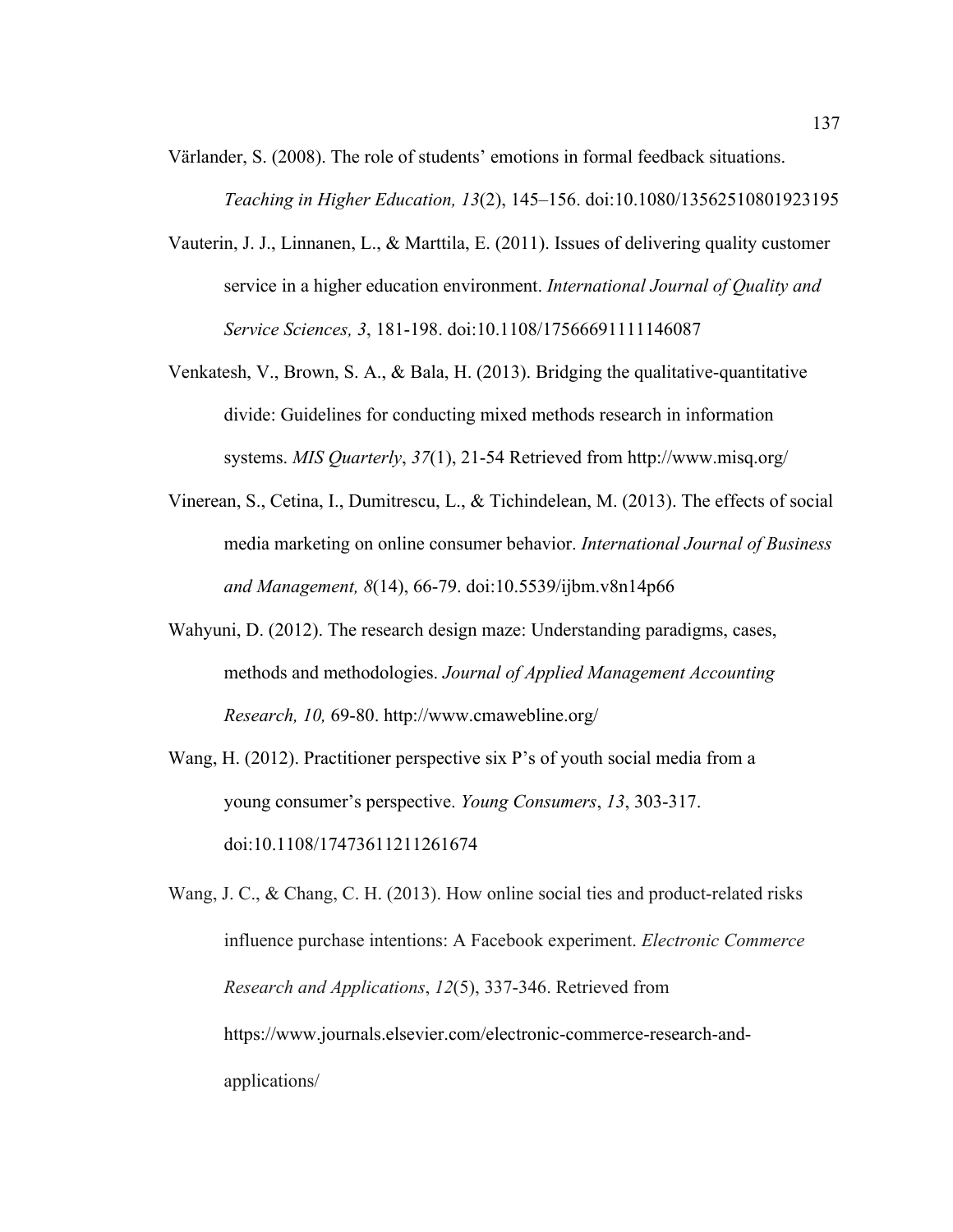- Wang, X., Yu, C., & Wei, Y. (2012). Social media peer communication and impacts on purchase intentions: A consumer socialization framework. *Journal of Interactive Marketing, 26*, 198-208. doi:10.1016/j.intmar.2011.11.004
- Walaski, P. (2013). Social media. *Professional Safety*, *58*, 40-49. Retrieved from http://www.asse.org/professionalsafety
- Wallace, E., Buil, I., de Chernatony, L., & Hogan, M. (2014). Who likes you and why? A typology of Facebook fans. *Journal of Advertising Research*, *54*, 92-109. doi:10.2501/JAR-54-1-092-109
- Walshe, C. (2011). The evaluation of complex interventions in palliative care: An exploration of the potential of case study research strategies. *Palliative Medicine*, *25*, 774-781. doi:10.1177/0269216311419883
- Ward, A. E. (2013). Empirical study of the important elements in the researcher development journey. *Knowledge Management & E-learning*, *5*, 42-55. Retrieved from http://www.kmel-journal.org/
- Watkins, D. C. (2012). Qualitative research: The importance of conducting research that doesn't count. *Health Promotions Practice*, *13*, 153-158.

doi:10.1177/1524839912437370

- Weeks, B. E., & Holbert, R. L. (2013). Predicting dissemination of news content in social media: A focus on reception, friending, and partisanship. *Journalism and Mass Communication Quarterly, 90*, 212-232. doi:10.1177/1077699013482906
- White, D. E., Oelke, N. D., Friesen, S. (2012). Management of a large qualitative data set: Establishing trustworthiness of the data. *International Journal of Qualitative*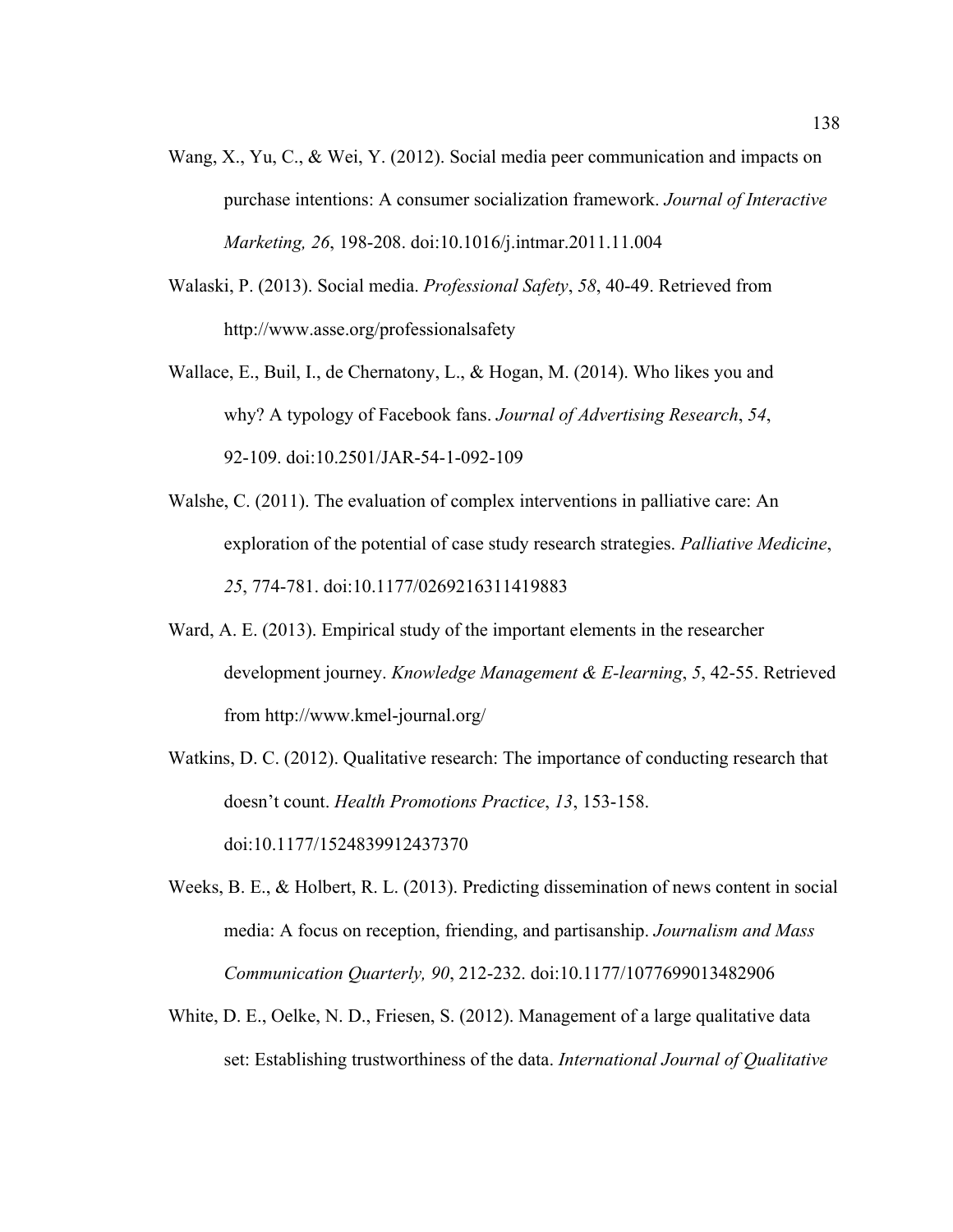*Methods*, *11*, 244-258. doi:10.1177/160940691201100305

- White, D., & Hind, D. (2015). Projection of participant recruitment to primary care research: A qualitative study. *Trials, 16*(1), 473. doi:10.3390/rs70912459
- Whiting, A., & Deshpande, A. (2016). Towards greater understanding of social media marketing: A review. *The Journal of Applied Business and Economics*, *18*, 82. Retrieved from http://www.na-businesspress.com/jabeopen.html
- Whiting, A., & Williams, D. (2013). Why people use social media: A uses and gratifications approach. *Qualitative Market Research: An International Journal*, *16*, 362-369. doi:10.1108/QMR-06-2013-0041
- Wilson, C. V. (2012). *Post implementation planning and organizational structure of enterprise resource planning systems* (Doctoral dissertation). Retrieved from ProQuest Dissertations and Theses database. (Order No. 3512581)
- Wilson, D., & Quinton, S. (2012). Let's talk about wine: Does twitter have value? *International Journal of Wine Business Research, 24*, 271-286. doi:10.1108/17511061211280329
- Wisdom, J. P., Cavaleri, M. A., Onwuegbuzie, A. J., & Green, C. A. (2012). Methodological reporting in qualitative, quantitative, and mixed methods health services research articles. *Health Services Research*, *47*, 721-745. doi:10.1111/j.1475-6773.2011.01344.x
- Won Oak, K. (2012). Institutional review board (IRB) and ethical issues in clinical research. *Korean Journal of Anesthesiology*, *62*(1), 3-12. doi:10.4097/ljae.2012.62.1.3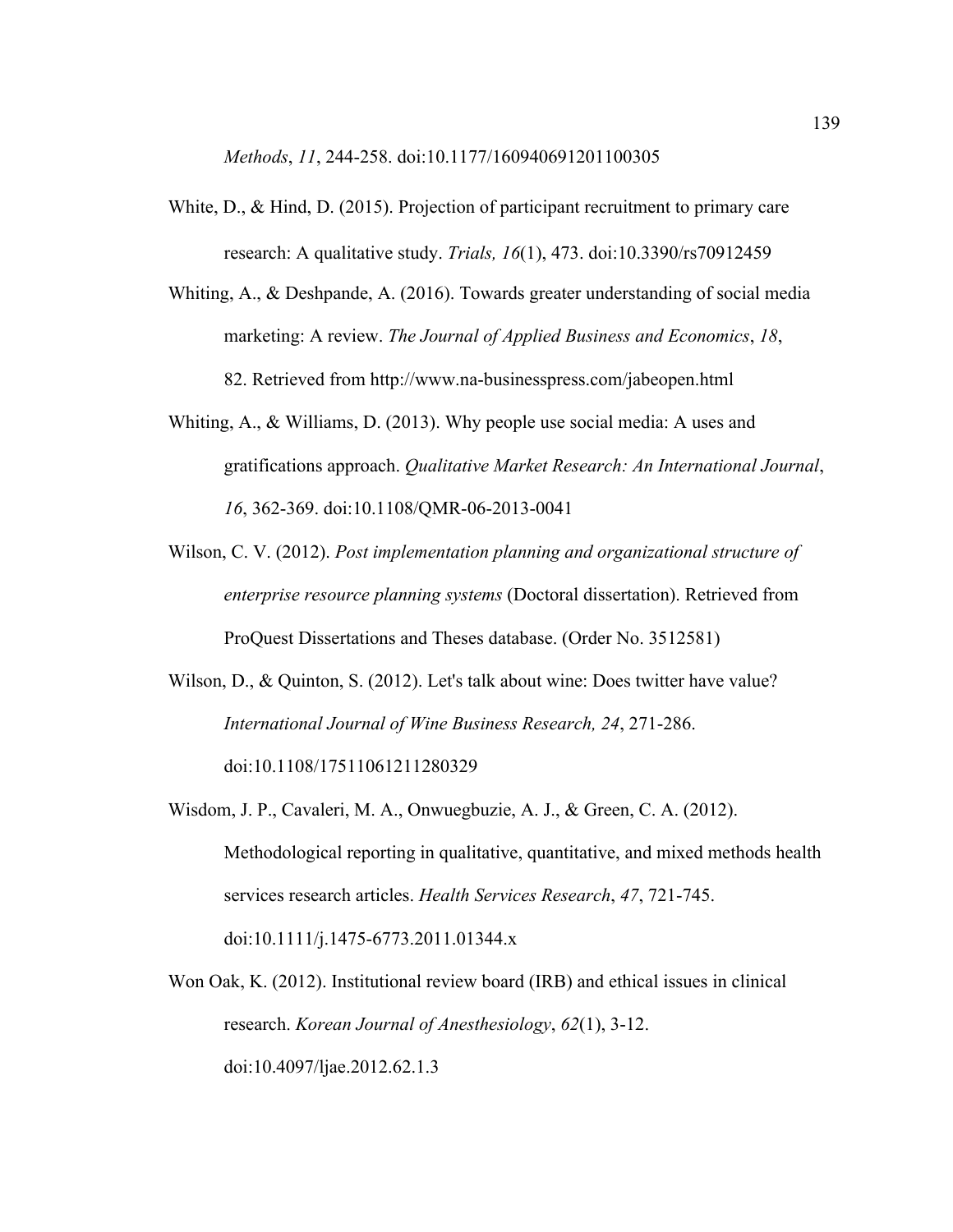- Wright, E., Khanfar, N. M., Harrington, C., & Kizer, L. E. (2016). The lasting effects of social media trends on advertising. *Journal of Business & Economics Research, 14*(3), 73-80. Retrieved from http://www.cluteinstitute.com/journals/journal-ofbusiness-economics-research-jber/
- Wulf, K. D., & Odekerken-Schröder, G. (2001). A critical review of theories underlying relationship marketing in the context of explaining consumer relationships. *Journal for the Theory of Social Behaviour*, *31*(1), 73-101. Retrieved from http://onlinelibrary.wiley.com/journal/10.1111/(ISSN)1468-5914
- Xu, C., Ryan, S., Prybutok, V., & Wen, C. (2012). It is not for fun: An examination of social network site usage. *Information & Management*, *49*, 210-217. doi:10.1016/j.im.2012.05.001
- Yadav, M. S., & Pavlou, P. A. (2014). Marketing in computer-mediated environments: Research synthesis and new directions. *Journal of Marketing*, *78*(1), 20-40. doi:10.1509/jm.12.0020
- Yazan, B. (2015). Three approaches to case study methods in education: Yin, Merriam, and Stake. *The Qualitative Report*, *20*, 134-152. Retrieved from http://nsuworks.nova.edu/tqr/

Yilmaz, K. (2013). Comparison of quantitative and qualitative research traditions: Epistemological, theoretical, and methodological differences. *European Journal of Education, 48*, 311-325. Retrieved from http://www.onlinelibrary.wiley.com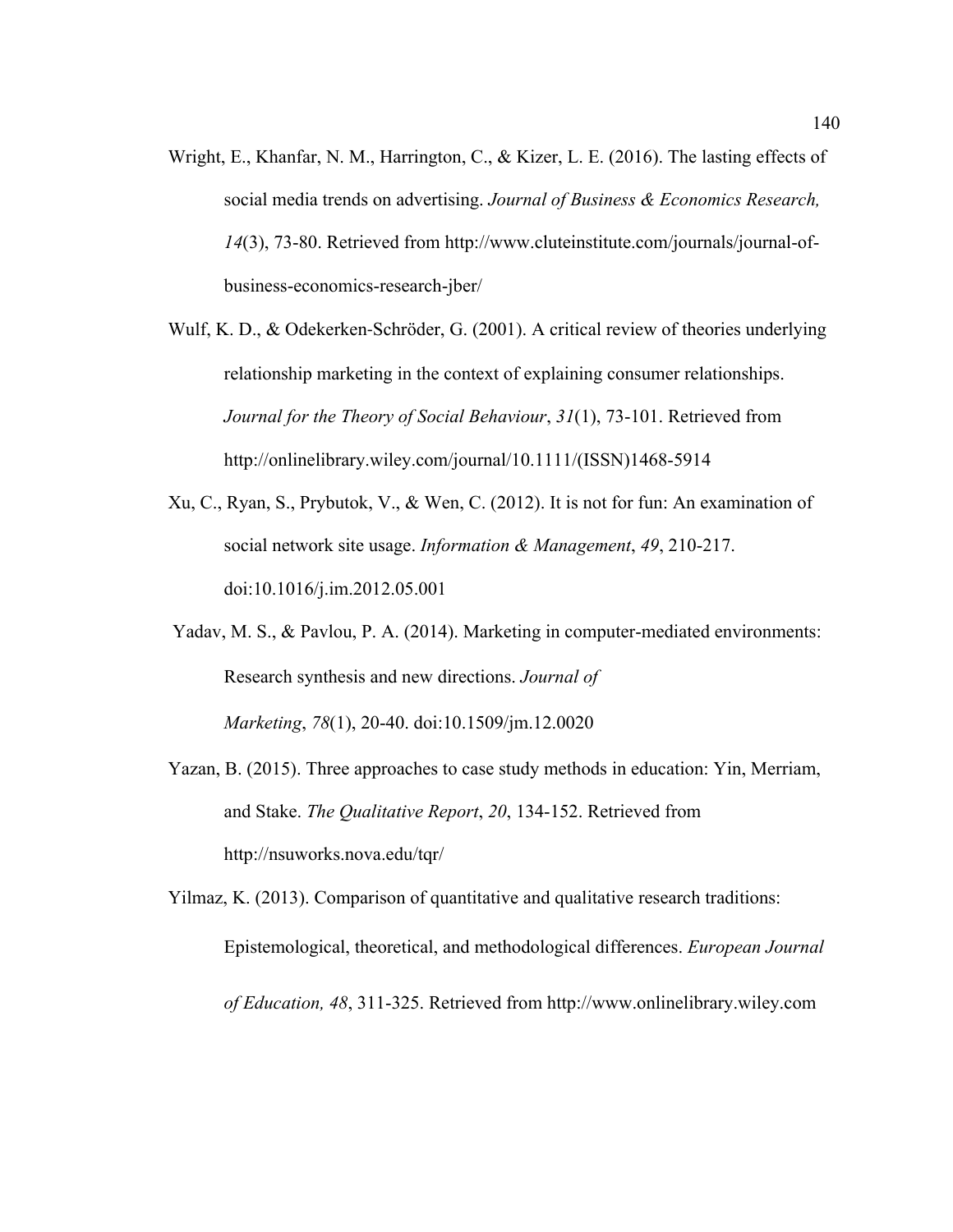- Yin, R. K., (2011). *Qualitative research from start to finish*. New York, NY: Guilford Press.
- Yin, R. K. (2012). *Applications of case study research* (3<sup>rd</sup> ed.). Thousand Oaks, CA: Sage.
- Yin, R. K. (2013). Validity and generalization in future case study evaluations. *Evaluation*, *19*, 321-332. doi:10.1177/1356389013497081s
- Yin, R. K. (2014). *Case study research: Design and methods.* (5th ed.). Thousand Oaks, CA: Sage.
- Yin, R. K. (2015). *Qualitative research from start to finish*. (2nd ed.). New York, NY: Guilford Publications.
- Yoshikawa, H., Kalil, A., Weisner, T., & Way, N. (2013). Mixing qualitative and quantitative research in developmental science: Uses and methodological choices. *Qualitative Psychology, 1*(S), 3-8. doi:10.1037/2326-3598.1.S.3
- Yun, J. (2013). Sacrificing entrepreneurship? The labor politics of small businesses in Korea and Japan. *Korea Observer, 44*, 55-86. Retrieved from http://www.koreaobserver.com
- Zailskaite-Jakste, L., & Kuvykaite, R. (2013). Communication in social media for brand equity building. *Economics & Management*, *18*, 142-153. doi:10.5755/j01.em.18.1.4163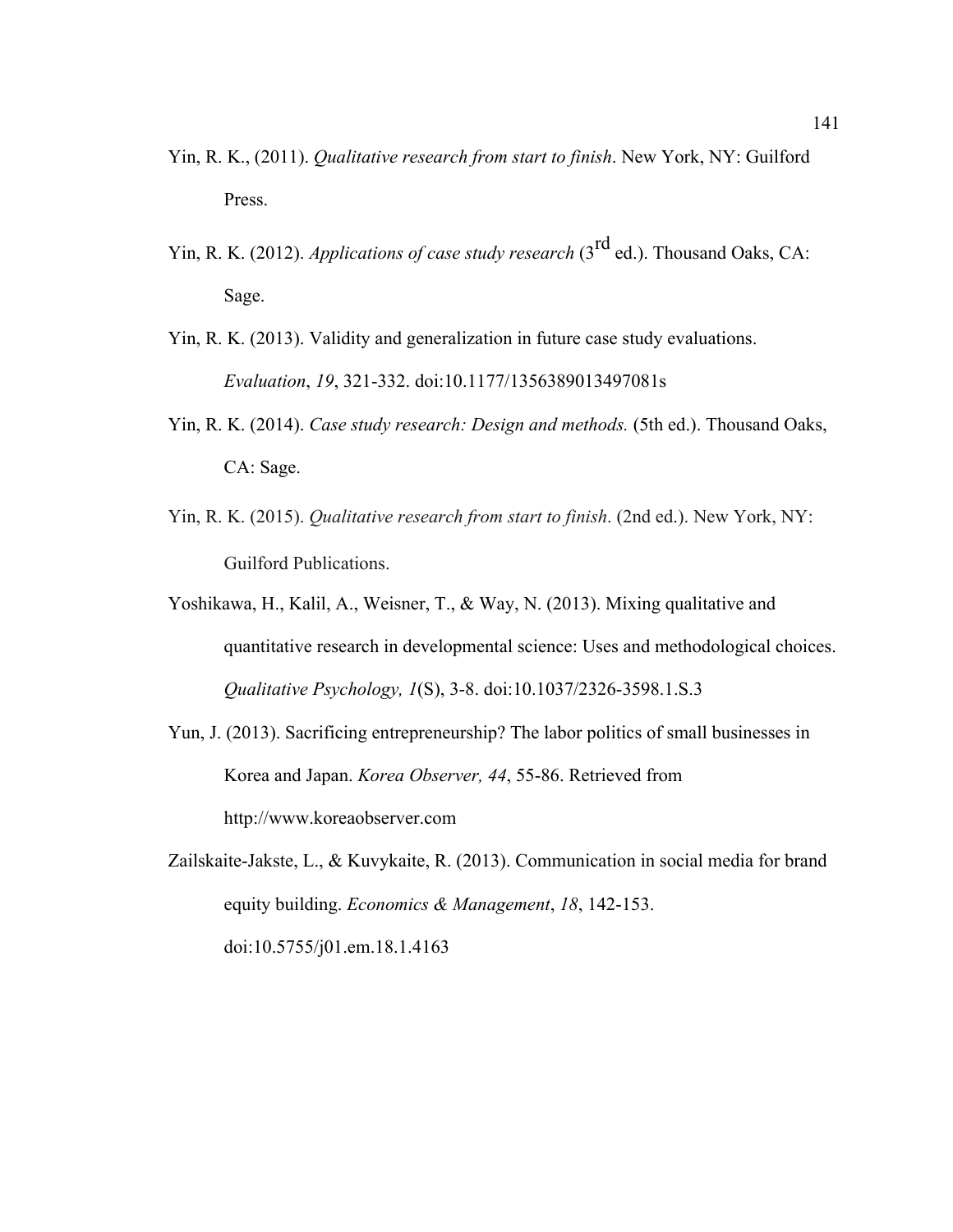#### **Appendix A: Participant Interview Questions**

In this qualitative research study, the interview consisted of four open-ended and non-directional questions to gain insights and ideas from SB owners of family-style restaurants:

- 1. What social media platforms are you using to increase sales?
- 2. What method do you find works best to increase sales?
- 3. How do your employees respond to your different strategies to increase sales?
- 4. What additional information can you provide regarding the social media strategies that you have implemented to increase net sales?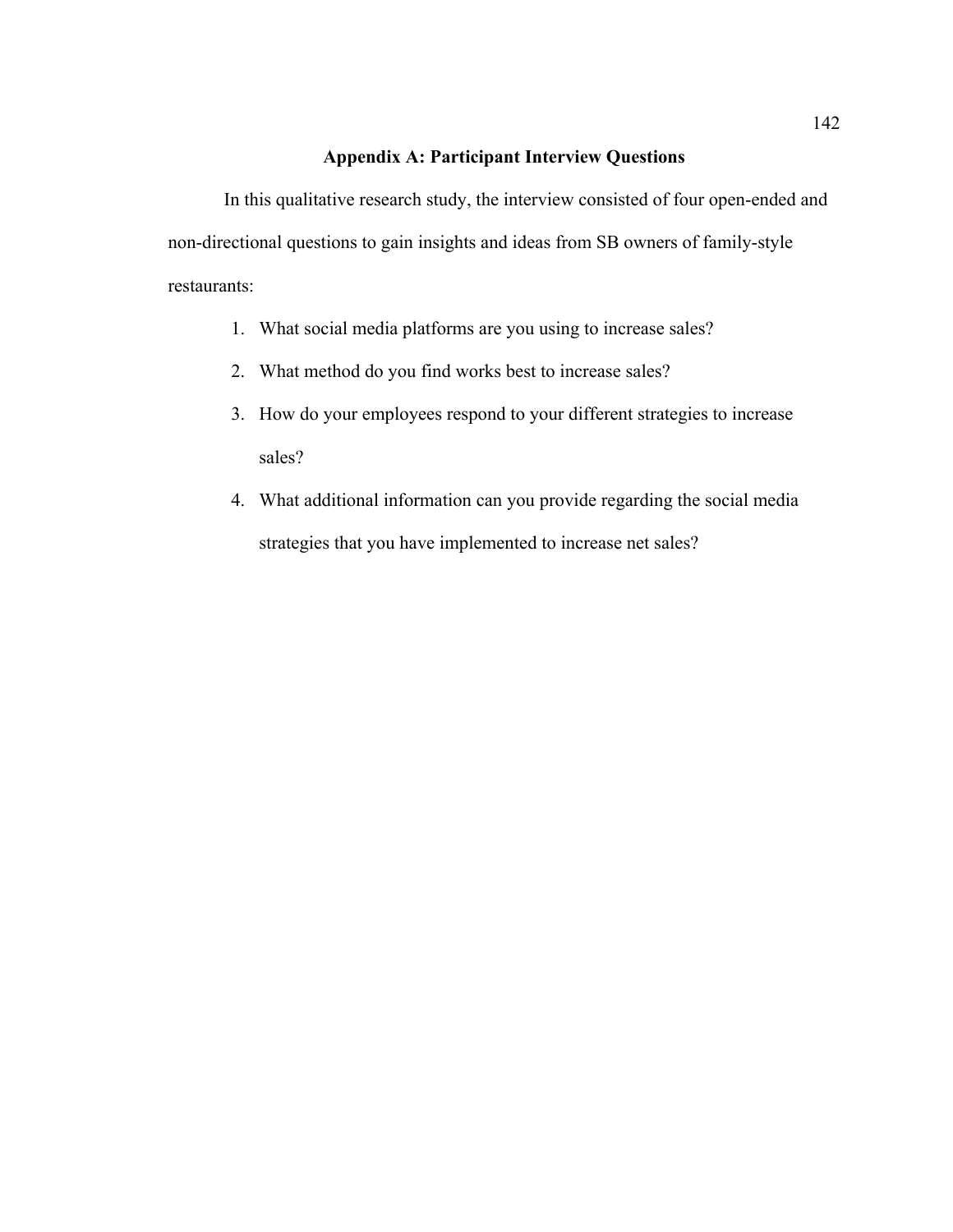# **Appendix B: Multi-Case Study Protocol**

Marketing Strategies to Increase Sales in Market Small Family-Style Restaurant Businesses

The following information constitutes the interview protocol for this doctoral study. The purpose of an interview protocol is to provide a step-by-step guide of the interview process.

### *Before the interview*, *the researcher will:*

- provide each participant with a copy of the interview protocol, a consent form to read and sign, a list of the interview questions, and confirm with each participant they have read and understand each document;
- schedule time, place, and date with the interviewee;
- answer preliminary concerns and questions the participants may have.

# *During the interview*, *the researcher will*

- obtain a signed consent form, if not already obtained in advance;
- confirm that each participant agrees to be recorded;
- remind the participant that their participation is voluntary;
- remind the participant of their free will to withdraw from the study at any time;
- advise each participant that the researcher will take notes in a journal;
- remind each participant that their identities are confidential;
- address with each participant any concerns regarding the consent form or interview questions;
- ask each participant the interview questions provided to them in advance.
- Apply the member checking technique with each participant to ensure accurate documentation and reflection of their interview response

### *After the interview*, *the researcher will*

- thank each participant for taking part in the interview;
- transcribe the data and determine if a second interview is necessary;
- send the transcript to the participant for review;
- schedule a second interview for follow-up (if necessary);
- receive affirmation from participant regarding accuracy of the transcription and
- accuracy of data interpretation (via e-mail or telephone); convert all paper documents to digital format; save all files to a thumb drive and lock in a safe for 5 years; and
- destroy all data after 5 years.

*After publication*, *the researcher will*